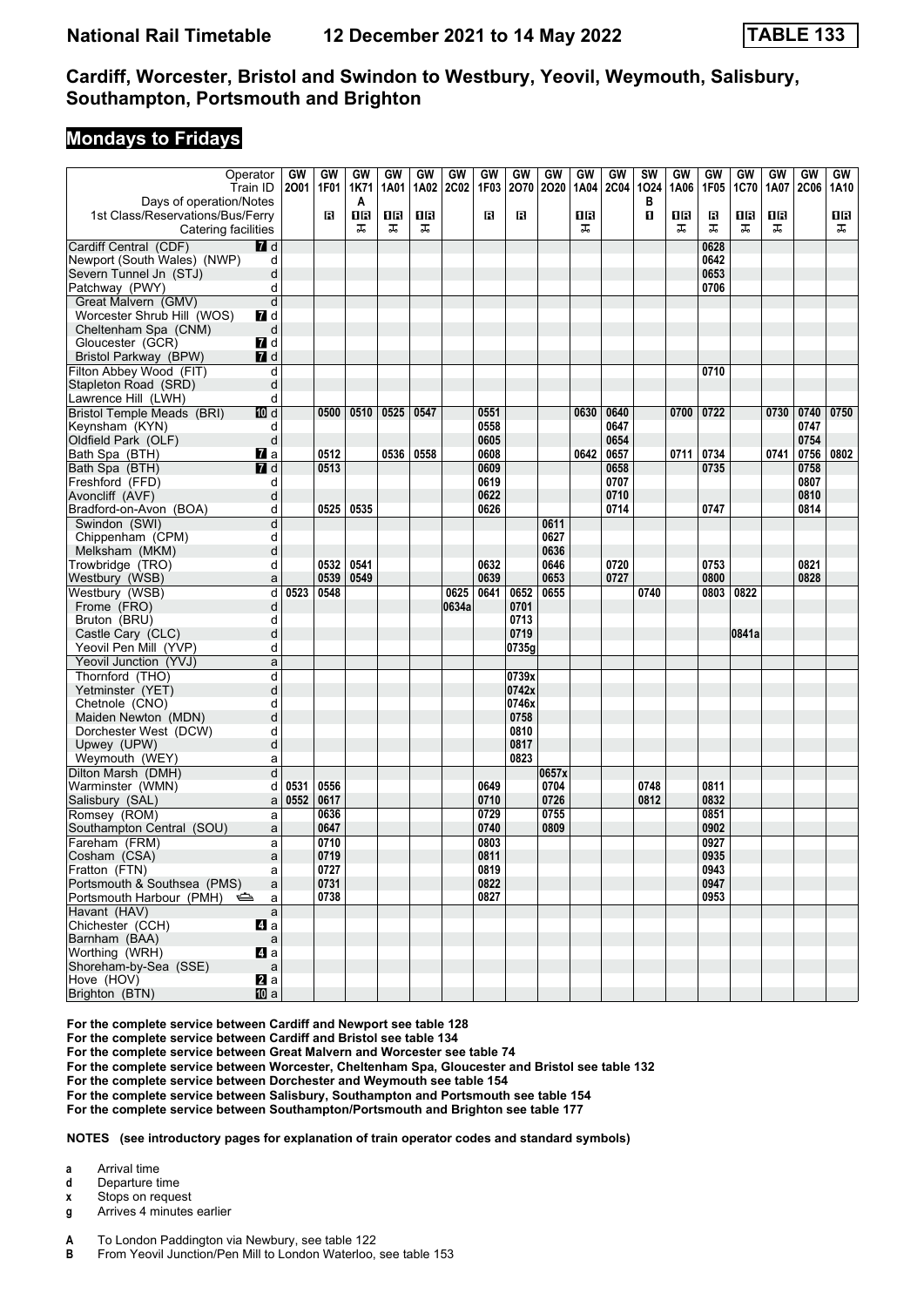# **Mondays to Fridays**

| Operator<br>Days of operation/Notes                     | Train ID     | GW<br>1A09 | GW<br>1F07 | GW      | GW   | GW<br>1A12 2M22 2O72 | GW<br>1A13 | GW<br>2F08 | SW<br><b>1V15</b><br>C | GW<br>1F09 | GW<br>1A14 | GW<br>2074 | GW<br>1A15 | <b>GW</b><br><b>1C75</b> | GW<br>1F11 | GW       | GW<br>1A16   2C12   1O40 | $\overline{\text{SW}}$<br>в | GW<br>1A17 |
|---------------------------------------------------------|--------------|------------|------------|---------|------|----------------------|------------|------------|------------------------|------------|------------|------------|------------|--------------------------|------------|----------|--------------------------|-----------------------------|------------|
| 1st Class/Reservations/Bus/Ferry<br>Catering facilities |              | 1R<br>ᠼ    | в<br>ᠼ     | 16<br>ᠼ |      | в                    | 1R<br>ᠼ    |            | 0                      | в<br>ᠼ     | 1 R<br>ᠼ   | в          | 1 R<br>ᠼ   | 1R<br>ᠼ                  | в<br>ᠼ     | 0 B<br>ᠼ |                          | O.                          | 1 R<br>ᠼ   |
| Cardiff Central (CDF)                                   | 7d           |            | 0728       |         |      |                      |            |            |                        | 0828       |            |            |            |                          | 0928       |          |                          |                             |            |
| Newport (South Wales) (NWP)                             | d            |            | 0742       |         |      |                      |            |            |                        | 0842       |            |            |            |                          | 0942       |          |                          |                             |            |
| Severn Tunnel Jn (STJ)                                  | d            |            | 0752       |         |      |                      |            |            |                        | 0852       |            |            |            |                          | 0952       |          |                          |                             |            |
| Patchway (PWY)                                          | d            |            |            |         |      |                      |            |            |                        |            |            |            |            |                          |            |          |                          |                             |            |
| Great Malvern (GMV)                                     | d            |            |            |         |      |                      |            |            |                        |            |            |            |            |                          |            |          | 0845                     |                             |            |
|                                                         |              |            |            |         |      | 0707                 |            |            |                        |            |            |            |            |                          |            |          | 0900                     |                             |            |
| Worcester Shrub Hill (WOS)                              | 7d           |            |            |         |      |                      |            |            |                        |            |            |            |            |                          |            |          |                          |                             |            |
| Cheltenham Spa (CNM)                                    | d            |            |            |         |      | 0734                 |            |            |                        |            |            |            |            |                          |            |          | 0926                     |                             |            |
| Gloucester (GCR)                                        | 7d           |            |            |         |      | 0748                 |            |            |                        |            |            | 0842       |            |                          |            |          | 0942                     |                             |            |
| Bristol Parkway (BPW)                                   | $I$ d        |            |            |         |      | 0823                 |            |            |                        |            |            | 0918       |            |                          |            |          | 1016                     |                             |            |
| Filton Abbey Wood (FIT)                                 | d            |            | 0808       |         |      | 0827                 |            | 0852       |                        | 0909       |            | 0922       |            |                          | 1008       |          | 1020                     |                             |            |
| Stapleton Road (SRD)                                    | d            |            |            |         |      |                      |            |            |                        |            |            |            |            |                          |            |          |                          |                             |            |
| Lawrence Hill (LWH)                                     | d            |            |            |         |      |                      |            |            |                        |            |            |            |            |                          |            |          |                          |                             |            |
| <b>Bristol Temple Meads (BRI)</b>                       | 10 d         | 0800       | 0820       | 0830    |      | 0842                 | 0900       | 0904       |                        | 0923       | 0930       | 0945       | 1000       |                          | 1022       | 1030     | 1045                     |                             | 1100       |
| Keynsham (KYN)                                          | d            |            | 0827       |         |      | 0849                 |            | 0911       |                        |            |            | 0952       |            |                          |            |          | 1052                     |                             |            |
| Oldfield Park (OLF)                                     | d            |            | 0834       |         |      | 0856                 |            | 0918       |                        |            |            | 0959       |            |                          |            |          | 1059                     |                             |            |
| Bath Spa (BTH)                                          | <b>7</b> al  | 0811       | 0836       | 0842    |      | 0859                 | 0911       | 0920       |                        | 0935       | 0941       | 1001       | 1011       |                          | 1034       | 1041     | 1101                     |                             | 1111       |
| Bath Spa (BTH)                                          | <b>7</b> d   |            | 0837       |         |      | 0901                 |            | 0921       |                        | 0936       |            | 1003       |            |                          | 1035       |          | 1103                     |                             |            |
| Freshford (FFD)                                         | d            |            |            |         |      | 0910                 |            |            |                        |            |            | 1012       |            |                          |            |          | 1112                     |                             |            |
|                                                         | d            |            |            |         |      | 0912                 |            |            |                        |            |            | 1015       |            |                          |            |          | 1115                     |                             |            |
| Avoncliff (AVF)                                         |              |            |            |         |      |                      |            |            |                        |            |            |            |            |                          |            |          |                          |                             |            |
| Bradford-on-Avon (BOA)                                  | d            |            | 0849       |         |      | 0916                 |            | 0933       |                        | 0948       |            | 1019       |            |                          | 1047       |          | 1119                     |                             |            |
| Swindon (SWI)                                           | d            |            |            |         | 0845 |                      |            |            |                        |            |            |            |            |                          |            |          |                          |                             |            |
| Chippenham (CPM)                                        | d            |            |            |         | 0900 |                      |            |            |                        |            |            |            |            |                          |            |          |                          |                             |            |
| Melksham (MKM)                                          | d            |            |            |         | 0910 |                      |            |            |                        |            |            |            |            |                          |            |          |                          |                             |            |
| Trowbridge (TRO)                                        | d            |            | 0856       |         | 0919 | 0923                 |            | 0940       |                        | 0955       |            | 1025       |            |                          | 1054       |          | 1125                     |                             |            |
| Westbury (WSB)                                          | a            |            | 0903       |         | 0926 | 0930                 |            | 0949       |                        | 1002       |            | 1032       |            |                          | 1101       |          | 1132                     |                             |            |
| Westbury (WSB)                                          | d            |            | 0904       |         |      | 0932                 |            | 0952       | 0956                   | 1003       |            | 1033       |            | 1055                     | 1103       |          |                          | 1136                        |            |
| Frome (FRO)                                             | d            |            |            |         |      | 0942                 |            |            | 1005                   |            |            | 1043       |            |                          |            |          |                          |                             |            |
| Bruton (BRU)                                            | d            |            |            |         |      | 0953                 |            |            | 1017                   |            |            | 1054       |            |                          |            |          |                          |                             |            |
| Castle Cary (CLC)                                       | d            |            |            |         |      | 0959                 |            |            | 1022                   |            |            | 1059       |            | 1114a                    |            |          |                          |                             |            |
| Yeovil Pen Mill (YVP)                                   | d            |            |            |         |      | 1013                 |            |            | 1038a                  |            |            | 1113       |            |                          |            |          |                          |                             |            |
| Yeovil Junction (YVJ)                                   | a            |            |            |         |      |                      |            |            |                        |            |            |            |            |                          |            |          |                          |                             |            |
| Thornford (THO)                                         | d            |            |            |         |      | 1018x                |            |            |                        |            |            | 1118x      |            |                          |            |          |                          |                             |            |
| Yetminster (YET)                                        | d            |            |            |         |      | 1021x                |            |            |                        |            |            | 1121x      |            |                          |            |          |                          |                             |            |
| Chetnole (CNO)                                          | d            |            |            |         |      | 1025x                |            |            |                        |            |            | 1125x      |            |                          |            |          |                          |                             |            |
| Maiden Newton (MDN)                                     | d            |            |            |         |      | 1037                 |            |            |                        |            |            | 1137       |            |                          |            |          |                          |                             |            |
| Dorchester West (DCW)                                   | d            |            |            |         |      | 1047                 |            |            |                        |            |            | 1153f      |            |                          |            |          |                          |                             |            |
| Upwey (UPW)                                             | d            |            |            |         |      | 1055                 |            |            |                        |            |            | 1201       |            |                          |            |          |                          |                             |            |
| Weymouth (WEY)                                          |              |            |            |         |      | 1100                 |            |            |                        |            |            | 1206       |            |                          |            |          |                          |                             |            |
|                                                         | a            |            |            |         |      |                      |            |            |                        |            |            |            |            |                          |            |          |                          |                             |            |
| Dilton Marsh (DMH)                                      | d            |            |            |         |      |                      |            | 0954x      |                        |            |            |            |            |                          |            |          |                          |                             |            |
| Warminster (WMN)                                        | d            |            | 0912       |         |      |                      |            | 1001a      |                        | 1011       |            |            |            |                          | 1111       |          |                          | 1148c                       |            |
| Salisbury (SAL)                                         | a            |            | 0933       |         |      |                      |            |            |                        | 1032       |            |            |            |                          | 1132       |          |                          | 1209                        |            |
| Romsey (ROM)                                            | a            |            | 0952       |         |      |                      |            |            |                        | 1051       |            |            |            |                          | 1151       |          |                          |                             |            |
| Southampton Central (SOU)                               | a            |            | 1003       |         |      |                      |            |            |                        | 1102       |            |            |            |                          | 1202       |          |                          |                             |            |
| Fareham (FRM)                                           | a            |            | 1027       |         |      |                      |            |            |                        | 1127       |            |            |            |                          | 1228       |          |                          |                             |            |
| Cosham (CSA)                                            | a            |            | 1035       |         |      |                      |            |            |                        | 1135       |            |            |            |                          | 1236       |          |                          |                             |            |
| Fratton (FTN)                                           | a            |            | 1043       |         |      |                      |            |            |                        | 1143       |            |            |            |                          | 1243       |          |                          |                             |            |
| Portsmouth & Southsea (PMS)                             | a            |            | 1047       |         |      |                      |            |            |                        | 1147       |            |            |            |                          | 1247       |          |                          |                             |            |
| Portsmouth Harbour (PMH)                                | a            |            | 1052       |         |      |                      |            |            |                        | 1152       |            |            |            |                          | 1252       |          |                          |                             |            |
| Havant (HAV)                                            | $\mathsf{a}$ |            |            |         |      |                      |            |            |                        |            |            |            |            |                          |            |          |                          |                             |            |
| Chichester (CCH)                                        | 41 a         |            |            |         |      |                      |            |            |                        |            |            |            |            |                          |            |          |                          |                             |            |
| Barnham (BAA)                                           | $\mathsf{a}$ |            |            |         |      |                      |            |            |                        |            |            |            |            |                          |            |          |                          |                             |            |
| Worthing (WRH)                                          | 41 a         |            |            |         |      |                      |            |            |                        |            |            |            |            |                          |            |          |                          |                             |            |
| Shoreham-by-Sea (SSE)                                   | $\mathsf{a}$ |            |            |         |      |                      |            |            |                        |            |            |            |            |                          |            |          |                          |                             |            |
| Hove (HOV)                                              | a            |            |            |         |      |                      |            |            |                        |            |            |            |            |                          |            |          |                          |                             |            |
| Brighton (BTN)                                          | <b>ID</b> a  |            |            |         |      |                      |            |            |                        |            |            |            |            |                          |            |          |                          |                             |            |
|                                                         |              |            |            |         |      |                      |            |            |                        |            |            |            |            |                          |            |          |                          |                             |            |

**NOTES (see introductory pages for explanation of train operator codes and standard symbols)**

**a** Arrival time<br>**d** Departure t

**d** Departure time

**x** Stops on request<br>**c** Arrives 5 minutes

**c** Arrives 5 minutes earlier<br>**f** Arrives 6 minutes earlier

**f** Arrives 6 minutes earlier

**B** From Yeovil Junction/Pen Mill to London Waterloo, see table 153<br>**C** From London Waterloo, see table 153

From London Waterloo, see table 153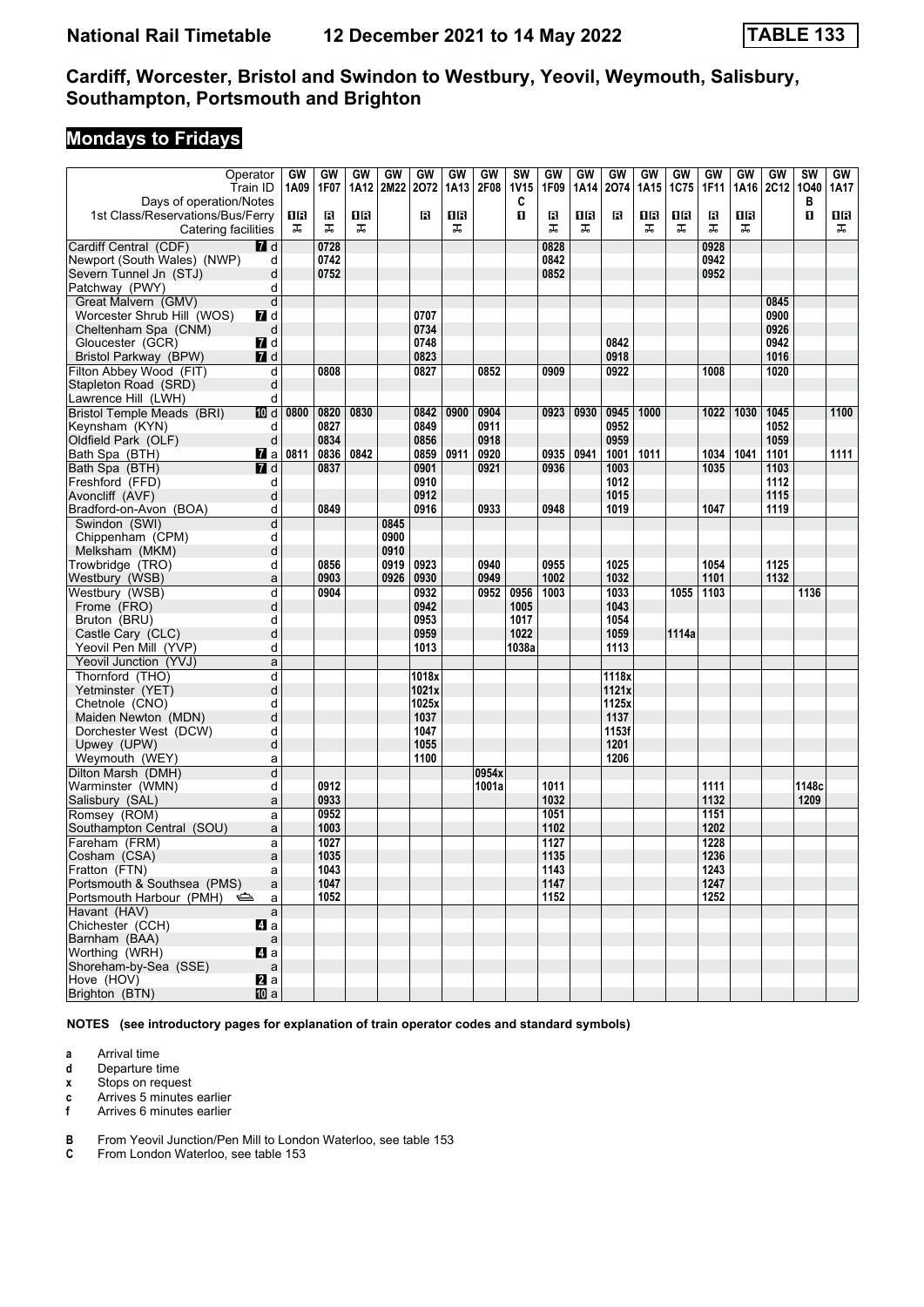# **Mondays to Fridays**

| Days of operation/Notes                                 | Operator<br>Train ID | GW<br>2M24 | GW<br>1C77 | <b>SW</b><br><b>1V23</b><br>D | GW<br>1F13 | GW<br>1A18 | GW<br>2076 | <b>GW</b><br>1A19 | <b>SW</b><br><b>1V27</b><br>D | GW<br>1F15 | GW<br>1A20 | GW<br>1098 | GW<br><b>1C81</b> | GW<br>1A21 | GW<br>2M26 | <b>GW</b><br>1F17 | GW<br>1A22 | <b>SW</b><br>1050<br>в | GW<br><b>2C18</b> |
|---------------------------------------------------------|----------------------|------------|------------|-------------------------------|------------|------------|------------|-------------------|-------------------------------|------------|------------|------------|-------------------|------------|------------|-------------------|------------|------------------------|-------------------|
| 1st Class/Reservations/Bus/Ferry<br>Catering facilities |                      |            | 16<br>ᠼ    | П                             | в<br>ᠼ     | 0 R<br>ᠼ   | в          | 1 R<br>ᠼ          | п                             | в<br>ᠼ     | OΒ<br>ᠼ    | в          | 1 R<br>ᠼ          | 1R<br>ᠼ    |            | в<br>ᅚ            | 0 B<br>ᠼ   | п                      |                   |
| Cardiff Central (CDF)                                   | <b>7</b> d           |            |            |                               | 1030       |            |            |                   |                               | 1130       |            |            |                   |            |            | 1230              |            |                        |                   |
| Newport (South Wales) (NWP)                             | d                    |            |            |                               | 1044       |            |            |                   |                               | 1144       |            |            |                   |            |            | 1244              |            |                        |                   |
| Severn Tunnel Jn (STJ)                                  | d                    |            |            |                               |            |            |            |                   |                               |            |            |            |                   |            |            |                   |            |                        |                   |
| Patchway (PWY)                                          | d                    |            |            |                               |            |            |            |                   |                               |            |            |            |                   |            |            |                   |            |                        |                   |
| Great Malvern (GMV)                                     | d                    |            |            |                               |            |            |            |                   |                               |            |            | 1041       |                   |            |            |                   |            |                        |                   |
| Worcester Shrub Hill (WOS)                              | 7 d                  |            |            |                               |            |            |            |                   |                               |            |            | 1056       |                   |            |            |                   |            |                        |                   |
| Cheltenham Spa (CNM)                                    | d                    |            |            |                               |            |            |            |                   |                               |            |            | 1123       |                   |            |            |                   |            |                        |                   |
|                                                         | 7d                   |            |            |                               |            |            | 1040       |                   |                               |            |            |            |                   |            |            |                   |            |                        | 1242              |
| Gloucester (GCR)                                        |                      |            |            |                               |            |            |            |                   |                               |            |            | 1141       |                   |            |            |                   |            |                        |                   |
| Bristol Parkway (BPW)                                   | <b>7</b> d           |            |            |                               |            |            | 1115       |                   |                               |            |            | 1216       |                   |            |            |                   |            |                        | 1316              |
| Filton Abbey Wood (FIT)                                 | d                    |            |            |                               | 1107       |            | 1118       |                   |                               | 1207       |            | 1220       |                   |            |            | 1307              |            |                        | 1320              |
| Stapleton Road (SRD)                                    | d                    |            |            |                               |            |            |            |                   |                               |            |            |            |                   |            |            |                   |            |                        |                   |
| Lawrence Hill (LWH)                                     | d                    |            |            |                               |            |            |            |                   |                               |            |            |            |                   |            |            |                   |            |                        |                   |
| <b>Bristol Temple Meads (BRI)</b>                       | III d                |            |            |                               | 1122       | 1130       | 1145       | 1200              |                               | 1222       | 1230       | 1242       |                   | 1300       |            | 1322              | 1330       |                        | 1346              |
| Keynsham (KYN)                                          | d                    |            |            |                               |            |            | 1152       |                   |                               |            |            | 1249       |                   |            |            |                   |            |                        | 1353              |
| Oldfield Park (OLF)                                     | d                    |            |            |                               |            |            | 1159       |                   |                               |            |            | 1256       |                   |            |            |                   |            |                        | 1400              |
| Bath Spa (BTH)                                          | $\mathbf{z}$ a       |            |            |                               | 1134       | 1141       | 1201       | 1211              |                               | 1234       | 1241       | 1258       |                   | 1311       |            | 1334              | 1341       |                        | 1403              |
| Bath Spa (BTH)                                          | <b>7</b> d           |            |            |                               | 1135       |            | 1203       |                   |                               | 1235       |            | 1300       |                   |            |            | 1335              |            |                        | 1404              |
| Freshford (FFD)                                         | d                    |            |            |                               |            |            | 1212       |                   |                               |            |            | 1309       |                   |            |            |                   |            |                        | 1413              |
| Avoncliff (AVF)                                         | d                    |            |            |                               |            |            | 1215       |                   |                               |            |            | 1312       |                   |            |            |                   |            |                        | 1415              |
| Bradford-on-Avon (BOA)                                  | d                    |            |            |                               | 1147       |            | 1219       |                   |                               | 1247       |            | 1316       |                   |            |            | 1347              |            |                        | 1419              |
| Swindon (SWI)                                           | d                    | 1106       |            |                               |            |            |            |                   |                               |            |            |            |                   |            | 1315       |                   |            |                        |                   |
| Chippenham (CPM)                                        | d                    | 1121       |            |                               |            |            |            |                   |                               |            |            |            |                   |            | 1330       |                   |            |                        |                   |
| Melksham (MKM)                                          | d                    | 1131       |            |                               |            |            |            |                   |                               |            |            |            |                   |            | 1340       |                   |            |                        |                   |
| Trowbridge (TRO)                                        | d                    | 1140       |            |                               | 1154       |            | 1225       |                   |                               | 1254       |            | 1322       |                   |            | 1349       | 1354              |            |                        | 1426              |
| Westbury (WSB)                                          | a                    | 1147       |            |                               | 1201       |            | 1232       |                   |                               | 1301       |            | 1329       |                   |            | 1356       | 1401              |            |                        | 1433              |
| Westbury (WSB)                                          | d                    |            | 1154       | 1159                          | 1203       |            | 1234       |                   | 1257                          | 1303       |            | 1331       | 1353              |            |            | 1403              |            | 1413                   | 1436              |
|                                                         | d                    |            |            | 1221e                         |            |            | 1243       |                   |                               |            |            |            |                   |            |            |                   |            |                        | 1447a             |
| Frome (FRO)                                             |                      |            |            | 1232                          |            |            | 1255       |                   | 1318f<br>1331                 |            |            |            |                   |            |            |                   |            |                        |                   |
| Bruton (BRU)                                            | d                    |            |            |                               |            |            |            |                   |                               |            |            |            |                   |            |            |                   |            |                        |                   |
| Castle Cary (CLC)                                       | d                    |            | 1213al     | 1238                          |            |            | 1300       |                   | 1339g                         |            |            |            | 1412a             |            |            |                   |            |                        |                   |
| Yeovil Pen Mill (YVP)                                   | d                    |            |            | 1255                          |            |            | 1314       |                   | 1354                          |            |            |            |                   |            |            |                   |            |                        |                   |
| Yeovil Junction (YVJ)                                   | a                    |            |            | 1300                          |            |            |            |                   | 1400                          |            |            |            |                   |            |            |                   |            |                        |                   |
| Thornford (THO)                                         | d                    |            |            |                               |            |            | 1318x      |                   |                               |            |            |            |                   |            |            |                   |            |                        |                   |
| Yetminster (YET)                                        | d                    |            |            |                               |            |            | 1321x      |                   |                               |            |            |            |                   |            |            |                   |            |                        |                   |
| Chetnole (CNO)                                          | d                    |            |            |                               |            |            | 1325x      |                   |                               |            |            |            |                   |            |            |                   |            |                        |                   |
| Maiden Newton (MDN)                                     | d                    |            |            |                               |            |            | 1337       |                   |                               |            |            |            |                   |            |            |                   |            |                        |                   |
| Dorchester West (DCW)                                   | d                    |            |            |                               |            |            | 1353f      |                   |                               |            |            |            |                   |            |            |                   |            |                        |                   |
| Upwey (UPW)                                             | d                    |            |            |                               |            |            | 1401       |                   |                               |            |            |            |                   |            |            |                   |            |                        |                   |
| Weymouth (WEY)                                          | a                    |            |            |                               |            |            | 1406       |                   |                               |            |            |            |                   |            |            |                   |            |                        |                   |
| Dilton Marsh (DMH)                                      | d                    |            |            |                               |            |            |            |                   |                               |            |            | 1334x      |                   |            |            |                   |            |                        |                   |
| Warminster (WMN)                                        | d                    |            |            |                               | 1211       |            |            |                   |                               | 1311       |            | 1341       |                   |            |            | 1411              |            | 1423                   |                   |
| Salisbury (SAL)                                         | a                    |            |            |                               | 1232       |            |            |                   |                               | 1332       |            | 1402       |                   |            |            | 1432              |            | 1443                   |                   |
| Romsey (ROM)                                            | a                    |            |            |                               | 1251       |            |            |                   |                               | 1351       |            | 1421       |                   |            |            | 1451              |            |                        |                   |
| Southampton Central (SOU)                               | a                    |            |            |                               | 1302       |            |            |                   |                               | 1402       |            | 1432       |                   |            |            | 1502              |            |                        |                   |
| Fareham (FRM)                                           | a                    |            |            |                               | 1327       |            |            |                   |                               | 1427       |            | 1456       |                   |            |            | 1527              |            |                        |                   |
| Cosham (CSA)                                            | a                    |            |            |                               | 1335       |            |            |                   |                               | 1435       |            | 1505       |                   |            |            | 1535              |            |                        |                   |
| Fratton (FTN)                                           | a                    |            |            |                               | 1343       |            |            |                   |                               | 1443       |            |            |                   |            |            | 1543              |            |                        |                   |
| Portsmouth & Southsea (PMS)                             | a                    |            |            |                               | 1347       |            |            |                   |                               | 1447       |            |            |                   |            |            | 1547              |            |                        |                   |
| Portsmouth Harbour (PMH)                                | a                    |            |            |                               | 1352       |            |            |                   |                               | 1452       |            |            |                   |            |            | 1552              |            |                        |                   |
| Havant (HAV)                                            |                      |            |            |                               |            |            |            |                   |                               |            |            | 1511       |                   |            |            |                   |            |                        |                   |
|                                                         | $\mathsf{a}$         |            |            |                               |            |            |            |                   |                               |            |            |            |                   |            |            |                   |            |                        |                   |
| Chichester (CCH)                                        | 41 a                 |            |            |                               |            |            |            |                   |                               |            |            | 1525       |                   |            |            |                   |            |                        |                   |
| Barnham (BAA)                                           | $\mathsf{a}$         |            |            |                               |            |            |            |                   |                               |            |            | 1536       |                   |            |            |                   |            |                        |                   |
| Worthing (WRH)                                          | 41 a                 |            |            |                               |            |            |            |                   |                               |            |            | 1554       |                   |            |            |                   |            |                        |                   |
| Shoreham-by-Sea (SSE)                                   | $\mathsf{a}$         |            |            |                               |            |            |            |                   |                               |            |            | 1600       |                   |            |            |                   |            |                        |                   |
| Hove (HOV)                                              | a                    |            |            |                               |            |            |            |                   |                               |            |            | 1610       |                   |            |            |                   |            |                        |                   |
| Brighton (BTN)                                          | <b>ID</b> a          |            |            |                               |            |            |            |                   |                               |            |            | 1615       |                   |            |            |                   |            |                        |                   |

**NOTES (see introductory pages for explanation of train operator codes and standard symbols)**

**a** Arrival time<br>**d** Departure t

**d** Departure time

**x** Stops on request<br>**e** Arrives 12 minute

**e** Arrives 12 minutes earlier<br>**f** Arrives 6 minutes earlier

**f** Arrives 6 minutes earlier

**g** Arrives 4 minutes earlier

**B** From Yeovil Junction/Pen Mill to London Waterloo, see table 153<br>**D** From Basingstoke, see table 153

From Basingstoke, see table 153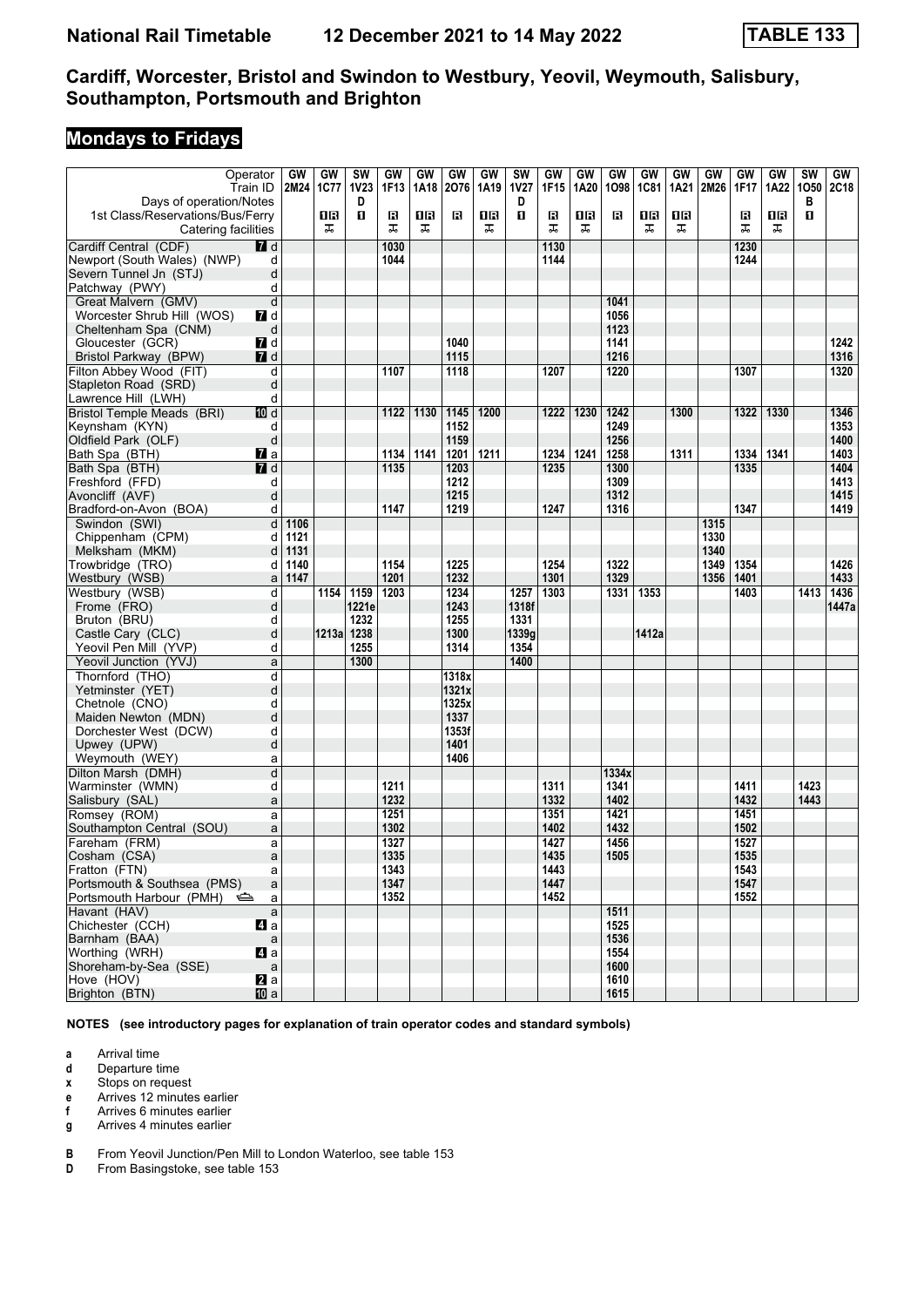# **Mondays to Fridays**

| Operator<br>Days of operation/Notes                     | Train ID     | GW<br>1A23 | GW<br>1F19 | GW<br>2F94 | GW<br>1A24 | GW<br>2078 | <b>SW</b><br>1056<br>в | GW<br><b>1C85</b> | GW<br>1A25 | GW<br>2M28 | GW<br>1F21 | GW<br>1A26 | GW<br><b>2C22</b> | <b>GW</b><br>1A27 | GW<br>2R23 | GW<br>1F23 | GW<br>2F96 | GW<br>1A28 | GW<br>2080 |
|---------------------------------------------------------|--------------|------------|------------|------------|------------|------------|------------------------|-------------------|------------|------------|------------|------------|-------------------|-------------------|------------|------------|------------|------------|------------|
| 1st Class/Reservations/Bus/Ferry<br>Catering facilities |              | 1R<br>ᠼ    | в<br>ᠼ     |            | 16<br>ᠼ    | в          | п                      | 16<br>ᠼ           | 1 R<br>ᠼ   |            | B<br>ᠼ     | 1 R<br>ᠼ   |                   | 16<br>ᠼ           |            | в<br>ᠼ     |            | 0B<br>ᠼ    | R          |
| Cardiff Central (CDF)                                   | 7d           |            | 1330       |            |            |            |                        |                   |            |            | 1430       |            |                   |                   |            | 1530       |            |            |            |
| Newport (South Wales) (NWP)                             | d            |            | 1344       |            |            |            |                        |                   |            |            | 1444       |            |                   |                   |            | 1544       |            |            |            |
| Severn Tunnel Jn (STJ)                                  | d            |            |            |            |            |            |                        |                   |            |            |            |            |                   |                   |            |            |            |            |            |
| Patchway (PWY)                                          | d            |            |            |            |            |            |                        |                   |            |            |            |            |                   |                   |            |            |            |            |            |
| Great Malvern (GMV)                                     | d            |            |            |            |            | 1242       |                        |                   |            |            |            |            |                   |                   |            |            |            |            |            |
| Worcester Shrub Hill (WOS)                              | 7d           |            |            |            |            | 1257       |                        |                   |            |            |            |            |                   |                   |            |            |            |            | 1456       |
| Cheltenham Spa (CNM)                                    | d            |            |            |            |            | 1324       |                        |                   |            |            |            |            |                   |                   |            |            |            |            | 1524       |
| Gloucester (GCR)                                        | 7d           |            |            |            |            | 1338       |                        |                   |            |            |            |            | 1440              |                   |            |            |            |            | 1540       |
| Bristol Parkway (BPW)                                   | <b>7</b> d   |            |            |            |            | 1416       |                        |                   |            |            |            |            | 1516              |                   |            |            |            |            | 1615       |
| Filton Abbey Wood (FIT)                                 | d            |            | 1409       |            |            | 1419       |                        |                   |            |            | 1507       |            | 1520              |                   | 1559       | 1607       |            |            | 1619       |
| Stapleton Road (SRD)                                    | d            |            |            |            |            |            |                        |                   |            |            |            |            |                   |                   |            |            |            |            |            |
| Lawrence Hill (LWH)                                     | d            |            |            |            |            |            |                        |                   |            |            |            |            |                   |                   |            |            |            |            |            |
|                                                         |              |            | 1422       |            |            |            |                        |                   |            |            |            |            |                   |                   |            |            |            |            |            |
| <b>Bristol Temple Meads (BRI)</b>                       | 10 d         | 1400       |            |            | 1430       | 1445       |                        |                   | 1500       |            | 1522       | 1530       | 1545              | 1600              |            | 1622       |            | 1630       | 1645       |
| Keynsham (KYN)                                          | d            |            |            |            |            | 1452       |                        |                   |            |            |            |            | 1552              |                   | 1612       |            |            |            | 1652       |
| Oldfield Park (OLF)                                     | d            |            |            |            |            | 1459       |                        |                   |            |            |            |            | 1559              |                   | 1619       |            |            |            | 1659       |
| Bath Spa (BTH)                                          | <b>7</b> al  | 1412       | 1434       |            | 1441       | 1501       |                        |                   | 1512       |            | 1534       | 1541       | 1601              | 1612              | 1621       | 1634       |            | 1641       | 1701       |
| Bath Spa (BTH)                                          | <b>7</b> d   |            | 1435       |            |            | 1503       |                        |                   |            |            | 1535       |            | 1603              |                   |            | 1635       |            |            | 1703       |
| Freshford (FFD)                                         | d            |            |            |            |            | 1512       |                        |                   |            |            |            |            | 1612              |                   |            |            |            |            | 1712       |
| Avoncliff (AVF)                                         | d            |            |            |            |            | 1514       |                        |                   |            |            |            |            | 1614              |                   |            |            |            |            | 1715       |
| Bradford-on-Avon (BOA)                                  | d            |            | 1447       |            |            | 1518       |                        |                   |            |            | 1547       |            | 1618              |                   |            | 1647       |            |            | 1719       |
| Swindon (SWI)                                           | d            |            |            |            |            |            |                        |                   |            | 1514       |            |            |                   |                   |            |            |            |            |            |
| Chippenham (CPM)                                        | d            |            |            |            |            |            |                        |                   |            | 1530       |            |            |                   |                   |            |            |            |            |            |
| Melksham (MKM)                                          | d            |            |            |            |            |            |                        |                   |            | 1539       |            |            |                   |                   |            |            |            |            |            |
| Trowbridge (TRO)                                        | d            |            | 1454       |            |            | 1525       |                        |                   |            | 1549       | 1554       |            | 1625              |                   |            | 1654       |            |            | 1725       |
| Westbury (WSB)                                          | a            |            | 1501       |            |            | 1532       |                        |                   |            | 1558       | 1601       |            | 1632              |                   |            | 1701       |            |            | 1732       |
| Westbury (WSB)                                          | d            |            | 1503       | 1512       |            | 1534       | 1544                   | 1554              |            |            | 1603       |            |                   |                   |            | 1703       | 1712       |            | 1734       |
| Frome (FRO)                                             | d            |            |            |            |            | 1545       |                        |                   |            |            |            |            |                   |                   |            |            |            |            | 1743       |
| Bruton (BRU)                                            | d            |            |            |            |            | 1556       |                        |                   |            |            |            |            |                   |                   |            |            |            |            | 1755       |
| Castle Cary (CLC)                                       | d            |            |            |            |            | 1605g      |                        | 1613a             |            |            |            |            |                   |                   |            |            |            |            | 1801       |
| Yeovil Pen Mill (YVP)                                   | d            |            |            |            |            | 1619       |                        |                   |            |            |            |            |                   |                   |            |            |            |            | 1820h      |
| Yeovil Junction (YVJ)                                   | a            |            |            |            |            |            |                        |                   |            |            |            |            |                   |                   |            |            |            |            |            |
| Thornford (THO)                                         | d            |            |            |            |            | 1624x      |                        |                   |            |            |            |            |                   |                   |            |            |            |            | 1824x      |
| Yetminster (YET)                                        | d            |            |            |            |            | 1627x      |                        |                   |            |            |            |            |                   |                   |            |            |            |            | 1827x      |
| Chetnole (CNO)                                          | d            |            |            |            |            | 1631x      |                        |                   |            |            |            |            |                   |                   |            |            |            |            | 1831x      |
| Maiden Newton (MDN)                                     | d            |            |            |            |            | 1643       |                        |                   |            |            |            |            |                   |                   |            |            |            |            | 1843       |
| Dorchester West (DCW)                                   | d            |            |            |            |            | 1653       |                        |                   |            |            |            |            |                   |                   |            |            |            |            | 1854       |
| Upwey (UPW)                                             | d            |            |            |            |            | 1701       |                        |                   |            |            |            |            |                   |                   |            |            |            |            | 1901       |
| Weymouth (WEY)                                          | a            |            |            |            |            | 1706       |                        |                   |            |            |            |            |                   |                   |            |            |            |            | 1906       |
| Dilton Marsh (DMH)                                      | d            |            |            | 1514x      |            |            |                        |                   |            |            |            |            |                   |                   |            |            | 1714x      |            |            |
| Warminster (WMN)                                        | d            |            | 1511       | 1521a      |            |            | 1552                   |                   |            |            | 1611       |            |                   |                   |            | 1711       | 1721a      |            |            |
| Salisbury (SAL)                                         | a            |            | 1532       |            |            |            | 1612                   |                   |            |            | 1632       |            |                   |                   |            | 1732       |            |            |            |
| Romsey (ROM)                                            | a            |            | 1551       |            |            |            |                        |                   |            |            | 1651       |            |                   |                   |            | 1751       |            |            |            |
| Southampton Central (SOU)                               | a            |            | 1602       |            |            |            |                        |                   |            |            | 1702       |            |                   |                   |            | 1802       |            |            |            |
| Fareham (FRM)                                           | a            |            | 1627       |            |            |            |                        |                   |            |            | 1727       |            |                   |                   |            | 1827       |            |            |            |
| Cosham (CSA)                                            | a            |            | 1635       |            |            |            |                        |                   |            |            | 1736       |            |                   |                   |            | 1835       |            |            |            |
| Fratton (FTN)                                           | a            |            | 1643       |            |            |            |                        |                   |            |            | 1743       |            |                   |                   |            | 1846       |            |            |            |
| Portsmouth & Southsea (PMS)                             | a            |            | 1648       |            |            |            |                        |                   |            |            | 1747       |            |                   |                   |            | 1849       |            |            |            |
| Portsmouth Harbour (PMH)                                | a            |            | 1652       |            |            |            |                        |                   |            |            | 1752       |            |                   |                   |            | 1854       |            |            |            |
| Havant (HAV)                                            | $\mathsf{a}$ |            |            |            |            |            |                        |                   |            |            |            |            |                   |                   |            |            |            |            |            |
| Chichester (CCH)                                        | 41 a         |            |            |            |            |            |                        |                   |            |            |            |            |                   |                   |            |            |            |            |            |
| Barnham (BAA)                                           | $\mathsf{a}$ |            |            |            |            |            |                        |                   |            |            |            |            |                   |                   |            |            |            |            |            |
| Worthing (WRH)                                          | 41 a         |            |            |            |            |            |                        |                   |            |            |            |            |                   |                   |            |            |            |            |            |
| Shoreham-by-Sea (SSE)                                   | $\mathsf{a}$ |            |            |            |            |            |                        |                   |            |            |            |            |                   |                   |            |            |            |            |            |
| Hove (HOV)                                              | 2a           |            |            |            |            |            |                        |                   |            |            |            |            |                   |                   |            |            |            |            |            |
| Brighton (BTN)                                          | <b>ID</b> a  |            |            |            |            |            |                        |                   |            |            |            |            |                   |                   |            |            |            |            |            |

**NOTES (see introductory pages for explanation of train operator codes and standard symbols)**

**a** Arrival time<br>**d** Departure t

**d** Departure time

**x** Stops on request<br>**g** Arrives 4 minutes

**g** Arrives 4 minutes earlier<br>**h** Arrives 7 minutes earlier

**K** Arrives 7 minutes earlier

**B** From Yeovil Junction/Pen Mill to London Waterloo, see table 153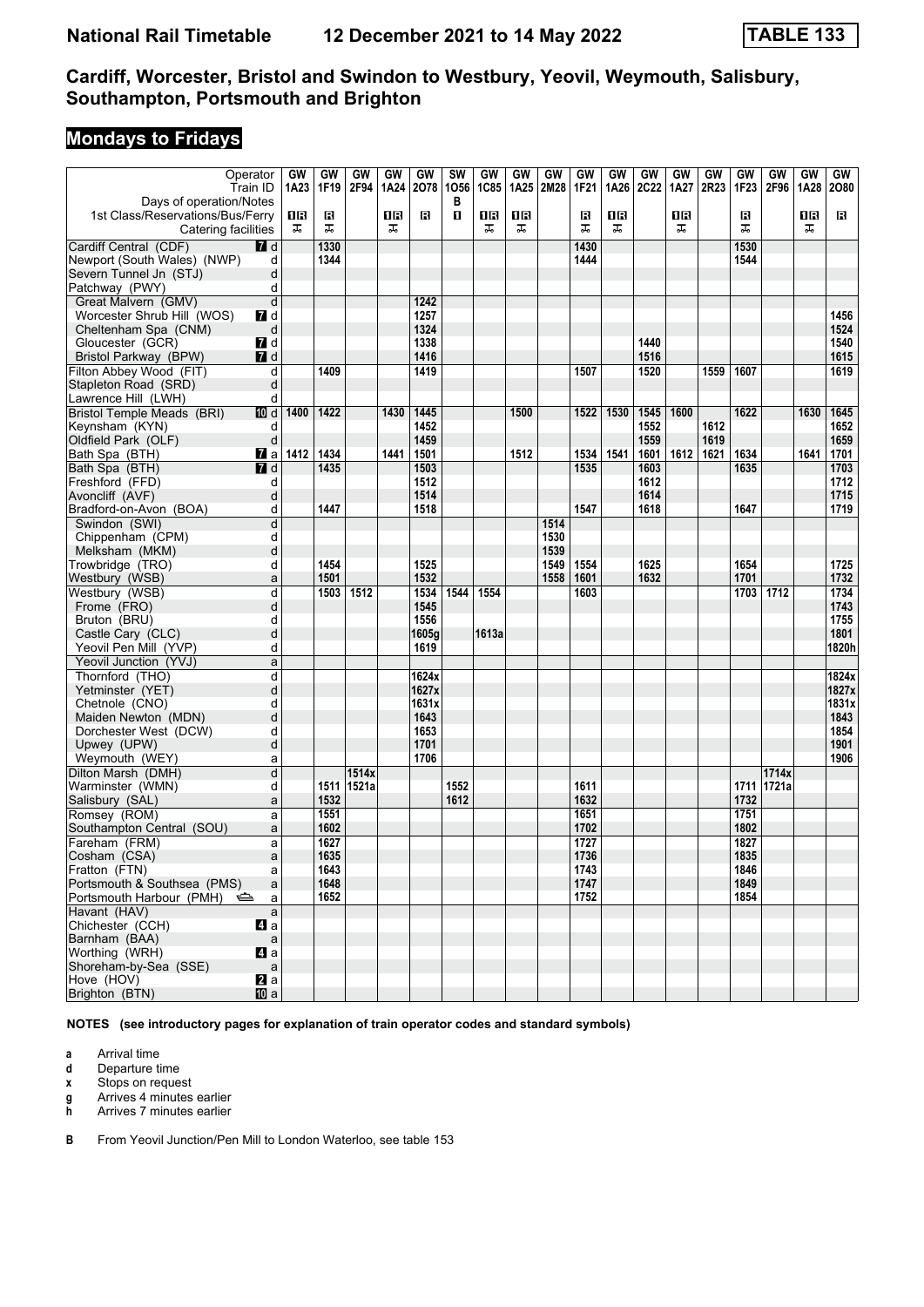# **Mondays to Fridays**

| Operator                                                    | Train ID       | GW<br>1A29            | GW<br>2F24 | GW<br>1C89 | GW<br>1F <sub>25</sub> | GW<br>1A30 | GW<br>2M30 | GW<br>2082 | GW<br><b>1C91</b> | GW<br>1A31 | GW<br><b>2C26</b> | GW<br>1F27 | GW<br>1A32 | GW<br><b>2C28</b> | GW<br>2B90 | GW<br>1J93 | GW<br>1C93 | GW<br>1A33 | GW<br>1F29 |
|-------------------------------------------------------------|----------------|-----------------------|------------|------------|------------------------|------------|------------|------------|-------------------|------------|-------------------|------------|------------|-------------------|------------|------------|------------|------------|------------|
| Days of operation/Notes<br>1st Class/Reservations/Bus/Ferry |                | 1R                    |            | 0 B        | в                      | 0 B        |            | R          | 1R                | 1 R        |                   | в          | 1 R        |                   | F          | 0 R        | 1R         | 1R         | в          |
| Catering facilities                                         |                | ᠼ                     |            | ᠼ          | ᠼ                      | ᠼ          |            |            | ᠼ                 | ᠼ          |                   | ᠼ          | ᠼ          |                   |            | ᠼ          | ᠼ          | ᠼ          | ᠼ          |
| Cardiff Central (CDF)                                       | $I$ d          |                       |            |            | 1627                   |            |            |            |                   |            |                   | 1727       |            |                   |            |            |            |            | 1830       |
| Newport (South Wales) (NWP)                                 | d              |                       |            |            | 1641                   |            |            |            |                   |            |                   | 1741       |            |                   |            |            |            |            | 1844       |
| Severn Tunnel Jn (STJ)                                      | d              |                       |            |            | 1651                   |            |            |            |                   |            |                   | 1751       |            |                   |            |            |            |            | 1854       |
| Patchway (PWY)                                              | d              |                       |            |            |                        |            |            |            |                   |            |                   |            |            |                   |            |            |            |            |            |
| Great Malvern (GMV)                                         | d              |                       |            |            |                        |            |            |            |                   |            |                   |            |            | 1643              |            |            |            |            |            |
| Worcester Shrub Hill (WOS)                                  | 7d             |                       |            |            |                        |            |            |            |                   |            |                   |            |            | 1658              |            |            |            |            |            |
|                                                             | d              |                       |            |            |                        |            |            |            |                   |            |                   |            |            | 1724              |            |            |            |            |            |
| Cheltenham Spa (CNM)                                        |                |                       |            |            |                        |            |            |            |                   |            |                   |            |            |                   |            |            |            |            |            |
| Gloucester (GCR)                                            | 7d             |                       |            |            |                        |            |            | 1642       |                   |            |                   |            |            | 1742              | 1750       |            |            |            |            |
| Bristol Parkway (BPW)                                       | <b>7</b> d     |                       | 1645       |            |                        |            |            | 1716       |                   |            | 1747              |            |            | 1817              |            |            |            |            |            |
| Filton Abbey Wood (FIT)                                     | d              |                       | 1650       |            | 1706                   |            |            | 1720       |                   |            | 1751              | 1807       |            | 1821              |            |            |            |            | 1911       |
| Stapleton Road (SRD)                                        | d              |                       | 1655       |            |                        |            |            |            |                   |            | 1756              |            |            |                   |            |            |            |            |            |
| Lawrence Hill (LWH)                                         | d              |                       | 1658       |            |                        |            |            |            |                   |            | 1759              |            |            |                   |            |            |            |            |            |
| <b>Bristol Temple Meads (BRI)</b>                           | 10 d           | 1700                  | 1706       |            | 1722                   | 1729       |            | 1745       |                   | 1800       | 1810              | 1824       | 1830       | 1843              |            |            |            | 1900       | 1924       |
| Keynsham (KYN)                                              | d              |                       | 1713       |            |                        | 1736       |            | 1752       |                   |            | 1817              |            |            | 1850              |            |            |            |            |            |
| Oldfield Park (OLF)                                         | d              |                       | 1720       |            |                        |            |            | 1759       |                   |            | 1824              |            |            | 1857              |            |            |            |            |            |
| Bath Spa (BTH)                                              |                | $\blacksquare$ a 1712 | 1723       |            | 1734                   | 1743       |            | 1801       |                   | 1811       | 1826              | 1836       | 1842       | 1859              |            |            |            | 1911       | 1936       |
| Bath Spa (BTH)                                              | <b>7</b> d     |                       | 1724       |            | 1735                   |            |            | 1803       |                   |            | 1827              | 1837       |            | 1901              |            |            |            |            | 1937       |
| Freshford (FFD)                                             | d              |                       | 1733       |            |                        |            |            | 1812       |                   |            | 1837              |            |            | 1910              |            |            |            |            |            |
| Avoncliff (AVF)                                             | d              |                       |            |            |                        |            |            | 1814       |                   |            | 1839              |            |            | 1912              |            |            |            |            |            |
| Bradford-on-Avon (BOA)                                      | d              |                       | 1738       |            | 1747                   |            |            | 1818       |                   |            | 1843              | 1850       |            | 1916              |            |            |            |            | 1949       |
| Swindon (SWI)                                               | d              |                       |            |            |                        |            | 1736       |            |                   |            |                   |            |            |                   | 1852       |            |            |            |            |
| Chippenham (CPM)                                            | d              |                       |            |            |                        |            | 1752       |            |                   |            |                   |            |            |                   | 1907       |            |            |            |            |
| Melksham (MKM)                                              | d              |                       |            |            |                        |            | 1803       |            |                   |            |                   |            |            |                   | 1917       |            |            |            |            |
|                                                             |                |                       | 1744       |            | 1754                   |            |            | 1825       |                   |            | 1850              | 1857       |            | 1923              | 1927       |            |            |            | 1957       |
| Trowbridge (TRO)                                            | d              |                       |            |            |                        |            | 1812       |            |                   |            |                   |            |            |                   |            |            |            |            |            |
| Westbury (WSB)                                              | a              |                       | 1751       |            | 1801                   |            | 1819       | 1832       |                   |            | 1857              | 1904       |            | 1930              | 1934       |            |            |            | 2004       |
| Westbury (WSB)                                              | d              |                       | 1752       | 1757       | 1803                   |            |            | 1833       | 1856              |            |                   | 1905       |            |                   | 1935       | 1946       | 1959       |            | 2005       |
| Frome (FRO)                                                 | d              |                       |            |            |                        |            |            | 1843       |                   |            |                   |            |            |                   |            | 2001a      |            |            |            |
| Bruton (BRU)                                                | d              |                       |            |            |                        |            |            | 1855       |                   |            |                   |            |            |                   |            |            |            |            |            |
| Castle Cary (CLC)                                           | d              |                       |            | 1816a      |                        |            |            | 1901       | 1915a             |            |                   |            |            |                   |            |            | 2018a      |            |            |
| Yeovil Pen Mill (YVP)                                       | d              |                       |            |            |                        |            |            | 1917       |                   |            |                   |            |            |                   |            |            |            |            |            |
| Yeovil Junction (YVJ)                                       | a              |                       |            |            |                        |            |            |            |                   |            |                   |            |            |                   |            |            |            |            |            |
| Thornford (THO)                                             | d              |                       |            |            |                        |            |            | 1921x      |                   |            |                   |            |            |                   |            |            |            |            |            |
| Yetminster (YET)                                            | d              |                       |            |            |                        |            |            | 1924x      |                   |            |                   |            |            |                   |            |            |            |            |            |
| Chetnole (CNO)                                              | d              |                       |            |            |                        |            |            | 1928x      |                   |            |                   |            |            |                   |            |            |            |            |            |
| Maiden Newton (MDN)                                         | d              |                       |            |            |                        |            |            | 1940       |                   |            |                   |            |            |                   |            |            |            |            |            |
| Dorchester West (DCW)                                       | d              |                       |            |            |                        |            |            | 1951       |                   |            |                   |            |            |                   |            |            |            |            |            |
| Upwey (UPW)                                                 | d              |                       |            |            |                        |            |            | 1958       |                   |            |                   |            |            |                   |            |            |            |            |            |
| Weymouth (WEY)                                              | a              |                       |            |            |                        |            |            | 2003       |                   |            |                   |            |            |                   |            |            |            |            |            |
| Dilton Marsh (DMH)                                          | d              |                       | 1756x      |            |                        |            |            |            |                   |            |                   |            |            |                   | 1938x      |            |            |            |            |
| Warminster (WMN)                                            | d              |                       | 1801a      |            | 1811                   |            |            |            |                   |            |                   | 1913       |            |                   | 1944a      |            |            |            | 2013       |
| Salisbury (SAL)                                             | a              |                       |            |            | 1832                   |            |            |            |                   |            |                   | 1932       |            |                   |            |            |            |            | 2034       |
| Romsey (ROM)                                                | a              |                       |            |            | 1851                   |            |            |            |                   |            |                   | 1951       |            |                   |            |            |            |            | 2053       |
| Southampton Central (SOU)                                   | a              |                       |            |            | 1903                   |            |            |            |                   |            |                   | 2002       |            |                   |            |            |            |            | 2104       |
| Fareham (FRM)                                               | a              |                       |            |            | 1926                   |            |            |            |                   |            |                   | 2027       |            |                   |            |            |            |            | 2126       |
| Cosham (CSA)                                                | a              |                       |            |            | 1935                   |            |            |            |                   |            |                   |            |            |                   |            |            |            |            |            |
| Fratton (FTN)                                               | a              |                       |            |            | 1943                   |            |            |            |                   |            |                   | 2043       |            |                   |            |            |            |            | 2141       |
| Portsmouth & Southsea (PMS)                                 | a              |                       |            |            | 1947                   |            |            |            |                   |            |                   | 2047       |            |                   |            |            |            |            | 2144       |
| Portsmouth Harbour (PMH)                                    | a              |                       |            |            | 1952                   |            |            |            |                   |            |                   | 2052       |            |                   |            |            |            |            | 2149       |
|                                                             |                |                       |            |            |                        |            |            |            |                   |            |                   |            |            |                   |            |            |            |            |            |
| Havant (HAV)                                                | $\mathsf{a}$   |                       |            |            |                        |            |            |            |                   |            |                   |            |            |                   |            |            |            |            |            |
| Chichester (CCH)                                            | 41 a           |                       |            |            |                        |            |            |            |                   |            |                   |            |            |                   |            |            |            |            |            |
| Barnham (BAA)                                               | $\mathsf{a}$   |                       |            |            |                        |            |            |            |                   |            |                   |            |            |                   |            |            |            |            |            |
| Worthing (WRH)                                              | 41 a           |                       |            |            |                        |            |            |            |                   |            |                   |            |            |                   |            |            |            |            |            |
| Shoreham-by-Sea (SSE)                                       | $\mathsf{a}$   |                       |            |            |                        |            |            |            |                   |            |                   |            |            |                   |            |            |            |            |            |
| Hove (HOV)                                                  | $\mathbf{z}$ a |                       |            |            |                        |            |            |            |                   |            |                   |            |            |                   |            |            |            |            |            |
| Brighton (BTN)                                              | <b>ID</b> a    |                       |            |            |                        |            |            |            |                   |            |                   |            |            |                   |            |            |            |            |            |

**NOTES (see introductory pages for explanation of train operator codes and standard symbols)**

**a** Arrival time<br>**d** Departure t

**d** Departure time

**x** Stops on request

**F** Via Stroud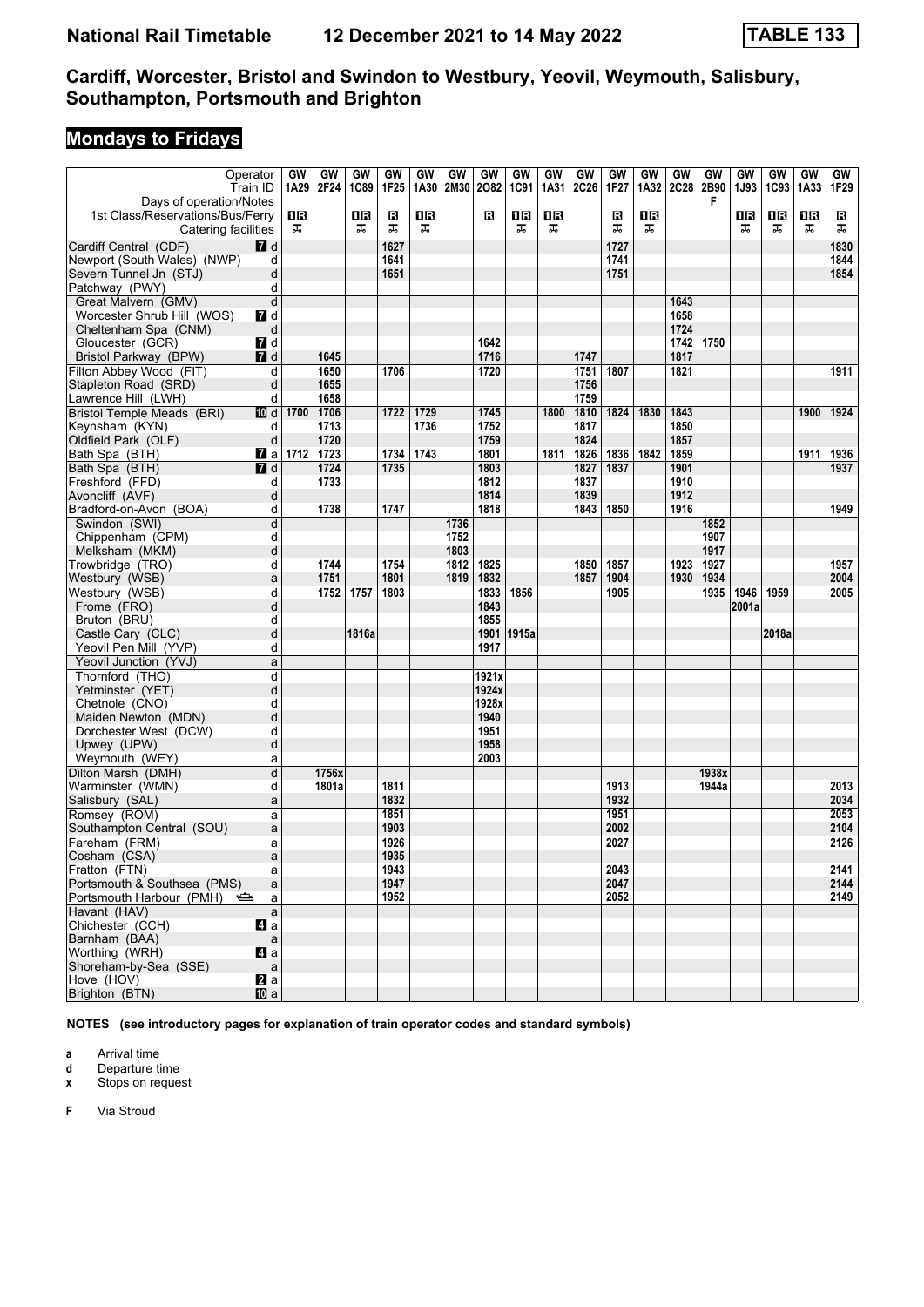# **Mondays to Fridays**

|                                                       | Operator     | GW<br><b>2C30</b> | GW<br>1A35 | GW<br>1F91   | GW<br>1C96 | GW<br>2M34 | GW<br>2098 | GW<br>1A37 | GW<br>1F33   | GW    | GW<br>1F35 | GW   | GW<br>1F37 | <b>SW</b><br>1058 | GW          | <b>GW</b><br><b>2C38</b> |
|-------------------------------------------------------|--------------|-------------------|------------|--------------|------------|------------|------------|------------|--------------|-------|------------|------|------------|-------------------|-------------|--------------------------|
| Days of operation/Notes                               | Train ID     |                   |            | Е            |            |            |            |            |              | 1C98  |            | 1A39 |            | G                 | <b>2C36</b> |                          |
| 1st Class/Reservations/Bus/Ferry                      |              |                   | 1R         | в            | 1R         |            | R          | 1 R        | в            | 16    | в          | ΠR   | R          | п                 |             |                          |
| Catering facilities                                   |              |                   | ᠼ          |              | ᠼ          |            |            | ᠼ          |              | ᠼ     |            | ᠼ    |            |                   |             |                          |
| Cardiff Central (CDF)                                 | <b>7</b> d   |                   |            | 1930         |            |            |            |            | 2030         |       |            |      | 2130       |                   |             |                          |
|                                                       | d            |                   |            | 1944         |            |            |            |            | 2044         |       |            |      | 2144       |                   |             |                          |
| Newport (South Wales) (NWP)<br>Severn Tunnel Jn (STJ) | d            |                   |            |              |            |            |            |            | 2055         |       |            |      | 2154       |                   |             |                          |
| Patchway (PWY)                                        | d            |                   |            |              |            |            |            |            |              |       |            |      |            |                   |             |                          |
| Great Malvern (GMV)                                   | d            |                   |            |              |            |            |            |            |              |       |            |      |            |                   | 2116        |                          |
| Worcester Shrub Hill (WOS)                            | 7 d          |                   |            |              |            |            |            |            |              |       |            |      |            |                   | 2133        |                          |
| Cheltenham Spa (CNM)                                  | d            |                   |            |              |            |            |            |            |              |       |            |      |            |                   | 2200        |                          |
| Gloucester (GCR)                                      | <b>7</b> d   | 1842              |            |              |            |            |            |            |              |       |            |      |            |                   | 2211        |                          |
| Bristol Parkway (BPW)                                 | <b>7</b> d   | 1918              |            |              |            |            | 2030       |            |              |       | 2121       |      |            |                   | 2246        |                          |
| Filton Abbey Wood (FIT)                               | d            | 1922              |            | 2007         |            |            | 2034       |            | 2113         |       | 2125       |      | 2211       |                   | 2249        |                          |
| Stapleton Road (SRD)                                  | d            |                   |            |              |            |            |            |            |              |       | 2132       |      |            |                   |             |                          |
| Lawrence Hill (LWH)                                   | d            |                   |            |              |            |            |            |            |              |       | 2135       |      |            |                   |             |                          |
| <b>Bristol Temple Meads (BRI)</b>                     | 10 d         | 1947              | 2000       | 2024         |            |            | 2050       | 2100       | 2125         |       | 2145       | 2200 | 2225       |                   | 2304        | 2345                     |
| Keynsham (KYN)                                        | d            | 1954              |            |              |            |            | 2057       |            |              |       | 2152       |      | 2232       |                   | 2311        | 2352                     |
| Oldfield Park (OLF)                                   | d            | 2001              |            |              |            |            | 2104       |            |              |       | 2159       |      |            |                   | 2318        | 2358                     |
| Bath Spa (BTH)                                        | <b>7</b> a   | 2003              | 2011       | 2036         |            |            |            | 2106 2111  | 2137         |       | 2202       | 2212 | 2239       |                   | 2320        | 0002                     |
| Bath Spa (BTH)                                        | <b>7</b> d   | 2006              |            | 2037         |            |            | 2108       |            | 2138         |       | 2203       |      | 2241       |                   | 2322        | 0004                     |
| Freshford (FFD)                                       | d            | 2016              |            |              |            |            | 2117       |            |              |       | 2213       |      |            |                   | 2331        | 0013                     |
| Avoncliff (AVF)                                       | d            | 2019              |            |              |            |            | 2119       |            |              |       | 2215       |      |            |                   | 2334        | 0015                     |
| Bradford-on-Avon (BOA)                                | d            | 2023              |            | 2049         |            |            | 2123       |            | 2150         |       | 2219       |      | 2253       |                   | 2338        | 0019                     |
| Swindon (SWI)                                         | d            |                   |            |              |            | 2045       |            |            |              |       |            |      |            |                   |             |                          |
| Chippenham (CPM)                                      | d            |                   |            |              |            | 2100       |            |            |              |       |            |      |            |                   |             |                          |
| Melksham (MKM)                                        | d            |                   |            |              |            | 2110       |            |            |              |       |            |      |            |                   |             |                          |
| Trowbridge (TRO)                                      | d            | 2029              |            | 2055         |            | 2119       | 2130       |            | 2157         |       | 2226       |      | 2259       |                   | 2344        | 0026                     |
| Westbury (WSB)                                        | a            | 2036              |            | 2102         |            | 2126       | 2137       |            | 2204         |       | 2233       |      | 2306       |                   | 2351        | 0033                     |
| Westbury (WSB)                                        | d            | 2039              |            | 2106         | 2121       |            | 2140       |            | 2205         | 2222  | 2234       |      | 2309       | 2312              |             | 0034                     |
| Frome (FRO)                                           | d            | 2049a             |            |              |            |            | 2149       |            |              |       |            |      | 2318a      |                   |             | 0043a                    |
| Bruton (BRU)                                          | d            |                   |            |              |            |            | 2201       |            |              |       |            |      |            |                   |             |                          |
| Castle Cary (CLC)                                     | d            |                   |            |              | 2140a      |            | 2207       |            |              | 2241a |            |      |            |                   |             |                          |
| Yeovil Pen Mill (YVP)                                 | d            |                   |            |              |            |            | 2223       |            |              |       |            |      |            |                   |             |                          |
| Yeovil Junction (YVJ)                                 | a            |                   |            |              |            |            |            |            |              |       |            |      |            |                   |             |                          |
| Thornford (THO)                                       | d            |                   |            |              |            |            | 2227x      |            |              |       |            |      |            |                   |             |                          |
| Yetminster (YET)                                      | d            |                   |            |              |            |            | 2230x      |            |              |       |            |      |            |                   |             |                          |
| Chetnole (CNO)                                        | d            |                   |            |              |            |            | 2234x      |            |              |       |            |      |            |                   |             |                          |
| Maiden Newton (MDN)                                   | d            |                   |            |              |            |            | 2246       |            |              |       |            |      |            |                   |             |                          |
| Dorchester West (DCW)                                 | d            |                   |            |              |            |            | 2257       |            |              |       |            |      |            |                   |             |                          |
| Upwey (UPW)                                           | d            |                   |            |              |            |            | 2304       |            |              |       |            |      |            |                   |             |                          |
| Weymouth (WEY)                                        | a            |                   |            |              |            |            | 2309       |            |              |       |            |      |            |                   |             |                          |
| Dilton Marsh (DMH)                                    | d            |                   |            |              |            |            |            |            | 2207x        |       |            |      |            |                   |             |                          |
| Warminster (WMN)                                      | d            |                   |            | 2114         |            |            |            |            | 2214         |       | 2242       |      |            | 2320              |             |                          |
| Salisbury (SAL)                                       | a            |                   |            | 2135         |            |            |            |            | 2236         |       | 2301       |      |            | 2340              |             |                          |
| Romsey (ROM)                                          | a            |                   |            | 2155         |            |            |            |            | 2255         |       | 2320       |      |            |                   |             |                          |
| Southampton Central (SOU)                             | a            |                   |            | 2206         |            |            |            |            | 2306         |       | 2331       |      |            |                   |             |                          |
| Fareham (FRM)                                         | a            |                   |            | 2241         |            |            |            |            | 2330         |       | 2354       |      |            |                   |             |                          |
| Cosham (CSA)                                          | a            |                   |            |              |            |            |            |            |              |       |            |      |            |                   |             |                          |
| Fratton (FTN)                                         | a            |                   |            | 2256         |            |            |            |            | 2345         |       | 0012       |      |            |                   |             |                          |
| Portsmouth & Southsea (PMS)                           | a            |                   |            | 2259<br>2304 |            |            |            |            | 2348<br>2353 |       | 0015       |      |            |                   |             |                          |
| Portsmouth Harbour (PMH) < Se                         | a            |                   |            |              |            |            |            |            |              |       |            |      |            |                   |             |                          |
| Havant (HAV)                                          | a            |                   |            |              |            |            |            |            |              |       |            |      |            |                   |             |                          |
| Chichester (CCH)<br>Barnham (BAA)                     | ZI a         |                   |            |              |            |            |            |            |              |       |            |      |            |                   |             |                          |
| Worthing (WRH)                                        | a<br>ZI a    |                   |            |              |            |            |            |            |              |       |            |      |            |                   |             |                          |
| Shoreham-by-Sea (SSE)                                 | $\mathsf{a}$ |                   |            |              |            |            |            |            |              |       |            |      |            |                   |             |                          |
| Hove (HOV)                                            | 2a           |                   |            |              |            |            |            |            |              |       |            |      |            |                   |             |                          |
| Brighton (BTN)                                        | <b>囮</b> a   |                   |            |              |            |            |            |            |              |       |            |      |            |                   |             |                          |
|                                                       |              |                   |            |              |            |            |            |            |              |       |            |      |            |                   |             |                          |

**NOTES (see introductory pages for explanation of train operator codes and standard symbols)**

**a** Arrival time<br>**d** Departure t

**d** Departure time

**x** Stops on request

**E** Also calls at Southampton Airport Parkway 2214, Eastleigh 2219, Hedge End 2229 and Botley 2233<br>**G** From Yeovil Junction

**From Yeovil Junction**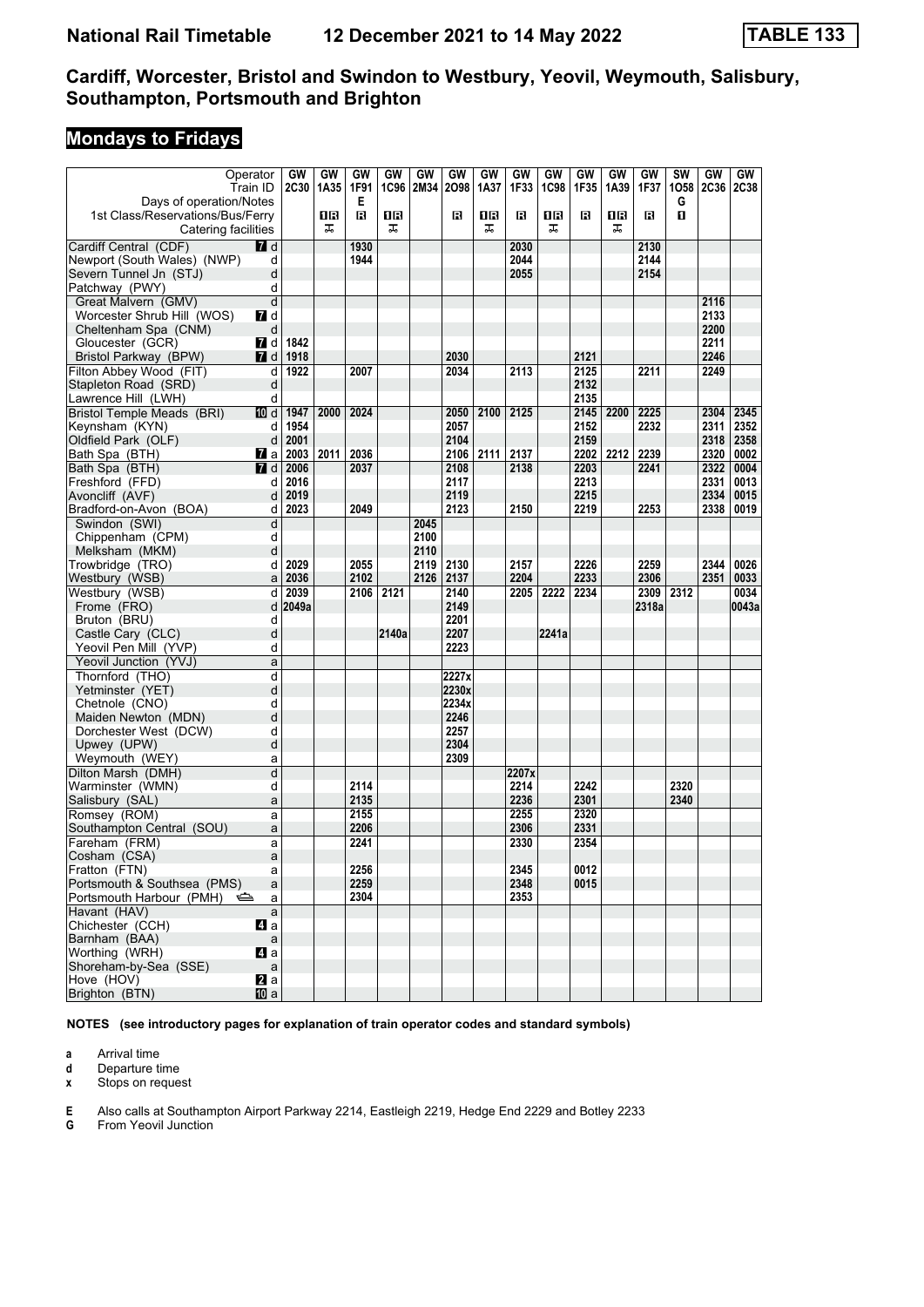# **Saturdays**

|                                                                                    | Operator<br>Train ID | GW<br>2001 | GW<br>1A01 | GW<br>1F01 | GW<br>1F03   | GW<br>2070    | GW<br>1A03 | GW<br>1A04 | GW<br><b>2C04</b> | GW<br>1A06 | GW<br>1F05 | GW<br>1A07 | SW<br>1026 | GW<br><b>2C06</b> | GW<br>1A10 | GW<br>1F07    | GW<br>1A12 | GW<br>2M22 | GW<br>2072    |
|------------------------------------------------------------------------------------|----------------------|------------|------------|------------|--------------|---------------|------------|------------|-------------------|------------|------------|------------|------------|-------------------|------------|---------------|------------|------------|---------------|
| Days of operation/Notes<br>1st Class/Reservations/Bus/Ferry<br>Catering facilities |                      |            | 1R<br>ᠼ    |            | в            | В             | ПB<br>ᠼ    | 0 B<br>ᠼ   |                   | 1R<br>ᠼ    | П          | ΠR<br>ᠼ    | A<br>п     |                   | 16<br>ᠼ    | R             | 1R<br>ᠼ    |            | В             |
| Cardiff Central (CDF)                                                              | <b>7</b> d           |            |            |            |              |               |            |            |                   |            | 0629       |            |            |                   |            | 0727          |            |            |               |
| Newport (South Wales) (NWP)                                                        | d                    |            |            |            |              |               |            |            |                   |            | 0644       |            |            |                   |            | 0741          |            |            |               |
| Severn Tunnel Jn (STJ)                                                             | d                    |            |            |            |              |               |            |            |                   |            | 0654       |            |            |                   |            | 0751          |            |            |               |
| Patchway (PWY)                                                                     | d                    |            |            |            |              |               |            |            |                   |            |            |            |            |                   |            |               |            |            |               |
| Great Malvern (GMV)                                                                | d                    |            |            |            |              |               |            |            |                   |            |            |            |            |                   |            |               |            |            |               |
| Worcester Shrub Hill (WOS)                                                         | $\blacksquare$ d     |            |            |            |              |               |            |            |                   |            |            |            |            |                   |            |               |            |            |               |
| Cheltenham Spa (CNM)                                                               | d                    |            |            |            |              |               |            |            |                   |            |            |            |            |                   |            |               |            |            |               |
| Gloucester (GCR)                                                                   | 7d                   |            |            |            |              |               |            |            |                   |            |            |            |            |                   |            |               |            |            |               |
| Bristol Parkway (BPW)                                                              | <b>7</b> d           |            |            |            |              |               |            |            | 0621              |            |            |            |            |                   |            |               |            |            |               |
| Filton Abbey Wood (FIT)                                                            | d                    |            |            |            |              |               |            |            | 0625              |            | 0711       |            |            |                   |            | 0809          |            |            |               |
| Stapleton Road (SRD)                                                               | d                    |            |            |            |              |               |            |            |                   |            |            |            |            |                   |            |               |            |            |               |
| Lawrence Hill (LWH)                                                                | d                    |            |            |            |              |               |            |            |                   |            |            |            |            |                   |            |               |            |            |               |
| <b>Bristol Temple Meads (BRI)</b>                                                  | III d                |            | 0530       |            | 0546         |               | 0600       | 0630       | 0640              | 0700       | 0723       | 0730       |            | 0736              | 0800       | 0822          | 0830       |            | 0840          |
| Keynsham (KYN)                                                                     | d                    |            |            |            | 0553         |               |            |            | 0647              |            |            |            |            | 0743              |            |               |            |            | 0847          |
| Oldfield Park (OLF)                                                                | d                    |            |            |            | 0600         |               |            |            | 0654              |            |            |            |            | 0750              |            |               |            |            | 0854          |
| Bath Spa (BTH)                                                                     | $\mathbf{z}$ a       |            | 0541       |            | 0602         |               | 0611       | 0641       | 0656              | 0711       | 0735       | 0742       |            | 0752              | 0811       | 0834          | 0841       |            | 0856          |
| Bath Spa (BTH)                                                                     | $I$ d                |            |            |            | 0604         |               |            |            | 0658              |            | 0736       |            |            | 0754              |            | 0835          |            |            | 0858          |
| Freshford (FFD)                                                                    | d                    |            |            |            | 0613         |               |            |            | 0707              |            |            |            |            | 0803              |            |               |            |            | 0907          |
| Avoncliff (AVF)                                                                    | d                    |            |            |            | 0616         |               |            |            | 0710              |            |            |            |            | 0806              |            |               |            |            | 0910          |
| Bradford-on-Avon (BOA)                                                             | d                    |            |            |            | 0620         |               |            |            | 0714              |            | 0748       |            |            | 0810              |            | 0847          |            |            | 0914          |
| Swindon (SWI)                                                                      | d                    |            |            |            |              |               |            |            |                   |            |            |            |            |                   |            |               |            | 0835       |               |
| Chippenham (CPM)                                                                   | d                    |            |            |            |              |               |            |            |                   |            |            |            |            |                   |            |               |            | 0857       |               |
| Melksham (MKM)                                                                     | d                    |            |            |            |              |               |            |            |                   |            |            |            |            |                   |            |               |            | 0906       |               |
| Trowbridge (TRO)                                                                   | d                    |            |            |            | 0626         |               |            |            | 0720              |            | 0754       |            |            | 0817              |            | 0853          |            | 0916       | 0921          |
| Westbury (WSB)                                                                     | a                    |            |            |            | 0633         |               |            |            | 0727              |            | 0801       |            |            | 0824              |            | 0900          |            | 0923       | 0928          |
| Westbury (WSB)                                                                     | d                    | 0524       |            | 0601       | 0648         | 0647          |            |            |                   |            | 0802       |            | 0810       |                   |            | 0901          |            |            | 0929          |
| Frome (FRO)                                                                        | d                    |            |            |            |              | 0656          |            |            |                   |            |            |            |            |                   |            |               |            |            | 0938          |
| Bruton (BRU)                                                                       | d                    |            |            |            |              | 0708          |            |            |                   |            |            |            |            |                   |            |               |            |            | 0950          |
| Castle Cary (CLC)                                                                  | d                    |            |            |            |              | 0713          |            |            |                   |            |            |            |            |                   |            |               |            |            | 0955          |
| Yeovil Pen Mill (YVP)                                                              | d                    |            |            |            |              | 0730c         |            |            |                   |            |            |            |            |                   |            |               |            |            | 1009          |
| Yeovil Junction (YVJ)                                                              |                      |            |            |            |              |               |            |            |                   |            |            |            |            |                   |            |               |            |            |               |
|                                                                                    | a                    |            |            |            |              |               |            |            |                   |            |            |            |            |                   |            |               |            |            |               |
| Thornford (THO)                                                                    | d                    |            |            |            |              | 0734x         |            |            |                   |            |            |            |            |                   |            |               |            |            | 1013x         |
| Yetminster (YET)                                                                   | d                    |            |            |            |              | 0737x         |            |            |                   |            |            |            |            |                   |            |               |            |            | 1016x         |
| Chetnole (CNO)                                                                     | d                    |            |            |            |              | 0741x<br>0753 |            |            |                   |            |            |            |            |                   |            |               |            |            | 1020x<br>1032 |
| Maiden Newton (MDN)                                                                | d                    |            |            |            |              |               |            |            |                   |            |            |            |            |                   |            |               |            |            |               |
| Dorchester West (DCW)                                                              | d                    |            |            |            |              | 0804<br>0813  |            |            |                   |            |            |            |            |                   |            |               |            |            | 1043<br>1051  |
| Upwey (UPW)                                                                        | d                    |            |            |            |              | 0818          |            |            |                   |            |            |            |            |                   |            |               |            |            |               |
| Weymouth (WEY)                                                                     | a                    |            |            |            |              |               |            |            |                   |            |            |            |            |                   |            |               |            |            | 1056          |
| Dilton Marsh (DMH)<br>Warminster (WMN)                                             | d                    |            |            | 0609       | 0650x        |               |            |            |                   |            | 0810       |            | 0818       |                   |            | 0904x<br>0911 |            |            |               |
|                                                                                    | d                    | 0532       |            |            | 0658         |               |            |            |                   |            | 0832       |            |            |                   |            | 0932          |            |            |               |
| Salisbury (SAL)<br>Romsey (ROM)                                                    | a                    | 0554       |            | 0630       | 0720<br>0742 |               |            |            |                   |            | 0851       |            | 0837       |                   |            | 0951          |            |            |               |
|                                                                                    | a                    |            |            | 0650       |              |               |            |            |                   |            |            |            |            |                   |            |               |            |            |               |
| Southampton Central (SOU)                                                          | a                    |            |            | 0702       | 0755         |               |            |            |                   |            | 0902       |            |            |                   |            | 1003          |            |            |               |
| Fareham (FRM)                                                                      | a                    |            |            | 0727       | 0824         |               |            |            |                   |            | 0926       |            |            |                   |            | 1027          |            |            |               |
| Cosham (CSA)                                                                       | a                    |            |            | 0735       | 0832         |               |            |            |                   |            | 0935       |            |            |                   |            | 1035          |            |            |               |
| Fratton (FTN)                                                                      | a                    |            |            |            | 0743 0840    |               |            |            |                   |            | 0943       |            |            |                   |            | 1043          |            |            |               |
| Portsmouth & Southsea (PMS)                                                        | a                    |            |            |            | 0746 0844    |               |            |            |                   |            | 0946       |            |            |                   |            | 1046          |            |            |               |
| Portsmouth Harbour (PMH)                                                           | a                    |            |            |            | 0751 0849    |               |            |            |                   |            | 0951       |            |            |                   |            | 1051          |            |            |               |
| Havant (HAV)                                                                       | $\mathsf{a}$         |            |            |            |              |               |            |            |                   |            |            |            |            |                   |            |               |            |            |               |
| Chichester (CCH)                                                                   | $\blacksquare$ a     |            |            |            |              |               |            |            |                   |            |            |            |            |                   |            |               |            |            |               |
| Barnham (BAA)                                                                      | $\mathsf a$          |            |            |            |              |               |            |            |                   |            |            |            |            |                   |            |               |            |            |               |
| Worthing (WRH)                                                                     | $\blacksquare$ a     |            |            |            |              |               |            |            |                   |            |            |            |            |                   |            |               |            |            |               |
| Shoreham-by-Sea (SSE)                                                              | $\mathsf{a}$         |            |            |            |              |               |            |            |                   |            |            |            |            |                   |            |               |            |            |               |
| Hove (HOV)                                                                         | <b>2</b> a           |            |            |            |              |               |            |            |                   |            |            |            |            |                   |            |               |            |            |               |
| Brighton (BTN)                                                                     | <b>ID</b> a          |            |            |            |              |               |            |            |                   |            |            |            |            |                   |            |               |            |            |               |

**NOTES (see introductory pages for explanation of train operator codes and standard symbols)**

**a** Arrival time<br>**d** Departure t

**d** Departure time

**x** Stops on request<br>**c** Arrives 5 minutes

**c** Arrives 5 minutes earlier

**A** From Castle Cary to London Waterloo, see table 153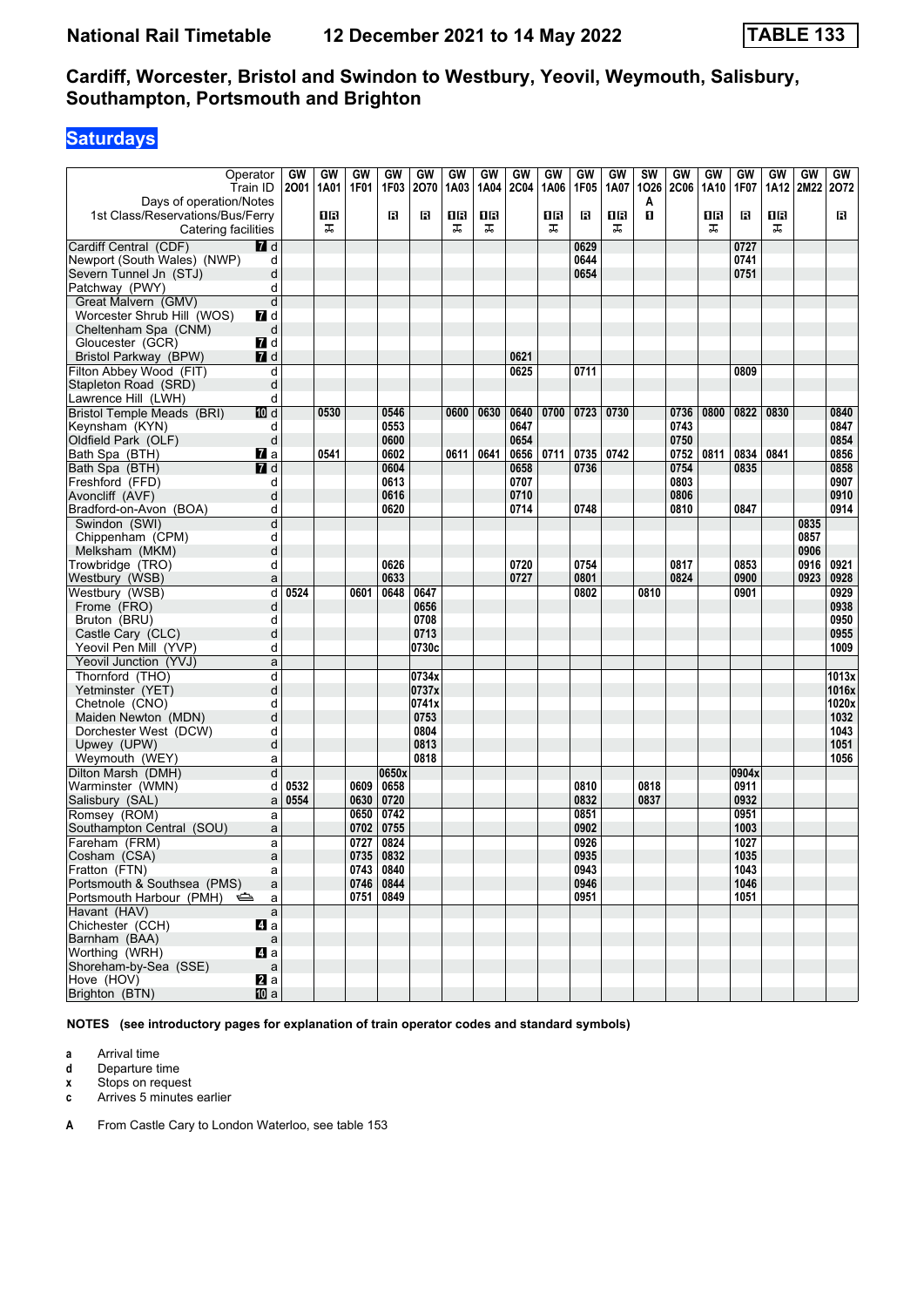# **Saturdays**

| Days of operation/Notes                                 | Operator<br>Train ID | GW<br>1C73 | <b>GW</b><br>1A13 | GW<br>1F09 | GW<br>1A14 | GW<br>2M24 | GW<br>2074   | GW<br>1A15 | <b>SW</b><br><b>1V19</b><br>в | GW<br>1F11 | GW<br>1A16 | GW<br><b>2C10</b> | <b>SW</b><br>1040<br>C | GW<br>1A17 | GW<br>2M25 | GW<br><b>1C77</b> | GW<br>1F13 | GW<br>1A18 | GW<br>2076 |
|---------------------------------------------------------|----------------------|------------|-------------------|------------|------------|------------|--------------|------------|-------------------------------|------------|------------|-------------------|------------------------|------------|------------|-------------------|------------|------------|------------|
| 1st Class/Reservations/Bus/Ferry<br>Catering facilities |                      | 1R<br>ᠼ    | 1R<br>ᠼ           | в          | ПB<br>ᠼ    |            | R            | 1R<br>ᠼ    | п                             | П          | 1 R<br>ᠼ   |                   | O                      | 1R<br>ᠼ    |            | 1 R<br>ᠼ          | R          | 0 B<br>ᠼ   | в          |
| Cardiff Central (CDF)                                   | $\blacksquare$       |            |                   | 0827       |            |            |              |            |                               | 0927       |            |                   |                        |            |            |                   | 1030       |            |            |
| Newport (South Wales) (NWP)                             | d                    |            |                   | 0841       |            |            |              |            |                               | 0941       |            |                   |                        |            |            |                   | 1044       |            |            |
| Severn Tunnel Jn (STJ)                                  | d                    |            |                   | 0851       |            |            |              |            |                               | 0951       |            |                   |                        |            |            |                   |            |            |            |
| Patchway (PWY)                                          | d                    |            |                   |            |            |            |              |            |                               |            |            |                   |                        |            |            |                   |            |            |            |
| Great Malvern (GMV)                                     | d                    |            |                   |            |            |            |              |            |                               |            |            |                   |                        |            |            |                   |            |            |            |
| Worcester Shrub Hill (WOS)                              | 7d                   |            |                   |            |            |            |              |            |                               |            |            | 0856              |                        |            |            |                   |            |            |            |
| Cheltenham Spa (CNM)                                    | d                    |            |                   |            |            |            |              |            |                               |            |            | 0924              |                        |            |            |                   |            |            |            |
| Gloucester (GCR)                                        | 7d                   |            |                   |            |            |            | 0840         |            |                               |            |            | 0941              |                        |            |            |                   |            |            | 1041       |
| Bristol Parkway (BPW)                                   | 7 d                  |            |                   |            |            |            | 0916         |            |                               |            |            | 1016              |                        |            |            |                   |            |            | 1117       |
| Filton Abbey Wood (FIT)                                 | d                    |            |                   | 0909       |            |            | 0920         |            |                               | 1009       |            | 1020              |                        |            |            |                   | 1109       |            | 1120       |
| Stapleton Road (SRD)                                    | d                    |            |                   |            |            |            |              |            |                               |            |            |                   |                        |            |            |                   |            |            |            |
| Lawrence Hill (LWH)                                     | d                    |            |                   |            |            |            |              |            |                               |            |            |                   |                        |            |            |                   |            |            |            |
| <b>Bristol Temple Meads (BRI)</b>                       | [10] d               |            | 0900              | 0922       | 0930       |            | 0935         | 1000       |                               | 1023       | 1030       | 1043              |                        | 1100       |            |                   | 1122       | 1130       | 1142       |
| Keynsham (KYN)                                          |                      |            |                   |            |            |            | 0942         |            |                               |            |            | 1050              |                        |            |            |                   |            |            | 1149       |
| Oldfield Park (OLF)                                     | d<br>d               |            |                   |            |            |            | 0949         |            |                               |            |            | 1057              |                        |            |            |                   |            |            | 1156       |
|                                                         |                      |            |                   | 0934       | 0941       |            |              | 1012       |                               |            | 1041       | 1059              |                        | 1111       |            |                   |            | 1141       | 1158       |
| Bath Spa (BTH)                                          | <b>7</b> a           |            | 0911              | 0935       |            |            | 0951<br>0954 |            |                               | 1036       |            | 1101              |                        |            |            |                   | 1134       |            | 1200       |
| Bath Spa (BTH)                                          | <b>7</b> d           |            |                   |            |            |            |              |            |                               | 1037       |            |                   |                        |            |            |                   | 1135       |            |            |
| Freshford (FFD)                                         | d                    |            |                   |            |            |            | 1003         |            |                               |            |            | 1110              |                        |            |            |                   |            |            | 1209       |
| Avoncliff (AVF)                                         | d                    |            |                   |            |            |            | 1006         |            |                               |            |            | 1113              |                        |            |            |                   |            |            | 1212       |
| Bradford-on-Avon (BOA)                                  | d                    |            |                   | 0947       |            |            | 1010         |            |                               | 1049       |            | 1117              |                        |            |            |                   | 1147       |            | 1216       |
| Swindon (SWI)                                           | d                    |            |                   |            |            | 0935       |              |            |                               |            |            |                   |                        |            | 1105       |                   |            |            |            |
| Chippenham (CPM)                                        | d                    |            |                   |            |            | 0950       |              |            |                               |            |            |                   |                        |            | 1121       |                   |            |            |            |
| Melksham (MKM)                                          | d                    |            |                   |            |            | 1000       |              |            |                               |            |            |                   |                        |            | 1130       |                   |            |            |            |
| Trowbridge (TRO)                                        | d                    |            |                   | 0954       |            | 1009       | 1016         |            |                               | 1055       |            | 1123              |                        |            | 1140       |                   | 1154       |            | 1222       |
| Westbury (WSB)                                          | a                    |            |                   | 1001       |            | 1016       | 1022         |            |                               | 1102       |            | 1131              |                        |            | 1148       |                   | 1201       |            | 1229       |
| Westbury (WSB)                                          | d                    | 0955       |                   | 1002       |            |            | 1031         |            | 1057                          | 1103       |            |                   | 1143                   |            |            | 1153              | 1202       |            | 1231       |
| Frome (FRO)                                             | d                    |            |                   |            |            |            | 1040         |            | 1106a                         |            |            |                   |                        |            |            |                   |            |            | 1240       |
| Bruton (BRU)                                            | d                    |            |                   |            |            |            | 1052         |            |                               |            |            |                   |                        |            |            |                   |            |            | 1252       |
| Castle Cary (CLC)                                       | d                    | 1014a      |                   |            |            |            | 1057         |            |                               |            |            |                   |                        |            |            | 1212a             |            |            | 1257       |
| Yeovil Pen Mill (YVP)                                   | d                    |            |                   |            |            |            | 1111         |            |                               |            |            |                   |                        |            |            |                   |            |            | 1311       |
| Yeovil Junction (YVJ)                                   | a                    |            |                   |            |            |            |              |            |                               |            |            |                   |                        |            |            |                   |            |            |            |
| Thornford (THO)                                         | d                    |            |                   |            |            |            | 1115x        |            |                               |            |            |                   |                        |            |            |                   |            |            | 1315x      |
| Yetminster (YET)                                        | d                    |            |                   |            |            |            | 1118x        |            |                               |            |            |                   |                        |            |            |                   |            |            | 1318x      |
| Chetnole (CNO)                                          | d                    |            |                   |            |            |            | 1122x        |            |                               |            |            |                   |                        |            |            |                   |            |            | 1322x      |
| Maiden Newton (MDN)                                     | d                    |            |                   |            |            |            | 1136e        |            |                               |            |            |                   |                        |            |            |                   |            |            | 1336e      |
| Dorchester West (DCW)                                   | d                    |            |                   |            |            |            | 1153f        |            |                               |            |            |                   |                        |            |            |                   |            |            | 1354g      |
| Upwey (UPW)                                             | d                    |            |                   |            |            |            | 1202         |            |                               |            |            |                   |                        |            |            |                   |            |            | 1403       |
| Weymouth (WEY)                                          | a                    |            |                   |            |            |            | 1208         |            |                               |            |            |                   |                        |            |            |                   |            |            | 1408       |
| Dilton Marsh (DMH)                                      | d                    |            |                   |            |            |            |              |            |                               | 1106x      |            |                   |                        |            |            |                   |            |            |            |
| Warminster (WMN)                                        | d                    |            |                   | 1010       |            |            |              |            |                               | 1113       |            |                   | 1150                   |            |            |                   | 1210       |            |            |
| Salisbury (SAL)                                         | a                    |            |                   | 1032       |            |            |              |            |                               | 1134       |            |                   | 1211                   |            |            |                   | 1232       |            |            |
| Romsey (ROM)                                            | a                    |            |                   | 1051       |            |            |              |            |                               | 1153       |            |                   |                        |            |            |                   | 1251       |            |            |
| Southampton Central (SOU)                               | a                    |            |                   | 1103       |            |            |              |            |                               | 1204       |            |                   |                        |            |            |                   | 1303       |            |            |
| Fareham (FRM)                                           | a                    |            |                   | 1127       |            |            |              |            |                               | 1227       |            |                   |                        |            |            |                   | 1327       |            |            |
| Cosham (CSA)                                            | a                    |            |                   | 1135       |            |            |              |            |                               | 1235       |            |                   |                        |            |            |                   | 1335       |            |            |
| Fratton (FTN)                                           | a                    |            |                   | 1143       |            |            |              |            |                               | 1243       |            |                   |                        |            |            |                   | 1343       |            |            |
| Portsmouth & Southsea (PMS)                             | a                    |            |                   | 1146       |            |            |              |            |                               | 1246       |            |                   |                        |            |            |                   | 1346       |            |            |
| Portsmouth Harbour (PMH)                                | a                    |            |                   | 1151       |            |            |              |            |                               | 1251       |            |                   |                        |            |            |                   | 1351       |            |            |
| Havant (HAV)                                            | $\mathsf{a}$         |            |                   |            |            |            |              |            |                               |            |            |                   |                        |            |            |                   |            |            |            |
| Chichester (CCH)                                        | 41 a                 |            |                   |            |            |            |              |            |                               |            |            |                   |                        |            |            |                   |            |            |            |
| Barnham (BAA)                                           | $\mathsf a$          |            |                   |            |            |            |              |            |                               |            |            |                   |                        |            |            |                   |            |            |            |
| Worthing (WRH)                                          | $\blacksquare$ a     |            |                   |            |            |            |              |            |                               |            |            |                   |                        |            |            |                   |            |            |            |
| Shoreham-by-Sea (SSE)                                   | $\mathsf a$          |            |                   |            |            |            |              |            |                               |            |            |                   |                        |            |            |                   |            |            |            |
| Hove (HOV)                                              | 2a                   |            |                   |            |            |            |              |            |                               |            |            |                   |                        |            |            |                   |            |            |            |
| Brighton (BTN)                                          | <b>ID</b> a          |            |                   |            |            |            |              |            |                               |            |            |                   |                        |            |            |                   |            |            |            |

**NOTES (see introductory pages for explanation of train operator codes and standard symbols)**

**a** Arrival time<br>**d** Departure t

**d** Departure time

**x** Stops on request<br>**e** Arrives 3 minutes

**e** Arrives 3 minutes earlier<br>**f** Arrives 7 minutes earlier

**f** Arrives 7 minutes earlier

**g** Arrives 8 minutes earlier

**B** From London Waterloo, see table 153<br>**C** From Frome to London Waterloo, see

From Frome to London Waterloo, see table 153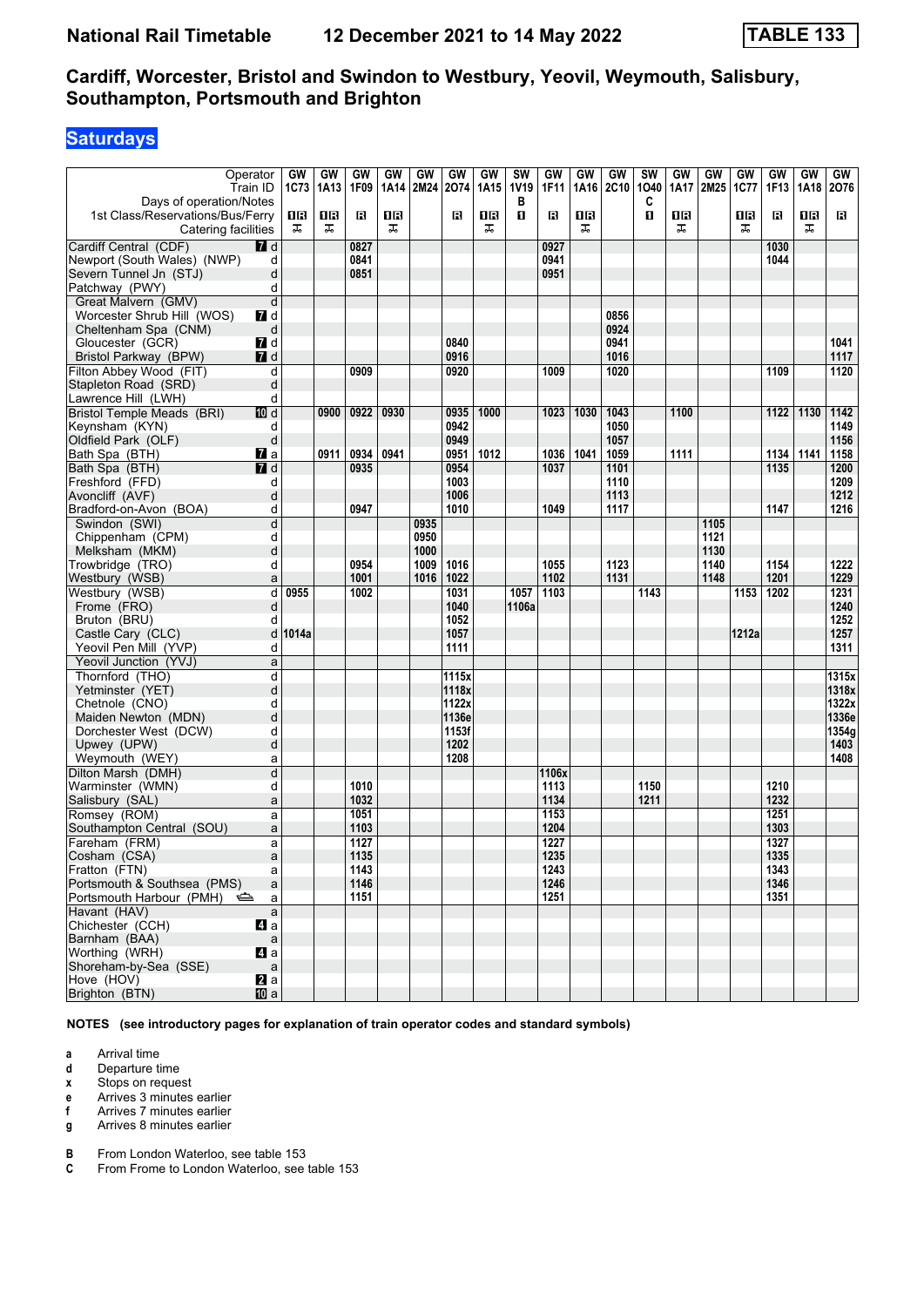# **Saturdays**

| ᠼ<br>ᠼ<br>ᠼ<br>ᠼ<br>ᠼ<br>ᠼ<br>ᠼ<br>ᠼ<br>ᠼ<br>Catering facilities<br>Cardiff Central (CDF)<br>7 d<br>1130<br>1227<br>1330<br>1430<br>Newport (South Wales) (NWP)<br>1144<br>1241<br>1344<br>1444<br>d<br>Severn Tunnel Jn (STJ)<br>d<br>Patchway (PWY)<br>d<br>d<br>Great Malvern (GMV)<br>Worcester Shrub Hill (WOS)<br>1057<br>1257<br>7 d<br>1123<br>1323<br>Cheltenham Spa (CNM)<br>d<br><b>7</b> d<br>1241<br>1341<br>Gloucester (GCR)<br>1141<br>1216<br>1317<br>Bristol Parkway (BPW)<br><b>7</b> d<br>1416<br>Filton Abbey Wood (FIT)<br>1209<br>1220<br>1304<br>1320<br>1409<br>1420<br>1509<br>d<br>Stapleton Road (SRD)<br>d<br>Lawrence Hill (LWH)<br>d<br>Bristol Temple Meads (BRI)<br>1200<br>1222<br>1230<br>1242<br>1300<br>1322<br>1330<br>1345<br>1400<br>1422<br>1430<br>1442<br>1500<br>1522<br>10 d<br>Keynsham (KYN)<br>1249<br>1352<br>1449<br>d<br>1256<br>Oldfield Park (OLF)<br>d<br>1359<br>1456<br>1312<br>1341<br>1411<br>1441<br>1511<br>1534<br>1211<br>1234<br>1241<br>1258<br>1334<br>1401<br>1434<br>1458<br>Bath Spa (BTH)<br><b>7</b> a<br>$\blacksquare$ d<br>1500<br>1535<br>Bath Spa (BTH)<br>1235<br>1300<br>1335<br>1403<br>1435<br>1309<br>1509<br>1412<br>Freshford (FFD)<br>d<br>1312<br>1415<br>1512<br>Avoncliff (AVF)<br>d<br>1247<br>1347<br>1419<br>1447<br>1516<br>1547<br>Bradford-on-Avon (BOA)<br>1316<br>d<br>Swindon (SWI)<br>d<br>1305<br>1505<br>Chippenham (CPM)<br>1321<br>1527<br>d<br>1330<br>Melksham (MKM)<br>d<br>1537<br>1253<br>1322<br>1340<br>1354<br>1425<br>1453<br>1522<br>1546<br>Trowbridge (TRO)<br>1554<br>d<br>1553<br>Westbury (WSB)<br>1300<br>1329<br>1348<br>1401<br>1432<br>1500<br>1529<br>1601<br>a<br>d<br>1301<br>1354<br>1402<br>1501<br>1531<br>1553<br>1602<br>Westbury (WSB)<br>1540<br>Frome (FRO)<br>d<br>1552<br>Bruton (BRU)<br>d<br>1559e<br>Castle Cary (CLC)<br>d<br>1413a<br>1612a<br>Yeovil Pen Mill (YVP)<br>1613<br>d<br>Yeovil Junction (YVJ)<br>a<br>Thornford (THO)<br>d<br>1617x<br>Yetminster (YET)<br>d<br>1620x<br>1624x<br>Chetnole (CNO)<br>d<br>1639h<br>Maiden Newton (MDN)<br>d<br>1653h<br>Dorchester West (DCW)<br>d<br>1702<br>Upwey (UPW)<br>d<br>1708<br>Weymouth (WEY)<br>a<br>Dilton Marsh (DMH)<br>1304x<br>d<br>1504x<br>Warminster (WMN)<br>1311<br>1410<br>1511<br>1610<br>d<br>1332<br>1432<br>1532<br>1632<br>Salisbury (SAL)<br>a<br>Romsey (ROM)<br>1351<br>1451<br>1551<br>1651<br>a<br>1503<br>1603<br>1703<br>1403<br>Southampton Central (SOU)<br>a<br>1727<br>1427<br>1527<br>1627<br>Fareham (FRM)<br>a<br>1435<br>1535<br>1635<br>1735<br>Cosham (CSA)<br>a<br>1443<br>1543<br>1643<br>1743<br>Fratton (FTN)<br>a<br>1446<br>1546<br>1646<br>1746<br>Portsmouth & Southsea (PMS)<br>a<br>1551<br>1751<br>Portsmouth Harbour (PMH)<br>1451<br>1651<br>a<br>Havant (HAV)<br>$\mathsf{a}$<br>Chichester (CCH)<br>ZI a<br>Barnham (BAA)<br>$\mathsf{a}$<br>4 a<br>Worthing (WRH)<br>Shoreham-by-Sea (SSE)<br>$\mathsf{a}$<br>a<br>Hove (HOV)<br>Brighton (BTN)<br><b>ID</b> a | 1st Class/Reservations/Bus/Ferry | Operator<br>Train ID | GW<br>1A19<br>11 R | GW<br>1F15<br>R | GW<br>1A20<br>ΠR | GW<br>2C13 | GW<br>1A21<br>0 B | GW<br>2M26 | GW<br><b>1C81</b><br>1R | GW<br>1F17<br>R | GW<br>1A22<br>ΠR | GW<br><b>2C14</b> | GW<br>1A23<br>1 R | GW<br>1F19<br>R | <b>GW</b><br>1A24<br>1R | GW<br>2078<br>в | GW<br>1A25<br>0 B | GW<br><b>1C85</b><br>0 B | GW<br>2M27 | GW<br>1F21<br>R |
|-----------------------------------------------------------------------------------------------------------------------------------------------------------------------------------------------------------------------------------------------------------------------------------------------------------------------------------------------------------------------------------------------------------------------------------------------------------------------------------------------------------------------------------------------------------------------------------------------------------------------------------------------------------------------------------------------------------------------------------------------------------------------------------------------------------------------------------------------------------------------------------------------------------------------------------------------------------------------------------------------------------------------------------------------------------------------------------------------------------------------------------------------------------------------------------------------------------------------------------------------------------------------------------------------------------------------------------------------------------------------------------------------------------------------------------------------------------------------------------------------------------------------------------------------------------------------------------------------------------------------------------------------------------------------------------------------------------------------------------------------------------------------------------------------------------------------------------------------------------------------------------------------------------------------------------------------------------------------------------------------------------------------------------------------------------------------------------------------------------------------------------------------------------------------------------------------------------------------------------------------------------------------------------------------------------------------------------------------------------------------------------------------------------------------------------------------------------------------------------------------------------------------------------------------------------------------------------------------------------------------------------------------------------------------------------------------------------------------------------------------------------------------------------------------------------------------------------------------------------------------------------------------------------------------------------------------------------------------------------------------------------------|----------------------------------|----------------------|--------------------|-----------------|------------------|------------|-------------------|------------|-------------------------|-----------------|------------------|-------------------|-------------------|-----------------|-------------------------|-----------------|-------------------|--------------------------|------------|-----------------|
|                                                                                                                                                                                                                                                                                                                                                                                                                                                                                                                                                                                                                                                                                                                                                                                                                                                                                                                                                                                                                                                                                                                                                                                                                                                                                                                                                                                                                                                                                                                                                                                                                                                                                                                                                                                                                                                                                                                                                                                                                                                                                                                                                                                                                                                                                                                                                                                                                                                                                                                                                                                                                                                                                                                                                                                                                                                                                                                                                                                                                 |                                  |                      |                    |                 |                  |            |                   |            |                         |                 |                  |                   |                   |                 |                         |                 |                   |                          |            |                 |
|                                                                                                                                                                                                                                                                                                                                                                                                                                                                                                                                                                                                                                                                                                                                                                                                                                                                                                                                                                                                                                                                                                                                                                                                                                                                                                                                                                                                                                                                                                                                                                                                                                                                                                                                                                                                                                                                                                                                                                                                                                                                                                                                                                                                                                                                                                                                                                                                                                                                                                                                                                                                                                                                                                                                                                                                                                                                                                                                                                                                                 |                                  |                      |                    |                 |                  |            |                   |            |                         |                 |                  |                   |                   |                 |                         |                 |                   |                          |            |                 |
|                                                                                                                                                                                                                                                                                                                                                                                                                                                                                                                                                                                                                                                                                                                                                                                                                                                                                                                                                                                                                                                                                                                                                                                                                                                                                                                                                                                                                                                                                                                                                                                                                                                                                                                                                                                                                                                                                                                                                                                                                                                                                                                                                                                                                                                                                                                                                                                                                                                                                                                                                                                                                                                                                                                                                                                                                                                                                                                                                                                                                 |                                  |                      |                    |                 |                  |            |                   |            |                         |                 |                  |                   |                   |                 |                         |                 |                   |                          |            |                 |
|                                                                                                                                                                                                                                                                                                                                                                                                                                                                                                                                                                                                                                                                                                                                                                                                                                                                                                                                                                                                                                                                                                                                                                                                                                                                                                                                                                                                                                                                                                                                                                                                                                                                                                                                                                                                                                                                                                                                                                                                                                                                                                                                                                                                                                                                                                                                                                                                                                                                                                                                                                                                                                                                                                                                                                                                                                                                                                                                                                                                                 |                                  |                      |                    |                 |                  |            |                   |            |                         |                 |                  |                   |                   |                 |                         |                 |                   |                          |            |                 |
|                                                                                                                                                                                                                                                                                                                                                                                                                                                                                                                                                                                                                                                                                                                                                                                                                                                                                                                                                                                                                                                                                                                                                                                                                                                                                                                                                                                                                                                                                                                                                                                                                                                                                                                                                                                                                                                                                                                                                                                                                                                                                                                                                                                                                                                                                                                                                                                                                                                                                                                                                                                                                                                                                                                                                                                                                                                                                                                                                                                                                 |                                  |                      |                    |                 |                  |            |                   |            |                         |                 |                  |                   |                   |                 |                         |                 |                   |                          |            |                 |
|                                                                                                                                                                                                                                                                                                                                                                                                                                                                                                                                                                                                                                                                                                                                                                                                                                                                                                                                                                                                                                                                                                                                                                                                                                                                                                                                                                                                                                                                                                                                                                                                                                                                                                                                                                                                                                                                                                                                                                                                                                                                                                                                                                                                                                                                                                                                                                                                                                                                                                                                                                                                                                                                                                                                                                                                                                                                                                                                                                                                                 |                                  |                      |                    |                 |                  |            |                   |            |                         |                 |                  |                   |                   |                 |                         |                 |                   |                          |            |                 |
|                                                                                                                                                                                                                                                                                                                                                                                                                                                                                                                                                                                                                                                                                                                                                                                                                                                                                                                                                                                                                                                                                                                                                                                                                                                                                                                                                                                                                                                                                                                                                                                                                                                                                                                                                                                                                                                                                                                                                                                                                                                                                                                                                                                                                                                                                                                                                                                                                                                                                                                                                                                                                                                                                                                                                                                                                                                                                                                                                                                                                 |                                  |                      |                    |                 |                  |            |                   |            |                         |                 |                  |                   |                   |                 |                         |                 |                   |                          |            |                 |
|                                                                                                                                                                                                                                                                                                                                                                                                                                                                                                                                                                                                                                                                                                                                                                                                                                                                                                                                                                                                                                                                                                                                                                                                                                                                                                                                                                                                                                                                                                                                                                                                                                                                                                                                                                                                                                                                                                                                                                                                                                                                                                                                                                                                                                                                                                                                                                                                                                                                                                                                                                                                                                                                                                                                                                                                                                                                                                                                                                                                                 |                                  |                      |                    |                 |                  |            |                   |            |                         |                 |                  |                   |                   |                 |                         |                 |                   |                          |            |                 |
|                                                                                                                                                                                                                                                                                                                                                                                                                                                                                                                                                                                                                                                                                                                                                                                                                                                                                                                                                                                                                                                                                                                                                                                                                                                                                                                                                                                                                                                                                                                                                                                                                                                                                                                                                                                                                                                                                                                                                                                                                                                                                                                                                                                                                                                                                                                                                                                                                                                                                                                                                                                                                                                                                                                                                                                                                                                                                                                                                                                                                 |                                  |                      |                    |                 |                  |            |                   |            |                         |                 |                  |                   |                   |                 |                         |                 |                   |                          |            |                 |
|                                                                                                                                                                                                                                                                                                                                                                                                                                                                                                                                                                                                                                                                                                                                                                                                                                                                                                                                                                                                                                                                                                                                                                                                                                                                                                                                                                                                                                                                                                                                                                                                                                                                                                                                                                                                                                                                                                                                                                                                                                                                                                                                                                                                                                                                                                                                                                                                                                                                                                                                                                                                                                                                                                                                                                                                                                                                                                                                                                                                                 |                                  |                      |                    |                 |                  |            |                   |            |                         |                 |                  |                   |                   |                 |                         |                 |                   |                          |            |                 |
|                                                                                                                                                                                                                                                                                                                                                                                                                                                                                                                                                                                                                                                                                                                                                                                                                                                                                                                                                                                                                                                                                                                                                                                                                                                                                                                                                                                                                                                                                                                                                                                                                                                                                                                                                                                                                                                                                                                                                                                                                                                                                                                                                                                                                                                                                                                                                                                                                                                                                                                                                                                                                                                                                                                                                                                                                                                                                                                                                                                                                 |                                  |                      |                    |                 |                  |            |                   |            |                         |                 |                  |                   |                   |                 |                         |                 |                   |                          |            |                 |
|                                                                                                                                                                                                                                                                                                                                                                                                                                                                                                                                                                                                                                                                                                                                                                                                                                                                                                                                                                                                                                                                                                                                                                                                                                                                                                                                                                                                                                                                                                                                                                                                                                                                                                                                                                                                                                                                                                                                                                                                                                                                                                                                                                                                                                                                                                                                                                                                                                                                                                                                                                                                                                                                                                                                                                                                                                                                                                                                                                                                                 |                                  |                      |                    |                 |                  |            |                   |            |                         |                 |                  |                   |                   |                 |                         |                 |                   |                          |            |                 |
|                                                                                                                                                                                                                                                                                                                                                                                                                                                                                                                                                                                                                                                                                                                                                                                                                                                                                                                                                                                                                                                                                                                                                                                                                                                                                                                                                                                                                                                                                                                                                                                                                                                                                                                                                                                                                                                                                                                                                                                                                                                                                                                                                                                                                                                                                                                                                                                                                                                                                                                                                                                                                                                                                                                                                                                                                                                                                                                                                                                                                 |                                  |                      |                    |                 |                  |            |                   |            |                         |                 |                  |                   |                   |                 |                         |                 |                   |                          |            |                 |
|                                                                                                                                                                                                                                                                                                                                                                                                                                                                                                                                                                                                                                                                                                                                                                                                                                                                                                                                                                                                                                                                                                                                                                                                                                                                                                                                                                                                                                                                                                                                                                                                                                                                                                                                                                                                                                                                                                                                                                                                                                                                                                                                                                                                                                                                                                                                                                                                                                                                                                                                                                                                                                                                                                                                                                                                                                                                                                                                                                                                                 |                                  |                      |                    |                 |                  |            |                   |            |                         |                 |                  |                   |                   |                 |                         |                 |                   |                          |            |                 |
|                                                                                                                                                                                                                                                                                                                                                                                                                                                                                                                                                                                                                                                                                                                                                                                                                                                                                                                                                                                                                                                                                                                                                                                                                                                                                                                                                                                                                                                                                                                                                                                                                                                                                                                                                                                                                                                                                                                                                                                                                                                                                                                                                                                                                                                                                                                                                                                                                                                                                                                                                                                                                                                                                                                                                                                                                                                                                                                                                                                                                 |                                  |                      |                    |                 |                  |            |                   |            |                         |                 |                  |                   |                   |                 |                         |                 |                   |                          |            |                 |
|                                                                                                                                                                                                                                                                                                                                                                                                                                                                                                                                                                                                                                                                                                                                                                                                                                                                                                                                                                                                                                                                                                                                                                                                                                                                                                                                                                                                                                                                                                                                                                                                                                                                                                                                                                                                                                                                                                                                                                                                                                                                                                                                                                                                                                                                                                                                                                                                                                                                                                                                                                                                                                                                                                                                                                                                                                                                                                                                                                                                                 |                                  |                      |                    |                 |                  |            |                   |            |                         |                 |                  |                   |                   |                 |                         |                 |                   |                          |            |                 |
|                                                                                                                                                                                                                                                                                                                                                                                                                                                                                                                                                                                                                                                                                                                                                                                                                                                                                                                                                                                                                                                                                                                                                                                                                                                                                                                                                                                                                                                                                                                                                                                                                                                                                                                                                                                                                                                                                                                                                                                                                                                                                                                                                                                                                                                                                                                                                                                                                                                                                                                                                                                                                                                                                                                                                                                                                                                                                                                                                                                                                 |                                  |                      |                    |                 |                  |            |                   |            |                         |                 |                  |                   |                   |                 |                         |                 |                   |                          |            |                 |
|                                                                                                                                                                                                                                                                                                                                                                                                                                                                                                                                                                                                                                                                                                                                                                                                                                                                                                                                                                                                                                                                                                                                                                                                                                                                                                                                                                                                                                                                                                                                                                                                                                                                                                                                                                                                                                                                                                                                                                                                                                                                                                                                                                                                                                                                                                                                                                                                                                                                                                                                                                                                                                                                                                                                                                                                                                                                                                                                                                                                                 |                                  |                      |                    |                 |                  |            |                   |            |                         |                 |                  |                   |                   |                 |                         |                 |                   |                          |            |                 |
|                                                                                                                                                                                                                                                                                                                                                                                                                                                                                                                                                                                                                                                                                                                                                                                                                                                                                                                                                                                                                                                                                                                                                                                                                                                                                                                                                                                                                                                                                                                                                                                                                                                                                                                                                                                                                                                                                                                                                                                                                                                                                                                                                                                                                                                                                                                                                                                                                                                                                                                                                                                                                                                                                                                                                                                                                                                                                                                                                                                                                 |                                  |                      |                    |                 |                  |            |                   |            |                         |                 |                  |                   |                   |                 |                         |                 |                   |                          |            |                 |
|                                                                                                                                                                                                                                                                                                                                                                                                                                                                                                                                                                                                                                                                                                                                                                                                                                                                                                                                                                                                                                                                                                                                                                                                                                                                                                                                                                                                                                                                                                                                                                                                                                                                                                                                                                                                                                                                                                                                                                                                                                                                                                                                                                                                                                                                                                                                                                                                                                                                                                                                                                                                                                                                                                                                                                                                                                                                                                                                                                                                                 |                                  |                      |                    |                 |                  |            |                   |            |                         |                 |                  |                   |                   |                 |                         |                 |                   |                          |            |                 |
|                                                                                                                                                                                                                                                                                                                                                                                                                                                                                                                                                                                                                                                                                                                                                                                                                                                                                                                                                                                                                                                                                                                                                                                                                                                                                                                                                                                                                                                                                                                                                                                                                                                                                                                                                                                                                                                                                                                                                                                                                                                                                                                                                                                                                                                                                                                                                                                                                                                                                                                                                                                                                                                                                                                                                                                                                                                                                                                                                                                                                 |                                  |                      |                    |                 |                  |            |                   |            |                         |                 |                  |                   |                   |                 |                         |                 |                   |                          |            |                 |
|                                                                                                                                                                                                                                                                                                                                                                                                                                                                                                                                                                                                                                                                                                                                                                                                                                                                                                                                                                                                                                                                                                                                                                                                                                                                                                                                                                                                                                                                                                                                                                                                                                                                                                                                                                                                                                                                                                                                                                                                                                                                                                                                                                                                                                                                                                                                                                                                                                                                                                                                                                                                                                                                                                                                                                                                                                                                                                                                                                                                                 |                                  |                      |                    |                 |                  |            |                   |            |                         |                 |                  |                   |                   |                 |                         |                 |                   |                          |            |                 |
|                                                                                                                                                                                                                                                                                                                                                                                                                                                                                                                                                                                                                                                                                                                                                                                                                                                                                                                                                                                                                                                                                                                                                                                                                                                                                                                                                                                                                                                                                                                                                                                                                                                                                                                                                                                                                                                                                                                                                                                                                                                                                                                                                                                                                                                                                                                                                                                                                                                                                                                                                                                                                                                                                                                                                                                                                                                                                                                                                                                                                 |                                  |                      |                    |                 |                  |            |                   |            |                         |                 |                  |                   |                   |                 |                         |                 |                   |                          |            |                 |
|                                                                                                                                                                                                                                                                                                                                                                                                                                                                                                                                                                                                                                                                                                                                                                                                                                                                                                                                                                                                                                                                                                                                                                                                                                                                                                                                                                                                                                                                                                                                                                                                                                                                                                                                                                                                                                                                                                                                                                                                                                                                                                                                                                                                                                                                                                                                                                                                                                                                                                                                                                                                                                                                                                                                                                                                                                                                                                                                                                                                                 |                                  |                      |                    |                 |                  |            |                   |            |                         |                 |                  |                   |                   |                 |                         |                 |                   |                          |            |                 |
|                                                                                                                                                                                                                                                                                                                                                                                                                                                                                                                                                                                                                                                                                                                                                                                                                                                                                                                                                                                                                                                                                                                                                                                                                                                                                                                                                                                                                                                                                                                                                                                                                                                                                                                                                                                                                                                                                                                                                                                                                                                                                                                                                                                                                                                                                                                                                                                                                                                                                                                                                                                                                                                                                                                                                                                                                                                                                                                                                                                                                 |                                  |                      |                    |                 |                  |            |                   |            |                         |                 |                  |                   |                   |                 |                         |                 |                   |                          |            |                 |
|                                                                                                                                                                                                                                                                                                                                                                                                                                                                                                                                                                                                                                                                                                                                                                                                                                                                                                                                                                                                                                                                                                                                                                                                                                                                                                                                                                                                                                                                                                                                                                                                                                                                                                                                                                                                                                                                                                                                                                                                                                                                                                                                                                                                                                                                                                                                                                                                                                                                                                                                                                                                                                                                                                                                                                                                                                                                                                                                                                                                                 |                                  |                      |                    |                 |                  |            |                   |            |                         |                 |                  |                   |                   |                 |                         |                 |                   |                          |            |                 |
|                                                                                                                                                                                                                                                                                                                                                                                                                                                                                                                                                                                                                                                                                                                                                                                                                                                                                                                                                                                                                                                                                                                                                                                                                                                                                                                                                                                                                                                                                                                                                                                                                                                                                                                                                                                                                                                                                                                                                                                                                                                                                                                                                                                                                                                                                                                                                                                                                                                                                                                                                                                                                                                                                                                                                                                                                                                                                                                                                                                                                 |                                  |                      |                    |                 |                  |            |                   |            |                         |                 |                  |                   |                   |                 |                         |                 |                   |                          |            |                 |
|                                                                                                                                                                                                                                                                                                                                                                                                                                                                                                                                                                                                                                                                                                                                                                                                                                                                                                                                                                                                                                                                                                                                                                                                                                                                                                                                                                                                                                                                                                                                                                                                                                                                                                                                                                                                                                                                                                                                                                                                                                                                                                                                                                                                                                                                                                                                                                                                                                                                                                                                                                                                                                                                                                                                                                                                                                                                                                                                                                                                                 |                                  |                      |                    |                 |                  |            |                   |            |                         |                 |                  |                   |                   |                 |                         |                 |                   |                          |            |                 |
|                                                                                                                                                                                                                                                                                                                                                                                                                                                                                                                                                                                                                                                                                                                                                                                                                                                                                                                                                                                                                                                                                                                                                                                                                                                                                                                                                                                                                                                                                                                                                                                                                                                                                                                                                                                                                                                                                                                                                                                                                                                                                                                                                                                                                                                                                                                                                                                                                                                                                                                                                                                                                                                                                                                                                                                                                                                                                                                                                                                                                 |                                  |                      |                    |                 |                  |            |                   |            |                         |                 |                  |                   |                   |                 |                         |                 |                   |                          |            |                 |
|                                                                                                                                                                                                                                                                                                                                                                                                                                                                                                                                                                                                                                                                                                                                                                                                                                                                                                                                                                                                                                                                                                                                                                                                                                                                                                                                                                                                                                                                                                                                                                                                                                                                                                                                                                                                                                                                                                                                                                                                                                                                                                                                                                                                                                                                                                                                                                                                                                                                                                                                                                                                                                                                                                                                                                                                                                                                                                                                                                                                                 |                                  |                      |                    |                 |                  |            |                   |            |                         |                 |                  |                   |                   |                 |                         |                 |                   |                          |            |                 |
|                                                                                                                                                                                                                                                                                                                                                                                                                                                                                                                                                                                                                                                                                                                                                                                                                                                                                                                                                                                                                                                                                                                                                                                                                                                                                                                                                                                                                                                                                                                                                                                                                                                                                                                                                                                                                                                                                                                                                                                                                                                                                                                                                                                                                                                                                                                                                                                                                                                                                                                                                                                                                                                                                                                                                                                                                                                                                                                                                                                                                 |                                  |                      |                    |                 |                  |            |                   |            |                         |                 |                  |                   |                   |                 |                         |                 |                   |                          |            |                 |
|                                                                                                                                                                                                                                                                                                                                                                                                                                                                                                                                                                                                                                                                                                                                                                                                                                                                                                                                                                                                                                                                                                                                                                                                                                                                                                                                                                                                                                                                                                                                                                                                                                                                                                                                                                                                                                                                                                                                                                                                                                                                                                                                                                                                                                                                                                                                                                                                                                                                                                                                                                                                                                                                                                                                                                                                                                                                                                                                                                                                                 |                                  |                      |                    |                 |                  |            |                   |            |                         |                 |                  |                   |                   |                 |                         |                 |                   |                          |            |                 |
|                                                                                                                                                                                                                                                                                                                                                                                                                                                                                                                                                                                                                                                                                                                                                                                                                                                                                                                                                                                                                                                                                                                                                                                                                                                                                                                                                                                                                                                                                                                                                                                                                                                                                                                                                                                                                                                                                                                                                                                                                                                                                                                                                                                                                                                                                                                                                                                                                                                                                                                                                                                                                                                                                                                                                                                                                                                                                                                                                                                                                 |                                  |                      |                    |                 |                  |            |                   |            |                         |                 |                  |                   |                   |                 |                         |                 |                   |                          |            |                 |
|                                                                                                                                                                                                                                                                                                                                                                                                                                                                                                                                                                                                                                                                                                                                                                                                                                                                                                                                                                                                                                                                                                                                                                                                                                                                                                                                                                                                                                                                                                                                                                                                                                                                                                                                                                                                                                                                                                                                                                                                                                                                                                                                                                                                                                                                                                                                                                                                                                                                                                                                                                                                                                                                                                                                                                                                                                                                                                                                                                                                                 |                                  |                      |                    |                 |                  |            |                   |            |                         |                 |                  |                   |                   |                 |                         |                 |                   |                          |            |                 |
|                                                                                                                                                                                                                                                                                                                                                                                                                                                                                                                                                                                                                                                                                                                                                                                                                                                                                                                                                                                                                                                                                                                                                                                                                                                                                                                                                                                                                                                                                                                                                                                                                                                                                                                                                                                                                                                                                                                                                                                                                                                                                                                                                                                                                                                                                                                                                                                                                                                                                                                                                                                                                                                                                                                                                                                                                                                                                                                                                                                                                 |                                  |                      |                    |                 |                  |            |                   |            |                         |                 |                  |                   |                   |                 |                         |                 |                   |                          |            |                 |
|                                                                                                                                                                                                                                                                                                                                                                                                                                                                                                                                                                                                                                                                                                                                                                                                                                                                                                                                                                                                                                                                                                                                                                                                                                                                                                                                                                                                                                                                                                                                                                                                                                                                                                                                                                                                                                                                                                                                                                                                                                                                                                                                                                                                                                                                                                                                                                                                                                                                                                                                                                                                                                                                                                                                                                                                                                                                                                                                                                                                                 |                                  |                      |                    |                 |                  |            |                   |            |                         |                 |                  |                   |                   |                 |                         |                 |                   |                          |            |                 |
|                                                                                                                                                                                                                                                                                                                                                                                                                                                                                                                                                                                                                                                                                                                                                                                                                                                                                                                                                                                                                                                                                                                                                                                                                                                                                                                                                                                                                                                                                                                                                                                                                                                                                                                                                                                                                                                                                                                                                                                                                                                                                                                                                                                                                                                                                                                                                                                                                                                                                                                                                                                                                                                                                                                                                                                                                                                                                                                                                                                                                 |                                  |                      |                    |                 |                  |            |                   |            |                         |                 |                  |                   |                   |                 |                         |                 |                   |                          |            |                 |
|                                                                                                                                                                                                                                                                                                                                                                                                                                                                                                                                                                                                                                                                                                                                                                                                                                                                                                                                                                                                                                                                                                                                                                                                                                                                                                                                                                                                                                                                                                                                                                                                                                                                                                                                                                                                                                                                                                                                                                                                                                                                                                                                                                                                                                                                                                                                                                                                                                                                                                                                                                                                                                                                                                                                                                                                                                                                                                                                                                                                                 |                                  |                      |                    |                 |                  |            |                   |            |                         |                 |                  |                   |                   |                 |                         |                 |                   |                          |            |                 |
|                                                                                                                                                                                                                                                                                                                                                                                                                                                                                                                                                                                                                                                                                                                                                                                                                                                                                                                                                                                                                                                                                                                                                                                                                                                                                                                                                                                                                                                                                                                                                                                                                                                                                                                                                                                                                                                                                                                                                                                                                                                                                                                                                                                                                                                                                                                                                                                                                                                                                                                                                                                                                                                                                                                                                                                                                                                                                                                                                                                                                 |                                  |                      |                    |                 |                  |            |                   |            |                         |                 |                  |                   |                   |                 |                         |                 |                   |                          |            |                 |
|                                                                                                                                                                                                                                                                                                                                                                                                                                                                                                                                                                                                                                                                                                                                                                                                                                                                                                                                                                                                                                                                                                                                                                                                                                                                                                                                                                                                                                                                                                                                                                                                                                                                                                                                                                                                                                                                                                                                                                                                                                                                                                                                                                                                                                                                                                                                                                                                                                                                                                                                                                                                                                                                                                                                                                                                                                                                                                                                                                                                                 |                                  |                      |                    |                 |                  |            |                   |            |                         |                 |                  |                   |                   |                 |                         |                 |                   |                          |            |                 |
|                                                                                                                                                                                                                                                                                                                                                                                                                                                                                                                                                                                                                                                                                                                                                                                                                                                                                                                                                                                                                                                                                                                                                                                                                                                                                                                                                                                                                                                                                                                                                                                                                                                                                                                                                                                                                                                                                                                                                                                                                                                                                                                                                                                                                                                                                                                                                                                                                                                                                                                                                                                                                                                                                                                                                                                                                                                                                                                                                                                                                 |                                  |                      |                    |                 |                  |            |                   |            |                         |                 |                  |                   |                   |                 |                         |                 |                   |                          |            |                 |
|                                                                                                                                                                                                                                                                                                                                                                                                                                                                                                                                                                                                                                                                                                                                                                                                                                                                                                                                                                                                                                                                                                                                                                                                                                                                                                                                                                                                                                                                                                                                                                                                                                                                                                                                                                                                                                                                                                                                                                                                                                                                                                                                                                                                                                                                                                                                                                                                                                                                                                                                                                                                                                                                                                                                                                                                                                                                                                                                                                                                                 |                                  |                      |                    |                 |                  |            |                   |            |                         |                 |                  |                   |                   |                 |                         |                 |                   |                          |            |                 |
|                                                                                                                                                                                                                                                                                                                                                                                                                                                                                                                                                                                                                                                                                                                                                                                                                                                                                                                                                                                                                                                                                                                                                                                                                                                                                                                                                                                                                                                                                                                                                                                                                                                                                                                                                                                                                                                                                                                                                                                                                                                                                                                                                                                                                                                                                                                                                                                                                                                                                                                                                                                                                                                                                                                                                                                                                                                                                                                                                                                                                 |                                  |                      |                    |                 |                  |            |                   |            |                         |                 |                  |                   |                   |                 |                         |                 |                   |                          |            |                 |
|                                                                                                                                                                                                                                                                                                                                                                                                                                                                                                                                                                                                                                                                                                                                                                                                                                                                                                                                                                                                                                                                                                                                                                                                                                                                                                                                                                                                                                                                                                                                                                                                                                                                                                                                                                                                                                                                                                                                                                                                                                                                                                                                                                                                                                                                                                                                                                                                                                                                                                                                                                                                                                                                                                                                                                                                                                                                                                                                                                                                                 |                                  |                      |                    |                 |                  |            |                   |            |                         |                 |                  |                   |                   |                 |                         |                 |                   |                          |            |                 |
|                                                                                                                                                                                                                                                                                                                                                                                                                                                                                                                                                                                                                                                                                                                                                                                                                                                                                                                                                                                                                                                                                                                                                                                                                                                                                                                                                                                                                                                                                                                                                                                                                                                                                                                                                                                                                                                                                                                                                                                                                                                                                                                                                                                                                                                                                                                                                                                                                                                                                                                                                                                                                                                                                                                                                                                                                                                                                                                                                                                                                 |                                  |                      |                    |                 |                  |            |                   |            |                         |                 |                  |                   |                   |                 |                         |                 |                   |                          |            |                 |
|                                                                                                                                                                                                                                                                                                                                                                                                                                                                                                                                                                                                                                                                                                                                                                                                                                                                                                                                                                                                                                                                                                                                                                                                                                                                                                                                                                                                                                                                                                                                                                                                                                                                                                                                                                                                                                                                                                                                                                                                                                                                                                                                                                                                                                                                                                                                                                                                                                                                                                                                                                                                                                                                                                                                                                                                                                                                                                                                                                                                                 |                                  |                      |                    |                 |                  |            |                   |            |                         |                 |                  |                   |                   |                 |                         |                 |                   |                          |            |                 |
|                                                                                                                                                                                                                                                                                                                                                                                                                                                                                                                                                                                                                                                                                                                                                                                                                                                                                                                                                                                                                                                                                                                                                                                                                                                                                                                                                                                                                                                                                                                                                                                                                                                                                                                                                                                                                                                                                                                                                                                                                                                                                                                                                                                                                                                                                                                                                                                                                                                                                                                                                                                                                                                                                                                                                                                                                                                                                                                                                                                                                 |                                  |                      |                    |                 |                  |            |                   |            |                         |                 |                  |                   |                   |                 |                         |                 |                   |                          |            |                 |
|                                                                                                                                                                                                                                                                                                                                                                                                                                                                                                                                                                                                                                                                                                                                                                                                                                                                                                                                                                                                                                                                                                                                                                                                                                                                                                                                                                                                                                                                                                                                                                                                                                                                                                                                                                                                                                                                                                                                                                                                                                                                                                                                                                                                                                                                                                                                                                                                                                                                                                                                                                                                                                                                                                                                                                                                                                                                                                                                                                                                                 |                                  |                      |                    |                 |                  |            |                   |            |                         |                 |                  |                   |                   |                 |                         |                 |                   |                          |            |                 |
|                                                                                                                                                                                                                                                                                                                                                                                                                                                                                                                                                                                                                                                                                                                                                                                                                                                                                                                                                                                                                                                                                                                                                                                                                                                                                                                                                                                                                                                                                                                                                                                                                                                                                                                                                                                                                                                                                                                                                                                                                                                                                                                                                                                                                                                                                                                                                                                                                                                                                                                                                                                                                                                                                                                                                                                                                                                                                                                                                                                                                 |                                  |                      |                    |                 |                  |            |                   |            |                         |                 |                  |                   |                   |                 |                         |                 |                   |                          |            |                 |
|                                                                                                                                                                                                                                                                                                                                                                                                                                                                                                                                                                                                                                                                                                                                                                                                                                                                                                                                                                                                                                                                                                                                                                                                                                                                                                                                                                                                                                                                                                                                                                                                                                                                                                                                                                                                                                                                                                                                                                                                                                                                                                                                                                                                                                                                                                                                                                                                                                                                                                                                                                                                                                                                                                                                                                                                                                                                                                                                                                                                                 |                                  |                      |                    |                 |                  |            |                   |            |                         |                 |                  |                   |                   |                 |                         |                 |                   |                          |            |                 |
|                                                                                                                                                                                                                                                                                                                                                                                                                                                                                                                                                                                                                                                                                                                                                                                                                                                                                                                                                                                                                                                                                                                                                                                                                                                                                                                                                                                                                                                                                                                                                                                                                                                                                                                                                                                                                                                                                                                                                                                                                                                                                                                                                                                                                                                                                                                                                                                                                                                                                                                                                                                                                                                                                                                                                                                                                                                                                                                                                                                                                 |                                  |                      |                    |                 |                  |            |                   |            |                         |                 |                  |                   |                   |                 |                         |                 |                   |                          |            |                 |
|                                                                                                                                                                                                                                                                                                                                                                                                                                                                                                                                                                                                                                                                                                                                                                                                                                                                                                                                                                                                                                                                                                                                                                                                                                                                                                                                                                                                                                                                                                                                                                                                                                                                                                                                                                                                                                                                                                                                                                                                                                                                                                                                                                                                                                                                                                                                                                                                                                                                                                                                                                                                                                                                                                                                                                                                                                                                                                                                                                                                                 |                                  |                      |                    |                 |                  |            |                   |            |                         |                 |                  |                   |                   |                 |                         |                 |                   |                          |            |                 |
|                                                                                                                                                                                                                                                                                                                                                                                                                                                                                                                                                                                                                                                                                                                                                                                                                                                                                                                                                                                                                                                                                                                                                                                                                                                                                                                                                                                                                                                                                                                                                                                                                                                                                                                                                                                                                                                                                                                                                                                                                                                                                                                                                                                                                                                                                                                                                                                                                                                                                                                                                                                                                                                                                                                                                                                                                                                                                                                                                                                                                 |                                  |                      |                    |                 |                  |            |                   |            |                         |                 |                  |                   |                   |                 |                         |                 |                   |                          |            |                 |
|                                                                                                                                                                                                                                                                                                                                                                                                                                                                                                                                                                                                                                                                                                                                                                                                                                                                                                                                                                                                                                                                                                                                                                                                                                                                                                                                                                                                                                                                                                                                                                                                                                                                                                                                                                                                                                                                                                                                                                                                                                                                                                                                                                                                                                                                                                                                                                                                                                                                                                                                                                                                                                                                                                                                                                                                                                                                                                                                                                                                                 |                                  |                      |                    |                 |                  |            |                   |            |                         |                 |                  |                   |                   |                 |                         |                 |                   |                          |            |                 |
|                                                                                                                                                                                                                                                                                                                                                                                                                                                                                                                                                                                                                                                                                                                                                                                                                                                                                                                                                                                                                                                                                                                                                                                                                                                                                                                                                                                                                                                                                                                                                                                                                                                                                                                                                                                                                                                                                                                                                                                                                                                                                                                                                                                                                                                                                                                                                                                                                                                                                                                                                                                                                                                                                                                                                                                                                                                                                                                                                                                                                 |                                  |                      |                    |                 |                  |            |                   |            |                         |                 |                  |                   |                   |                 |                         |                 |                   |                          |            |                 |
|                                                                                                                                                                                                                                                                                                                                                                                                                                                                                                                                                                                                                                                                                                                                                                                                                                                                                                                                                                                                                                                                                                                                                                                                                                                                                                                                                                                                                                                                                                                                                                                                                                                                                                                                                                                                                                                                                                                                                                                                                                                                                                                                                                                                                                                                                                                                                                                                                                                                                                                                                                                                                                                                                                                                                                                                                                                                                                                                                                                                                 |                                  |                      |                    |                 |                  |            |                   |            |                         |                 |                  |                   |                   |                 |                         |                 |                   |                          |            |                 |

**NOTES (see introductory pages for explanation of train operator codes and standard symbols)**

**a** Arrival time<br>**d** Departure t

**d** Departure time

**x** Stops on request

**e** Arrives 3 minutes earlier<br>**h** Arrives 4 minutes earlier

**K** Arrives 4 minutes earlier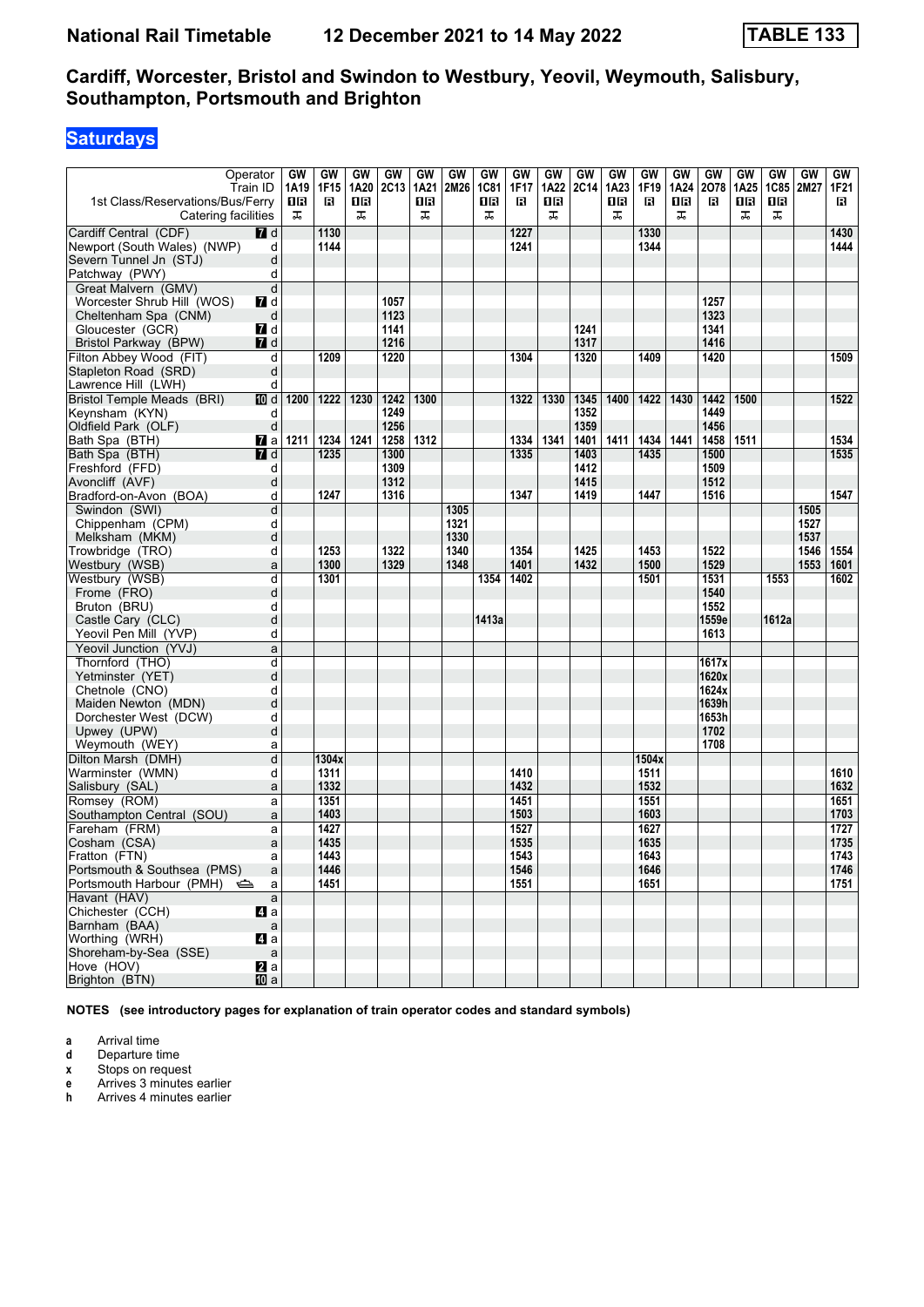# **Saturdays**

| Operator<br>1st Class/Reservations/Bus/Ferry<br>Catering facilities | Train ID       | GW<br>1A26<br>1 R<br>ᠼ | GW<br>2C18 | GW<br>1A27<br>16<br>ᠼ | GW<br>2M29 | GW<br>1F23<br>в | GW<br>2F96 | GW<br>1A28<br>ΠR<br>ᠼ | GW<br><b>2C25</b> | GW<br><b>1C89</b><br>1 R<br>ᠼ | GW<br>1A29<br>1 R<br>ᠼ | GW<br>1F25<br>B | <b>GW</b><br>1A30<br>1 R<br>ᠼ | <b>GW</b><br>2M30 | GW<br>2082<br>R | <b>GW</b><br>1A31<br>1 R<br>ᠼ | GW<br>1F27<br>в | <b>GW</b><br>1A32<br>0 B<br>ᅚ | GW<br><b>2C27</b> |
|---------------------------------------------------------------------|----------------|------------------------|------------|-----------------------|------------|-----------------|------------|-----------------------|-------------------|-------------------------------|------------------------|-----------------|-------------------------------|-------------------|-----------------|-------------------------------|-----------------|-------------------------------|-------------------|
| Cardiff Central (CDF)                                               | <b>7</b> d     |                        |            |                       |            | 1530            |            |                       |                   |                               |                        | 1627            |                               |                   |                 |                               | 1727            |                               |                   |
| Newport (South Wales) (NWP)                                         | d              |                        |            |                       |            | 1544            |            |                       |                   |                               |                        | 1641            |                               |                   |                 |                               | 1741            |                               |                   |
| Severn Tunnel Jn (STJ)                                              | d              |                        |            |                       |            |                 |            |                       |                   |                               |                        | 1651            |                               |                   |                 |                               | 1751            |                               |                   |
| Patchway (PWY)                                                      | d              |                        |            |                       |            |                 |            |                       |                   |                               |                        |                 |                               |                   |                 |                               |                 |                               |                   |
| Great Malvern (GMV)                                                 | d              |                        |            |                       |            |                 |            |                       |                   |                               |                        |                 |                               |                   |                 |                               |                 |                               |                   |
| Worcester Shrub Hill (WOS)                                          |                |                        |            |                       |            |                 |            |                       | 1457              |                               |                        |                 |                               |                   |                 |                               |                 |                               |                   |
| Cheltenham Spa (CNM)                                                | 7 d            |                        |            |                       |            |                 |            |                       | 1523              |                               |                        |                 |                               |                   |                 |                               |                 |                               | 1657<br>1723      |
|                                                                     | d<br>7 d       |                        | 1441       |                       |            |                 |            |                       | 1541              |                               |                        |                 |                               |                   | 1641            |                               |                 |                               | 1741              |
| Gloucester (GCR)<br>Bristol Parkway (BPW)                           | <b>7</b> d     |                        | 1517       |                       |            |                 |            |                       | 1617              |                               |                        |                 |                               |                   | 1716            |                               |                 |                               | 1817              |
| Filton Abbey Wood (FIT)                                             | d              |                        | 1520       |                       |            | 1609            |            |                       | 1620              |                               |                        | 1709            |                               |                   | 1720            |                               | 1809            |                               | 1820              |
| Stapleton Road (SRD)                                                | d              |                        |            |                       |            |                 |            |                       |                   |                               |                        |                 |                               |                   |                 |                               |                 |                               |                   |
|                                                                     |                |                        |            |                       |            |                 |            |                       |                   |                               |                        |                 |                               |                   |                 |                               |                 |                               |                   |
| Lawrence Hill (LWH)                                                 | d              |                        |            |                       |            |                 |            |                       |                   |                               |                        |                 |                               |                   |                 |                               |                 |                               |                   |
| Bristol Temple Meads (BRI)                                          | <b>ID</b> d    | 1530                   | 1542       | 1600                  |            | 1622            |            | 1630                  | 1645              |                               | 1700                   | 1722            | 1730                          |                   | 1743            | 1800                          | 1822            | 1830                          | 1845              |
| Keynsham (KYN)                                                      | d              |                        | 1549       |                       |            |                 |            |                       | 1652              |                               |                        |                 |                               |                   | 1750            |                               |                 |                               | 1852              |
| Oldfield Park (OLF)                                                 | d              |                        | 1556       |                       |            |                 |            |                       | 1659              |                               |                        |                 |                               |                   | 1757            |                               |                 |                               | 1859              |
| Bath Spa (BTH)                                                      | $\mathbf{z}$ a | 1541                   | 1558       | $1612$                |            | 1634            |            | 1641                  | 1701              |                               | 1711                   | 1734            | 1741                          |                   | 1759            | 1811                          | 1834            | 1841                          | 1901              |
| Bath Spa (BTH)                                                      | 7d             |                        | 1600       |                       |            | 1635            |            |                       | 1703              |                               |                        | 1735            |                               |                   | 1801            |                               | 1835            |                               | 1903              |
| Freshford (FFD)                                                     | d              |                        | 1609       |                       |            |                 |            |                       | 1712              |                               |                        |                 |                               |                   | 1810            |                               |                 |                               | 1912              |
| Avoncliff (AVF)                                                     | d              |                        | 1612       |                       |            |                 |            |                       | 1715              |                               |                        |                 |                               |                   | 1813            |                               |                 |                               | 1915              |
| Bradford-on-Avon (BOA)                                              | d              |                        | 1616       |                       |            | 1647            |            |                       | 1719              |                               |                        | 1747            |                               |                   | 1817            |                               | 1847            |                               | 1919              |
| Swindon (SWI)                                                       | d              |                        |            |                       | 1603       |                 |            |                       |                   |                               |                        |                 |                               | 1735              |                 |                               |                 |                               |                   |
| Chippenham (CPM)                                                    | d              |                        |            |                       | 1618       |                 |            |                       |                   |                               |                        |                 |                               | 1750              |                 |                               |                 |                               |                   |
| Melksham (MKM)                                                      | d              |                        |            |                       | 1628       |                 |            |                       |                   |                               |                        |                 |                               | 1800              |                 |                               |                 |                               |                   |
| Trowbridge (TRO)                                                    | d              |                        | 1622       |                       | 1637       | 1654            |            |                       | 1725              |                               |                        | 1754            |                               | 1809              | 1823            |                               | 1854            |                               | 1925              |
| Westbury (WSB)                                                      | a              |                        | 1629       |                       | 1644       | 1701            |            |                       | 1732              |                               |                        | 1801            |                               | 1817              | 1830            |                               | 1901            |                               | 1932              |
| Westbury (WSB)                                                      | d              |                        |            |                       |            | 1702            | 1711       |                       |                   | 1753                          |                        | 1802            |                               |                   | 1832            |                               | 1902            |                               |                   |
| Frome (FRO)                                                         | d              |                        |            |                       |            |                 |            |                       |                   |                               |                        |                 |                               |                   | 1841            |                               |                 |                               |                   |
| Bruton (BRU)                                                        | d              |                        |            |                       |            |                 |            |                       |                   |                               |                        |                 |                               |                   | 1853            |                               |                 |                               |                   |
| Castle Cary (CLC)                                                   | d              |                        |            |                       |            |                 |            |                       |                   | 1812a                         |                        |                 |                               |                   | 1859            |                               |                 |                               |                   |
| Yeovil Pen Mill (YVP)                                               | d              |                        |            |                       |            |                 |            |                       |                   |                               |                        |                 |                               |                   | 1914            |                               |                 |                               |                   |
| Yeovil Junction (YVJ)                                               | a              |                        |            |                       |            |                 |            |                       |                   |                               |                        |                 |                               |                   |                 |                               |                 |                               |                   |
| Thornford (THO)                                                     | d              |                        |            |                       |            |                 |            |                       |                   |                               |                        |                 |                               |                   | 1918x           |                               |                 |                               |                   |
| Yetminster (YET)                                                    | d              |                        |            |                       |            |                 |            |                       |                   |                               |                        |                 |                               |                   | 1921x           |                               |                 |                               |                   |
| Chetnole (CNO)                                                      | d              |                        |            |                       |            |                 |            |                       |                   |                               |                        |                 |                               |                   | 1925x           |                               |                 |                               |                   |
| Maiden Newton (MDN)                                                 | d              |                        |            |                       |            |                 |            |                       |                   |                               |                        |                 |                               |                   | 1937            |                               |                 |                               |                   |
| Dorchester West (DCW)                                               | d              |                        |            |                       |            |                 |            |                       |                   |                               |                        |                 |                               |                   | 1953i           |                               |                 |                               |                   |
| Upwey (UPW)                                                         | d              |                        |            |                       |            |                 |            |                       |                   |                               |                        |                 |                               |                   | 2002            |                               |                 |                               |                   |
| Weymouth (WEY)                                                      | a              |                        |            |                       |            |                 |            |                       |                   |                               |                        |                 |                               |                   | 2008            |                               |                 |                               |                   |
| Dilton Marsh (DMH)                                                  | $\overline{d}$ |                        |            |                       |            |                 | 1713x      |                       |                   |                               |                        |                 |                               |                   |                 |                               |                 |                               |                   |
| Warminster (WMN)                                                    | d              |                        |            |                       |            |                 | 1710 1721a |                       |                   |                               |                        | 1810            |                               |                   |                 |                               | 1910            |                               |                   |
| Salisbury (SAL)                                                     | a              |                        |            |                       |            | 1732            |            |                       |                   |                               |                        | 1832            |                               |                   |                 |                               | 1932            |                               |                   |
| Romsey (ROM)                                                        | a              |                        |            |                       |            | 1751            |            |                       |                   |                               |                        | 1851            |                               |                   |                 |                               | 1951            |                               |                   |
| Southampton Central (SOU)                                           | a              |                        |            |                       |            | 1803            |            |                       |                   |                               |                        | 1903            |                               |                   |                 |                               | 2003            |                               |                   |
| Fareham (FRM)                                                       | a              |                        |            |                       |            | 1827            |            |                       |                   |                               |                        | 1927            |                               |                   |                 |                               | 2027            |                               |                   |
| Cosham (CSA)                                                        | a              |                        |            |                       |            | 1835            |            |                       |                   |                               |                        | 1935            |                               |                   |                 |                               |                 |                               |                   |
| Fratton (FTN)                                                       | a              |                        |            |                       |            | 1843            |            |                       |                   |                               |                        | 1943            |                               |                   |                 |                               | 2042            |                               |                   |
| Portsmouth & Southsea (PMS)                                         | a              |                        |            |                       |            | 1846            |            |                       |                   |                               |                        | 1946            |                               |                   |                 |                               | 2046            |                               |                   |
| Portsmouth Harbour (PMH)                                            | a              |                        |            |                       |            | 1851            |            |                       |                   |                               |                        | 1951            |                               |                   |                 |                               | 2051            |                               |                   |
| Havant (HAV)                                                        | $\mathsf{a}$   |                        |            |                       |            |                 |            |                       |                   |                               |                        |                 |                               |                   |                 |                               |                 |                               |                   |
| Chichester (CCH)                                                    | ZI a           |                        |            |                       |            |                 |            |                       |                   |                               |                        |                 |                               |                   |                 |                               |                 |                               |                   |
| Barnham (BAA)                                                       | $\mathsf{a}$   |                        |            |                       |            |                 |            |                       |                   |                               |                        |                 |                               |                   |                 |                               |                 |                               |                   |
| Worthing (WRH)                                                      | 4 a            |                        |            |                       |            |                 |            |                       |                   |                               |                        |                 |                               |                   |                 |                               |                 |                               |                   |
| Shoreham-by-Sea (SSE)                                               | $\mathsf a$    |                        |            |                       |            |                 |            |                       |                   |                               |                        |                 |                               |                   |                 |                               |                 |                               |                   |
| Hove (HOV)                                                          | $\mathbf{a}$ a |                        |            |                       |            |                 |            |                       |                   |                               |                        |                 |                               |                   |                 |                               |                 |                               |                   |
| Brighton (BTN)                                                      | <b>ID</b> a    |                        |            |                       |            |                 |            |                       |                   |                               |                        |                 |                               |                   |                 |                               |                 |                               |                   |

**NOTES (see introductory pages for explanation of train operator codes and standard symbols)**

**a** Arrival time<br>**d** Departure t

**d** Departure time

**x** Stops on request

**j** Arrives 6 minutes earlier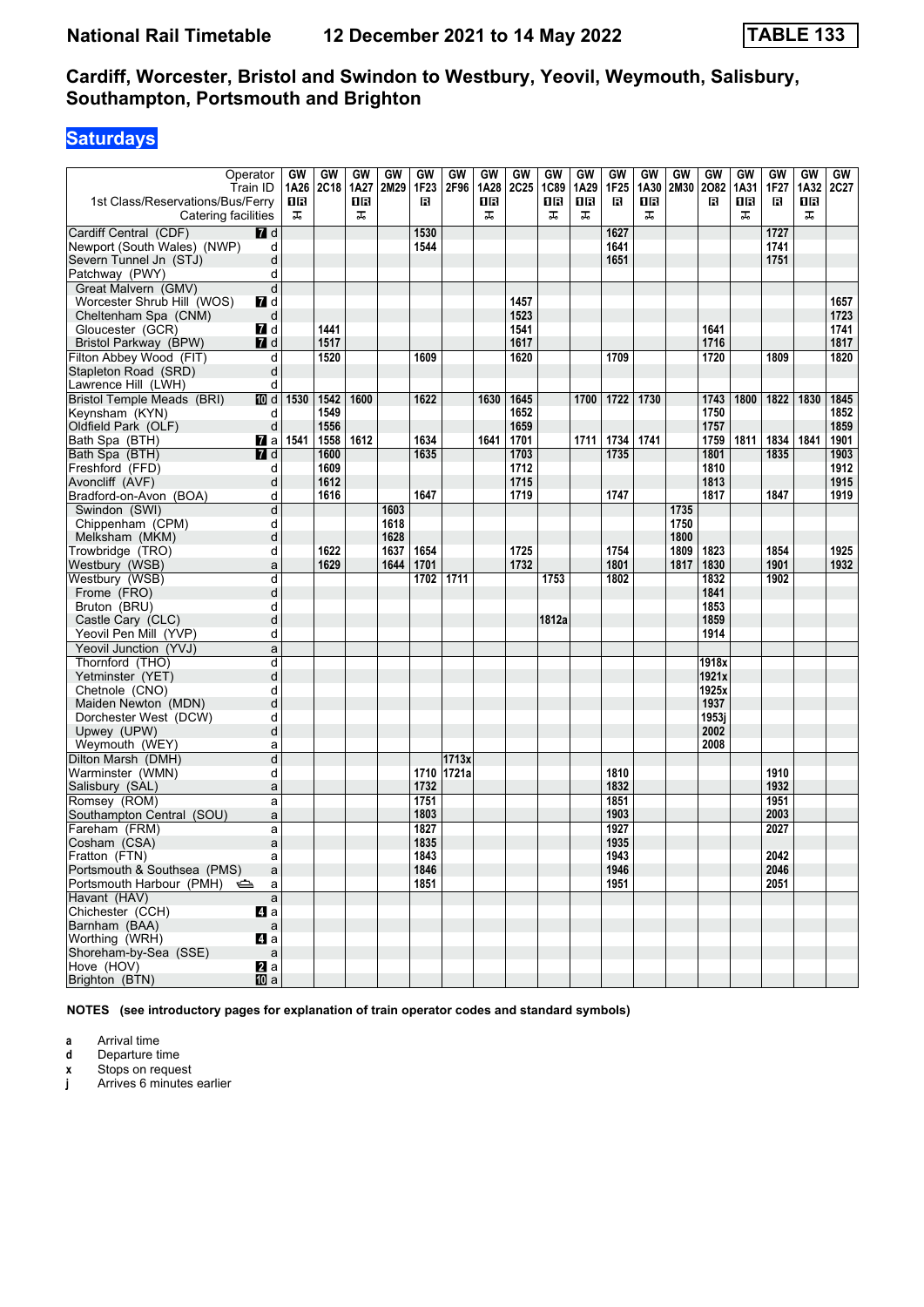# **Saturdays**

| Days of operation/Notes                                 | Operator<br>Train ID | <b>SW</b><br><b>1V55</b><br>В | GW<br>1A33 | GW<br>1F29    | GW<br>2M40 | GW<br>1C94 | GW<br>2C30 | GW<br>1A35 | GW<br>1F31 | GW<br>1C96 | GW<br>2098 | GW<br>1A37 | GW<br>2M44 | GW<br>1F33   | GW<br><b>2C32</b> | GW<br>1A39 | GW<br><b>2C34</b> | <b>SW</b><br>1058 | GW<br>1A40 |
|---------------------------------------------------------|----------------------|-------------------------------|------------|---------------|------------|------------|------------|------------|------------|------------|------------|------------|------------|--------------|-------------------|------------|-------------------|-------------------|------------|
| 1st Class/Reservations/Bus/Ferry<br>Catering facilities |                      | п                             | 16<br>ᠼ    | R             |            | 1R<br>ᠼ    |            | 1R<br>ᠼ    | R          | 1 R<br>ᠼ   | в          | 1 R<br>ᠼ   |            | П            |                   | 1 R<br>ᠼ   |                   | O                 | 1 R<br>ᠼ   |
| Cardiff Central (CDF)                                   | 7 d                  |                               |            | 1827          |            |            |            |            | 1930       |            |            |            |            | 2029         |                   |            |                   |                   |            |
| Newport (South Wales) (NWP)                             | d                    |                               |            | 1841          |            |            |            |            | 1944       |            |            |            |            | 2043         |                   |            |                   |                   |            |
| Severn Tunnel Jn (STJ)                                  | d                    |                               |            | 1851          |            |            |            |            |            |            |            |            |            |              |                   |            |                   |                   |            |
| Patchway (PWY)                                          | d                    |                               |            |               |            |            |            |            |            |            |            |            |            |              |                   |            |                   |                   |            |
| Great Malvern (GMV)                                     | d                    |                               |            |               |            |            |            |            |            |            |            |            |            |              |                   |            |                   |                   |            |
| Worcester Shrub Hill (WOS)                              | 7d                   |                               |            |               |            |            |            |            |            |            |            |            |            |              |                   |            |                   |                   |            |
| Cheltenham Spa (CNM)                                    | d                    |                               |            |               |            |            |            |            |            |            |            |            |            |              |                   |            |                   |                   |            |
| Gloucester (GCR)                                        | 7d                   |                               |            |               |            |            | 1841       |            |            |            |            |            |            |              |                   |            |                   |                   |            |
| Bristol Parkway (BPW)                                   | $I$ d                |                               |            |               |            |            | 1916       |            |            |            |            |            |            |              |                   |            |                   |                   |            |
| Filton Abbey Wood (FIT)                                 | d                    |                               |            | 1909          |            |            | 1920       |            | 2009       |            |            |            |            | 2107         |                   |            |                   |                   |            |
| Stapleton Road (SRD)                                    | d                    |                               |            |               |            |            |            |            |            |            |            |            |            |              |                   |            |                   |                   |            |
| Lawrence Hill (LWH)                                     | d                    |                               |            |               |            |            |            |            |            |            |            |            |            |              |                   |            |                   |                   |            |
| <b>Bristol Temple Meads (BRI)</b>                       | III d                |                               | 1900       | 1922          |            |            | 1942       | 2000       | 2022       |            | 2045       | 2100       |            | 2122         | 2140              | 2200       | 2215              |                   | 2240       |
| Keynsham (KYN)                                          | d                    |                               |            |               |            |            | 1950       |            |            |            | 2052       |            |            |              | 2147              |            | 2222              |                   |            |
| Oldfield Park (OLF)                                     | d                    |                               |            |               |            |            | 1958       |            |            |            | 2059       |            |            |              | 2154              |            | 2229              |                   |            |
| Bath Spa (BTH)                                          | $\mathbf{z}$ a       |                               | 1911       | 1934          |            |            | 2000       | 2011       | 2034       |            | 2101       | 2111       |            | 2134         | 2156              | 2211       | 2231              |                   | 2251       |
| Bath Spa (BTH)                                          | 7 d                  |                               |            | 1935          |            |            | 2003       |            | 2035       |            | 2103       |            |            | 2135         | 2158              |            | 2233              |                   |            |
| Freshford (FFD)                                         | d                    |                               |            |               |            |            | 2012       |            |            |            | 2112       |            |            |              |                   |            | 2242              |                   |            |
| Avoncliff (AVF)                                         | d                    |                               |            |               |            |            | 2015       |            |            |            | 2115       |            |            |              |                   |            | 2245              |                   |            |
| Bradford-on-Avon (BOA)                                  | d                    |                               |            | 1947          |            |            | 2019       |            | 2047       |            | 2119       |            |            | 2147         | 2210              |            | 2249              |                   |            |
| Swindon (SWI)                                           | d                    |                               |            |               | 1935       |            |            |            |            |            |            |            | 2107       |              |                   |            |                   |                   |            |
| Chippenham (CPM)                                        | d                    |                               |            |               | 1950       |            |            |            |            |            |            |            | 2122       |              |                   |            |                   |                   |            |
| Melksham (MKM)                                          | d                    |                               |            |               | 2000       |            |            |            |            |            |            |            | 2132       |              |                   |            |                   |                   |            |
| Trowbridge (TRO)                                        | d                    |                               |            | 1954          | 2009       |            | 2025       |            | 2054       |            | 2125       |            | 2141       | 2153         | 2216              |            | 2255              |                   |            |
| Westbury (WSB)                                          | a                    |                               |            | 2001          | 2016       |            | 2032       |            | 2101       |            | 2132       |            | 2149       | 2200         | 2223              |            | 2302              |                   |            |
| Westbury (WSB)                                          | d                    | 1958                          |            | 2002          |            | 2021       | 2033       |            | 2103       | 2121       | 2133       |            |            | 2204         |                   |            |                   | 2312              |            |
| Frome (FRO)                                             | d                    | 2007                          |            |               |            |            | 2043a      |            |            |            | 2147       |            |            |              |                   |            |                   |                   |            |
| Bruton (BRU)                                            | d                    | 2019                          |            |               |            |            |            |            |            |            | 2158       |            |            |              |                   |            |                   |                   |            |
| Castle Cary (CLC)                                       | d                    | 2024                          |            |               |            | 2040a      |            |            |            | 2140a      | 2203       |            |            |              |                   |            |                   |                   |            |
| Yeovil Pen Mill (YVP)                                   | d                    | 2039                          |            |               |            |            |            |            |            |            | 2219       |            |            |              |                   |            |                   |                   |            |
| Yeovil Junction (YVJ)                                   | a                    | 2045                          |            |               |            |            |            |            |            |            |            |            |            |              |                   |            |                   |                   |            |
| Thornford (THO)                                         | d                    |                               |            |               |            |            |            |            |            |            | 2224x      |            |            |              |                   |            |                   |                   |            |
| Yetminster (YET)                                        | d                    |                               |            |               |            |            |            |            |            |            | 2227x      |            |            |              |                   |            |                   |                   |            |
| Chetnole (CNO)                                          | d                    |                               |            |               |            |            |            |            |            |            | 2231x      |            |            |              |                   |            |                   |                   |            |
| Maiden Newton (MDN)                                     | d                    |                               |            |               |            |            |            |            |            |            | 2243       |            |            |              |                   |            |                   |                   |            |
| Dorchester West (DCW)                                   | d                    |                               |            |               |            |            |            |            |            |            | 2253       |            |            |              |                   |            |                   |                   |            |
| Upwey (UPW)                                             | d                    |                               |            |               |            |            |            |            |            |            | 2302       |            |            |              |                   |            |                   |                   |            |
| Weymouth (WEY)                                          | a                    |                               |            |               |            |            |            |            |            |            | 2307       |            |            |              |                   |            |                   |                   |            |
| Dilton Marsh (DMH)<br>Warminster (WMN)                  | d                    |                               |            | 2004x<br>2011 |            |            |            |            | 2111       |            |            |            |            | 2206x        |                   |            |                   | 2319              |            |
| Salisbury (SAL)                                         | d<br>a               |                               |            | 2032          |            |            |            |            | 2132       |            |            |            |            | 2213<br>2234 |                   |            |                   | 2340              |            |
| Romsey (ROM)                                            |                      |                               |            | 2051          |            |            |            |            | 2151       |            |            |            |            | 2253         |                   |            |                   |                   |            |
| Southampton Central (SOU)                               | a<br>a               |                               |            | 2103          |            |            |            |            | 2202       |            |            |            |            | 2304         |                   |            |                   |                   |            |
| Fareham (FRM)                                           | a                    |                               |            | 2127          |            |            |            |            | 2226       |            |            |            |            | 2327         |                   |            |                   |                   |            |
| Cosham (CSA)                                            | a                    |                               |            |               |            |            |            |            |            |            |            |            |            |              |                   |            |                   |                   |            |
| Fratton (FTN)                                           | a                    |                               |            | 2142          |            |            |            |            | 2241       |            |            |            |            | 2341         |                   |            |                   |                   |            |
| Portsmouth & Southsea (PMS)                             | a                    |                               |            | 2146          |            |            |            |            | 2245       |            |            |            |            | 2345         |                   |            |                   |                   |            |
| Portsmouth Harbour (PMH)                                | a                    |                               |            | 2151          |            |            |            |            | 2250       |            |            |            |            | 2350         |                   |            |                   |                   |            |
| Havant (HAV)                                            | $\mathsf{a}$         |                               |            |               |            |            |            |            |            |            |            |            |            |              |                   |            |                   |                   |            |
| Chichester (CCH)                                        | $\blacksquare$ a     |                               |            |               |            |            |            |            |            |            |            |            |            |              |                   |            |                   |                   |            |
| Barnham (BAA)                                           | $\mathsf a$          |                               |            |               |            |            |            |            |            |            |            |            |            |              |                   |            |                   |                   |            |
| Worthing (WRH)                                          | $\blacksquare$ a     |                               |            |               |            |            |            |            |            |            |            |            |            |              |                   |            |                   |                   |            |
| Shoreham-by-Sea (SSE)                                   | $\mathsf{a}$         |                               |            |               |            |            |            |            |            |            |            |            |            |              |                   |            |                   |                   |            |
| Hove (HOV)                                              | a                    |                               |            |               |            |            |            |            |            |            |            |            |            |              |                   |            |                   |                   |            |
| Brighton (BTN)                                          | <b>ID</b> a          |                               |            |               |            |            |            |            |            |            |            |            |            |              |                   |            |                   |                   |            |

**NOTES (see introductory pages for explanation of train operator codes and standard symbols)**

**a** Arrival time<br>**d** Departure t

**d** Departure time

**x** Stops on request

**B** From London Waterloo, see table 153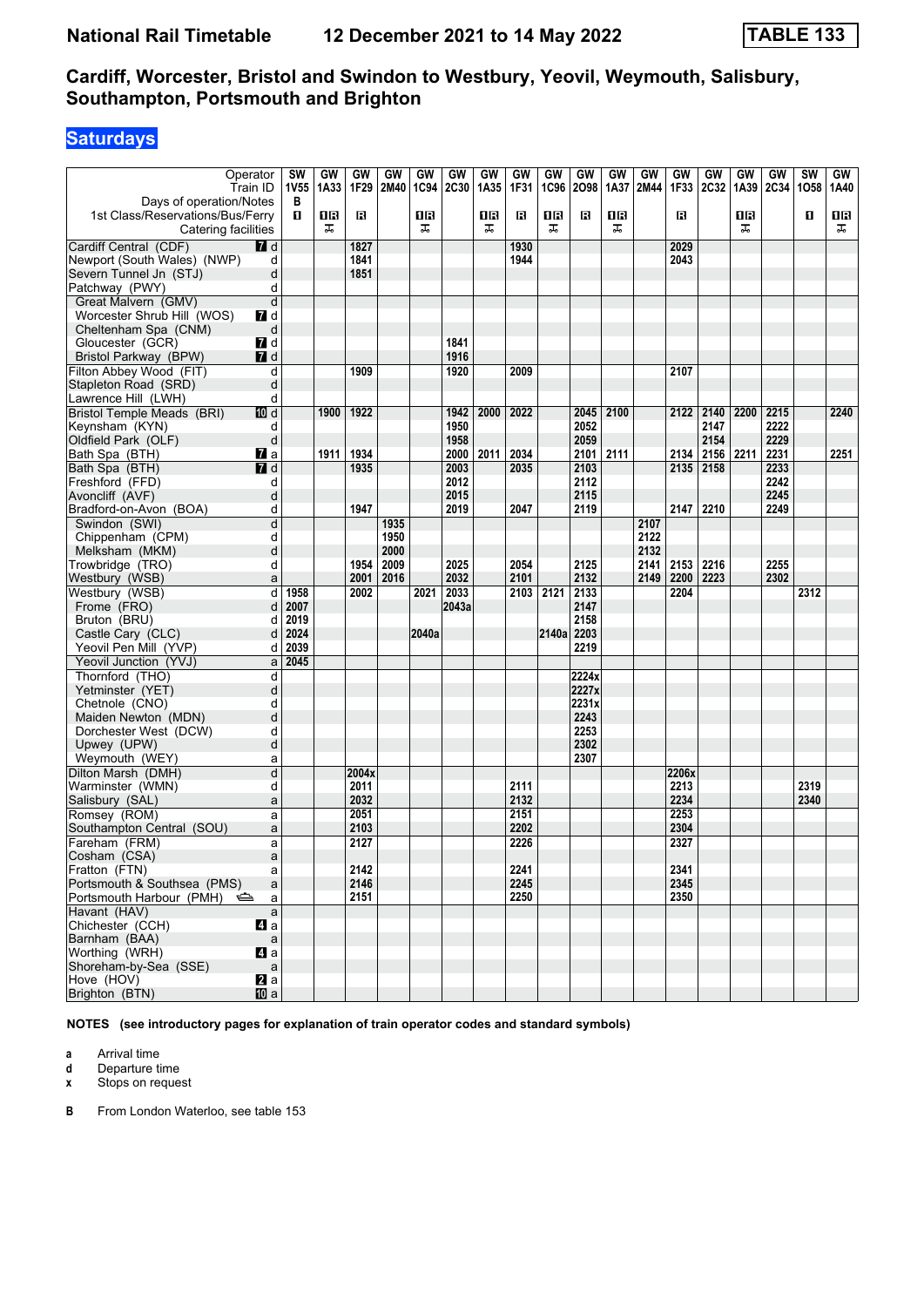# **Saturdays**

|                                                | Operator       |        | GW          | GW   |
|------------------------------------------------|----------------|--------|-------------|------|
|                                                | Train ID       |        | <b>2C38</b> | 1T42 |
| 1st Class/Reservations/Bus/Ferry               |                |        |             | П    |
| Cardiff Central (CDF)                          | <b>7</b> d     |        |             |      |
| Newport (South Wales) (NWP)                    |                | d      |             |      |
| Severn Tunnel Jn (STJ)                         |                | d      |             |      |
| Patchway (PWY)                                 |                | d      |             |      |
| Great Malvern (GMV)                            |                | d      |             |      |
| Worcester Shrub Hill (WOS)                     | <b>7</b> d     |        |             |      |
| Cheltenham Spa (CNM)                           |                | d      |             |      |
| Gloucester (GCR)                               | 7 d            |        |             |      |
| Bristol Parkway (BPW)                          | <b>7</b> d     |        |             |      |
| Filton Abbey Wood (FIT)                        |                | d      |             |      |
| Stapleton Road (SRD)                           |                | d      |             |      |
| Lawrence Hill (LWH)                            |                | d      |             |      |
| Bristol Temple Meads (BRI)                     | 而 d            |        | 2311        | 2330 |
| Keynsham (KYN)                                 |                | d      | 2318        |      |
| Oldfield Park (OLF)                            |                | d      | 2324        |      |
| Bath Spa (BTH)                                 | $\mathbf{z}$ a |        | 2327        | 2341 |
| Bath Spa (BTH)                                 | 7 d            |        | 2328        |      |
| Freshford (FFD)                                |                | d      | 2337        |      |
| Avoncliff (AVF)                                |                | d      | 2340        |      |
| Bradford-on-Avon (BOA)                         |                | d      | 2344        |      |
| Swindon (SWI)                                  |                | d      |             |      |
| Chippenham (CPM)                               |                | d      |             |      |
| Melksham (MKM)                                 |                | d      |             |      |
| Trowbridge (TRO)                               |                | d      | 2350        |      |
| Westbury (WSB)                                 |                | a      | 2357        |      |
| Westbury (WSB)                                 |                | d      | 2358        |      |
| Frome (FRO)                                    |                | d      | 0009a       |      |
| Bruton (BRU)                                   |                | d      |             |      |
| Castle Cary (CLC)                              |                | d      |             |      |
|                                                |                | d      |             |      |
| Yeovil Pen Mill (YVP)<br>Yeovil Junction (YVJ) |                | a      |             |      |
| Thornford (THO)                                |                | d      |             |      |
| Yetminster (YET)                               |                | d      |             |      |
|                                                |                | d      |             |      |
| Chetnole (CNO)<br>Maiden Newton (MDN)          |                | d      |             |      |
| Dorchester West (DCW)                          |                | d      |             |      |
| Upwey (UPW)                                    |                | d      |             |      |
| Weymouth (WEY)                                 |                |        |             |      |
|                                                |                | a<br>d |             |      |
| Dilton Marsh (DMH)                             |                | d      |             |      |
| Warminster (WMN)                               |                |        |             |      |
| Salisbury (SAL)                                |                | a      |             |      |
| Romsey (ROM)                                   |                | a      |             |      |
| Southampton Central (SOU)                      |                | a      |             |      |
| Fareham (FRM)                                  |                | a      |             |      |
| Cosham (CSA)                                   |                | a      |             |      |
| Fratton (FTN)                                  |                | а      |             |      |
| Portsmouth & Southsea (PMS)                    |                | a      |             |      |
| Portsmouth Harbour (PMH)                       | ⇔              | a      |             |      |
| Havant (HAV)                                   |                | a      |             |      |
| Chichester (CCH)                               | ZI a           |        |             |      |
| Barnham (BAA)                                  |                | a      |             |      |
| Worthing (WRH)                                 | <b>Zl</b> a    |        |             |      |
| Shoreham-by-Sea (SSE)                          |                | a      |             |      |
| Hove (HOV)                                     | <b>12</b> a    |        |             |      |
| Brighton (BTN)                                 | 10 a           |        |             |      |

**NOTES (see introductory pages for explanation of train operator codes and standard symbols)**

- **a** Arrival time
- **d** Departure time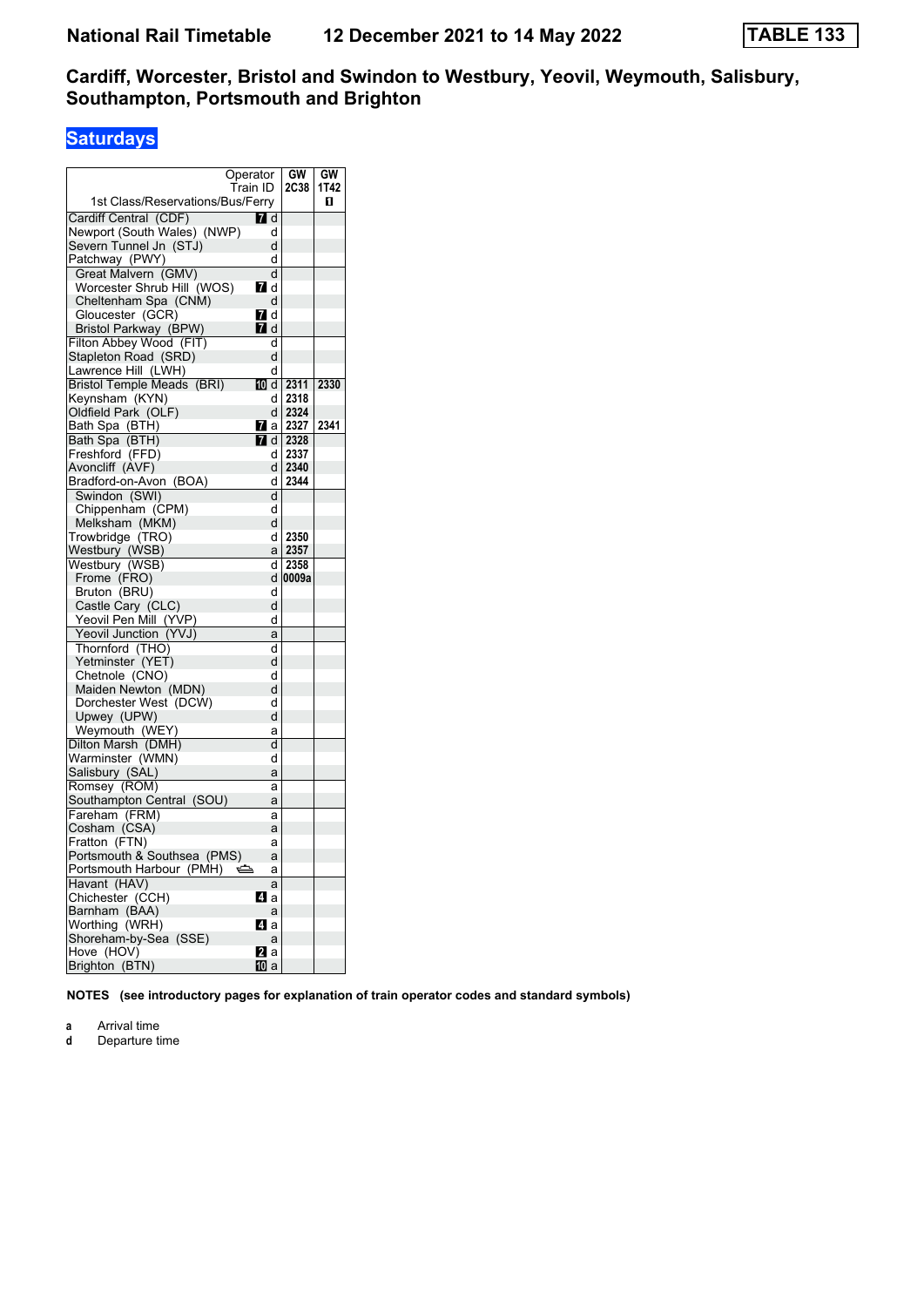# **Sundays**

| Operator<br>Days of operation/Notes                     | Train ID           | GW<br><b>2C05</b> | GW<br>2071    | GW<br><b>1C75</b> | GW<br>2071               | GW<br>1A09 | GW<br>1A10 | GW<br><b>2M06</b> | GW<br>1F07 | GW<br>1C76 | GW<br>2074 | SW<br>1036<br>A | GW<br>1A12 | <b>GW</b><br>1F09 | GW<br>2F11 | GW<br>1093<br>в | GW<br><b>1C78</b> | GW<br>1A14 | <b>GW</b><br>1F11 |
|---------------------------------------------------------|--------------------|-------------------|---------------|-------------------|--------------------------|------------|------------|-------------------|------------|------------|------------|-----------------|------------|-------------------|------------|-----------------|-------------------|------------|-------------------|
| 1st Class/Reservations/Bus/Ferry<br>Catering facilities |                    |                   | в             | 1R<br>ᠼ           | в                        | ПB<br>ᠼ    | 16<br>ᠼ    |                   | R          | 1 R<br>ᠼ   | в          | п               | 1 R<br>ᠼ   | в                 |            | в               | ΠR<br>ᠼ           | 1R<br>ᠼ    | R                 |
| Cardiff Central (CDF)                                   | 7 d                |                   |               |                   |                          |            |            |                   |            |            |            |                 |            | 0918              |            |                 |                   |            | 1025              |
| Newport (South Wales) (NWP)                             | d                  |                   |               |                   |                          |            |            |                   |            |            |            |                 |            | 0936              |            |                 |                   |            | 1039              |
| Severn Tunnel Jn (STJ)                                  | d                  |                   |               |                   |                          |            |            |                   |            |            |            |                 |            |                   |            |                 |                   |            |                   |
| Patchway (PWY)                                          | d                  |                   |               |                   |                          |            |            |                   |            |            |            |                 |            |                   |            |                 |                   |            |                   |
| Great Malvern (GMV)                                     | d                  |                   |               |                   |                          |            |            |                   |            |            |            |                 |            |                   |            |                 |                   |            |                   |
| Worcester Shrub Hill (WOS)                              | 7d                 |                   |               |                   |                          |            |            |                   |            |            |            |                 |            |                   |            |                 |                   |            |                   |
| Cheltenham Spa (CNM)                                    | d                  |                   |               |                   |                          |            |            |                   |            |            |            |                 |            |                   |            |                 |                   |            |                   |
| Gloucester (GCR)                                        | 7d                 |                   |               |                   |                          |            |            |                   |            |            |            |                 |            |                   |            |                 |                   |            |                   |
| Bristol Parkway (BPW)                                   | 7 d                |                   |               |                   |                          |            |            |                   |            |            |            |                 |            |                   |            |                 |                   |            |                   |
| Filton Abbey Wood (FIT)                                 | d                  |                   |               |                   |                          |            |            |                   |            |            |            |                 |            | 1006              |            |                 |                   |            | 1103              |
| Stapleton Road (SRD)                                    | d                  |                   |               |                   |                          |            |            |                   |            |            |            |                 |            |                   |            |                 |                   |            |                   |
| Lawrence Hill (LWH)                                     | d                  |                   |               |                   |                          |            |            |                   |            |            |            |                 |            |                   |            |                 |                   |            |                   |
| <b>Bristol Temple Meads (BRI)</b>                       | III d              |                   |               |                   |                          | 0830       | 0900       |                   | 0918       |            | 0934       |                 | 1000       | 1020              |            | 1034            |                   | 1100       | 1115              |
| Keynsham (KYN)                                          | d                  |                   |               |                   |                          |            |            |                   |            |            | 0941       |                 |            |                   |            | 1041            |                   |            | 1124              |
| Oldfield Park (OLF)                                     | d                  |                   |               |                   |                          |            |            |                   |            |            | 0948       |                 |            |                   |            | 1048            |                   |            | 1131              |
| Bath Spa (BTH)                                          | $\mathbf{z}$ a     |                   |               |                   |                          | 0841       | 0911       |                   | 0930       |            | 0950       |                 | 1011       | 1034              |            | 1050            |                   | 1111       | 1133              |
| Bath Spa (BTH)                                          | 7 d                |                   |               |                   |                          |            |            |                   | 0931       |            | 0951       |                 |            | 1035              |            | 1051            |                   |            | 1135              |
| Freshford (FFD)                                         | d                  |                   |               |                   |                          |            |            |                   |            |            | 1000       |                 |            |                   |            | 1100            |                   |            |                   |
| Avoncliff (AVF)                                         | d                  |                   |               |                   |                          |            |            |                   |            |            | 1003       |                 |            |                   |            | 1103            |                   |            |                   |
| Bradford-on-Avon (BOA)                                  | d                  |                   |               |                   |                          |            |            |                   | 0943       |            | 1007       |                 |            | 1047              |            | 1107            |                   |            | 1147              |
| Swindon (SWI)                                           | d                  |                   |               |                   |                          |            |            | 0913              |            |            |            |                 |            |                   |            |                 |                   |            |                   |
| Chippenham (CPM)                                        | d                  |                   |               |                   |                          |            |            | 0928              |            |            |            |                 |            |                   |            |                 |                   |            |                   |
| Melksham (MKM)                                          | d                  |                   |               |                   |                          |            |            | 0938              |            |            |            |                 |            |                   |            |                 |                   |            |                   |
| Trowbridge (TRO)                                        | d                  |                   |               |                   |                          |            |            | 0947              | 0952       |            | 1013       |                 |            | 1054              |            | 1113            |                   |            | 1153              |
| Westbury (WSB)                                          | a                  |                   |               |                   |                          |            |            | 0954              | 0958       |            | 1020       |                 |            | 1101              |            | 1120            |                   |            | 1200              |
| Westbury (WSB)                                          | d                  | 0755              | 0905          | 0917              |                          |            |            |                   | 1000       | 1003       | 1022       | 1043            |            | 1102              | 1110       | 1121            | 1157              |            | 1202              |
| Frome (FRO)                                             | d                  |                   | 0914          |                   |                          |            |            |                   |            |            | 1032       |                 |            |                   | 1119a      |                 |                   |            |                   |
| Bruton (BRU)                                            | d                  |                   | 0926          |                   | $\overline{\phantom{0}}$ |            |            |                   |            |            | 1043       |                 |            |                   |            |                 |                   |            |                   |
| Castle Cary (CLC)                                       | d                  |                   |               | 0940c 0935a 0940c |                          |            |            |                   |            | 1022a      | 1048       |                 |            |                   |            |                 | 1216a             |            |                   |
| Yeovil Pen Mill (YVP)                                   | d                  |                   | $\rightarrow$ |                   | 1000e                    |            |            |                   |            |            | 1104       |                 |            |                   |            |                 |                   |            |                   |
| Yeovil Junction (YVJ)                                   | a                  |                   |               |                   |                          |            |            |                   |            |            |            |                 |            |                   |            |                 |                   |            |                   |
| Thornford (THO)                                         | d                  |                   |               |                   | 1005x                    |            |            |                   |            |            | 1109x      |                 |            |                   |            |                 |                   |            |                   |
| Yetminster (YET)                                        | d                  |                   |               |                   | 1008x                    |            |            |                   |            |            | 1112x      |                 |            |                   |            |                 |                   |            |                   |
|                                                         | d                  |                   |               |                   | 1012x                    |            |            |                   |            |            | 1116x      |                 |            |                   |            |                 |                   |            |                   |
| Chetnole (CNO)                                          | d                  |                   |               |                   | 1027f                    |            |            |                   |            |            | 1130g      |                 |            |                   |            |                 |                   |            |                   |
| Maiden Newton (MDN)<br>Dorchester West (DCW)            | d                  |                   |               |                   | 1038                     |            |            |                   |            |            | 1141       |                 |            |                   |            |                 |                   |            |                   |
| Upwey (UPW)                                             | d                  |                   |               |                   | 1046                     |            |            |                   |            |            | 1149       |                 |            |                   |            |                 |                   |            |                   |
| Weymouth (WEY)                                          | a                  |                   |               |                   | 1051                     |            |            |                   |            |            | 1154       |                 |            |                   |            |                 |                   |            |                   |
| Dilton Marsh (DMH)                                      | d                  |                   |               |                   |                          |            |            |                   | 1002x      |            |            |                 |            |                   |            |                 |                   |            | 1204x             |
| Warminster (WMN)                                        | d                  | 0802a             |               |                   |                          |            |            |                   | 1009       |            |            | 1051            |            | 1110              |            | 1129            |                   |            | 1211              |
| Salisbury (SAL)                                         | a                  |                   |               |                   |                          |            |            |                   | 1031       |            |            | 1112            |            | 1131              |            | 1151            |                   |            | 1233              |
| Romsey (ROM)                                            |                    |                   |               |                   |                          |            |            |                   | 1051       |            |            |                 |            | 1151              |            | 1210            |                   |            | 1253              |
| Southampton Central (SOU)                               | a<br>a             |                   |               |                   |                          |            |            |                   | 1102       |            |            |                 |            | 1202              |            | 1221            |                   |            | 1304              |
| Fareham (FRM)                                           |                    |                   |               |                   |                          |            |            |                   | 1126       |            |            |                 |            | 1226              |            | 1243            |                   |            | 1326              |
|                                                         | a<br>a             |                   |               |                   |                          |            |            |                   | 1134       |            |            |                 |            | 1234              |            | 1254            |                   |            | 1335              |
| Cosham (CSA)<br>Fratton (FTN)                           |                    |                   |               |                   |                          |            |            |                   | 1142       |            |            |                 |            | 1242              |            |                 |                   |            | 1342              |
| Portsmouth & Southsea (PMS)                             | a<br>a             |                   |               |                   |                          |            |            |                   | 1146       |            |            |                 |            | 1246              |            |                 |                   |            | 1346              |
| Portsmouth Harbour (PMH)                                |                    |                   |               |                   |                          |            |            |                   | 1151       |            |            |                 |            | 1251              |            |                 |                   |            | 1351              |
|                                                         | a                  |                   |               |                   |                          |            |            |                   |            |            |            |                 |            |                   |            |                 |                   |            |                   |
| Havant (HAV)                                            | $\mathsf{a}$<br>4a |                   |               |                   |                          |            |            |                   |            |            |            |                 |            |                   |            | 1301<br>1313    |                   |            |                   |
| Chichester (CCH)                                        |                    |                   |               |                   |                          |            |            |                   |            |            |            |                 |            |                   |            | 1322            |                   |            |                   |
| Barnham (BAA)<br>Worthing (WRH)                         | $\mathsf{a}$<br>4a |                   |               |                   |                          |            |            |                   |            |            |            |                 |            |                   |            | 1341            |                   |            |                   |
| Shoreham-by-Sea (SSE)                                   | $\mathsf{a}$       |                   |               |                   |                          |            |            |                   |            |            |            |                 |            |                   |            | 1349            |                   |            |                   |
| Hove (HOV)                                              | $\mathbf{z}$ a     |                   |               |                   |                          |            |            |                   |            |            |            |                 |            |                   |            | 1356            |                   |            |                   |
| Brighton (BTN)                                          | <b>ID</b> a        |                   |               |                   |                          |            |            |                   |            |            |            |                 |            |                   |            | 1407            |                   |            |                   |
|                                                         |                    |                   |               |                   |                          |            |            |                   |            |            |            |                 |            |                   |            |                 |                   |            |                   |

**NOTES (see introductory pages for explanation of train operator codes and standard symbols)**

**a** Arrival time<br>**d** Departure t

- **d** Departure time
- **x** Stops on request<br>**c** Arrives 10 minute
- **Arrives 10 minutes earlier**
- **e** Arrives 8 minutes earlier<br>**f** Arrives 5 minutes earlier
- **f** Arrives 5 minutes earlier
- **g** Arrives 4 minutes earlier
- **A** From Yeovil Junction to London Waterloo, see table 153<br>**B** Also calls at Portchester 1249 and Angmering 1332
- Also calls at Portchester 1249 and Angmering 1332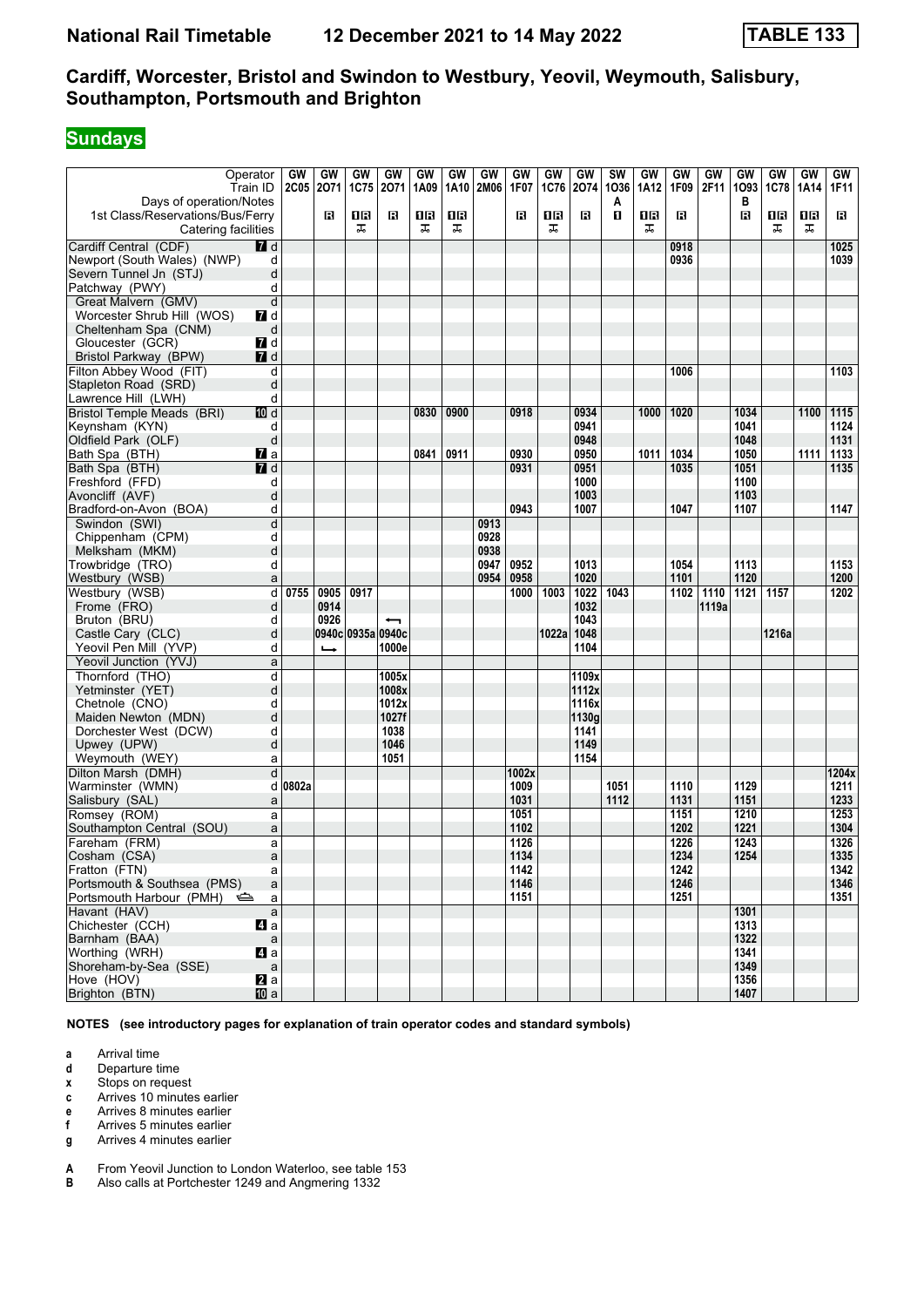# **Sundays**

|                                                             | Operator<br>Train ID | GW   | GW<br>1A16 2M08 | GW<br>2089 | GW<br>1F13 | GW<br>1A17 | GW<br>1A18 | GW<br><b>1C82</b> | GW<br>1F15 | GW<br>1F95 | GW<br>2091 | GW<br>1A20 | GW<br>1F19 | GW<br>1A21 | GW<br>1A22 | GW<br><b>1C85</b> | GW<br>1F23 | GW<br>1A23 | GW<br>2M12 |
|-------------------------------------------------------------|----------------------|------|-----------------|------------|------------|------------|------------|-------------------|------------|------------|------------|------------|------------|------------|------------|-------------------|------------|------------|------------|
| Days of operation/Notes<br>1st Class/Reservations/Bus/Ferry |                      | 1R   | C               | D          | в          | 1R         | 1 R        | OB                | в          | Е<br>в     | В          | 16         | в          | 1R         | 1R         | 1 R               | в          | П          |            |
| Catering facilities                                         |                      | ᠼ    |                 |            |            | ᠼ          | ᠼ          | ᠼ                 |            |            |            | ᠼ          |            | ᠼ          | ᠼ          | ᠼ                 |            |            |            |
| Cardiff Central (CDF)                                       | <b>7</b> d           |      |                 |            | 1125       |            |            |                   | 1225       |            |            |            | 1325       |            |            |                   | 1425       |            |            |
| Newport (South Wales) (NWP)                                 | d                    |      |                 |            | 1139       |            |            |                   | 1239       |            |            |            | 1339       |            |            |                   | 1439       |            |            |
| Severn Tunnel Jn (STJ)                                      | d                    |      |                 |            |            |            |            |                   |            |            |            |            |            |            |            |                   |            |            |            |
| Patchway (PWY)                                              | d                    |      |                 |            |            |            |            |                   |            |            |            |            |            |            |            |                   |            |            |            |
| Great Malvern (GMV)                                         | d                    |      |                 |            |            |            |            |                   |            |            |            |            |            |            |            |                   |            |            |            |
| Worcester Shrub Hill (WOS)                                  | $\blacksquare$ d     |      |                 |            |            |            |            |                   |            |            |            |            |            |            |            |                   |            |            |            |
| Cheltenham Spa (CNM)                                        | d                    |      |                 |            |            |            |            |                   |            |            |            |            |            |            |            |                   |            |            |            |
| Gloucester (GCR)                                            | 7 d                  |      |                 |            |            |            |            |                   |            |            |            |            |            |            |            |                   |            |            |            |
| Bristol Parkway (BPW)                                       | 7 d                  |      |                 |            |            |            |            |                   |            |            |            |            |            |            |            |                   |            |            |            |
| Filton Abbey Wood (FIT)                                     | d                    |      |                 |            | 1202       |            |            |                   | 1302       |            |            |            | 1402       |            |            |                   | 1502       |            |            |
| Stapleton Road (SRD)                                        | d                    |      |                 |            |            |            |            |                   |            |            |            |            |            |            |            |                   |            |            |            |
| Lawrence Hill (LWH)                                         | d                    |      |                 |            |            |            |            |                   |            |            |            |            |            |            |            |                   |            |            |            |
| Bristol Temple Meads (BRI)                                  | 10 d                 | 1200 |                 |            | 1215       | 1230       | 1300       |                   | 1315       | 1334       |            | 1400       | 1415       | 1430       | 1500       |                   | 1515       | 1530       |            |
| Keynsham (KYN)                                              | d                    |      |                 |            | 1222       |            |            |                   | 1322       | 1341       |            |            | 1422       |            |            |                   | 1522       |            |            |
| Oldfield Park (OLF)                                         | d                    |      |                 |            | 1229       |            |            |                   | 1329       | 1348       |            |            | 1429       |            |            |                   | 1529       |            |            |
| Bath Spa (BTH)                                              | <b>M</b> a           | 1211 |                 |            | 1231       | 1241       | 1311       |                   | 1332       | 1350       |            | 1411       | 1431       | 1441       | 1511       |                   | 1532       | 1542       |            |
| Bath Spa (BTH)                                              | $I$ d                |      |                 |            | 1233       |            |            |                   | 1333       | 1352       |            |            | 1433       |            |            |                   | 1533       |            |            |
| Freshford (FFD)                                             | d                    |      |                 |            | 1242       |            |            |                   |            |            |            |            | 1442       |            |            |                   |            |            |            |
| Avoncliff (AVF)                                             | d                    |      |                 |            | 1245       |            |            |                   |            |            |            |            | 1445       |            |            |                   |            |            |            |
| Bradford-on-Avon (BOA)                                      | d                    |      |                 |            | 1249       |            |            |                   | 1345       | 1404       |            |            | 1449       |            |            |                   | 1545       |            |            |
| Swindon (SWI)                                               | d                    |      | 1141            | 1141       |            |            |            |                   |            |            | 1340       |            |            |            |            |                   |            |            | 1544       |
| Chippenham (CPM)                                            | d                    |      | 1156            | 1156       |            |            |            |                   |            |            | 1355       |            |            |            |            |                   |            |            | 1559       |
| Melksham (MKM)                                              | d                    |      | 1206            | 1206       |            |            |            |                   |            |            | 1404       |            |            |            |            |                   |            |            | 1609       |
| Trowbridge (TRO)                                            | d                    |      | 1215            | 1215       | 1255       |            |            |                   | 1352       | 1410       | 1414       |            | 1455       |            |            |                   | 1552       |            | 1618       |
| Westbury (WSB)                                              | a                    |      | 1222            | 1222       | 1302       |            |            |                   | 1359       | 1416       | 1421       |            | 1502       |            |            |                   | 1559       |            | 1625       |
| Westbury (WSB)                                              | d                    |      |                 | 1224       | 1303       |            |            | 1354              | 1402       | 1418       | 1422       |            | 1504       |            |            | 1556              | 1602       |            | 1628       |
| Frome (FRO)                                                 | d                    |      |                 | 1240       |            |            |            |                   |            |            | 1432       |            |            |            |            |                   |            |            | 1638a      |
| Bruton (BRU)                                                | d                    |      |                 | 1251       |            |            |            |                   |            |            | 1443       |            |            |            |            |                   |            |            |            |
| Castle Cary (CLC)                                           | d                    |      |                 | 1256       |            |            |            | 1413a             |            |            | 1448       |            |            |            |            | 1615a             |            |            |            |
| Yeovil Pen Mill (YVP)                                       | d                    |      |                 | 1312       |            |            |            |                   |            |            | 1502       |            |            |            |            |                   |            |            |            |
| Yeovil Junction (YVJ)                                       | a                    |      |                 |            |            |            |            |                   |            |            |            |            |            |            |            |                   |            |            |            |
| Thornford (THO)                                             | d                    |      |                 | 1317x      |            |            |            |                   |            |            | 1508x      |            |            |            |            |                   |            |            |            |
| Yetminster (YET)                                            | d                    |      |                 | 1320x      |            |            |            |                   |            |            | 1511x      |            |            |            |            |                   |            |            |            |
| Chetnole (CNO)                                              | d                    |      |                 | 1324x      |            |            |            |                   |            |            | 1515x      |            |            |            |            |                   |            |            |            |
| Maiden Newton (MDN)                                         | d                    |      |                 | 1336       |            |            |            |                   |            |            | 1526       |            |            |            |            |                   |            |            |            |
| Dorchester West (DCW)                                       | d                    |      |                 | 1346       |            |            |            |                   |            |            | 1537       |            |            |            |            |                   |            |            |            |
| Upwey (UPW)                                                 | d                    |      |                 | 1354       |            |            |            |                   |            |            | 1545       |            |            |            |            |                   |            |            |            |
| Weymouth (WEY)                                              | a                    |      |                 | 1359       |            |            |            |                   |            |            | 1551       |            |            |            |            |                   |            |            |            |
| Dilton Marsh (DMH)                                          | d                    |      |                 |            |            |            |            |                   | 1404x      |            |            |            |            |            |            |                   | 1604x      |            |            |
| Warminster (WMN)                                            | d                    |      |                 |            | 1311       |            |            |                   | 1411       | 1426       |            |            | 1512       |            |            |                   | 1611       |            |            |
| Salisbury (SAL)                                             | a                    |      |                 |            | 1333       |            |            |                   | 1433       | 1445       |            |            | 1533       |            |            |                   | 1633       |            |            |
| Romsey (ROM)                                                | a                    |      |                 |            | 1352       |            |            |                   | 1453       | 1504       |            |            | 1553       |            |            |                   | 1652       |            |            |
| Southampton Central (SOU)                                   | a                    |      |                 |            | 1403       |            |            |                   | 1504       | 1515       |            |            | 1605       |            |            |                   | 1703       |            |            |
| Fareham (FRM)                                               | a                    |      |                 |            | 1426       |            |            |                   | 1527       | 1537       |            |            | 1627       |            |            |                   | 1727       |            |            |
| Cosham (CSA)                                                | a                    |      |                 |            | 1434       |            |            |                   | 1535       | 1547       |            |            | 1636       |            |            |                   | 1735       |            |            |
| Fratton (FTN)                                               | a                    |      |                 |            | 1442       |            |            |                   | 1542 1555  |            |            |            | 1643       |            |            |                   | 1743       |            |            |
| Portsmouth & Southsea (PMS)                                 | a                    |      |                 |            | 1446       |            |            |                   | 1546       |            |            |            | 1647       |            |            |                   | 1746       |            |            |
| Portsmouth Harbour (PMH)                                    | a                    |      |                 |            | 1451       |            |            |                   | 1551       |            |            |            | 1651       |            |            |                   | 1751       |            |            |
| Havant (HAV)                                                | $\mathsf{a}$         |      |                 |            |            |            |            |                   |            |            |            |            |            |            |            |                   |            |            |            |
| Chichester (CCH)                                            | 41 a                 |      |                 |            |            |            |            |                   |            |            |            |            |            |            |            |                   |            |            |            |
| Barnham (BAA)                                               | $\mathsf a$          |      |                 |            |            |            |            |                   |            |            |            |            |            |            |            |                   |            |            |            |
| Worthing (WRH)                                              | 4a                   |      |                 |            |            |            |            |                   |            |            |            |            |            |            |            |                   |            |            |            |
| Shoreham-by-Sea (SSE)                                       | $\mathsf{a}$         |      |                 |            |            |            |            |                   |            |            |            |            |            |            |            |                   |            |            |            |
| Hove (HOV)                                                  | 2a                   |      |                 |            |            |            |            |                   |            |            |            |            |            |            |            |                   |            |            |            |
| Brighton (BTN)                                              | <b>四</b> a           |      |                 |            |            |            |            |                   |            |            |            |            |            |            |            |                   |            |            |            |

**NOTES (see introductory pages for explanation of train operator codes and standard symbols)**

**a** Arrival time<br>**d** Departure t

**d** Departure time

**x** Stops on request

**C** Runs until 27 March<br>**D** Runs from 3 April

**D** Runs from 3 April<br>**E** Also calls at Portc

**(** Also calls at Portchester 1543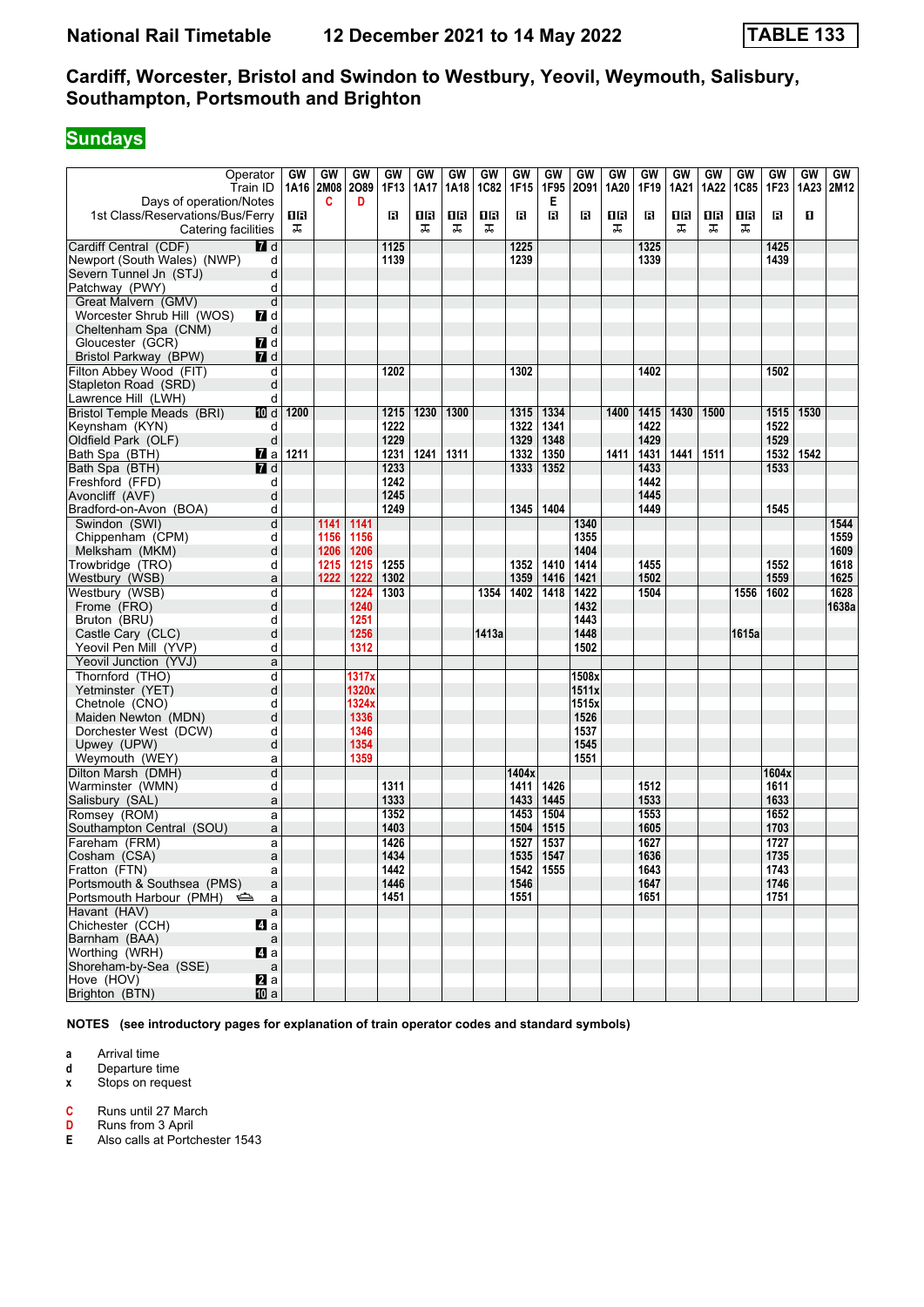# **Sundays**

| Operator<br>1st Class/Reservations/Bus/Ferry | Train ID       | GW<br>2C36 | GW<br>1A24<br>16 | GW<br>1F <sub>25</sub><br>R | GW<br>1A25<br>1R | GW<br>2C98 | GW<br>1C89<br>1R | GW<br>1A26<br>16 | GW<br>1F <sub>27</sub><br>в | GW<br>1A27<br>1 R | GW<br>2M14 | GW<br>2094<br>R | GW<br>1A28<br>1 R | GW<br>1F <sub>29</sub><br>в | GW<br>1F31<br>в | GW<br>1C92<br>1 R | GW<br>1A30<br>1 R | GW<br>1F33<br>в | GW<br>2M16 |
|----------------------------------------------|----------------|------------|------------------|-----------------------------|------------------|------------|------------------|------------------|-----------------------------|-------------------|------------|-----------------|-------------------|-----------------------------|-----------------|-------------------|-------------------|-----------------|------------|
| Catering facilities                          |                |            | ᠼ                |                             | ᠼ                |            | ᠼ                | ᠼ                |                             | ᠼ                 |            |                 | ᠼ                 |                             |                 | ᠼ                 | ᠼ                 |                 |            |
| Cardiff Central (CDF)                        | <b>7</b> d     |            |                  | 1525                        |                  |            |                  |                  | 1621                        |                   |            |                 |                   | 1725                        | 1740            |                   |                   | 1825            |            |
| Newport (South Wales) (NWP)                  | d              |            |                  | 1539                        |                  |            |                  |                  | 1635                        |                   |            |                 |                   | 1739                        | 1754            |                   |                   | 1839            |            |
| Severn Tunnel Jn (STJ)                       | d              |            |                  |                             |                  |            |                  |                  |                             |                   |            |                 |                   |                             | 1805            |                   |                   |                 |            |
| Patchway (PWY)                               | d              |            |                  |                             |                  |            |                  |                  |                             |                   |            |                 |                   |                             |                 |                   |                   |                 |            |
| Great Malvern (GMV)                          | d              |            |                  |                             |                  |            |                  |                  |                             |                   |            |                 |                   |                             |                 |                   |                   |                 |            |
| Worcester Shrub Hill (WOS)                   | 7 d            |            |                  |                             |                  |            |                  |                  |                             |                   |            |                 |                   |                             |                 |                   |                   |                 |            |
| Cheltenham Spa (CNM)                         | d              |            |                  |                             |                  |            |                  |                  |                             |                   |            |                 |                   |                             |                 |                   |                   |                 |            |
| Gloucester (GCR)                             | 7 d            |            |                  |                             |                  |            |                  |                  |                             |                   |            |                 |                   |                             |                 |                   |                   |                 |            |
| Bristol Parkway (BPW)                        | <b>7</b> d     |            |                  |                             |                  |            |                  |                  |                             |                   |            |                 |                   |                             |                 |                   |                   |                 |            |
| Filton Abbey Wood (FIT)                      | d              |            |                  | 1604                        |                  |            |                  |                  | 1658                        |                   |            |                 |                   | 1802                        | 1821            |                   |                   | 1902            |            |
| Stapleton Road (SRD)                         | d              |            |                  |                             |                  |            |                  |                  |                             |                   |            |                 |                   |                             |                 |                   |                   |                 |            |
| Lawrence Hill (LWH)                          | d              |            |                  |                             |                  |            |                  |                  |                             |                   |            |                 |                   |                             |                 |                   |                   |                 |            |
| Bristol Temple Meads (BRI)                   | 回d             | 1541       | 1600             | 1620                        | 1630             | 1648       |                  | 1700             | 1715                        | 1730              |            | 1748            | 1800              | 1815                        | 1840            |                   | 1900              | 1915            |            |
| Keynsham (KYN)                               | d              | 1548       |                  | 1627                        |                  | 1655       |                  |                  | 1723                        |                   |            | 1755            |                   |                             | 1847            |                   |                   |                 |            |
| Oldfield Park (OLF)                          | d              | 1555       |                  | 1634                        |                  | 1702       |                  |                  | 1730                        |                   |            | 1802            |                   |                             | 1854            |                   |                   |                 |            |
| Bath Spa (BTH)                               | <b>7</b> a     | 1557       | 1612             | 1636                        | 1641             | 1704       |                  | 1711             | 1732                        | 1741              |            | 1804            | 1811              | 1829                        | 1856            |                   | 1911              | 1929            |            |
| Bath Spa (BTH)                               | <b>7</b> d     | 1600       |                  | 1638                        |                  | 1706       |                  |                  | 1735                        |                   |            | 1806            |                   | 1830                        | 1858            |                   |                   | 1930            |            |
| Freshford (FFD)                              | d              | 1609       |                  |                             |                  | 1715       |                  |                  |                             |                   |            | 1815            |                   |                             | 1907            |                   |                   |                 |            |
| Avoncliff (AVF)                              | d              | 1612       |                  |                             |                  | 1718       |                  |                  |                             |                   |            | 1818            |                   |                             | 1910            |                   |                   |                 |            |
| Bradford-on-Avon (BOA)                       | d              | 1616       |                  | 1650                        |                  | 1722       |                  |                  | 1747                        |                   |            | 1822            |                   | 1842                        | 1914            |                   |                   | 1942            |            |
| Swindon (SWI)                                | d              |            |                  |                             |                  |            |                  |                  |                             |                   | 1744       |                 |                   |                             |                 |                   |                   |                 | 1929       |
| Chippenham (CPM)                             | d              |            |                  |                             |                  |            |                  |                  |                             |                   | 1759       |                 |                   |                             |                 |                   |                   |                 | 1945       |
| Melksham (MKM)                               | d              |            |                  |                             |                  |            |                  |                  |                             |                   | 1809       |                 |                   |                             |                 |                   |                   |                 | 1954       |
| Trowbridge (TRO)                             | d              | 1623       |                  | 1656                        |                  | 1729       |                  |                  | 1753                        |                   | 1818       | 1829            |                   | 1850                        | 1920            |                   |                   | 1949            | 2004       |
| Westbury (WSB)                               | a              | 1630       |                  | 1703                        |                  | 1736       |                  |                  | 1800                        |                   | 1825       | 1836            |                   | 1857                        | 1927            |                   |                   | 1956            | 2011       |
| Westbury (WSB)                               | d              |            |                  | 1705                        |                  | 1737       | 1756             |                  | 1802                        |                   |            | 1837            |                   | 1901                        | 1929            | 1953              |                   | 2000            |            |
| Frome (FRO)                                  | d              |            |                  |                             |                  | 1746a      |                  |                  |                             |                   |            | 1846            |                   |                             |                 |                   |                   |                 |            |
| Bruton (BRU)                                 | d<br>d         |            |                  |                             |                  |            | 1815a            |                  |                             |                   |            | 1858<br>1903    |                   |                             |                 | 2012a             |                   |                 |            |
| Castle Cary (CLC)<br>Yeovil Pen Mill (YVP)   | d              |            |                  |                             |                  |            |                  |                  |                             |                   |            | 1917            |                   |                             |                 |                   |                   |                 |            |
| Yeovil Junction (YVJ)                        | a              |            |                  |                             |                  |            |                  |                  |                             |                   |            |                 |                   |                             |                 |                   |                   |                 |            |
| Thornford (THO)                              | d              |            |                  |                             |                  |            |                  |                  |                             |                   |            | 1921x           |                   |                             |                 |                   |                   |                 |            |
| Yetminster (YET)                             | d              |            |                  |                             |                  |            |                  |                  |                             |                   |            | 1924x           |                   |                             |                 |                   |                   |                 |            |
| Chetnole (CNO)                               | d              |            |                  |                             |                  |            |                  |                  |                             |                   |            | 1928x           |                   |                             |                 |                   |                   |                 |            |
| Maiden Newton (MDN)                          | d              |            |                  |                             |                  |            |                  |                  |                             |                   |            | 1940            |                   |                             |                 |                   |                   |                 |            |
| Dorchester West (DCW)                        | d              |            |                  |                             |                  |            |                  |                  |                             |                   |            | 1951            |                   |                             |                 |                   |                   |                 |            |
| Upwey (UPW)                                  | d              |            |                  |                             |                  |            |                  |                  |                             |                   |            | 1958            |                   |                             |                 |                   |                   |                 |            |
| Weymouth (WEY)                               | a              |            |                  |                             |                  |            |                  |                  |                             |                   |            | 2003            |                   |                             |                 |                   |                   |                 |            |
| Dilton Marsh (DMH)                           | d              |            |                  | 1707x                       |                  |            |                  |                  |                             |                   |            |                 |                   |                             |                 |                   |                   | 2002x           |            |
| Warminster (WMN)                             | d              |            |                  | 1714                        |                  |            |                  |                  | 1810                        |                   |            |                 |                   | 1909                        | 1937            |                   |                   | 2009            |            |
| Salisbury (SAL)                              | a              |            |                  | 1736                        |                  |            |                  |                  | 1831                        |                   |            |                 |                   | 1930                        | 1958            |                   |                   | 2031            |            |
| Romsey (ROM)                                 | a              |            |                  | 1755                        |                  |            |                  |                  | 1851                        |                   |            |                 |                   | 1950                        | 2018            |                   |                   | 2050            |            |
| Southampton Central (SOU)                    | a              |            |                  | 1806                        |                  |            |                  |                  | 1902                        |                   |            |                 |                   | 2001                        | 2029            |                   |                   | 2101            |            |
| Fareham (FRM)                                | a              |            |                  | 1828                        |                  |            |                  |                  | 1927                        |                   |            |                 |                   | 2026                        | 2057            |                   |                   | 2126            |            |
| Cosham (CSA)                                 | a              |            |                  | 1837                        |                  |            |                  |                  | 1935                        |                   |            |                 |                   |                             |                 |                   |                   |                 |            |
| Fratton (FTN)                                | a              |            |                  | 1844                        |                  |            |                  |                  | 1943                        |                   |            |                 |                   | 2040                        | 2112            |                   |                   | 2141            |            |
| Portsmouth & Southsea (PMS)                  | a              |            |                  | 1848                        |                  |            |                  |                  | 1947                        |                   |            |                 |                   |                             | 2044 2117       |                   |                   | 2144            |            |
| Portsmouth Harbour (PMH) <>>>a               |                |            |                  | 1852                        |                  |            |                  |                  | 1952                        |                   |            |                 |                   |                             | 2050 2123       |                   |                   | 2149            |            |
| Havant (HAV)                                 | $\mathsf{a}$   |            |                  |                             |                  |            |                  |                  |                             |                   |            |                 |                   |                             |                 |                   |                   |                 |            |
| Chichester (CCH)                             | 4a             |            |                  |                             |                  |            |                  |                  |                             |                   |            |                 |                   |                             |                 |                   |                   |                 |            |
| Barnham (BAA)                                | a              |            |                  |                             |                  |            |                  |                  |                             |                   |            |                 |                   |                             |                 |                   |                   |                 |            |
| Worthing (WRH)                               | 4 a            |            |                  |                             |                  |            |                  |                  |                             |                   |            |                 |                   |                             |                 |                   |                   |                 |            |
| Shoreham-by-Sea (SSE)                        | $\mathsf{a}$   |            |                  |                             |                  |            |                  |                  |                             |                   |            |                 |                   |                             |                 |                   |                   |                 |            |
| Hove (HOV)                                   | $\mathbf{z}$ a |            |                  |                             |                  |            |                  |                  |                             |                   |            |                 |                   |                             |                 |                   |                   |                 |            |
| Brighton (BTN)                               | <b>ID</b> a    |            |                  |                             |                  |            |                  |                  |                             |                   |            |                 |                   |                             |                 |                   |                   |                 |            |

**NOTES (see introductory pages for explanation of train operator codes and standard symbols)**

**a** Arrival time<br>**d** Departure t

**d** Departure time

**x** Stops on request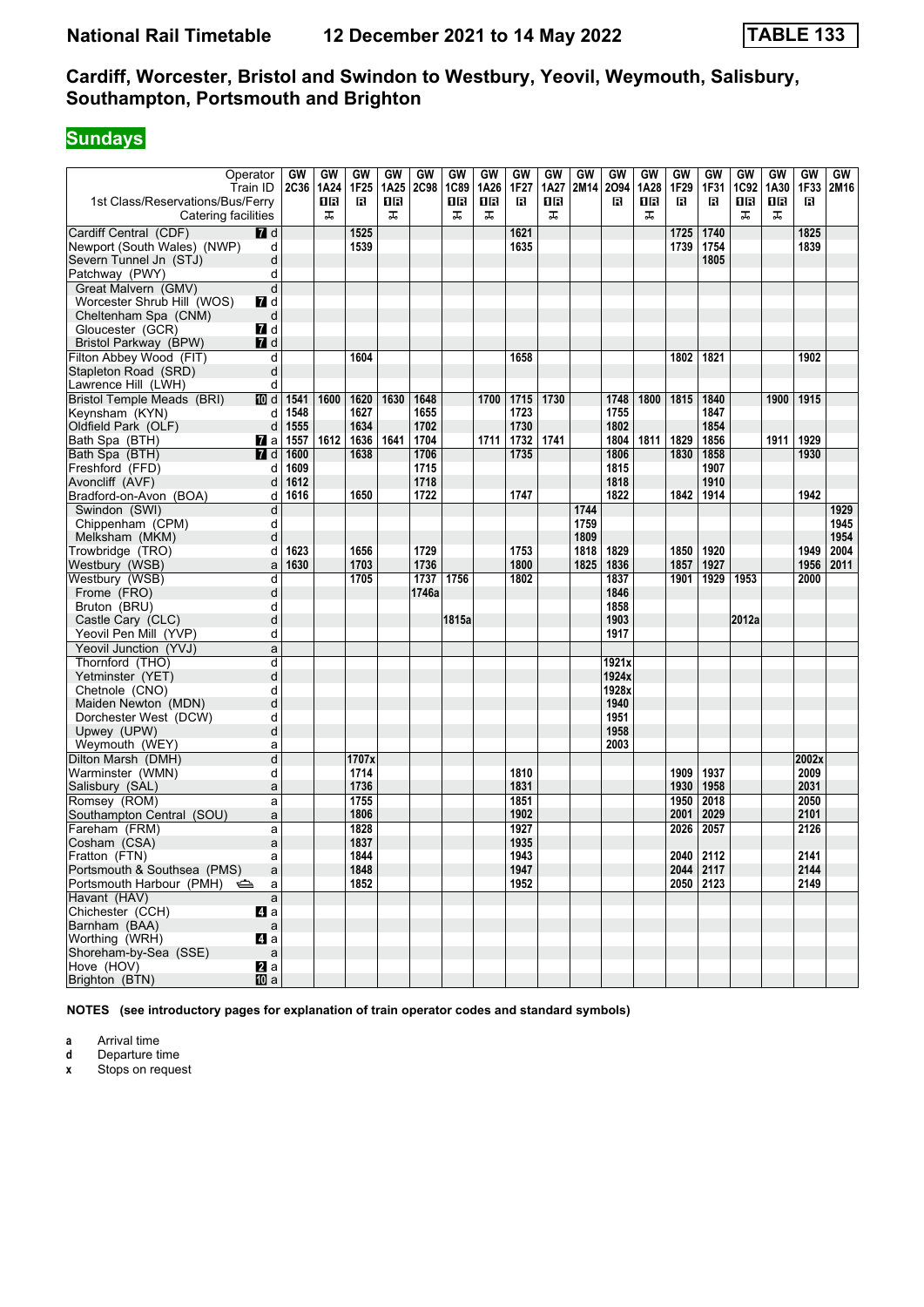# **Sundays**

| 1st Class/Reservations/Bus/Ferry<br>Catering facilities | Operator<br>Train ID | GW<br>1A32<br>16<br>ᠼ | GW<br>1F35<br>в | GW<br>1 R<br>ᠼ | GW<br>1C96 2O96<br>в | GW<br>1A34<br>16<br>ᠼ | GW<br>2M18 | GW<br>1F37<br>в | GW<br>1A36<br>16<br>ᠼ | GW<br><b>2C38</b> | GW<br>1F39<br>в |
|---------------------------------------------------------|----------------------|-----------------------|-----------------|----------------|----------------------|-----------------------|------------|-----------------|-----------------------|-------------------|-----------------|
| Cardiff Central (CDF)                                   | <b>7</b> d           |                       | 1925            |                |                      |                       |            | 2030            |                       | 2125              | 2215            |
| Newport (South Wales) (NWP)                             | d                    |                       | 1939            |                |                      |                       |            | 2044            |                       | 2139              | 2228            |
| Severn Tunnel Jn (STJ)                                  | d                    |                       |                 |                |                      |                       |            | 2054            |                       | 2149              | 2238            |
| Patchway (PWY)                                          | d                    |                       |                 |                |                      |                       |            | 2107            |                       | 2202              | 2250            |
| Great Malvern (GMV)                                     | d                    |                       |                 |                |                      |                       |            |                 |                       |                   |                 |
| Worcester Shrub Hill (WOS)                              | <b>7</b> d           |                       |                 |                |                      |                       |            |                 |                       |                   |                 |
| Cheltenham Spa (CNM)                                    | d                    |                       |                 |                |                      |                       |            |                 |                       |                   |                 |
| Gloucester (GCR)                                        | 7 d                  |                       |                 |                |                      |                       |            |                 |                       |                   |                 |
| Bristol Parkway (BPW)                                   | 7 d                  |                       |                 |                |                      |                       |            |                 |                       |                   |                 |
| Filton Abbey Wood (FIT)                                 | d                    |                       | 2002            |                |                      |                       |            | 2112            |                       | 2208              | 2254            |
| Stapleton Road (SRD)                                    | d                    |                       |                 |                |                      |                       |            |                 |                       |                   |                 |
| Lawrence Hill (LWH)                                     | d                    |                       |                 |                |                      |                       |            |                 |                       |                   |                 |
| <b>Bristol Temple Meads (BRI)</b>                       | 10 d                 | 2000                  | 2015            |                | 2048                 | 2100                  |            | 2127            | 2225                  | 2230              | 2315            |
| Keynsham (KYN)                                          | d                    |                       | 2022            |                | 2056                 |                       |            | 2134            |                       | 2237              |                 |
| Oldfield Park (OLF)                                     | d                    |                       | 2029            |                | 2103                 |                       |            | 2141            |                       | 2244              |                 |
| Bath Spa (BTH)                                          | Maa                  | 2011                  | 2031            |                | 2105                 | 2111                  |            | 2143            | 2237                  | 2247              | 2329            |
| Bath Spa (BTH)                                          | <b>7</b> d           |                       | 2033            |                | 2107                 |                       |            | 2145            |                       | 2248              | 2329            |
| Freshford (FFD)                                         | d                    |                       | 2042            |                | 2116                 |                       |            |                 |                       | 2258              |                 |
| Avoncliff (AVF)<br>Bradford-on-Avon (BOA)               | d<br>d               |                       | 2045<br>2049    |                | 2119<br>2123         |                       |            | 2157            |                       | 2301<br>2305      | 2341            |
| Swindon (SWI)                                           | d                    |                       |                 |                |                      |                       | 2125       |                 |                       |                   |                 |
| Chippenham (CPM)                                        | d                    |                       |                 |                |                      |                       | 2140       |                 |                       |                   |                 |
| Melksham (MKM)                                          | d                    |                       |                 |                |                      |                       | 2150       |                 |                       |                   |                 |
| Trowbridge (TRO)                                        | d                    |                       | 2055            |                | 2130                 |                       | 2159       | 2203            |                       | 2311              | 2348            |
| Westbury (WSB)                                          | a                    |                       | 2102            |                | 2137                 |                       | 2205       | 2210            |                       | 2318              | 2355            |
| Westbury (WSB)                                          | d                    |                       | 2103            | 2122           | 2138                 |                       |            | 2211            |                       |                   | 2356            |
| Frome (FRO)                                             | d                    |                       |                 |                | 2147                 |                       |            |                 |                       |                   |                 |
| Bruton (BRU)                                            | d                    |                       |                 |                | 2159                 |                       |            |                 |                       |                   |                 |
| Castle Cary (CLC)                                       | d                    |                       |                 | 2141a 2204     |                      |                       |            |                 |                       |                   |                 |
| Yeovil Pen Mill (YVP)                                   | d                    |                       |                 |                | 2220                 |                       |            |                 |                       |                   |                 |
| Yeovil Junction (YVJ)                                   | a                    |                       |                 |                |                      |                       |            |                 |                       |                   |                 |
| Thornford (THO)                                         | d                    |                       |                 |                | 2224x                |                       |            |                 |                       |                   |                 |
| Yetminster (YET)                                        | d                    |                       |                 |                | 2227x                |                       |            |                 |                       |                   |                 |
| Chetnole (CNO)                                          | d                    |                       |                 |                | 2231x                |                       |            |                 |                       |                   |                 |
| Maiden Newton (MDN)                                     | d                    |                       |                 |                | 2243                 |                       |            |                 |                       |                   |                 |
| Dorchester West (DCW)                                   | d                    |                       |                 |                | 2254                 |                       |            |                 |                       |                   |                 |
| Upwey (UPW)                                             | d                    |                       |                 |                | 2301<br>2306         |                       |            |                 |                       |                   |                 |
| Weymouth (WEY)<br>Dilton Marsh (DMH)                    | a<br>$\overline{d}$  |                       |                 |                |                      |                       |            |                 |                       |                   | 2359x           |
| Warminster (WMN)                                        | d                    |                       | 2111            |                |                      |                       |            | 2219            |                       |                   | 0005a           |
| Salisbury (SAL)                                         | a                    |                       | 2133            |                |                      |                       |            | 2239            |                       |                   |                 |
| Romsey (ROM)                                            | a                    |                       | 2152            |                |                      |                       |            | 2300            |                       |                   |                 |
| Southampton Central (SOU)                               | a                    |                       | 2203            |                |                      |                       |            | 2311            |                       |                   |                 |
| Fareham (FRM)                                           | a                    |                       | 2226            |                |                      |                       |            | 2334            |                       |                   |                 |
| Cosham (CSA)                                            | a                    |                       |                 |                |                      |                       |            |                 |                       |                   |                 |
| Fratton (FTN)                                           | a                    |                       | 2240            |                |                      |                       |            | 2349            |                       |                   |                 |
| Portsmouth & Southsea (PMS)                             | a                    |                       | 2244            |                |                      |                       |            | 2352            |                       |                   |                 |
| Portsmouth Harbour (PMH)                                | a                    |                       | 2249            |                |                      |                       |            | 2356            |                       |                   |                 |
| Havant (HAV)                                            | a                    |                       |                 |                |                      |                       |            |                 |                       |                   |                 |
| Chichester (CCH)                                        | ZI a                 |                       |                 |                |                      |                       |            |                 |                       |                   |                 |
| Barnham (BAA)                                           | a                    |                       |                 |                |                      |                       |            |                 |                       |                   |                 |
| Worthing (WRH)                                          | ZI a                 |                       |                 |                |                      |                       |            |                 |                       |                   |                 |
| Shoreham-by-Sea (SSE)<br>Hove (HOV)                     | a<br>21 a            |                       |                 |                |                      |                       |            |                 |                       |                   |                 |
| Brighton (BTN)                                          | [10] a               |                       |                 |                |                      |                       |            |                 |                       |                   |                 |
|                                                         |                      |                       |                 |                |                      |                       |            |                 |                       |                   |                 |

**NOTES (see introductory pages for explanation of train operator codes and standard symbols)**

**a** Arrival time<br>**d** Departure t

**d** Departure time

**x** Stops on request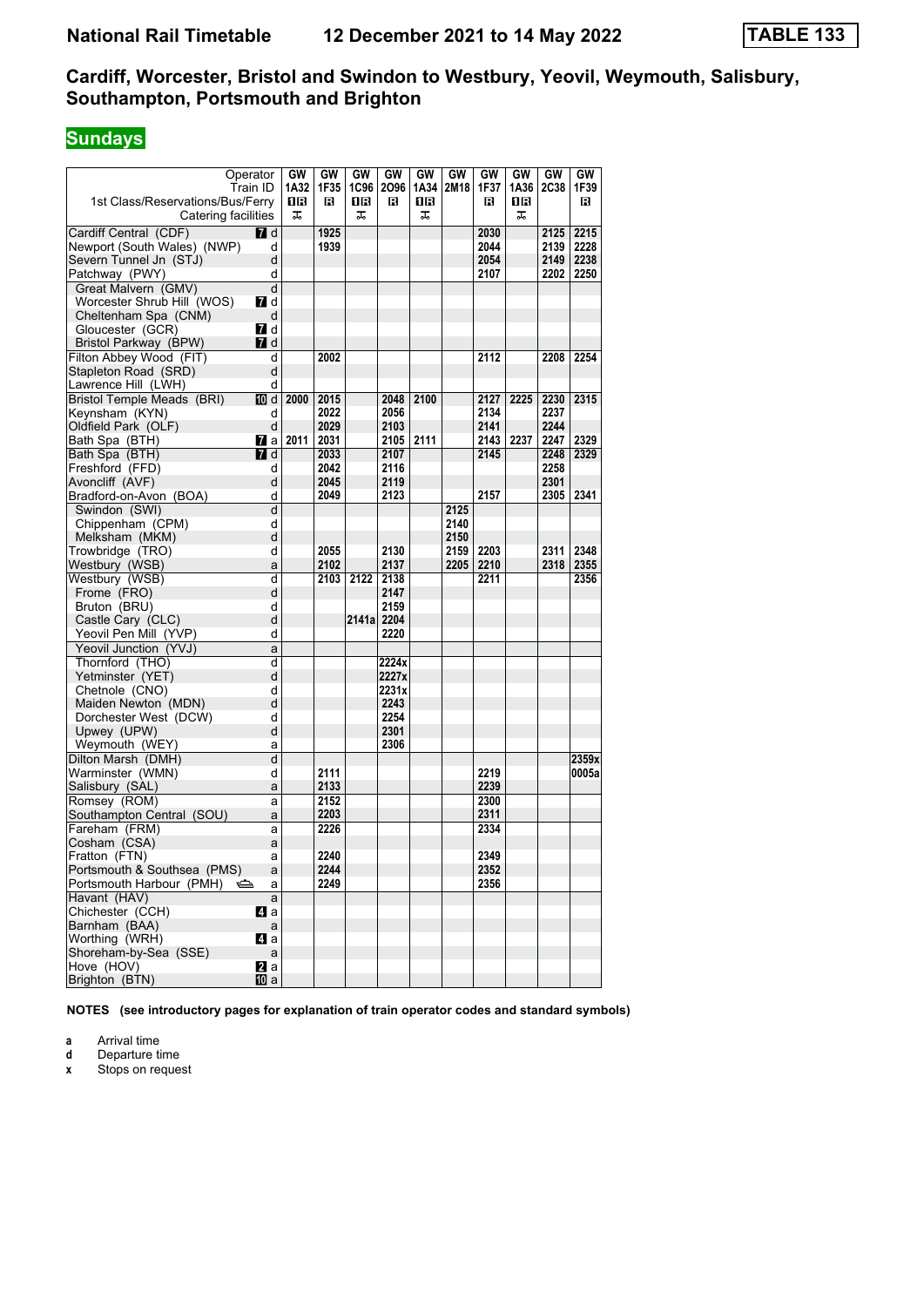## **Mondays to Fridays**

|                                                             | Operator            | GW   | GW           | GW                | GW   | GW          | GW           | GW           | GW           | GW   | GW                 | GW   | <b>GW</b> | GW          | <b>SW</b>    | <b>GW</b>    | <b>GW</b>   | <b>GW</b>    | GW   |
|-------------------------------------------------------------|---------------------|------|--------------|-------------------|------|-------------|--------------|--------------|--------------|------|--------------------|------|-----------|-------------|--------------|--------------|-------------|--------------|------|
|                                                             | Train ID            |      | 2M09 1F02    | <b>1C00</b>       | 2C01 | <b>1C01</b> | 1A69         | <b>2V52</b>  | 1F04         | 2G81 | <b>2V69</b>        | 1A70 | 2M13      | <b>1C02</b> | 1024         | 2E53         | <b>1C03</b> | 1F06         | 1A72 |
| Days of operation/Notes<br>1st Class/Reservations/Bus/Ferry |                     |      |              | 1R                |      | 1R          | 1R           | в            |              | J    | в                  | 1R   |           | 1R          | C<br>п       |              | 1R          | R            | 1R   |
| Catering facilities                                         |                     |      |              | ᠼ                 |      | ᠼ           | ᠼ            |              |              |      |                    | ᠼ    |           | ᠼ           |              |              | ᠼ           | ᠼ            | ᠼ    |
| Brighton (BTN)                                              | 而 d                 |      |              |                   |      |             |              |              |              |      |                    |      |           |             |              |              |             |              |      |
| Hove (HOV)                                                  | 2d                  |      |              |                   |      |             |              |              |              |      |                    |      |           |             |              |              |             |              |      |
| Shoreham-by-Sea (SSE)                                       | d                   |      |              |                   |      |             |              |              |              |      |                    |      |           |             |              |              |             |              |      |
| Worthing (WRH)<br>Barnham (BAA)                             | 4 d<br>d            |      |              |                   |      |             |              |              |              |      |                    |      |           |             |              |              |             |              |      |
| Chichester (CCH)                                            | <b>4</b> d          |      |              |                   |      |             |              |              |              |      |                    |      |           |             |              |              |             |              |      |
| Havant (HAV)                                                | d                   |      |              |                   |      |             |              |              |              |      |                    |      |           |             |              |              |             |              |      |
| Portsmouth Harbour (PMH)<br>ک                               | d                   |      |              |                   |      |             |              |              |              |      |                    |      |           |             |              |              |             | 0601         |      |
| Portsmouth & Southsea (PMS)                                 | d                   |      |              |                   |      |             |              |              |              |      |                    |      |           |             |              |              |             | 0605         |      |
| Fratton (FTN)                                               | d                   |      |              |                   |      |             |              | 0450         |              |      |                    |      |           |             |              |              |             | 0609         |      |
| Cosham (CSA)                                                | d                   |      |              |                   |      |             |              | 0459         |              |      |                    |      |           |             |              |              |             | 0616         |      |
| Fareham (FRM)<br>Southampton Central (SOU)                  | d<br>d              |      |              |                   |      |             |              | 0510<br>0533 |              |      |                    |      |           |             |              |              |             | 0625<br>0647 |      |
| Romsey (ROM)                                                | d                   |      |              |                   |      |             |              | 0545         |              |      |                    |      |           |             |              |              |             | 0700         |      |
| Salisbury (SAL)                                             | d                   |      |              |                   |      |             |              | 0606         |              | 0635 |                    |      |           |             |              |              |             | 0720         |      |
| Warminster (WMN)                                            | d                   |      |              |                   |      |             |              | 0627         |              | 0655 |                    |      |           |             |              | 0730         |             | 0741         |      |
| Dilton Marsh (DMH)                                          | d                   |      |              |                   |      |             |              | 0631x        |              |      |                    |      |           |             |              | 0734x        |             | 0745x        |      |
| Weymouth (WEY)                                              | d                   |      |              |                   |      |             |              |              |              |      | 0526               |      |           |             |              |              |             |              |      |
| Upwey (UPW)                                                 | d                   |      |              |                   |      |             |              |              |              |      | 0531               |      |           |             |              |              |             |              |      |
| Dorchester West (DCW)<br>Maiden Newton (MDN)                | d                   |      |              |                   |      |             |              |              |              |      | 0539<br>0551       |      |           |             |              |              |             |              |      |
| Chetnole (CNO)                                              | d<br>d              |      |              |                   |      |             |              |              |              |      | 0559x              |      |           |             |              |              |             |              |      |
| Yetminster (YET)                                            | d                   |      |              |                   |      |             |              |              |              |      | 0603x              |      |           |             |              |              |             |              |      |
| Thornford (THO)                                             | d                   |      |              |                   |      |             |              |              |              |      | 0606x              |      |           |             |              |              |             |              |      |
| Yeovil Junction (YVJ)                                       | d                   |      |              |                   |      |             |              |              |              |      |                    |      |           |             |              |              |             |              |      |
| Yeovil Pen Mill (YVP)                                       | d                   |      |              |                   |      |             |              |              |              |      | 0618c              |      |           |             | 0655         |              |             |              |      |
| Castle Cary (CLC)                                           | d                   |      |              |                   |      |             |              |              |              |      | 0632               | 0641 |           |             | 0710         |              |             |              | 0740 |
| Bruton (BRU)                                                | d                   |      |              |                   |      |             |              |              |              |      | 0637               |      |           |             | 0715         |              |             |              |      |
| Frome (FRO)<br>Westbury (WSB)                               | d                   |      |              |                   |      |             | 0612<br>0622 | 0636         | 0642<br>0650 | 0703 | 0654f<br>0713 0700 |      |           |             | 0727<br>0736 | 0739         |             | 0750 0759    |      |
| Westbury (WSB)                                              | a<br>d              | 0517 | 0558         |                   |      |             |              | 0640         | 0659         | 0705 | 0720               |      | 0737      |             |              | 0741         |             | 0800         |      |
| Trowbridge (TRO)                                            | d                   | 0523 | 0604         |                   |      |             |              | 0646         | 0705         | 0711 | 0726               |      | 0743      |             |              | 0748         |             | 0806         |      |
| Melksham (MKM)                                              | d                   | 0533 |              |                   |      |             |              |              |              | 0721 |                    |      | 0753      |             |              |              |             |              |      |
| Chippenham (CPM)                                            | d                   | 0543 |              |                   |      |             |              |              |              | 0731 |                    |      | 0803      |             |              |              |             |              |      |
| Swindon (SWI)                                               | a                   | 0559 |              |                   |      |             |              |              |              | 0747 |                    |      | 0819      |             |              |              |             |              |      |
| Bradford-on-Avon (BOA)                                      | d                   |      | 0610         |                   |      |             |              | 0652         | 0711         |      | 0732               |      |           |             |              | 0754         |             | 0812         |      |
| Avoncliff (AVF)                                             | d                   |      | 0613         |                   |      |             |              | 0655         | 0715         |      | 0735               |      |           |             |              | 0757         |             |              |      |
| Freshford (FFD)<br>Bath Spa (BTH)                           | d<br><b>M</b> a     |      | 0616<br>0627 |                   |      |             |              | 0658<br>0709 | 0718<br>0728 |      | 0738<br>0749       |      |           |             |              | 0800<br>0810 |             | 0817<br>0827 |      |
| Bath Spa (BTH)                                              | $I$ d               |      | 0628         | 0646 0655         |      | 0705        |              | 0710         | 0730         |      | 0750               |      |           | 0757        |              | 0812         | 0823        | 0829         |      |
| Oldfield Park (OLF)                                         | d                   |      | 0631         |                   | 0658 |             |              | 0713         | 0733         |      | 0753               |      |           |             |              | 0815         |             | 0832         |      |
| Keynsham (KYN)                                              | d                   |      | 0638         |                   | 0705 |             |              | 0720         | 0740         |      | 0800               |      |           | 0806        |              | 0822         |             | 0839         |      |
| Bristol Temple Meads (BRI)                                  | <b>ID</b> a         |      | 0647         | 0657              | 0713 | 0717        |              | 0728         | 0748         |      | 0808               |      |           | 0813        |              | 0830         | 0835        | 0847         |      |
| Lawrence Hill (LWH)                                         | a                   |      | 0656         |                   |      |             |              |              |              |      | 0821               |      |           |             |              |              |             |              |      |
| Stapleton Road (SRD)                                        | a                   |      | 0658         |                   |      |             |              |              | 0749 0802    |      | 0823<br>0829       |      |           |             |              | 0844         |             | 0905         |      |
| Filton Abbey Wood (FIT)<br>Bristol Parkway (BPW)            | a<br>$\mathbf{z}$ a |      |              | 0704 0713<br>0716 |      |             |              | 0754         |              |      |                    |      |           |             |              | 0849         |             |              |      |
| Gloucester (GCR)                                            | $\mathbf{z}$ a      |      |              |                   |      |             |              | 0832         |              | 0847 |                    |      |           |             |              | 0927         |             |              |      |
| Cheltenham Spa (CNM)                                        | a                   |      |              |                   |      |             |              |              |              | 0903 |                    |      |           |             |              | 0943         |             |              |      |
| Ashchurch for Tewkesbury (ASC)                              | a                   |      |              |                   |      |             |              |              |              |      |                    |      |           |             |              | 0952         |             |              |      |
| Worcester Shrub Hill (WOS)                                  | $\mathbf{z}$ a      |      |              |                   |      |             |              |              |              |      |                    |      |           |             |              | 1010         |             |              |      |
| Worcester Foregate Street (WOF) 7 a                         |                     |      |              |                   |      |             |              |              |              |      |                    |      |           |             |              | 1016         |             |              |      |
| Malvern Link (MVL)                                          | a                   |      |              |                   |      |             |              |              |              |      |                    |      |           |             |              | 1025         |             |              |      |
| Great Malvern (GMV)<br>Patchway (PWY)                       | a<br>a              |      |              |                   |      |             |              |              | 0809         |      |                    |      |           |             |              | 1028         |             |              |      |
| Severn Tunnel Jn (STJ)                                      | a                   |      | 0717         |                   |      |             |              |              | 0820         |      |                    |      |           |             |              |              |             | 0921         |      |
| Newport (South Wales) (NWP)                                 | $\mathsf{a}$        |      |              | 0729 0749         |      |             |              |              | 0832         |      |                    |      |           |             |              |              |             | 0932         |      |
| Cardiff Central (CDF)                                       | Иa                  |      |              | 0748 0803         |      |             |              |              | 0846         |      |                    |      |           |             |              |              |             | 0948         |      |

**NOTES (see introductory pages for explanation of train operator codes and standard symbols)**

**a** Arrival time<br>**d** Departure t

**d** Departure time

**x** Stops on request

**c** Arrives 4 minutes earlier<br>**f** Arrives 5 minutes earlier

**f** Arrives 5 minutes earlier

**B** Also calls at Portchester 0504<br>**C** To London Waterloo, see table

**C** To London Waterloo, see table 153<br>**J** Via Stroud

**-** 9ia Stroud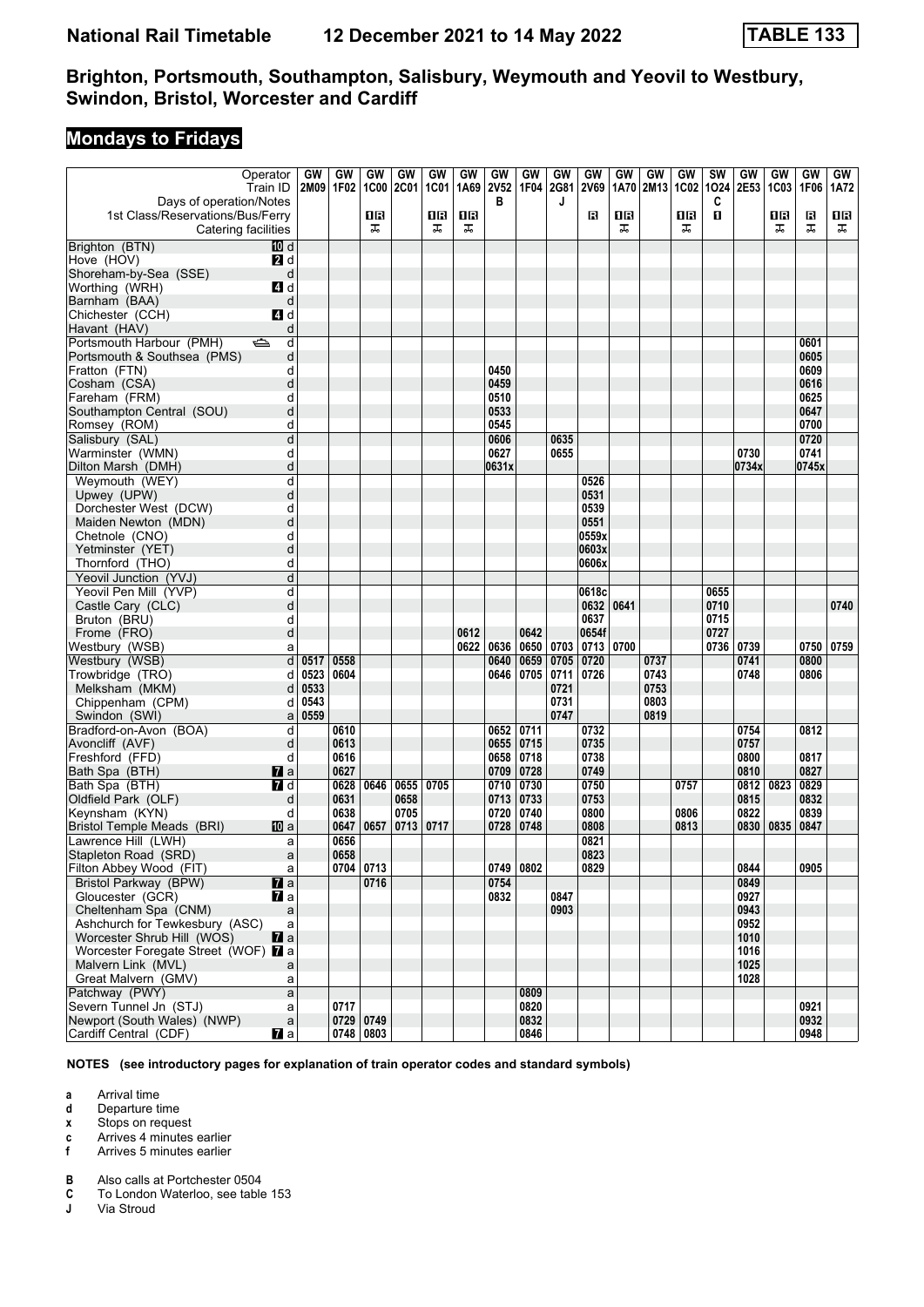## **Mondays to Fridays**

|                                                       | Operator                       | GW           | GW          | GW           | GW   | GW           | GW          | GW   | GW           | GW               | <b>SW</b>        | GW          | GW           | GW   | GW        | GW                  | GW   | GW           | GW   |
|-------------------------------------------------------|--------------------------------|--------------|-------------|--------------|------|--------------|-------------|------|--------------|------------------|------------------|-------------|--------------|------|-----------|---------------------|------|--------------|------|
| Days of operation/Notes                               | Train ID                       | 2V71         | <b>1C04</b> | <b>2E55</b>  | 1C05 | 1F08         | <b>1C06</b> | 1A74 | <b>2V58</b>  | 2M <sub>15</sub> | <b>1V15</b><br>D | <b>1C07</b> | 1F10         |      | 1C08 2F91 | <b>2V60</b>         | 1A77 | 1F12         | 1C09 |
| 1st Class/Reservations/Bus/Ferry                      |                                | в            | 1R          |              | 1R   | R            | 1R          | 1R   | в            |                  | п                | 0 B         | R            | 1R   |           | R                   | 16   | в            | ΠR   |
| Catering facilities                                   |                                |              | ᠼ           |              | ᠼ    | ᠼ            | ᠼ           | ᠼ    |              |                  |                  | ᠼ           | 工            | ᠼ    |           |                     | ᠼ    | ᠼ            | ᠼ    |
| Brighton (BTN)                                        | 而 d                            |              |             |              |      |              |             |      |              |                  |                  |             |              |      |           |                     |      |              |      |
| Hove (HOV)                                            | <b>2</b> d                     |              |             |              |      |              |             |      |              |                  |                  |             |              |      |           |                     |      |              |      |
| Shoreham-by-Sea (SSE)                                 | d                              |              |             |              |      |              |             |      |              |                  |                  |             |              |      |           |                     |      |              |      |
| Worthing (WRH)<br>Barnham (BAA)                       | 4d<br>d                        |              |             |              |      |              |             |      |              |                  |                  |             |              |      |           |                     |      |              |      |
| Chichester (CCH)                                      | <b>4</b> d                     |              |             |              |      |              |             |      |              |                  |                  |             |              |      |           |                     |      |              |      |
| Havant (HAV)                                          | d                              |              |             |              |      |              |             |      |              |                  |                  |             |              |      |           |                     |      |              |      |
| Portsmouth Harbour (PMH)                              | $\Rightarrow$<br>d             |              |             |              |      | 0721         |             |      |              |                  |                  |             | 0823         |      |           |                     |      | 0923         |      |
| Portsmouth & Southsea (PMS)                           | d                              |              |             |              |      | 0726         |             |      |              |                  |                  |             | 0827         |      |           |                     |      | 0927         |      |
| Fratton (FTN)                                         | d                              |              |             |              |      | 0730         |             |      |              |                  |                  |             | 0831         |      |           |                     |      | 0931         |      |
| Cosham (CSA)                                          | d                              |              |             |              |      | 0737         |             |      |              |                  |                  |             | 0839         |      |           |                     |      | 0939         |      |
| Fareham (FRM)                                         | d                              |              |             |              |      | 0746         |             |      |              |                  |                  |             | 0847         |      |           |                     |      | 0947         |      |
| Southampton Central (SOU)                             | d                              |              |             |              |      | 0810         |             |      | 0823         |                  |                  |             | 0911         |      |           |                     |      | 1011         |      |
| Romsey (ROM)                                          | d<br>d                         |              |             |              |      | 0821<br>0840 |             |      | 0835<br>0902 |                  | 0924             |             | 0922<br>0942 |      |           |                     |      | 1022<br>1042 |      |
| Salisbury (SAL)<br>Warminster (WMN)                   | d                              |              |             |              |      | 0900         |             |      | 0925         |                  | 0944             |             | 1002         |      | 1012      |                     |      | 1102         |      |
| Dilton Marsh (DMH)                                    | d                              |              |             |              |      |              |             |      | 0929x        |                  |                  |             |              |      | 1016x     |                     |      |              |      |
| Weymouth (WEY)                                        | d                              | 0642         |             |              |      |              |             |      |              |                  |                  |             |              |      |           | 0850                |      |              |      |
| Upwey (UPW)                                           | d                              | 0647         |             |              |      |              |             |      |              |                  |                  |             |              |      |           | 0855                |      |              |      |
| Dorchester West (DCW)                                 | d                              | 0655         |             |              |      |              |             |      |              |                  |                  |             |              |      |           | 0903                |      |              |      |
| Maiden Newton (MDN)                                   | d                              | 0707         |             |              |      |              |             |      |              |                  |                  |             |              |      |           | 0915                |      |              |      |
| Chetnole (CNO)                                        | d                              | 0715x        |             |              |      |              |             |      |              |                  |                  |             |              |      |           | 0923x               |      |              |      |
| Yetminster (YET)                                      |                                | d 0718x      |             |              |      |              |             |      |              |                  |                  |             |              |      |           | 0926x               |      |              |      |
| Thornford (THO)                                       |                                | d 0720x      |             |              |      |              |             |      |              |                  |                  |             |              |      |           | 0928x               |      |              |      |
| Yeovil Junction (YVJ)                                 | d                              |              |             |              |      |              |             |      |              |                  |                  |             |              |      |           |                     |      |              |      |
| Yeovil Pen Mill (YVP)<br>Castle Cary (CLC)            |                                | d 0735e      |             |              |      |              |             | 0847 |              |                  |                  |             |              |      |           | 0945i<br>1006k 1025 |      |              |      |
| Bruton (BRU)                                          | d<br>d                         | 0750<br>0755 |             |              |      |              |             |      |              |                  |                  |             |              |      |           | 1011                |      |              |      |
| Frome (FRO)                                           | d                              | 0808         |             |              |      |              |             | 0901 |              |                  |                  |             |              |      |           | 1023                |      |              |      |
| Westbury (WSB)                                        | a                              | 0817         |             |              |      | 0908         |             | 0911 | 0934         |                  | 0952             |             | 1010         |      | 1020      | 1032                | 1044 | 1110         |      |
| Westbury (WSB)                                        | d                              | 0818         |             | 0842         |      | 0910         |             |      | 0940         | 0946             |                  |             | 1012         |      |           | 1037                |      | 1112         |      |
| Trowbridge (TRO)                                      | d                              | 0824         |             | 0848         |      | 0916         |             |      | 0946         | 0952             |                  |             | 1018         |      |           | 1043                |      | 1118         |      |
| Melksham (MKM)                                        | d                              |              |             |              |      |              |             |      |              | 1002             |                  |             |              |      |           |                     |      |              |      |
| Chippenham (CPM)                                      | d                              |              |             |              |      |              |             |      |              | 1014             |                  |             |              |      |           |                     |      |              |      |
| Swindon (SWI)                                         | a                              |              |             |              |      |              |             |      |              | 1034             |                  |             |              |      |           |                     |      |              |      |
| Bradford-on-Avon (BOA)                                | d                              | 0830         |             | 0854         |      | 0922         |             |      | 0952         |                  |                  |             | 1024         |      |           | 1049                |      | 1124         |      |
| Avoncliff (AVF)<br>Freshford (FFD)                    | d<br>d                         | 0833<br>0836 |             | 0857<br>0900 |      |              |             |      | 0955<br>0958 |                  |                  |             |              |      |           | 1052<br>1055        |      |              |      |
| Bath Spa (BTH)                                        | <b>z</b> a                     | 0847         |             | 0910         |      | 0934         |             |      | 1009         |                  |                  |             | 1036         |      |           | 1105                |      | 1136         |      |
| Bath Spa (BTH)                                        | 7 d                            | 0848         | 0856        | $0912$ 0923  |      | 0936         | 0953        |      | 1010         |                  |                  | 1027        | 1038         | 1054 |           | 1107                |      | 1138         | 1122 |
| Oldfield Park (OLF)                                   | d                              | 0851         |             | 0915         |      |              |             |      | 1013         |                  |                  |             |              |      |           | 1110                |      |              |      |
| Keynsham (KYN)                                        | d                              | 0858         |             | 0922         |      |              |             |      | 1020         |                  |                  |             |              |      |           | 1117                |      |              |      |
| Bristol Temple Meads (BRI)                            | [10] a                         | 0906         | 0910        | 0930         | 0935 | 0950         | 1005        |      | 1028         |                  |                  | 1039        | 1050         | 1106 |           | 1127                |      | 1150         | 1135 |
| Lawrence Hill (LWH)                                   | a                              | 0918         |             |              |      |              |             |      |              |                  |                  |             |              |      |           |                     |      |              |      |
| Stapleton Road (SRD)                                  | a                              | 0921         |             |              |      |              |             |      |              |                  |                  |             |              |      |           |                     |      |              |      |
| Filton Abbey Wood (FIT)                               |                                | $a$ 0926     |             | 0946<br>0951 |      | 1007         |             |      | 1048<br>1052 |                  |                  |             | 1105         |      |           | 1143<br>1149        |      | 1205         |      |
| Bristol Parkway (BPW)<br>Gloucester (GCR)             | $\mathbf{z}$ a<br><b>7</b> a   |              |             | 1028         |      |              |             |      | 1129         |                  |                  |             |              |      |           | 1226                |      |              |      |
| Cheltenham Spa (CNM)                                  | a                              |              |             |              |      |              |             |      | 1146         |                  |                  |             |              |      |           |                     |      |              |      |
| Ashchurch for Tewkesbury (ASC)                        | a                              |              |             |              |      |              |             |      | 1155         |                  |                  |             |              |      |           |                     |      |              |      |
| Worcester Shrub Hill (WOS)                            | $\mathbf{z}$ a                 |              |             |              |      |              |             |      | 1213         |                  |                  |             |              |      |           |                     |      |              |      |
| Worcester Foregate Street (WOF) 7 a                   |                                |              |             |              |      |              |             |      | 1216         |                  |                  |             |              |      |           |                     |      |              |      |
| Malvern Link (MVL)                                    | a                              |              |             |              |      |              |             |      | 1225         |                  |                  |             |              |      |           |                     |      |              |      |
| Great Malvern (GMV)                                   | a                              |              |             |              |      |              |             |      | 1228         |                  |                  |             |              |      |           |                     |      |              |      |
| Patchway (PWY)                                        | a                              |              |             |              |      |              |             |      |              |                  |                  |             |              |      |           |                     |      |              |      |
| Severn Tunnel Jn (STJ)<br>Newport (South Wales) (NWP) | a                              |              |             |              |      | 1037         |             |      |              |                  |                  |             | 1131         |      |           |                     |      |              |      |
| Cardiff Central (CDF)                                 | $\mathsf{a}$<br>$\mathbf{z}$ a |              |             |              |      | 1051         |             |      |              |                  |                  |             | 1146         |      |           |                     |      | 1231<br>1247 |      |
|                                                       |                                |              |             |              |      |              |             |      |              |                  |                  |             |              |      |           |                     |      |              |      |

**NOTES (see introductory pages for explanation of train operator codes and standard symbols)**

**a** Arrival time<br>**d** Departure t

**d** Departure time

**x** Stops on request

**e** Arrives 7 minutes earlier

**i** Arrives 9 minutes earlier

**k** Arrives 8 minutes earlier

**D** From London Waterloo to Yeovil Pen Mill/Junction, see table 153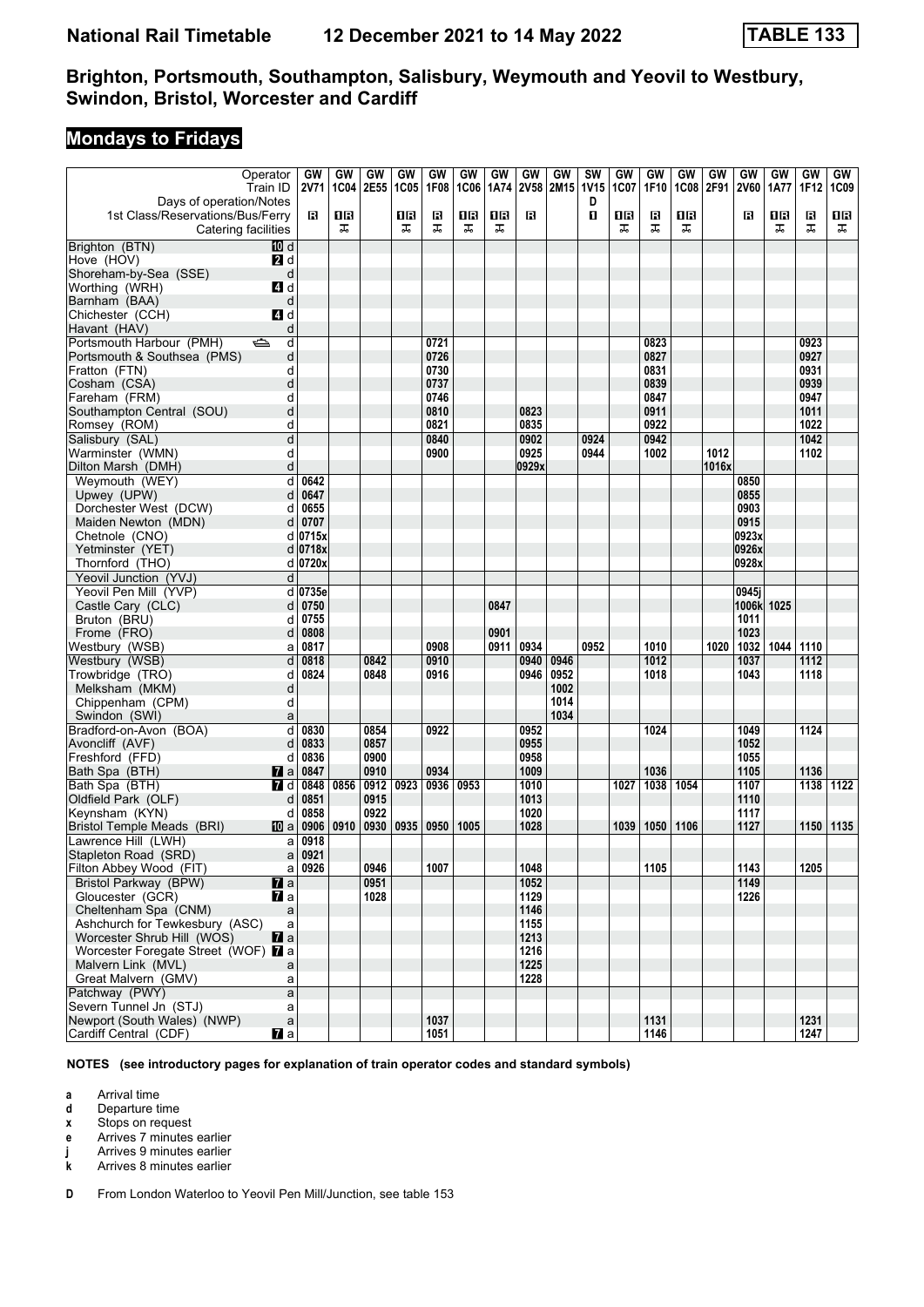## **Mondays to Fridays**

|                                                             | Operator                           | GW   | <b>SW</b>    | GW               | GW        | <b>SW</b>   | GW           | GW   | GW          | GW           | GW          | GW   | <b>SW</b> | GW           | GW          | <b>GW</b>    | <b>GW</b> | $\overline{\text{sw}}$ | GW           |
|-------------------------------------------------------------|------------------------------------|------|--------------|------------------|-----------|-------------|--------------|------|-------------|--------------|-------------|------|-----------|--------------|-------------|--------------|-----------|------------------------|--------------|
|                                                             | Train ID                           |      | 1C10 1O40    | <b>1V94</b>      | 1C11      | <b>1V23</b> | 1F14         | 2M17 | <b>1C12</b> | <b>2V64</b>  | <b>1C13</b> | 1A81 | 1V27      | 1F16         | <b>1C14</b> | 2E65         | 1C15 1O50 |                        | 1F18         |
| Days of operation/Notes<br>1st Class/Reservations/Bus/Ferry |                                    | 1R   | C<br>п       | Е<br>в           | 16        | F<br>п      |              |      | 0 B         | в            | 1R          | 1R   | F<br>п    |              | ΠR          | Β            | 1R        | C<br>O                 |              |
| Catering facilities                                         |                                    | ᠼ    |              |                  | ᅚ         |             | R<br>ᠼ       |      | ᠼ           |              | ᠼ           | ᠼ    |           | R<br>ᠼ       | ᠼ           |              | ᠼ         |                        | в<br>ᠼ       |
| Brighton (BTN)                                              | 10 d                               |      |              | 0859             |           |             |              |      |             |              |             |      |           |              |             |              |           |                        |              |
| Hove (HOV)                                                  | 2d                                 |      |              | 0904             |           |             |              |      |             |              |             |      |           |              |             |              |           |                        |              |
| Shoreham-by-Sea (SSE)                                       | d                                  |      |              | 0913             |           |             |              |      |             |              |             |      |           |              |             |              |           |                        |              |
| Worthing (WRH)                                              | 4d                                 |      |              | 0922             |           |             |              |      |             |              |             |      |           |              |             |              |           |                        |              |
| Barnham (BAA)                                               | d                                  |      |              | 0938             |           |             |              |      |             |              |             |      |           |              |             |              |           |                        |              |
| Chichester (CCH)                                            | ZI d                               |      |              | 0946             |           |             |              |      |             |              |             |      |           |              |             |              |           |                        |              |
| Havant (HAV)                                                | d                                  |      |              | 0958             |           |             |              |      |             |              |             |      |           |              |             |              |           |                        |              |
| Portsmouth Harbour (PMH)<br>Portsmouth & Southsea (PMS)     | d<br>⇔<br>d                        |      |              |                  |           |             | 1023<br>1027 |      |             |              |             |      |           | 1123<br>1127 |             |              |           |                        | 1223<br>1227 |
| Fratton (FTN)                                               | d                                  |      |              |                  |           |             | 1031         |      |             |              |             |      |           | 1131         |             |              |           |                        | 1231         |
| Cosham (CSA)                                                | d                                  |      |              | 1005             |           |             | 1039         |      |             |              |             |      |           | 1139         |             |              |           |                        | 1239         |
| Fareham (FRM)                                               | d                                  |      |              | 1018             |           |             | 1047         |      |             |              |             |      |           | 1147         |             |              |           |                        | 1247         |
| Southampton Central (SOU)                                   | d                                  |      |              | 1042             |           |             | 1110         |      |             |              |             |      |           | 1211         |             |              |           |                        | 1311         |
| Romsey (ROM)                                                | d                                  |      |              | 1053             |           |             | 1122         |      |             |              |             |      |           | 1222         |             |              |           |                        | 1322         |
| Salisbury (SAL)                                             | d                                  |      |              | $\frac{1112}{2}$ |           | 1124        | 1142         |      |             |              |             |      | 1222      | 1242         |             |              |           |                        | 1342         |
| Warminster (WMN)                                            | d                                  |      |              | 1132             |           | 1144        | 1202         |      |             |              |             |      | 1243      | 1302         |             | 1325         |           |                        | 1402         |
| Dilton Marsh (DMH)<br>Weymouth (WEY)                        | d<br>d                             |      |              | 1136x            |           |             |              |      |             | 1111         |             |      |           |              |             | 1329x        |           |                        |              |
| Upwey (UPW)                                                 | d                                  |      |              |                  |           |             |              |      |             | 1116         |             |      |           |              |             |              |           |                        |              |
| Dorchester West (DCW)                                       | d                                  |      |              |                  |           |             |              |      |             | 1125         |             |      |           |              |             |              |           |                        |              |
| Maiden Newton (MDN)                                         | d                                  |      |              |                  |           |             |              |      |             | 1139c        |             |      |           |              |             |              |           |                        |              |
| Chetnole (CNO)                                              | d                                  |      |              |                  |           |             |              |      |             | 1146x        |             |      |           |              |             |              |           |                        |              |
| Yetminster (YET)                                            | d                                  |      |              |                  |           |             |              |      |             | 1149x        |             |      |           |              |             |              |           |                        |              |
| Thornford (THO)                                             | d                                  |      |              |                  |           |             |              |      |             | 1152x        |             |      |           |              |             |              |           |                        |              |
| Yeovil Junction (YVJ)                                       | d                                  |      |              |                  |           |             |              |      |             |              |             |      |           |              |             |              |           | 1317                   |              |
| Yeovil Pen Mill (YVP)                                       | d                                  |      | 1044         |                  |           |             |              |      |             | 1201         |             |      |           |              |             |              |           | 1324                   |              |
| Castle Cary (CLC)                                           | d                                  |      | 1104e        |                  |           |             |              |      |             | 1215         |             | 1224 |           |              |             |              |           | 1339                   |              |
| Bruton (BRU)<br>Frome (FRO)                                 | d<br>d                             |      | 1109<br>1121 |                  |           |             |              |      |             | 1221<br>1233 |             |      |           |              |             |              |           | 1344<br>1356           |              |
| Westbury (WSB)                                              | a                                  |      | 1130         | 1141             |           |             | 1152 1210    |      |             | 1242         |             | 1247 | 1251      | 1310         |             | 1334         |           | 1405                   | 1410         |
| Westbury (WSB)                                              | d                                  |      |              | 1142             |           |             | 1212         | 1217 |             | 1246         |             |      |           | 1312         |             | 1340         |           |                        | 1412         |
| Trowbridge (TRO)                                            | d                                  |      |              | 1148             |           |             | 1218         | 1223 |             | 1252         |             |      |           | 1318         |             | 1346         |           |                        | 1418         |
| Melksham (MKM)                                              | d                                  |      |              |                  |           |             |              | 1233 |             |              |             |      |           |              |             |              |           |                        |              |
| Chippenham (CPM)                                            | d                                  |      |              |                  |           |             |              | 1243 |             |              |             |      |           |              |             |              |           |                        |              |
| Swindon (SWI)                                               | a                                  |      |              |                  |           |             |              | 1259 |             |              |             |      |           |              |             |              |           |                        |              |
| Bradford-on-Avon (BOA)                                      | d                                  |      |              | 1154             |           |             | 1224         |      |             | 1258         |             |      |           | 1324         |             | 1352         |           |                        | 1424         |
| Avoncliff (AVF)                                             | d                                  |      |              | 1157             |           |             |              |      |             | 1301         |             |      |           |              |             | 1355         |           |                        |              |
| Freshford (FFD)                                             | d                                  |      |              | 1200<br>1210     |           |             | 1236         |      |             | 1304<br>1314 |             |      |           |              |             | 1358<br>1409 |           |                        | 1436         |
| Bath Spa (BTH)<br>Bath Spa (BTH)                            | $\mathbf{z}$ a<br>$\overline{a}$ d | 1154 |              |                  | 1212 1223 |             | 1238         |      | 1256        | 1316         | 1326        |      |           | 1336<br>1338 | 1353        | 1410   1423  |           |                        | 1438         |
| Oldfield Park (OLF)                                         | d                                  |      |              | 1215             |           |             |              |      |             | 1319         |             |      |           |              |             | 1413         |           |                        |              |
| Keynsham (KYN)                                              | d                                  |      |              | 1222             |           |             |              |      |             | 1326         |             |      |           |              |             | 1420         |           |                        |              |
| Bristol Temple Meads (BRI)                                  | [10] a                             | 1206 |              | 1230             | 1235      |             | 1250         |      | 1309        | 1336         | 1339        |      |           | 1350         | 1405        | 1428         | 1435      |                        | 1450         |
| Lawrence Hill (LWH)                                         | a                                  |      |              |                  |           |             |              |      |             |              |             |      |           |              |             |              |           |                        |              |
| Stapleton Road (SRD)                                        | a                                  |      |              |                  |           |             |              |      |             |              |             |      |           |              |             |              |           |                        |              |
| Filton Abbey Wood (FIT)                                     | a                                  |      |              | 1245             |           |             | 1304         |      |             | 1345         |             |      |           | 1403         |             | 1446         |           |                        | 1505         |
| Bristol Parkway (BPW)                                       | $\mathbf{z}$ a                     |      |              | 1249             |           |             |              |      |             | 1350         |             |      |           |              |             | 1453         |           |                        |              |
| Gloucester (GCR)                                            | <b>7</b> a                         |      |              | 1329             |           |             |              |      |             | 1429         |             |      |           |              |             | 1531         |           |                        |              |
| Cheltenham Spa (CNM)<br>Ashchurch for Tewkesbury (ASC)      | a<br>a                             |      |              | 1345<br>1355     |           |             |              |      |             |              |             |      |           |              |             | 1545<br>1554 |           |                        |              |
| Worcester Shrub Hill (WOS)                                  | $\mathbf{z}$ a                     |      |              | 1414             |           |             |              |      |             |              |             |      |           |              |             | 1612         |           |                        |              |
| Worcester Foregate Street (WOF) 7 a                         |                                    |      |              | 1417             |           |             |              |      |             |              |             |      |           |              |             | 1617         |           |                        |              |
| Malvern Link (MVL)                                          | a                                  |      |              |                  |           |             |              |      |             |              |             |      |           |              |             | 1626         |           |                        |              |
| Great Malvern (GMV)                                         | a                                  |      |              |                  |           |             |              |      |             |              |             |      |           |              |             | 1629         |           |                        |              |
| Patchway (PWY)                                              | a                                  |      |              |                  |           |             |              |      |             |              |             |      |           |              |             |              |           |                        |              |
| Severn Tunnel Jn (STJ)                                      | a                                  |      |              |                  |           |             |              |      |             |              |             |      |           |              |             |              |           |                        |              |
| Newport (South Wales) (NWP)                                 | $\mathsf{a}$                       |      |              |                  |           |             | 1332         |      |             |              |             |      |           | 1433         |             |              |           |                        | 1533         |
| Cardiff Central (CDF)                                       | <b>Z</b> a                         |      |              |                  |           |             | 1346         |      |             |              |             |      |           | 1447         |             |              |           |                        | 1547         |

**NOTES (see introductory pages for explanation of train operator codes and standard symbols)**

**a** Arrival time<br>**d** Departure t

**d** Departure time

**x** Stops on request

**c** Arrives 4 minutes earlier

**e** Arrives 7 minutes earlier

**C** To London Waterloo, see table 153<br>**E** Also calls at Portchester 1010

**E** Also calls at Portchester 1010<br>**F** From Basingstoke to Yeovil Ju

From Basingstoke to Yeovil Junction, see table 153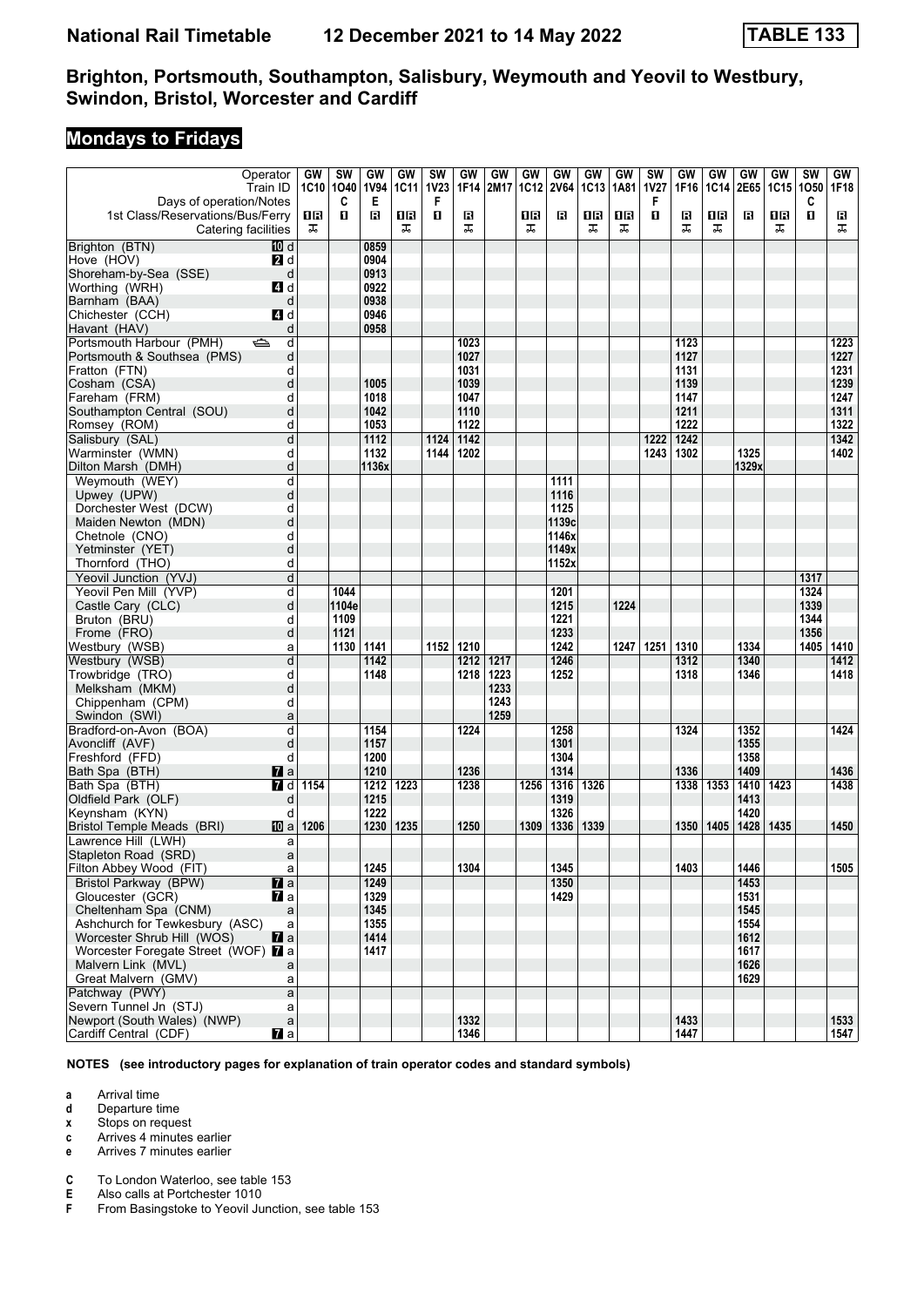## **Mondays to Fridays**

| 2M19 1C16 2D83<br>Days of operation/Notes<br>C<br>$\mathbf{u}$<br>1R<br>ΠR<br>1R<br>В<br>ΠR<br>1st Class/Reservations/Bus/Ferry<br>R<br>1 R<br>R<br>1R<br>R<br>16<br>Catering facilities<br>ᠼ<br>ᠼ<br>ᠼ<br>ᠼ<br>ᠼ<br>ᠼ<br>ᠼ<br>ᠼ<br>ᠼ<br>Brighton (BTN)<br>10 d<br>Hove (HOV)<br>2 d<br>Shoreham-by-Sea (SSE)<br>d<br>Worthing (WRH)<br>4d<br>Barnham (BAA)<br>d<br>4 d<br>Chichester (CCH)<br>Havant (HAV)<br>d<br>Portsmouth Harbour (PMH)<br>1323<br>1423<br>ک<br>d<br>1327<br>1427<br>Portsmouth & Southsea (PMS)<br>d<br>1431<br>Fratton (FTN)<br>1331<br>d<br>1339<br>1439<br>Cosham (CSA)<br>d<br>1447<br>Fareham (FRM)<br>1347<br>d<br>1511<br>Southampton Central (SOU)<br>d<br>1411<br>1522<br>1422<br>Romsey (ROM)<br>d<br>d<br>1543<br>1442<br>Salisbury (SAL)<br>1530<br>Warminster (WMN)<br>d<br>1502<br>1603<br>Dilton Marsh (DMH)<br>d<br>1534x<br>Weymouth (WEY)<br>d<br>1311<br>1455<br>1316<br>1500<br>Upwey (UPW)<br>d<br>1325<br>1508<br>Dorchester West (DCW)<br>d<br>1339c<br>1527j<br>d<br>Maiden Newton (MDN)<br>1347x<br>1534x<br>d<br>Chetnole (CNO)<br>1350x<br>1537x<br>d<br>Yetminster (YET)<br>1352x<br>1540x<br>Thornford (THO)<br>d<br>Yeovil Junction (YVJ)<br>d<br>1451<br>Yeovil Pen Mill (YVP)<br>d<br>1500c<br>1402<br>1550<br>d<br>1514<br>Castle Cary (CLC)<br>1416<br>1431<br>1606<br>m<br>Bruton (BRU)<br>1421<br>1519<br>1611<br>d<br>1434<br>1454<br>1531<br>1623<br>Frome (FRO)<br>d<br>1450<br>1539<br>1632<br>1443<br>1503<br>1510<br>1540<br>1611<br>Westbury (WSB)<br>a<br>1640<br>Westbury (WSB)<br>d<br>1444<br>1512<br>1542<br>1416<br>1426<br>1612<br>1625<br>Trowbridge (TRO)<br>1422<br>1432<br>1451<br>1518<br>1548<br>1619<br>1631<br>1646<br>d<br>1432<br>Melksham (MKM)<br>1641<br>d<br>1442<br>Chippenham (CPM)<br>1651<br>d<br>1708<br>1501<br>Swindon (SWI)<br>a<br>1554<br>Bradford-on-Avon (BOA)<br>1439<br> 1457<br>1652<br>d<br>1524<br>1625<br>1442<br> 1500<br>1557<br>1655<br>Avoncliff (AVF)<br>d<br>1658<br>d<br>1445<br>1502<br>1600<br>Freshford (FFD)<br>1500<br> 1513<br>1536<br>1637<br>1708<br>1611<br>$\mathbf{z}$ a<br>Bath Spa (BTH)<br>1710<br>7d<br>1502<br>1524<br>1538<br>1554<br>1612<br>1623<br>1629<br>1638<br>1655<br>1723<br>Bath Spa (BTH)<br>1454<br>1514<br>Oldfield Park (OLF)<br>1505<br>  1517<br>1615<br>1713<br>d<br>1622<br>1720<br>d<br>1512<br>1524<br>1637<br>Keynsham (KYN)<br>1508 1520<br>1532 1536<br>1550 1606 1630<br>1728<br>Bristol Temple Meads (BRI)<br>10 a<br>1635<br>1645<br>1651<br>1707<br>  1735<br>1533<br>1703<br>a<br>1535<br>1705<br>Stapleton Road (SRD)<br>$\mathsf{a}$<br>1542 1546<br>1605<br>1646<br>1711<br>1704<br>1745<br>Filton Abbey Wood (FIT)<br>a<br>Bristol Parkway (BPW)<br>$\overline{\mathbf{z}}$ a<br>1653<br>1716<br>1750<br>1550<br>$\mathbf{z}$ a<br>Gloucester (GCR)<br>1629<br>1734<br>1832<br>Cheltenham Spa (CNM)<br>1748<br>$\mathsf{a}$<br>Ashchurch for Tewkesbury (ASC)<br>1757<br>$\mathsf{a}$<br>$\mathbf{z}$ a<br>1820<br>Worcester Shrub Hill (WOS) | Operator                                | GW | GW | GW | GW   | GW   | GW   | GW   | GW   | GW          | GW   | GW   | GW   | <b>SW</b> | GW   | <b>GW</b> | GW          | GW          | GW          |
|---------------------------------------------------------------------------------------------------------------------------------------------------------------------------------------------------------------------------------------------------------------------------------------------------------------------------------------------------------------------------------------------------------------------------------------------------------------------------------------------------------------------------------------------------------------------------------------------------------------------------------------------------------------------------------------------------------------------------------------------------------------------------------------------------------------------------------------------------------------------------------------------------------------------------------------------------------------------------------------------------------------------------------------------------------------------------------------------------------------------------------------------------------------------------------------------------------------------------------------------------------------------------------------------------------------------------------------------------------------------------------------------------------------------------------------------------------------------------------------------------------------------------------------------------------------------------------------------------------------------------------------------------------------------------------------------------------------------------------------------------------------------------------------------------------------------------------------------------------------------------------------------------------------------------------------------------------------------------------------------------------------------------------------------------------------------------------------------------------------------------------------------------------------------------------------------------------------------------------------------------------------------------------------------------------------------------------------------------------------------------------------------------------------------------------------------------------------------------------------------------------------------------------------------------------------------------------------------------------------------------------------------------------------------------------------------------------------------------------------------------------------------------------------------------------------------------------------------------------------------------------------------------------------------------------------------------------------------------------------------------------------|-----------------------------------------|----|----|----|------|------|------|------|------|-------------|------|------|------|-----------|------|-----------|-------------|-------------|-------------|
|                                                                                                                                                                                                                                                                                                                                                                                                                                                                                                                                                                                                                                                                                                                                                                                                                                                                                                                                                                                                                                                                                                                                                                                                                                                                                                                                                                                                                                                                                                                                                                                                                                                                                                                                                                                                                                                                                                                                                                                                                                                                                                                                                                                                                                                                                                                                                                                                                                                                                                                                                                                                                                                                                                                                                                                                                                                                                                                                                                                                               | Train ID                                |    |    |    | 2V68 | 1C17 | 1A85 | 2A81 | 1F20 | <b>1C18</b> | 2E70 | 1C19 | 2D87 | 1056      | 1F22 | 2M21      | <b>1C20</b> | <b>2V72</b> | <b>1C21</b> |
|                                                                                                                                                                                                                                                                                                                                                                                                                                                                                                                                                                                                                                                                                                                                                                                                                                                                                                                                                                                                                                                                                                                                                                                                                                                                                                                                                                                                                                                                                                                                                                                                                                                                                                                                                                                                                                                                                                                                                                                                                                                                                                                                                                                                                                                                                                                                                                                                                                                                                                                                                                                                                                                                                                                                                                                                                                                                                                                                                                                                               |                                         |    |    |    |      |      |      |      |      |             |      |      |      |           |      |           |             |             |             |
|                                                                                                                                                                                                                                                                                                                                                                                                                                                                                                                                                                                                                                                                                                                                                                                                                                                                                                                                                                                                                                                                                                                                                                                                                                                                                                                                                                                                                                                                                                                                                                                                                                                                                                                                                                                                                                                                                                                                                                                                                                                                                                                                                                                                                                                                                                                                                                                                                                                                                                                                                                                                                                                                                                                                                                                                                                                                                                                                                                                                               |                                         |    |    |    |      |      |      |      |      |             |      |      |      |           |      |           |             |             |             |
|                                                                                                                                                                                                                                                                                                                                                                                                                                                                                                                                                                                                                                                                                                                                                                                                                                                                                                                                                                                                                                                                                                                                                                                                                                                                                                                                                                                                                                                                                                                                                                                                                                                                                                                                                                                                                                                                                                                                                                                                                                                                                                                                                                                                                                                                                                                                                                                                                                                                                                                                                                                                                                                                                                                                                                                                                                                                                                                                                                                                               |                                         |    |    |    |      |      |      |      |      |             |      |      |      |           |      |           |             |             |             |
|                                                                                                                                                                                                                                                                                                                                                                                                                                                                                                                                                                                                                                                                                                                                                                                                                                                                                                                                                                                                                                                                                                                                                                                                                                                                                                                                                                                                                                                                                                                                                                                                                                                                                                                                                                                                                                                                                                                                                                                                                                                                                                                                                                                                                                                                                                                                                                                                                                                                                                                                                                                                                                                                                                                                                                                                                                                                                                                                                                                                               |                                         |    |    |    |      |      |      |      |      |             |      |      |      |           |      |           |             |             |             |
|                                                                                                                                                                                                                                                                                                                                                                                                                                                                                                                                                                                                                                                                                                                                                                                                                                                                                                                                                                                                                                                                                                                                                                                                                                                                                                                                                                                                                                                                                                                                                                                                                                                                                                                                                                                                                                                                                                                                                                                                                                                                                                                                                                                                                                                                                                                                                                                                                                                                                                                                                                                                                                                                                                                                                                                                                                                                                                                                                                                                               |                                         |    |    |    |      |      |      |      |      |             |      |      |      |           |      |           |             |             |             |
|                                                                                                                                                                                                                                                                                                                                                                                                                                                                                                                                                                                                                                                                                                                                                                                                                                                                                                                                                                                                                                                                                                                                                                                                                                                                                                                                                                                                                                                                                                                                                                                                                                                                                                                                                                                                                                                                                                                                                                                                                                                                                                                                                                                                                                                                                                                                                                                                                                                                                                                                                                                                                                                                                                                                                                                                                                                                                                                                                                                                               |                                         |    |    |    |      |      |      |      |      |             |      |      |      |           |      |           |             |             |             |
|                                                                                                                                                                                                                                                                                                                                                                                                                                                                                                                                                                                                                                                                                                                                                                                                                                                                                                                                                                                                                                                                                                                                                                                                                                                                                                                                                                                                                                                                                                                                                                                                                                                                                                                                                                                                                                                                                                                                                                                                                                                                                                                                                                                                                                                                                                                                                                                                                                                                                                                                                                                                                                                                                                                                                                                                                                                                                                                                                                                                               |                                         |    |    |    |      |      |      |      |      |             |      |      |      |           |      |           |             |             |             |
|                                                                                                                                                                                                                                                                                                                                                                                                                                                                                                                                                                                                                                                                                                                                                                                                                                                                                                                                                                                                                                                                                                                                                                                                                                                                                                                                                                                                                                                                                                                                                                                                                                                                                                                                                                                                                                                                                                                                                                                                                                                                                                                                                                                                                                                                                                                                                                                                                                                                                                                                                                                                                                                                                                                                                                                                                                                                                                                                                                                                               |                                         |    |    |    |      |      |      |      |      |             |      |      |      |           |      |           |             |             |             |
|                                                                                                                                                                                                                                                                                                                                                                                                                                                                                                                                                                                                                                                                                                                                                                                                                                                                                                                                                                                                                                                                                                                                                                                                                                                                                                                                                                                                                                                                                                                                                                                                                                                                                                                                                                                                                                                                                                                                                                                                                                                                                                                                                                                                                                                                                                                                                                                                                                                                                                                                                                                                                                                                                                                                                                                                                                                                                                                                                                                                               |                                         |    |    |    |      |      |      |      |      |             |      |      |      |           |      |           |             |             |             |
|                                                                                                                                                                                                                                                                                                                                                                                                                                                                                                                                                                                                                                                                                                                                                                                                                                                                                                                                                                                                                                                                                                                                                                                                                                                                                                                                                                                                                                                                                                                                                                                                                                                                                                                                                                                                                                                                                                                                                                                                                                                                                                                                                                                                                                                                                                                                                                                                                                                                                                                                                                                                                                                                                                                                                                                                                                                                                                                                                                                                               |                                         |    |    |    |      |      |      |      |      |             |      |      |      |           |      |           |             |             |             |
|                                                                                                                                                                                                                                                                                                                                                                                                                                                                                                                                                                                                                                                                                                                                                                                                                                                                                                                                                                                                                                                                                                                                                                                                                                                                                                                                                                                                                                                                                                                                                                                                                                                                                                                                                                                                                                                                                                                                                                                                                                                                                                                                                                                                                                                                                                                                                                                                                                                                                                                                                                                                                                                                                                                                                                                                                                                                                                                                                                                                               |                                         |    |    |    |      |      |      |      |      |             |      |      |      |           |      |           |             |             |             |
|                                                                                                                                                                                                                                                                                                                                                                                                                                                                                                                                                                                                                                                                                                                                                                                                                                                                                                                                                                                                                                                                                                                                                                                                                                                                                                                                                                                                                                                                                                                                                                                                                                                                                                                                                                                                                                                                                                                                                                                                                                                                                                                                                                                                                                                                                                                                                                                                                                                                                                                                                                                                                                                                                                                                                                                                                                                                                                                                                                                                               |                                         |    |    |    |      |      |      |      |      |             |      |      |      |           |      |           |             |             |             |
|                                                                                                                                                                                                                                                                                                                                                                                                                                                                                                                                                                                                                                                                                                                                                                                                                                                                                                                                                                                                                                                                                                                                                                                                                                                                                                                                                                                                                                                                                                                                                                                                                                                                                                                                                                                                                                                                                                                                                                                                                                                                                                                                                                                                                                                                                                                                                                                                                                                                                                                                                                                                                                                                                                                                                                                                                                                                                                                                                                                                               |                                         |    |    |    |      |      |      |      |      |             |      |      |      |           |      |           |             |             |             |
|                                                                                                                                                                                                                                                                                                                                                                                                                                                                                                                                                                                                                                                                                                                                                                                                                                                                                                                                                                                                                                                                                                                                                                                                                                                                                                                                                                                                                                                                                                                                                                                                                                                                                                                                                                                                                                                                                                                                                                                                                                                                                                                                                                                                                                                                                                                                                                                                                                                                                                                                                                                                                                                                                                                                                                                                                                                                                                                                                                                                               |                                         |    |    |    |      |      |      |      |      |             |      |      |      |           |      |           |             |             |             |
|                                                                                                                                                                                                                                                                                                                                                                                                                                                                                                                                                                                                                                                                                                                                                                                                                                                                                                                                                                                                                                                                                                                                                                                                                                                                                                                                                                                                                                                                                                                                                                                                                                                                                                                                                                                                                                                                                                                                                                                                                                                                                                                                                                                                                                                                                                                                                                                                                                                                                                                                                                                                                                                                                                                                                                                                                                                                                                                                                                                                               |                                         |    |    |    |      |      |      |      |      |             |      |      |      |           |      |           |             |             |             |
|                                                                                                                                                                                                                                                                                                                                                                                                                                                                                                                                                                                                                                                                                                                                                                                                                                                                                                                                                                                                                                                                                                                                                                                                                                                                                                                                                                                                                                                                                                                                                                                                                                                                                                                                                                                                                                                                                                                                                                                                                                                                                                                                                                                                                                                                                                                                                                                                                                                                                                                                                                                                                                                                                                                                                                                                                                                                                                                                                                                                               |                                         |    |    |    |      |      |      |      |      |             |      |      |      |           |      |           |             |             |             |
|                                                                                                                                                                                                                                                                                                                                                                                                                                                                                                                                                                                                                                                                                                                                                                                                                                                                                                                                                                                                                                                                                                                                                                                                                                                                                                                                                                                                                                                                                                                                                                                                                                                                                                                                                                                                                                                                                                                                                                                                                                                                                                                                                                                                                                                                                                                                                                                                                                                                                                                                                                                                                                                                                                                                                                                                                                                                                                                                                                                                               |                                         |    |    |    |      |      |      |      |      |             |      |      |      |           |      |           |             |             |             |
|                                                                                                                                                                                                                                                                                                                                                                                                                                                                                                                                                                                                                                                                                                                                                                                                                                                                                                                                                                                                                                                                                                                                                                                                                                                                                                                                                                                                                                                                                                                                                                                                                                                                                                                                                                                                                                                                                                                                                                                                                                                                                                                                                                                                                                                                                                                                                                                                                                                                                                                                                                                                                                                                                                                                                                                                                                                                                                                                                                                                               |                                         |    |    |    |      |      |      |      |      |             |      |      |      |           |      |           |             |             |             |
|                                                                                                                                                                                                                                                                                                                                                                                                                                                                                                                                                                                                                                                                                                                                                                                                                                                                                                                                                                                                                                                                                                                                                                                                                                                                                                                                                                                                                                                                                                                                                                                                                                                                                                                                                                                                                                                                                                                                                                                                                                                                                                                                                                                                                                                                                                                                                                                                                                                                                                                                                                                                                                                                                                                                                                                                                                                                                                                                                                                                               |                                         |    |    |    |      |      |      |      |      |             |      |      |      |           |      |           |             |             |             |
|                                                                                                                                                                                                                                                                                                                                                                                                                                                                                                                                                                                                                                                                                                                                                                                                                                                                                                                                                                                                                                                                                                                                                                                                                                                                                                                                                                                                                                                                                                                                                                                                                                                                                                                                                                                                                                                                                                                                                                                                                                                                                                                                                                                                                                                                                                                                                                                                                                                                                                                                                                                                                                                                                                                                                                                                                                                                                                                                                                                                               |                                         |    |    |    |      |      |      |      |      |             |      |      |      |           |      |           |             |             |             |
|                                                                                                                                                                                                                                                                                                                                                                                                                                                                                                                                                                                                                                                                                                                                                                                                                                                                                                                                                                                                                                                                                                                                                                                                                                                                                                                                                                                                                                                                                                                                                                                                                                                                                                                                                                                                                                                                                                                                                                                                                                                                                                                                                                                                                                                                                                                                                                                                                                                                                                                                                                                                                                                                                                                                                                                                                                                                                                                                                                                                               |                                         |    |    |    |      |      |      |      |      |             |      |      |      |           |      |           |             |             |             |
|                                                                                                                                                                                                                                                                                                                                                                                                                                                                                                                                                                                                                                                                                                                                                                                                                                                                                                                                                                                                                                                                                                                                                                                                                                                                                                                                                                                                                                                                                                                                                                                                                                                                                                                                                                                                                                                                                                                                                                                                                                                                                                                                                                                                                                                                                                                                                                                                                                                                                                                                                                                                                                                                                                                                                                                                                                                                                                                                                                                                               |                                         |    |    |    |      |      |      |      |      |             |      |      |      |           |      |           |             |             |             |
|                                                                                                                                                                                                                                                                                                                                                                                                                                                                                                                                                                                                                                                                                                                                                                                                                                                                                                                                                                                                                                                                                                                                                                                                                                                                                                                                                                                                                                                                                                                                                                                                                                                                                                                                                                                                                                                                                                                                                                                                                                                                                                                                                                                                                                                                                                                                                                                                                                                                                                                                                                                                                                                                                                                                                                                                                                                                                                                                                                                                               |                                         |    |    |    |      |      |      |      |      |             |      |      |      |           |      |           |             |             |             |
|                                                                                                                                                                                                                                                                                                                                                                                                                                                                                                                                                                                                                                                                                                                                                                                                                                                                                                                                                                                                                                                                                                                                                                                                                                                                                                                                                                                                                                                                                                                                                                                                                                                                                                                                                                                                                                                                                                                                                                                                                                                                                                                                                                                                                                                                                                                                                                                                                                                                                                                                                                                                                                                                                                                                                                                                                                                                                                                                                                                                               |                                         |    |    |    |      |      |      |      |      |             |      |      |      |           |      |           |             |             |             |
|                                                                                                                                                                                                                                                                                                                                                                                                                                                                                                                                                                                                                                                                                                                                                                                                                                                                                                                                                                                                                                                                                                                                                                                                                                                                                                                                                                                                                                                                                                                                                                                                                                                                                                                                                                                                                                                                                                                                                                                                                                                                                                                                                                                                                                                                                                                                                                                                                                                                                                                                                                                                                                                                                                                                                                                                                                                                                                                                                                                                               |                                         |    |    |    |      |      |      |      |      |             |      |      |      |           |      |           |             |             |             |
|                                                                                                                                                                                                                                                                                                                                                                                                                                                                                                                                                                                                                                                                                                                                                                                                                                                                                                                                                                                                                                                                                                                                                                                                                                                                                                                                                                                                                                                                                                                                                                                                                                                                                                                                                                                                                                                                                                                                                                                                                                                                                                                                                                                                                                                                                                                                                                                                                                                                                                                                                                                                                                                                                                                                                                                                                                                                                                                                                                                                               |                                         |    |    |    |      |      |      |      |      |             |      |      |      |           |      |           |             |             |             |
|                                                                                                                                                                                                                                                                                                                                                                                                                                                                                                                                                                                                                                                                                                                                                                                                                                                                                                                                                                                                                                                                                                                                                                                                                                                                                                                                                                                                                                                                                                                                                                                                                                                                                                                                                                                                                                                                                                                                                                                                                                                                                                                                                                                                                                                                                                                                                                                                                                                                                                                                                                                                                                                                                                                                                                                                                                                                                                                                                                                                               |                                         |    |    |    |      |      |      |      |      |             |      |      |      |           |      |           |             |             |             |
|                                                                                                                                                                                                                                                                                                                                                                                                                                                                                                                                                                                                                                                                                                                                                                                                                                                                                                                                                                                                                                                                                                                                                                                                                                                                                                                                                                                                                                                                                                                                                                                                                                                                                                                                                                                                                                                                                                                                                                                                                                                                                                                                                                                                                                                                                                                                                                                                                                                                                                                                                                                                                                                                                                                                                                                                                                                                                                                                                                                                               |                                         |    |    |    |      |      |      |      |      |             |      |      |      |           |      |           |             |             |             |
|                                                                                                                                                                                                                                                                                                                                                                                                                                                                                                                                                                                                                                                                                                                                                                                                                                                                                                                                                                                                                                                                                                                                                                                                                                                                                                                                                                                                                                                                                                                                                                                                                                                                                                                                                                                                                                                                                                                                                                                                                                                                                                                                                                                                                                                                                                                                                                                                                                                                                                                                                                                                                                                                                                                                                                                                                                                                                                                                                                                                               |                                         |    |    |    |      |      |      |      |      |             |      |      |      |           |      |           |             |             |             |
|                                                                                                                                                                                                                                                                                                                                                                                                                                                                                                                                                                                                                                                                                                                                                                                                                                                                                                                                                                                                                                                                                                                                                                                                                                                                                                                                                                                                                                                                                                                                                                                                                                                                                                                                                                                                                                                                                                                                                                                                                                                                                                                                                                                                                                                                                                                                                                                                                                                                                                                                                                                                                                                                                                                                                                                                                                                                                                                                                                                                               |                                         |    |    |    |      |      |      |      |      |             |      |      |      |           |      |           |             |             |             |
|                                                                                                                                                                                                                                                                                                                                                                                                                                                                                                                                                                                                                                                                                                                                                                                                                                                                                                                                                                                                                                                                                                                                                                                                                                                                                                                                                                                                                                                                                                                                                                                                                                                                                                                                                                                                                                                                                                                                                                                                                                                                                                                                                                                                                                                                                                                                                                                                                                                                                                                                                                                                                                                                                                                                                                                                                                                                                                                                                                                                               |                                         |    |    |    |      |      |      |      |      |             |      |      |      |           |      |           |             |             |             |
|                                                                                                                                                                                                                                                                                                                                                                                                                                                                                                                                                                                                                                                                                                                                                                                                                                                                                                                                                                                                                                                                                                                                                                                                                                                                                                                                                                                                                                                                                                                                                                                                                                                                                                                                                                                                                                                                                                                                                                                                                                                                                                                                                                                                                                                                                                                                                                                                                                                                                                                                                                                                                                                                                                                                                                                                                                                                                                                                                                                                               |                                         |    |    |    |      |      |      |      |      |             |      |      |      |           |      |           |             |             |             |
|                                                                                                                                                                                                                                                                                                                                                                                                                                                                                                                                                                                                                                                                                                                                                                                                                                                                                                                                                                                                                                                                                                                                                                                                                                                                                                                                                                                                                                                                                                                                                                                                                                                                                                                                                                                                                                                                                                                                                                                                                                                                                                                                                                                                                                                                                                                                                                                                                                                                                                                                                                                                                                                                                                                                                                                                                                                                                                                                                                                                               |                                         |    |    |    |      |      |      |      |      |             |      |      |      |           |      |           |             |             |             |
|                                                                                                                                                                                                                                                                                                                                                                                                                                                                                                                                                                                                                                                                                                                                                                                                                                                                                                                                                                                                                                                                                                                                                                                                                                                                                                                                                                                                                                                                                                                                                                                                                                                                                                                                                                                                                                                                                                                                                                                                                                                                                                                                                                                                                                                                                                                                                                                                                                                                                                                                                                                                                                                                                                                                                                                                                                                                                                                                                                                                               |                                         |    |    |    |      |      |      |      |      |             |      |      |      |           |      |           |             |             |             |
|                                                                                                                                                                                                                                                                                                                                                                                                                                                                                                                                                                                                                                                                                                                                                                                                                                                                                                                                                                                                                                                                                                                                                                                                                                                                                                                                                                                                                                                                                                                                                                                                                                                                                                                                                                                                                                                                                                                                                                                                                                                                                                                                                                                                                                                                                                                                                                                                                                                                                                                                                                                                                                                                                                                                                                                                                                                                                                                                                                                                               |                                         |    |    |    |      |      |      |      |      |             |      |      |      |           |      |           |             |             |             |
|                                                                                                                                                                                                                                                                                                                                                                                                                                                                                                                                                                                                                                                                                                                                                                                                                                                                                                                                                                                                                                                                                                                                                                                                                                                                                                                                                                                                                                                                                                                                                                                                                                                                                                                                                                                                                                                                                                                                                                                                                                                                                                                                                                                                                                                                                                                                                                                                                                                                                                                                                                                                                                                                                                                                                                                                                                                                                                                                                                                                               |                                         |    |    |    |      |      |      |      |      |             |      |      |      |           |      |           |             |             |             |
|                                                                                                                                                                                                                                                                                                                                                                                                                                                                                                                                                                                                                                                                                                                                                                                                                                                                                                                                                                                                                                                                                                                                                                                                                                                                                                                                                                                                                                                                                                                                                                                                                                                                                                                                                                                                                                                                                                                                                                                                                                                                                                                                                                                                                                                                                                                                                                                                                                                                                                                                                                                                                                                                                                                                                                                                                                                                                                                                                                                                               |                                         |    |    |    |      |      |      |      |      |             |      |      |      |           |      |           |             |             |             |
|                                                                                                                                                                                                                                                                                                                                                                                                                                                                                                                                                                                                                                                                                                                                                                                                                                                                                                                                                                                                                                                                                                                                                                                                                                                                                                                                                                                                                                                                                                                                                                                                                                                                                                                                                                                                                                                                                                                                                                                                                                                                                                                                                                                                                                                                                                                                                                                                                                                                                                                                                                                                                                                                                                                                                                                                                                                                                                                                                                                                               |                                         |    |    |    |      |      |      |      |      |             |      |      |      |           |      |           |             |             |             |
|                                                                                                                                                                                                                                                                                                                                                                                                                                                                                                                                                                                                                                                                                                                                                                                                                                                                                                                                                                                                                                                                                                                                                                                                                                                                                                                                                                                                                                                                                                                                                                                                                                                                                                                                                                                                                                                                                                                                                                                                                                                                                                                                                                                                                                                                                                                                                                                                                                                                                                                                                                                                                                                                                                                                                                                                                                                                                                                                                                                                               |                                         |    |    |    |      |      |      |      |      |             |      |      |      |           |      |           |             |             |             |
|                                                                                                                                                                                                                                                                                                                                                                                                                                                                                                                                                                                                                                                                                                                                                                                                                                                                                                                                                                                                                                                                                                                                                                                                                                                                                                                                                                                                                                                                                                                                                                                                                                                                                                                                                                                                                                                                                                                                                                                                                                                                                                                                                                                                                                                                                                                                                                                                                                                                                                                                                                                                                                                                                                                                                                                                                                                                                                                                                                                                               |                                         |    |    |    |      |      |      |      |      |             |      |      |      |           |      |           |             |             |             |
|                                                                                                                                                                                                                                                                                                                                                                                                                                                                                                                                                                                                                                                                                                                                                                                                                                                                                                                                                                                                                                                                                                                                                                                                                                                                                                                                                                                                                                                                                                                                                                                                                                                                                                                                                                                                                                                                                                                                                                                                                                                                                                                                                                                                                                                                                                                                                                                                                                                                                                                                                                                                                                                                                                                                                                                                                                                                                                                                                                                                               |                                         |    |    |    |      |      |      |      |      |             |      |      |      |           |      |           |             |             |             |
|                                                                                                                                                                                                                                                                                                                                                                                                                                                                                                                                                                                                                                                                                                                                                                                                                                                                                                                                                                                                                                                                                                                                                                                                                                                                                                                                                                                                                                                                                                                                                                                                                                                                                                                                                                                                                                                                                                                                                                                                                                                                                                                                                                                                                                                                                                                                                                                                                                                                                                                                                                                                                                                                                                                                                                                                                                                                                                                                                                                                               |                                         |    |    |    |      |      |      |      |      |             |      |      |      |           |      |           |             |             |             |
|                                                                                                                                                                                                                                                                                                                                                                                                                                                                                                                                                                                                                                                                                                                                                                                                                                                                                                                                                                                                                                                                                                                                                                                                                                                                                                                                                                                                                                                                                                                                                                                                                                                                                                                                                                                                                                                                                                                                                                                                                                                                                                                                                                                                                                                                                                                                                                                                                                                                                                                                                                                                                                                                                                                                                                                                                                                                                                                                                                                                               |                                         |    |    |    |      |      |      |      |      |             |      |      |      |           |      |           |             |             |             |
|                                                                                                                                                                                                                                                                                                                                                                                                                                                                                                                                                                                                                                                                                                                                                                                                                                                                                                                                                                                                                                                                                                                                                                                                                                                                                                                                                                                                                                                                                                                                                                                                                                                                                                                                                                                                                                                                                                                                                                                                                                                                                                                                                                                                                                                                                                                                                                                                                                                                                                                                                                                                                                                                                                                                                                                                                                                                                                                                                                                                               |                                         |    |    |    |      |      |      |      |      |             |      |      |      |           |      |           |             |             |             |
|                                                                                                                                                                                                                                                                                                                                                                                                                                                                                                                                                                                                                                                                                                                                                                                                                                                                                                                                                                                                                                                                                                                                                                                                                                                                                                                                                                                                                                                                                                                                                                                                                                                                                                                                                                                                                                                                                                                                                                                                                                                                                                                                                                                                                                                                                                                                                                                                                                                                                                                                                                                                                                                                                                                                                                                                                                                                                                                                                                                                               | Lawrence Hill (LWH)                     |    |    |    |      |      |      |      |      |             |      |      |      |           |      |           |             |             |             |
|                                                                                                                                                                                                                                                                                                                                                                                                                                                                                                                                                                                                                                                                                                                                                                                                                                                                                                                                                                                                                                                                                                                                                                                                                                                                                                                                                                                                                                                                                                                                                                                                                                                                                                                                                                                                                                                                                                                                                                                                                                                                                                                                                                                                                                                                                                                                                                                                                                                                                                                                                                                                                                                                                                                                                                                                                                                                                                                                                                                                               |                                         |    |    |    |      |      |      |      |      |             |      |      |      |           |      |           |             |             |             |
|                                                                                                                                                                                                                                                                                                                                                                                                                                                                                                                                                                                                                                                                                                                                                                                                                                                                                                                                                                                                                                                                                                                                                                                                                                                                                                                                                                                                                                                                                                                                                                                                                                                                                                                                                                                                                                                                                                                                                                                                                                                                                                                                                                                                                                                                                                                                                                                                                                                                                                                                                                                                                                                                                                                                                                                                                                                                                                                                                                                                               |                                         |    |    |    |      |      |      |      |      |             |      |      |      |           |      |           |             |             |             |
|                                                                                                                                                                                                                                                                                                                                                                                                                                                                                                                                                                                                                                                                                                                                                                                                                                                                                                                                                                                                                                                                                                                                                                                                                                                                                                                                                                                                                                                                                                                                                                                                                                                                                                                                                                                                                                                                                                                                                                                                                                                                                                                                                                                                                                                                                                                                                                                                                                                                                                                                                                                                                                                                                                                                                                                                                                                                                                                                                                                                               |                                         |    |    |    |      |      |      |      |      |             |      |      |      |           |      |           |             |             |             |
|                                                                                                                                                                                                                                                                                                                                                                                                                                                                                                                                                                                                                                                                                                                                                                                                                                                                                                                                                                                                                                                                                                                                                                                                                                                                                                                                                                                                                                                                                                                                                                                                                                                                                                                                                                                                                                                                                                                                                                                                                                                                                                                                                                                                                                                                                                                                                                                                                                                                                                                                                                                                                                                                                                                                                                                                                                                                                                                                                                                                               |                                         |    |    |    |      |      |      |      |      |             |      |      |      |           |      |           |             |             |             |
|                                                                                                                                                                                                                                                                                                                                                                                                                                                                                                                                                                                                                                                                                                                                                                                                                                                                                                                                                                                                                                                                                                                                                                                                                                                                                                                                                                                                                                                                                                                                                                                                                                                                                                                                                                                                                                                                                                                                                                                                                                                                                                                                                                                                                                                                                                                                                                                                                                                                                                                                                                                                                                                                                                                                                                                                                                                                                                                                                                                                               |                                         |    |    |    |      |      |      |      |      |             |      |      |      |           |      |           |             |             |             |
|                                                                                                                                                                                                                                                                                                                                                                                                                                                                                                                                                                                                                                                                                                                                                                                                                                                                                                                                                                                                                                                                                                                                                                                                                                                                                                                                                                                                                                                                                                                                                                                                                                                                                                                                                                                                                                                                                                                                                                                                                                                                                                                                                                                                                                                                                                                                                                                                                                                                                                                                                                                                                                                                                                                                                                                                                                                                                                                                                                                                               |                                         |    |    |    |      |      |      |      |      |             |      |      |      |           |      |           |             |             |             |
|                                                                                                                                                                                                                                                                                                                                                                                                                                                                                                                                                                                                                                                                                                                                                                                                                                                                                                                                                                                                                                                                                                                                                                                                                                                                                                                                                                                                                                                                                                                                                                                                                                                                                                                                                                                                                                                                                                                                                                                                                                                                                                                                                                                                                                                                                                                                                                                                                                                                                                                                                                                                                                                                                                                                                                                                                                                                                                                                                                                                               |                                         |    |    |    |      |      |      |      |      |             |      |      |      |           |      |           |             |             |             |
| Malvern Link (MVL)                                                                                                                                                                                                                                                                                                                                                                                                                                                                                                                                                                                                                                                                                                                                                                                                                                                                                                                                                                                                                                                                                                                                                                                                                                                                                                                                                                                                                                                                                                                                                                                                                                                                                                                                                                                                                                                                                                                                                                                                                                                                                                                                                                                                                                                                                                                                                                                                                                                                                                                                                                                                                                                                                                                                                                                                                                                                                                                                                                                            | Worcester Foregate Street (WOF) 7 a     |    |    |    |      |      |      |      |      |             | 1823 |      |      |           |      |           |             |             |             |
| a<br>Great Malvern (GMV)                                                                                                                                                                                                                                                                                                                                                                                                                                                                                                                                                                                                                                                                                                                                                                                                                                                                                                                                                                                                                                                                                                                                                                                                                                                                                                                                                                                                                                                                                                                                                                                                                                                                                                                                                                                                                                                                                                                                                                                                                                                                                                                                                                                                                                                                                                                                                                                                                                                                                                                                                                                                                                                                                                                                                                                                                                                                                                                                                                                      |                                         |    |    |    |      |      |      |      |      |             |      |      |      |           |      |           |             |             |             |
| a<br>Patchway (PWY)<br>a                                                                                                                                                                                                                                                                                                                                                                                                                                                                                                                                                                                                                                                                                                                                                                                                                                                                                                                                                                                                                                                                                                                                                                                                                                                                                                                                                                                                                                                                                                                                                                                                                                                                                                                                                                                                                                                                                                                                                                                                                                                                                                                                                                                                                                                                                                                                                                                                                                                                                                                                                                                                                                                                                                                                                                                                                                                                                                                                                                                      |                                         |    |    |    |      |      |      |      |      |             |      |      |      |           |      |           |             |             |             |
| Severn Tunnel Jn (STJ)<br>1720<br>a                                                                                                                                                                                                                                                                                                                                                                                                                                                                                                                                                                                                                                                                                                                                                                                                                                                                                                                                                                                                                                                                                                                                                                                                                                                                                                                                                                                                                                                                                                                                                                                                                                                                                                                                                                                                                                                                                                                                                                                                                                                                                                                                                                                                                                                                                                                                                                                                                                                                                                                                                                                                                                                                                                                                                                                                                                                                                                                                                                           |                                         |    |    |    |      |      |      |      |      |             |      |      |      |           |      |           |             |             |             |
|                                                                                                                                                                                                                                                                                                                                                                                                                                                                                                                                                                                                                                                                                                                                                                                                                                                                                                                                                                                                                                                                                                                                                                                                                                                                                                                                                                                                                                                                                                                                                                                                                                                                                                                                                                                                                                                                                                                                                                                                                                                                                                                                                                                                                                                                                                                                                                                                                                                                                                                                                                                                                                                                                                                                                                                                                                                                                                                                                                                                               | Newport (South Wales) (NWP)             |    |    |    |      |      |      |      | 1630 |             |      |      |      |           | 1733 |           |             |             |             |
|                                                                                                                                                                                                                                                                                                                                                                                                                                                                                                                                                                                                                                                                                                                                                                                                                                                                                                                                                                                                                                                                                                                                                                                                                                                                                                                                                                                                                                                                                                                                                                                                                                                                                                                                                                                                                                                                                                                                                                                                                                                                                                                                                                                                                                                                                                                                                                                                                                                                                                                                                                                                                                                                                                                                                                                                                                                                                                                                                                                                               | Cardiff Central (CDF)<br>$\mathbf{z}$ a |    |    |    |      |      |      |      | 1644 |             |      |      |      |           | 1747 |           |             |             |             |
| $\mathsf{a}$                                                                                                                                                                                                                                                                                                                                                                                                                                                                                                                                                                                                                                                                                                                                                                                                                                                                                                                                                                                                                                                                                                                                                                                                                                                                                                                                                                                                                                                                                                                                                                                                                                                                                                                                                                                                                                                                                                                                                                                                                                                                                                                                                                                                                                                                                                                                                                                                                                                                                                                                                                                                                                                                                                                                                                                                                                                                                                                                                                                                  |                                         |    |    |    |      |      |      |      |      |             |      |      |      |           |      |           |             |             |             |

#### **NOTES (see introductory pages for explanation of train operator codes and standard symbols)**

**a** Arrival time

**d** Departure time

**x** Stops on request

**c** Arrives 4 minutes earlier

**j** Arrives 9 minutes earlier<br>**m** Arrives 3 minutes earlier

**P** Arrives 3 minutes earlier

**C** To London Waterloo, see table 153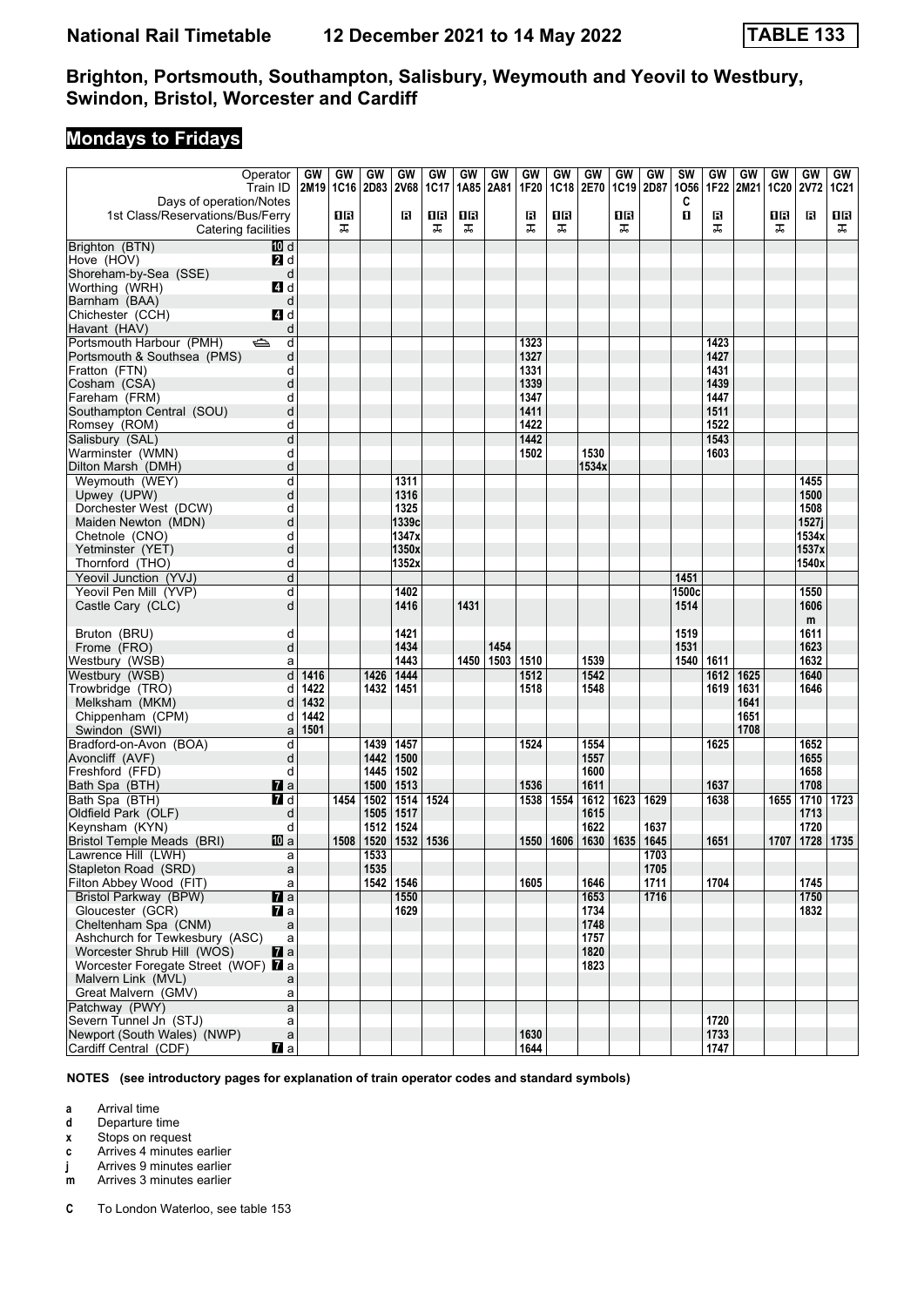## **Mondays to Fridays**

|                                     | Operator       | GW   | GW   | GW          | GW    | GW          | GW   | GW          | GW          | <b>GW</b> | GW          | GW   | GW   | GW          | GW          | GW    | GW        | <b>GW</b> | GW   |
|-------------------------------------|----------------|------|------|-------------|-------|-------------|------|-------------|-------------|-----------|-------------|------|------|-------------|-------------|-------|-----------|-----------|------|
|                                     | Train ID       | 1A89 | 1F24 | <b>1C22</b> | 2E74  | <b>1C24</b> | 1F26 | <b>2M23</b> | <b>1C25</b> | 2D92      | <b>1C27</b> | 1A94 | 1F28 | <b>2V94</b> | <b>1C28</b> |       | 1V98 2G91 | 1C30      | 1F30 |
| Days of operation/Notes             |                |      |      |             |       |             |      |             |             |           |             |      |      |             |             | G     | J         |           |      |
| 1st Class/Reservations/Bus/Ferry    |                | 1R   | в    | 1R          |       | ПB          | R    |             | 1R          |           | 1R          | 1R   | R    | R           | 1R          | в     |           | 1R        | В    |
| Catering facilities                 |                | ᠼ    | ᠼ    | ᠼ           |       | ᠼ           | ᠼ    |             | ᠼ           |           | ᠼ           | ᠼ    | ᠼ    |             | ᠼ           |       |           | ᠼ         | ᠼ    |
|                                     |                |      |      |             |       |             |      |             |             |           |             |      |      |             |             |       |           |           |      |
| Brighton (BTN)                      | 10 d           |      |      |             |       |             |      |             |             |           |             |      |      |             |             | 1702  |           |           |      |
| Hove (HOV)                          | <b>2</b> d     |      |      |             |       |             |      |             |             |           |             |      |      |             |             | 1706  |           |           |      |
| Shoreham-by-Sea (SSE)               | d              |      |      |             |       |             |      |             |             |           |             |      |      |             |             | 1712  |           |           |      |
| Worthing (WRH)                      | 4d             |      |      |             |       |             |      |             |             |           |             |      |      |             |             | 1723  |           |           |      |
| Barnham (BAA)                       | d              |      |      |             |       |             |      |             |             |           |             |      |      |             |             | 1739  |           |           |      |
| Chichester (CCH)                    | <b>4</b> d     |      |      |             |       |             |      |             |             |           |             |      |      |             |             | 1747  |           |           |      |
| Havant (HAV)                        | d              |      |      |             |       |             |      |             |             |           |             |      |      |             |             | 1758  |           |           |      |
| Portsmouth Harbour (PMH)            | ک<br>d         |      | 1523 |             |       |             | 1623 |             |             |           |             |      | 1723 |             |             |       |           |           | 1824 |
| Portsmouth & Southsea (PMS)         | d              |      | 1527 |             |       |             | 1627 |             |             |           |             |      | 1727 |             |             |       |           |           | 1829 |
| Fratton (FTN)                       | d              |      | 1531 |             |       |             | 1631 |             |             |           |             |      | 1731 |             |             |       |           |           | 1833 |
|                                     |                |      |      |             |       |             |      |             |             |           |             |      |      |             |             |       |           |           |      |
| Cosham (CSA)                        | d              |      | 1538 |             |       |             | 1638 |             |             |           |             |      | 1739 |             |             | 1805  |           |           | 1840 |
| Fareham (FRM)                       | d              |      | 1547 |             |       |             | 1647 |             |             |           |             |      | 1747 |             |             | 1816  |           |           | 1849 |
| Southampton Central (SOU)           | d              |      | 1609 |             |       |             | 1711 |             |             |           |             |      | 1810 |             |             | 1842  |           |           | 1911 |
| Romsey (ROM)                        | d              |      | 1622 |             |       |             | 1722 |             |             |           |             |      | 1822 |             |             | 1853  |           |           | 1923 |
| Salisbury (SAL)                     | d              |      | 1642 |             |       |             | 1742 |             |             |           |             |      | 1842 |             |             | 1912  |           |           | 1942 |
| Warminster (WMN)                    | d              |      | 1702 |             | 1730  |             | 1802 |             |             | 1830      |             |      | 1902 |             |             | 1933  |           |           | 2002 |
| Dilton Marsh (DMH)                  | d              |      |      |             | 1734x |             |      |             |             | 1834x     |             |      |      |             |             | 1938x |           |           |      |
| Weymouth (WEY)                      | d              |      |      |             |       |             |      |             |             |           |             |      |      | 1730        |             |       |           |           |      |
| Upwey (UPW)                         | d              |      |      |             |       |             |      |             |             |           |             |      |      | 1735        |             |       |           |           |      |
| Dorchester West (DCW)               | d              |      |      |             |       |             |      |             |             |           |             |      |      | 1743        |             |       |           |           |      |
|                                     |                |      |      |             |       |             |      |             |             |           |             |      |      | 1755        |             |       |           |           |      |
| Maiden Newton (MDN)                 | d              |      |      |             |       |             |      |             |             |           |             |      |      |             |             |       |           |           |      |
| Chetnole (CNO)                      | d              |      |      |             |       |             |      |             |             |           |             |      |      | 1803x       |             |       |           |           |      |
| Yetminster (YET)                    | d              |      |      |             |       |             |      |             |             |           |             |      |      | 1806x       |             |       |           |           |      |
| Thornford (THO)                     | d              |      |      |             |       |             |      |             |             |           |             |      |      | 1808x       |             |       |           |           |      |
| Yeovil Junction (YVJ)               | d              |      |      |             |       |             |      |             |             |           |             |      |      |             |             |       |           |           |      |
| Yeovil Pen Mill (YVP)               | d              |      |      |             |       |             |      |             |             |           |             |      |      | 1820c       |             |       |           |           |      |
| Castle Cary (CLC)                   | d              | 1625 |      |             |       |             |      |             |             |           |             | 1839 |      | 1844n       |             |       |           |           |      |
| Bruton (BRU)                        | d              |      |      |             |       |             |      |             |             |           |             |      |      | 1849        |             |       |           |           |      |
| Frome (FRO)                         | d              |      |      |             |       |             |      |             |             |           |             |      |      | 1902        |             |       |           |           |      |
| Westbury (WSB)                      | a              | 1644 | 1710 |             | 1739  |             | 1810 |             |             | 1839      |             | 1858 | 1910 | 1911        |             | 1942  |           |           | 2011 |
| Westbury (WSB)                      | d              |      | 1712 |             | 1745  |             | 1811 | 1834        |             | 1845      |             |      | 1912 | 1918        |             | 1945  | 2006      |           | 2012 |
| Trowbridge (TRO)                    | d              |      | 1718 |             | 1751  |             | 1818 | 1840        |             | 1851      |             |      | 1918 | 1924        |             | 1951  | 2012      |           | 2018 |
|                                     |                |      |      |             |       |             |      |             |             |           |             |      |      |             |             |       |           |           |      |
| Melksham (MKM)                      | d              |      |      |             |       |             |      | 1850        |             |           |             |      |      |             |             |       | 2022      |           |      |
| Chippenham (CPM)                    | d              |      |      |             |       |             |      | 1904        |             |           |             |      |      |             |             |       | 2032      |           |      |
| Swindon (SWI)                       | a              |      |      |             |       |             |      | 1921        |             |           |             |      |      |             |             |       | 2050      |           |      |
| Bradford-on-Avon (BOA)              | d              |      | 1724 |             | 1757  |             | 1824 |             |             | 1857      |             |      | 1924 | 1930        |             | 1957  |           |           | 2024 |
| Avoncliff (AVF)                     | d              |      |      |             | 1800  |             |      |             |             | 1900      |             |      |      |             |             | 2001  |           |           |      |
| Freshford (FFD)                     | d              |      |      |             | 1803  |             |      |             |             | 1903      |             |      |      |             |             | 2004  |           |           |      |
| Bath Spa (BTH)                      | <b>M</b> a     |      | 1736 |             | 1817  |             | 1836 |             |             | 1916      |             |      | 1936 | 1942        |             | 2016  |           |           | 2036 |
| Bath Spa (BTH)                      | <b>7</b> d     |      | 1738 | 1758        | 1818  | 1825        | 1838 |             | 1853        | 1917      | 1926        |      | 1938 | 1943        | 1956        | 2018  |           | 2025      | 2038 |
| Oldfield Park (OLF)                 | d              |      |      |             | 1821  |             |      |             |             | 1920      |             |      |      | 1946        |             | 2021  |           |           |      |
| Keynsham (KYN)                      | d              |      |      |             | 1828  |             |      |             |             | 1927      |             |      |      | 1953        |             | 2028  |           |           |      |
|                                     | [[] a          |      | 1750 | 1809        | 1836  | 1840        | 1850 |             | 1905        | 1935      | 1939        |      | 1952 | 2001        | 2007        | 2036  |           | 2040      | 2050 |
| Bristol Temple Meads (BRI)          |                |      |      |             |       |             |      |             |             |           |             |      |      |             |             |       |           |           |      |
| Lawrence Hill (LWH)                 | a              |      |      |             |       |             |      |             |             | 1944      |             |      |      |             |             |       |           |           |      |
| Stapleton Road (SRD)                | a              |      |      |             |       |             |      |             |             | 1946      |             |      |      |             |             |       |           |           |      |
| Filton Abbey Wood (FIT)             | a              |      | 1804 |             | 1848  |             | 1906 |             |             | 1952      |             |      | 2005 |             |             | 2049  |           |           | 2108 |
| <b>Bristol Parkway (BPW)</b>        | $\mathbf{z}$ a |      |      |             | 1853  |             |      |             |             | 1959      |             |      |      |             |             | 2056  |           |           |      |
| Gloucester (GCR)                    | $\mathbf{z}$ a |      |      |             | 1931  |             |      |             |             |           |             |      |      |             |             |       | 2142      |           |      |
| Cheltenham Spa (CNM)                | a              |      |      |             | 1947  |             |      |             |             |           |             |      |      |             |             |       | 2205      |           |      |
| Ashchurch for Tewkesbury (ASC)      | a              |      |      |             | 1957  |             |      |             |             |           |             |      |      |             |             |       |           |           |      |
| Worcester Shrub Hill (WOS)          | $\mathbf{z}$ a |      |      |             | 2015  |             |      |             |             |           |             |      |      |             |             |       |           |           |      |
| Worcester Foregate Street (WOF) 7 a |                |      |      |             | 2023  |             |      |             |             |           |             |      |      |             |             |       |           |           |      |
| Malvern Link (MVL)                  | a              |      |      |             | 2035  |             |      |             |             |           |             |      |      |             |             |       |           |           |      |
| Great Malvern (GMV)                 | a              |      |      |             | 2038  |             |      |             |             |           |             |      |      |             |             |       |           |           |      |
| Patchway (PWY)                      |                |      |      |             |       |             |      |             |             |           |             |      |      |             |             |       |           |           |      |
|                                     | a              |      |      |             |       |             |      |             |             |           |             |      |      |             |             |       |           |           |      |
| Severn Tunnel Jn (STJ)              | a              |      | 1821 |             |       |             | 1921 |             |             |           |             |      | 2021 |             |             |       |           |           | 2121 |
| Newport (South Wales) (NWP)         | $\mathsf{a}$   |      | 1832 |             |       |             | 1934 |             |             |           |             |      | 2032 |             |             |       |           |           | 2133 |
| Cardiff Central (CDF)               | $\mathbf{z}$ a |      | 1846 |             |       |             | 1948 |             |             |           |             |      | 2046 |             |             |       |           |           | 2147 |

**NOTES (see introductory pages for explanation of train operator codes and standard symbols)**

**a** Arrival time<br>**d** Departure t

**d** Departure time

**x** Stops on request

**c** Arrives 4 minutes earlier

**n** Arrives 11 minutes earlier

**6** Also calls at Portchester 1810<br>**J** Via Stroud

**Via Stroud**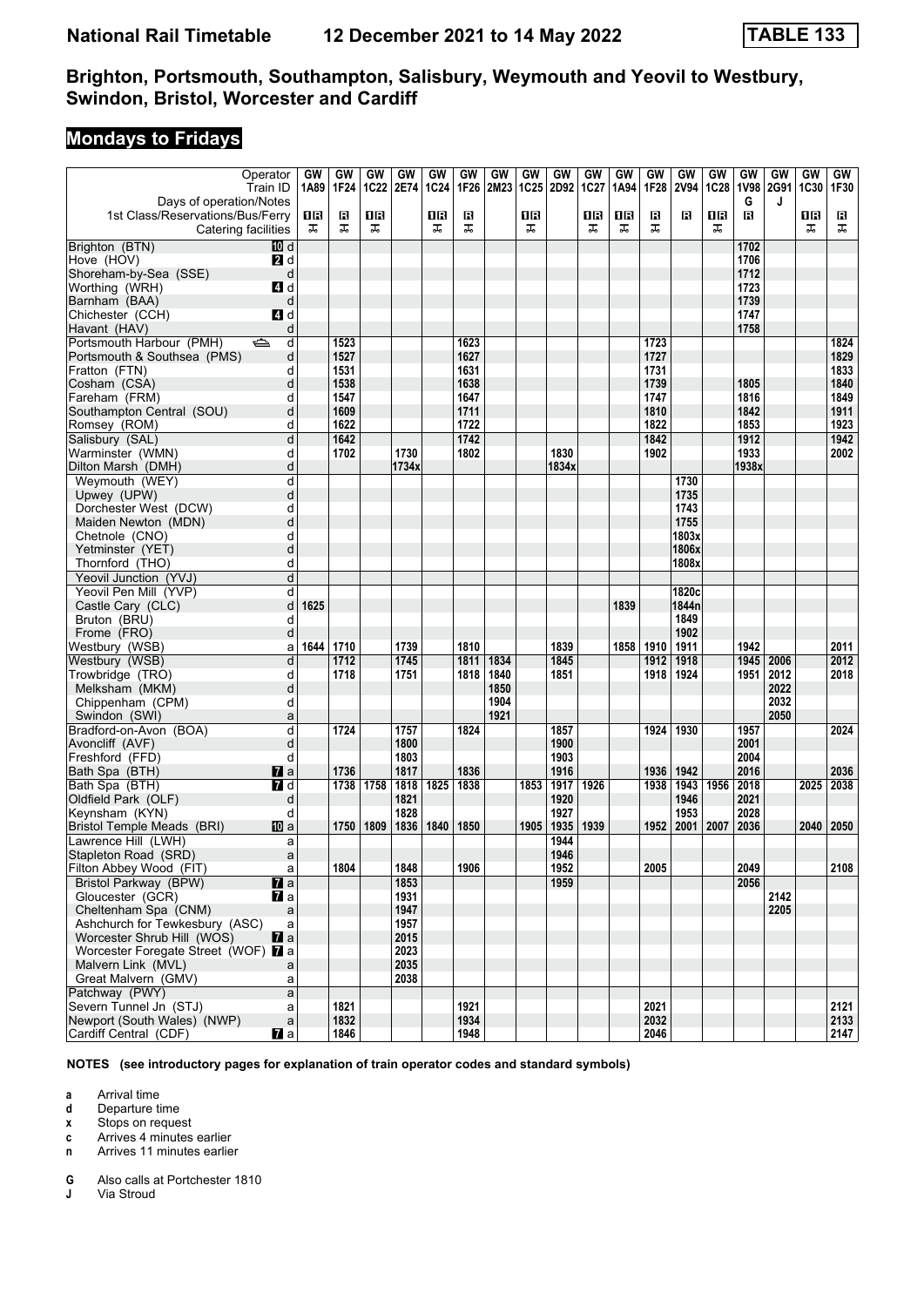## **Mondays to Fridays**

| Operator                            |                | GW   | <b>SW</b> | GW        | GW        | GW          | GW   | GW        | GW        | GW          | GW   | GW          | GW          | GW        | GW          | GW    | GW        | GW   | SW    |
|-------------------------------------|----------------|------|-----------|-----------|-----------|-------------|------|-----------|-----------|-------------|------|-------------|-------------|-----------|-------------|-------|-----------|------|-------|
|                                     | Train ID       | 1C31 | 1L51      |           | 2A85 2C94 | <b>1C32</b> | 1A98 | 1F32      | 1F32      | <b>1C33</b> | 2A87 | <b>2V82</b> | <b>1C34</b> | 1F34      | 1F34        |       | 2D98 1C36 | 1C37 | 1058  |
| Days of operation/Notes             |                |      |           |           |           |             |      | <b>FX</b> | <b>FO</b> |             |      |             |             | <b>FO</b> | <b>FX</b>   |       |           |      | н     |
| 1st Class/Reservations/Bus/Ferry    |                | 1R   | п         | O.        |           | 1 R         | 1R   | в         | В         | 1R          |      | в           | 1R          | в         | в           |       | 1R        | 1R   | п     |
| Catering facilities                 |                | ᠼ    |           |           |           | ᠼ           | ᠼ    |           |           | ᠼ           |      |             | ᠼ           |           |             |       | ᠼ         | ᠼ    |       |
| Brighton (BTN)                      | 而 d            |      |           |           |           |             |      |           |           |             |      |             |             |           |             |       |           |      |       |
| Hove (HOV)                          | 2 d            |      |           |           |           |             |      |           |           |             |      |             |             |           |             |       |           |      |       |
| Shoreham-by-Sea (SSE)               | d              |      |           |           |           |             |      |           |           |             |      |             |             |           |             |       |           |      |       |
| Worthing (WRH)                      | 4d             |      |           |           |           |             |      |           |           |             |      |             |             |           |             |       |           |      |       |
| Barnham (BAA)                       | d              |      |           |           |           |             |      |           |           |             |      |             |             |           |             |       |           |      |       |
| Chichester (CCH)                    | 4d             |      |           |           |           |             |      |           |           |             |      |             |             |           |             |       |           |      |       |
| Havant (HAV)                        | d              |      |           |           |           |             |      |           |           |             |      |             |             |           |             |       |           |      |       |
| Portsmouth Harbour (PMH)<br>ک       | d              |      |           |           |           |             |      | 1923      | 1923      |             |      |             |             | 2023      | 2023        |       |           |      |       |
| Portsmouth & Southsea (PMS)         | d              |      |           |           |           |             |      | 1927      | 1927      |             |      |             |             | 2027      | 2027        |       |           |      |       |
| Fratton (FTN)                       | d              |      |           |           |           |             |      | 1931      | 1931      |             |      |             |             | 2031      | 2031        |       |           |      |       |
| Cosham (CSA)                        | d              |      |           |           |           |             |      | 1939      | 1939      |             |      |             |             |           |             |       |           |      |       |
| Fareham (FRM)                       | d              |      |           |           |           |             |      | 1947      | 1947      |             |      |             |             | 2045      | 2045        |       |           |      |       |
| Southampton Central (SOU)           | d              |      |           |           |           |             |      | 2010      | 2010      |             |      |             |             | 2111      | 2111        |       |           |      |       |
| Romsey (ROM)                        | d              |      |           |           |           |             |      | 2022      | 2022      |             |      |             |             | 2122      | 2122        |       |           |      |       |
| Salisbury (SAL)                     | d              |      |           |           |           |             |      | 2042      | 2042      |             |      |             |             | 2142      | 2142        |       |           |      |       |
| Warminster (WMN)                    | d              |      |           |           |           |             |      | 2103      | 2103      |             |      |             |             | 2202      | 2202        | 2228  |           |      |       |
| Dilton Marsh (DMH)                  | d              |      |           |           |           |             |      |           |           |             |      |             |             |           |             | 2233x |           |      |       |
| Weymouth (WEY)                      | d              |      |           |           |           |             |      |           |           |             |      | 2015        |             |           |             |       |           |      |       |
| Upwey (UPW)                         | d              |      |           |           |           |             |      |           |           |             |      | 2020        |             |           |             |       |           |      |       |
| Dorchester West (DCW)               | d              |      |           |           |           |             |      |           |           |             |      | 2028        |             |           |             |       |           |      |       |
| Maiden Newton (MDN)                 | d              |      |           |           |           |             |      |           |           |             |      | 2040        |             |           |             |       |           |      |       |
| Chetnole (CNO)                      | d              |      |           |           |           |             |      |           |           |             |      | 2048x       |             |           |             |       |           |      |       |
| Yetminster (YET)                    | d              |      |           |           |           |             |      |           |           |             |      | 2051x       |             |           |             |       |           |      |       |
| Thornford (THO)                     | d              |      |           |           |           |             |      |           |           |             |      | 2053x       |             |           |             |       |           |      |       |
| Yeovil Junction (YVJ)               | d              |      | 1917      |           |           |             |      |           |           |             |      |             |             |           |             |       |           |      | 2145  |
| Yeovil Pen Mill (YVP)               | d              |      | 1926      |           |           |             |      |           |           |             |      | 2103        |             |           |             |       |           |      | 2152  |
| Castle Cary (CLC)                   | d              |      | 1940      |           |           |             | 2043 |           |           |             |      | 2117        |             |           |             |       |           |      | 2220g |
| Bruton (BRU)                        | d              |      | 1945      |           |           |             |      |           |           |             |      | 2122        |             |           |             |       |           |      | 2225  |
| Frome (FRO)                         | d              |      | 1957      | 2016      |           |             |      |           |           |             | 2106 | 2134        |             |           |             |       |           |      | 2245h |
| Westbury (WSB)                      | a              |      |           | 2016 2026 |           |             | 2101 | 2111      | 2111      |             | 2115 | 2144        |             | 2210      | 2210        | 2237  |           |      | 2255  |
| Westbury (WSB)                      | d              |      |           |           | 2042      |             |      | 2112      | 2112      |             |      | 2145        |             | 2212      | 2212        | 2242  |           |      |       |
| Trowbridge (TRO)                    | d              |      |           |           | 2048      |             |      | 2118      | 2118      |             |      | 2152        |             | 2218      | 2218        | 2248  |           |      |       |
| Melksham (MKM)                      | d              |      |           |           |           |             |      |           |           |             |      |             |             |           |             |       |           |      |       |
| Chippenham (CPM)                    | d              |      |           |           |           |             |      |           |           |             |      |             |             |           |             |       |           |      |       |
| Swindon (SWI)                       | a              |      |           |           |           |             |      |           |           |             |      |             |             |           |             |       |           |      |       |
| Bradford-on-Avon (BOA)              | d              |      |           |           | 2054      |             |      | 2125      | 2125      |             |      | 2158        |             | 2224      | 2224        | 2254  |           |      |       |
| Avoncliff (AVF)                     | d              |      |           |           | 2057      |             |      |           |           |             |      | 2201        |             |           |             | 2257  |           |      |       |
| Freshford (FFD)                     | d              |      |           |           | 2100      |             |      |           |           |             |      | 2204        |             |           |             | 2300  |           |      |       |
| Bath Spa (BTH)                      | $\mathbf{z}$ a |      |           |           | 2110      |             |      | 2137      | 2137      |             |      | 2214        |             | 2236      | 2236        | 2310  |           |      |       |
| Bath Spa (BTH)                      | 7 d            | 2053 |           |           | 2112 2122 |             |      | 2138      | 2138      | 2153        |      | 2216        | 2224        | 2238      | 2238        | 2312  | 2324 2357 |      |       |
| Oldfield Park (OLF)                 | d              |      |           |           | 2115      |             |      |           |           |             |      | 2219        |             |           |             | 2315  |           |      |       |
| Keynsham (KYN)                      | d              |      |           |           | 2122      |             |      |           |           |             |      | 2226        |             |           |             | 2322  |           |      |       |
| Bristol Temple Meads (BRI)          | <b>ID</b> a    | 2108 |           |           | 2130      | 2134        |      | 2151      | 2151      | 2205        |      | 2235        | 2239        | 2251      | 2251        | 2331  | 2335      | 0009 |       |
| Lawrence Hill (LWH)                 | a              |      |           |           |           |             |      |           |           |             |      |             |             |           |             |       |           |      |       |
| Stapleton Road (SRD)                | a              |      |           |           |           |             |      |           |           |             |      |             |             |           |             |       |           |      |       |
| Filton Abbey Wood (FIT)             | a              |      |           |           |           |             |      |           | 2204 2204 |             |      |             |             |           | 2305 2305   |       |           |      |       |
| Bristol Parkway (BPW)               | $\mathbf{z}$ a |      |           |           |           |             |      |           |           |             |      |             |             |           |             |       |           |      |       |
| Gloucester (GCR)                    | <b>7</b> a     |      |           |           |           |             |      |           |           |             |      |             |             |           |             |       |           |      |       |
| Cheltenham Spa (CNM)                | $\mathsf{a}$   |      |           |           |           |             |      |           |           |             |      |             |             |           |             |       |           |      |       |
| Ashchurch for Tewkesbury (ASC)      | a              |      |           |           |           |             |      |           |           |             |      |             |             |           |             |       |           |      |       |
| Worcester Shrub Hill (WOS)          | $\mathbf{z}$ a |      |           |           |           |             |      |           |           |             |      |             |             |           |             |       |           |      |       |
| Worcester Foregate Street (WOF) 7 a |                |      |           |           |           |             |      |           |           |             |      |             |             |           |             |       |           |      |       |
| Malvern Link (MVL)                  | a              |      |           |           |           |             |      |           |           |             |      |             |             |           |             |       |           |      |       |
| Great Malvern (GMV)                 | a              |      |           |           |           |             |      |           |           |             |      |             |             |           |             |       |           |      |       |
| Patchway (PWY)                      | a              |      |           |           |           |             |      |           | 2209 2209 |             |      |             |             |           | 2310   2310 |       |           |      |       |
| Severn Tunnel Jn (STJ)              | a              |      |           |           |           |             |      |           | 2219 2220 |             |      |             |             |           | 2321 2321   |       |           |      |       |
| Newport (South Wales) (NWP)         | $\mathsf{a}$   |      |           |           |           |             |      |           | 2238 2232 |             |      |             |             |           | 2332 2338   |       |           |      |       |
| Cardiff Central (CDF)               | <b>Z</b> a     |      |           |           |           |             |      |           | 2258 2246 |             |      |             |             |           | 2346 2358   |       |           |      |       |

**NOTES (see introductory pages for explanation of train operator codes and standard symbols)**

**a** Arrival time<br>**d** Departure t

**d** Departure time

**x** Stops on request

**g** Arrives 15 minutes earlier<br>**h** Arrives 6 minutes earlier

**K** Arrives 6 minutes earlier

**+** To Salisbury

**F0** Fridays only

**FX** Not Fridays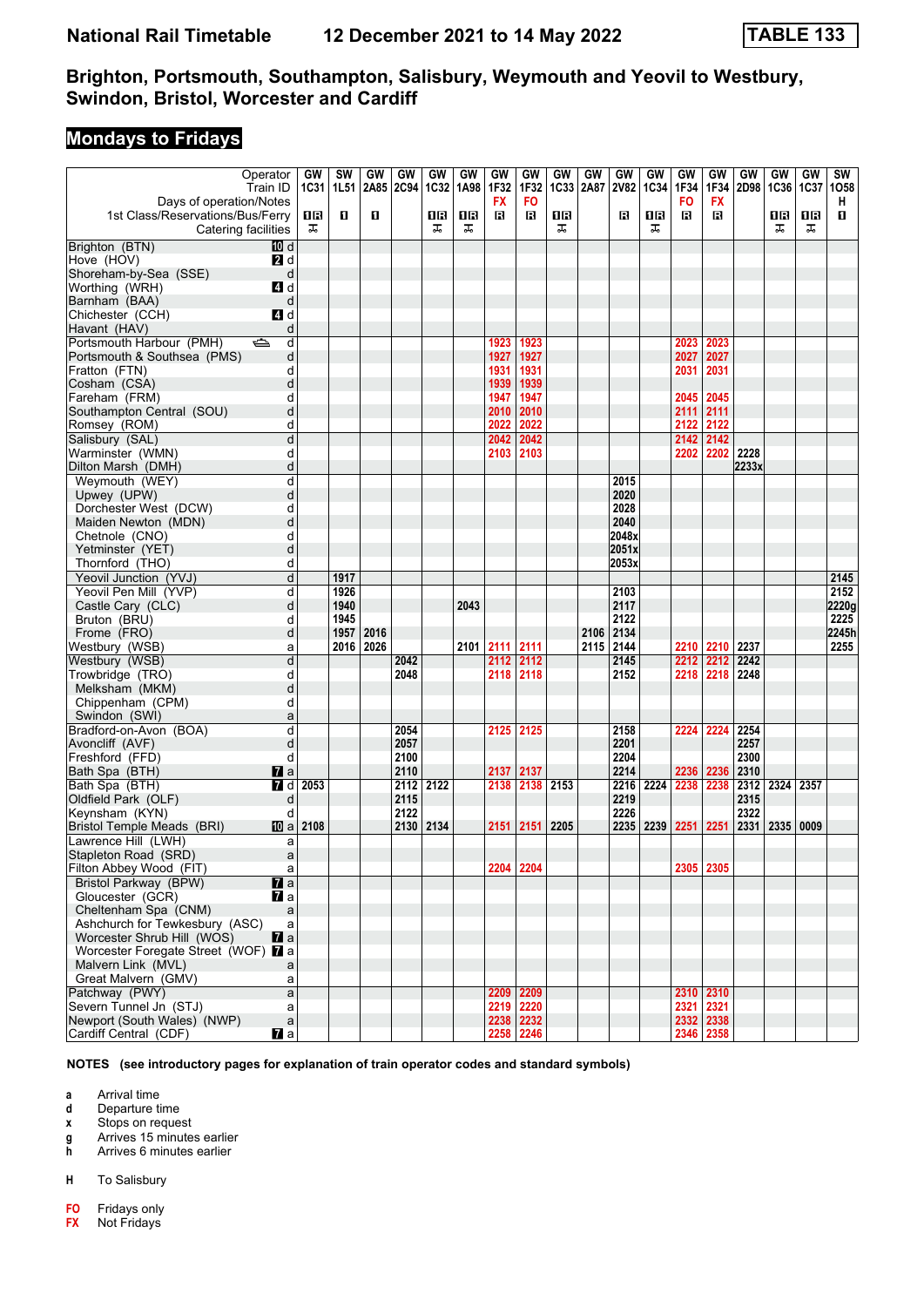# **Mondays to Fridays**

| 2M95<br>1C39<br>Train ID<br>Days of operation/Notes<br>А<br>16<br>1st Class/Reservations/Bus/Ferry<br>Catering facilities<br>ᠼ<br>Brighton (BTN)<br>TM d<br>Hove (HOV)<br>21 d<br>Shoreham-by-Sea (SSE)<br>d<br><b>4</b> d<br>Worthing (WRH)<br>Barnham (BAA)<br>d<br>ZI d<br>Chichester (CCH)<br>Havant (HAV)<br>d<br>Portsmouth Harbour (PMH)<br>ڪ<br>2123<br>d<br>Portsmouth & Southsea (PMS)<br>dl<br>2127<br>Fratton (FTN)<br>2131<br>d<br>Cosham (CSA)<br>d<br>Fareham (FRM)<br>2147<br>d<br>Southampton Central (SOU)<br>d l<br>2222<br>d<br>2235<br>Romsey (ROM)<br>2300<br>Salisbury (SAL)<br>dl<br>Warminster (WMN)<br>d<br>2320<br>2324x<br>Dilton Marsh (DMH)<br>d<br>Weymouth (WEY)<br>d<br>Upwey (UPW)<br>d<br>Dorchester West (DCW)<br>d<br>Maiden Newton (MDN)<br>d<br>Chetnole (CNO)<br>d<br>Yetminster (YET)<br>d<br>d<br>Thornford (THO)<br>Yeovil Junction (YVJ)<br>d<br>Yeovil Pen Mill (YVP)<br>d<br>Castle Cary (CLC)<br>d<br>d<br>Bruton (BRU)<br>Frome (FRO)<br>d<br>2330<br>Westbury (WSB)<br>а<br>Westbury (WSB)<br>d<br>2336<br>Trowbridge (TRO)<br>2342<br>d<br>Melksham (MKM)<br>d<br>d<br>Chippenham (CPM)<br>Swindon (SWI)<br>а<br>Bradford-on-Avon (BOA)<br>d<br>2348<br>Avoncliff (AVF)<br>d<br>Freshford (FFD)<br>d<br>Bath Spa (BTH)<br><b>7</b> al<br>0001<br>7 d<br>Bath Spa (BTH)<br>0002<br>0103<br>Oldfield Park (OLF)<br>d<br>Keynsham (KYN)<br>d<br>Bristol Temple Meads (BRI)<br>100 a<br>0015<br>0115<br>Lawrence Hill (LWH)<br>а<br>Stapleton Road (SRD)<br>a<br>Filton Abbey Wood (FIT)<br>а<br><b>Bristol Parkway (BPW)</b><br>71 a<br>Gloucester (GCR)<br>Mr a<br>Cheltenham Spa (CNM)<br>a<br>Ashchurch for Tewkesbury (ASC)<br>а<br>Worcester Shrub Hill (WOS)<br><b>7</b> a<br>Worcester Foregate Street (WOF) 2 a<br>Malvern Link (MVL)<br>a<br>Great Malvern (GMV)<br>а<br>Patchway (PWY)<br>a<br>Severn Tunnel Jn (STJ)<br>а<br>Newport (South Wales) (NWP)<br>a<br>Cardiff Central (CDF)<br>$\mathbf{z}$ a | Operator |  | GW | GW |
|--------------------------------------------------------------------------------------------------------------------------------------------------------------------------------------------------------------------------------------------------------------------------------------------------------------------------------------------------------------------------------------------------------------------------------------------------------------------------------------------------------------------------------------------------------------------------------------------------------------------------------------------------------------------------------------------------------------------------------------------------------------------------------------------------------------------------------------------------------------------------------------------------------------------------------------------------------------------------------------------------------------------------------------------------------------------------------------------------------------------------------------------------------------------------------------------------------------------------------------------------------------------------------------------------------------------------------------------------------------------------------------------------------------------------------------------------------------------------------------------------------------------------------------------------------------------------------------------------------------------------------------------------------------------------------------------------------------------------------------------------------------------------------------------------------------------------------------------------------------------------------------------------------------------------------------------------------------------|----------|--|----|----|
|                                                                                                                                                                                                                                                                                                                                                                                                                                                                                                                                                                                                                                                                                                                                                                                                                                                                                                                                                                                                                                                                                                                                                                                                                                                                                                                                                                                                                                                                                                                                                                                                                                                                                                                                                                                                                                                                                                                                                                    |          |  |    |    |
|                                                                                                                                                                                                                                                                                                                                                                                                                                                                                                                                                                                                                                                                                                                                                                                                                                                                                                                                                                                                                                                                                                                                                                                                                                                                                                                                                                                                                                                                                                                                                                                                                                                                                                                                                                                                                                                                                                                                                                    |          |  |    |    |
|                                                                                                                                                                                                                                                                                                                                                                                                                                                                                                                                                                                                                                                                                                                                                                                                                                                                                                                                                                                                                                                                                                                                                                                                                                                                                                                                                                                                                                                                                                                                                                                                                                                                                                                                                                                                                                                                                                                                                                    |          |  |    |    |
|                                                                                                                                                                                                                                                                                                                                                                                                                                                                                                                                                                                                                                                                                                                                                                                                                                                                                                                                                                                                                                                                                                                                                                                                                                                                                                                                                                                                                                                                                                                                                                                                                                                                                                                                                                                                                                                                                                                                                                    |          |  |    |    |
|                                                                                                                                                                                                                                                                                                                                                                                                                                                                                                                                                                                                                                                                                                                                                                                                                                                                                                                                                                                                                                                                                                                                                                                                                                                                                                                                                                                                                                                                                                                                                                                                                                                                                                                                                                                                                                                                                                                                                                    |          |  |    |    |
|                                                                                                                                                                                                                                                                                                                                                                                                                                                                                                                                                                                                                                                                                                                                                                                                                                                                                                                                                                                                                                                                                                                                                                                                                                                                                                                                                                                                                                                                                                                                                                                                                                                                                                                                                                                                                                                                                                                                                                    |          |  |    |    |
|                                                                                                                                                                                                                                                                                                                                                                                                                                                                                                                                                                                                                                                                                                                                                                                                                                                                                                                                                                                                                                                                                                                                                                                                                                                                                                                                                                                                                                                                                                                                                                                                                                                                                                                                                                                                                                                                                                                                                                    |          |  |    |    |
|                                                                                                                                                                                                                                                                                                                                                                                                                                                                                                                                                                                                                                                                                                                                                                                                                                                                                                                                                                                                                                                                                                                                                                                                                                                                                                                                                                                                                                                                                                                                                                                                                                                                                                                                                                                                                                                                                                                                                                    |          |  |    |    |
|                                                                                                                                                                                                                                                                                                                                                                                                                                                                                                                                                                                                                                                                                                                                                                                                                                                                                                                                                                                                                                                                                                                                                                                                                                                                                                                                                                                                                                                                                                                                                                                                                                                                                                                                                                                                                                                                                                                                                                    |          |  |    |    |
|                                                                                                                                                                                                                                                                                                                                                                                                                                                                                                                                                                                                                                                                                                                                                                                                                                                                                                                                                                                                                                                                                                                                                                                                                                                                                                                                                                                                                                                                                                                                                                                                                                                                                                                                                                                                                                                                                                                                                                    |          |  |    |    |
|                                                                                                                                                                                                                                                                                                                                                                                                                                                                                                                                                                                                                                                                                                                                                                                                                                                                                                                                                                                                                                                                                                                                                                                                                                                                                                                                                                                                                                                                                                                                                                                                                                                                                                                                                                                                                                                                                                                                                                    |          |  |    |    |
|                                                                                                                                                                                                                                                                                                                                                                                                                                                                                                                                                                                                                                                                                                                                                                                                                                                                                                                                                                                                                                                                                                                                                                                                                                                                                                                                                                                                                                                                                                                                                                                                                                                                                                                                                                                                                                                                                                                                                                    |          |  |    |    |
|                                                                                                                                                                                                                                                                                                                                                                                                                                                                                                                                                                                                                                                                                                                                                                                                                                                                                                                                                                                                                                                                                                                                                                                                                                                                                                                                                                                                                                                                                                                                                                                                                                                                                                                                                                                                                                                                                                                                                                    |          |  |    |    |
|                                                                                                                                                                                                                                                                                                                                                                                                                                                                                                                                                                                                                                                                                                                                                                                                                                                                                                                                                                                                                                                                                                                                                                                                                                                                                                                                                                                                                                                                                                                                                                                                                                                                                                                                                                                                                                                                                                                                                                    |          |  |    |    |
|                                                                                                                                                                                                                                                                                                                                                                                                                                                                                                                                                                                                                                                                                                                                                                                                                                                                                                                                                                                                                                                                                                                                                                                                                                                                                                                                                                                                                                                                                                                                                                                                                                                                                                                                                                                                                                                                                                                                                                    |          |  |    |    |
|                                                                                                                                                                                                                                                                                                                                                                                                                                                                                                                                                                                                                                                                                                                                                                                                                                                                                                                                                                                                                                                                                                                                                                                                                                                                                                                                                                                                                                                                                                                                                                                                                                                                                                                                                                                                                                                                                                                                                                    |          |  |    |    |
|                                                                                                                                                                                                                                                                                                                                                                                                                                                                                                                                                                                                                                                                                                                                                                                                                                                                                                                                                                                                                                                                                                                                                                                                                                                                                                                                                                                                                                                                                                                                                                                                                                                                                                                                                                                                                                                                                                                                                                    |          |  |    |    |
|                                                                                                                                                                                                                                                                                                                                                                                                                                                                                                                                                                                                                                                                                                                                                                                                                                                                                                                                                                                                                                                                                                                                                                                                                                                                                                                                                                                                                                                                                                                                                                                                                                                                                                                                                                                                                                                                                                                                                                    |          |  |    |    |
|                                                                                                                                                                                                                                                                                                                                                                                                                                                                                                                                                                                                                                                                                                                                                                                                                                                                                                                                                                                                                                                                                                                                                                                                                                                                                                                                                                                                                                                                                                                                                                                                                                                                                                                                                                                                                                                                                                                                                                    |          |  |    |    |
|                                                                                                                                                                                                                                                                                                                                                                                                                                                                                                                                                                                                                                                                                                                                                                                                                                                                                                                                                                                                                                                                                                                                                                                                                                                                                                                                                                                                                                                                                                                                                                                                                                                                                                                                                                                                                                                                                                                                                                    |          |  |    |    |
|                                                                                                                                                                                                                                                                                                                                                                                                                                                                                                                                                                                                                                                                                                                                                                                                                                                                                                                                                                                                                                                                                                                                                                                                                                                                                                                                                                                                                                                                                                                                                                                                                                                                                                                                                                                                                                                                                                                                                                    |          |  |    |    |
|                                                                                                                                                                                                                                                                                                                                                                                                                                                                                                                                                                                                                                                                                                                                                                                                                                                                                                                                                                                                                                                                                                                                                                                                                                                                                                                                                                                                                                                                                                                                                                                                                                                                                                                                                                                                                                                                                                                                                                    |          |  |    |    |
|                                                                                                                                                                                                                                                                                                                                                                                                                                                                                                                                                                                                                                                                                                                                                                                                                                                                                                                                                                                                                                                                                                                                                                                                                                                                                                                                                                                                                                                                                                                                                                                                                                                                                                                                                                                                                                                                                                                                                                    |          |  |    |    |
|                                                                                                                                                                                                                                                                                                                                                                                                                                                                                                                                                                                                                                                                                                                                                                                                                                                                                                                                                                                                                                                                                                                                                                                                                                                                                                                                                                                                                                                                                                                                                                                                                                                                                                                                                                                                                                                                                                                                                                    |          |  |    |    |
|                                                                                                                                                                                                                                                                                                                                                                                                                                                                                                                                                                                                                                                                                                                                                                                                                                                                                                                                                                                                                                                                                                                                                                                                                                                                                                                                                                                                                                                                                                                                                                                                                                                                                                                                                                                                                                                                                                                                                                    |          |  |    |    |
|                                                                                                                                                                                                                                                                                                                                                                                                                                                                                                                                                                                                                                                                                                                                                                                                                                                                                                                                                                                                                                                                                                                                                                                                                                                                                                                                                                                                                                                                                                                                                                                                                                                                                                                                                                                                                                                                                                                                                                    |          |  |    |    |
|                                                                                                                                                                                                                                                                                                                                                                                                                                                                                                                                                                                                                                                                                                                                                                                                                                                                                                                                                                                                                                                                                                                                                                                                                                                                                                                                                                                                                                                                                                                                                                                                                                                                                                                                                                                                                                                                                                                                                                    |          |  |    |    |
|                                                                                                                                                                                                                                                                                                                                                                                                                                                                                                                                                                                                                                                                                                                                                                                                                                                                                                                                                                                                                                                                                                                                                                                                                                                                                                                                                                                                                                                                                                                                                                                                                                                                                                                                                                                                                                                                                                                                                                    |          |  |    |    |
|                                                                                                                                                                                                                                                                                                                                                                                                                                                                                                                                                                                                                                                                                                                                                                                                                                                                                                                                                                                                                                                                                                                                                                                                                                                                                                                                                                                                                                                                                                                                                                                                                                                                                                                                                                                                                                                                                                                                                                    |          |  |    |    |
|                                                                                                                                                                                                                                                                                                                                                                                                                                                                                                                                                                                                                                                                                                                                                                                                                                                                                                                                                                                                                                                                                                                                                                                                                                                                                                                                                                                                                                                                                                                                                                                                                                                                                                                                                                                                                                                                                                                                                                    |          |  |    |    |
|                                                                                                                                                                                                                                                                                                                                                                                                                                                                                                                                                                                                                                                                                                                                                                                                                                                                                                                                                                                                                                                                                                                                                                                                                                                                                                                                                                                                                                                                                                                                                                                                                                                                                                                                                                                                                                                                                                                                                                    |          |  |    |    |
|                                                                                                                                                                                                                                                                                                                                                                                                                                                                                                                                                                                                                                                                                                                                                                                                                                                                                                                                                                                                                                                                                                                                                                                                                                                                                                                                                                                                                                                                                                                                                                                                                                                                                                                                                                                                                                                                                                                                                                    |          |  |    |    |
|                                                                                                                                                                                                                                                                                                                                                                                                                                                                                                                                                                                                                                                                                                                                                                                                                                                                                                                                                                                                                                                                                                                                                                                                                                                                                                                                                                                                                                                                                                                                                                                                                                                                                                                                                                                                                                                                                                                                                                    |          |  |    |    |
|                                                                                                                                                                                                                                                                                                                                                                                                                                                                                                                                                                                                                                                                                                                                                                                                                                                                                                                                                                                                                                                                                                                                                                                                                                                                                                                                                                                                                                                                                                                                                                                                                                                                                                                                                                                                                                                                                                                                                                    |          |  |    |    |
|                                                                                                                                                                                                                                                                                                                                                                                                                                                                                                                                                                                                                                                                                                                                                                                                                                                                                                                                                                                                                                                                                                                                                                                                                                                                                                                                                                                                                                                                                                                                                                                                                                                                                                                                                                                                                                                                                                                                                                    |          |  |    |    |
|                                                                                                                                                                                                                                                                                                                                                                                                                                                                                                                                                                                                                                                                                                                                                                                                                                                                                                                                                                                                                                                                                                                                                                                                                                                                                                                                                                                                                                                                                                                                                                                                                                                                                                                                                                                                                                                                                                                                                                    |          |  |    |    |
|                                                                                                                                                                                                                                                                                                                                                                                                                                                                                                                                                                                                                                                                                                                                                                                                                                                                                                                                                                                                                                                                                                                                                                                                                                                                                                                                                                                                                                                                                                                                                                                                                                                                                                                                                                                                                                                                                                                                                                    |          |  |    |    |
|                                                                                                                                                                                                                                                                                                                                                                                                                                                                                                                                                                                                                                                                                                                                                                                                                                                                                                                                                                                                                                                                                                                                                                                                                                                                                                                                                                                                                                                                                                                                                                                                                                                                                                                                                                                                                                                                                                                                                                    |          |  |    |    |
|                                                                                                                                                                                                                                                                                                                                                                                                                                                                                                                                                                                                                                                                                                                                                                                                                                                                                                                                                                                                                                                                                                                                                                                                                                                                                                                                                                                                                                                                                                                                                                                                                                                                                                                                                                                                                                                                                                                                                                    |          |  |    |    |
|                                                                                                                                                                                                                                                                                                                                                                                                                                                                                                                                                                                                                                                                                                                                                                                                                                                                                                                                                                                                                                                                                                                                                                                                                                                                                                                                                                                                                                                                                                                                                                                                                                                                                                                                                                                                                                                                                                                                                                    |          |  |    |    |
|                                                                                                                                                                                                                                                                                                                                                                                                                                                                                                                                                                                                                                                                                                                                                                                                                                                                                                                                                                                                                                                                                                                                                                                                                                                                                                                                                                                                                                                                                                                                                                                                                                                                                                                                                                                                                                                                                                                                                                    |          |  |    |    |
|                                                                                                                                                                                                                                                                                                                                                                                                                                                                                                                                                                                                                                                                                                                                                                                                                                                                                                                                                                                                                                                                                                                                                                                                                                                                                                                                                                                                                                                                                                                                                                                                                                                                                                                                                                                                                                                                                                                                                                    |          |  |    |    |
|                                                                                                                                                                                                                                                                                                                                                                                                                                                                                                                                                                                                                                                                                                                                                                                                                                                                                                                                                                                                                                                                                                                                                                                                                                                                                                                                                                                                                                                                                                                                                                                                                                                                                                                                                                                                                                                                                                                                                                    |          |  |    |    |
|                                                                                                                                                                                                                                                                                                                                                                                                                                                                                                                                                                                                                                                                                                                                                                                                                                                                                                                                                                                                                                                                                                                                                                                                                                                                                                                                                                                                                                                                                                                                                                                                                                                                                                                                                                                                                                                                                                                                                                    |          |  |    |    |
|                                                                                                                                                                                                                                                                                                                                                                                                                                                                                                                                                                                                                                                                                                                                                                                                                                                                                                                                                                                                                                                                                                                                                                                                                                                                                                                                                                                                                                                                                                                                                                                                                                                                                                                                                                                                                                                                                                                                                                    |          |  |    |    |
|                                                                                                                                                                                                                                                                                                                                                                                                                                                                                                                                                                                                                                                                                                                                                                                                                                                                                                                                                                                                                                                                                                                                                                                                                                                                                                                                                                                                                                                                                                                                                                                                                                                                                                                                                                                                                                                                                                                                                                    |          |  |    |    |
|                                                                                                                                                                                                                                                                                                                                                                                                                                                                                                                                                                                                                                                                                                                                                                                                                                                                                                                                                                                                                                                                                                                                                                                                                                                                                                                                                                                                                                                                                                                                                                                                                                                                                                                                                                                                                                                                                                                                                                    |          |  |    |    |
|                                                                                                                                                                                                                                                                                                                                                                                                                                                                                                                                                                                                                                                                                                                                                                                                                                                                                                                                                                                                                                                                                                                                                                                                                                                                                                                                                                                                                                                                                                                                                                                                                                                                                                                                                                                                                                                                                                                                                                    |          |  |    |    |
|                                                                                                                                                                                                                                                                                                                                                                                                                                                                                                                                                                                                                                                                                                                                                                                                                                                                                                                                                                                                                                                                                                                                                                                                                                                                                                                                                                                                                                                                                                                                                                                                                                                                                                                                                                                                                                                                                                                                                                    |          |  |    |    |
|                                                                                                                                                                                                                                                                                                                                                                                                                                                                                                                                                                                                                                                                                                                                                                                                                                                                                                                                                                                                                                                                                                                                                                                                                                                                                                                                                                                                                                                                                                                                                                                                                                                                                                                                                                                                                                                                                                                                                                    |          |  |    |    |
|                                                                                                                                                                                                                                                                                                                                                                                                                                                                                                                                                                                                                                                                                                                                                                                                                                                                                                                                                                                                                                                                                                                                                                                                                                                                                                                                                                                                                                                                                                                                                                                                                                                                                                                                                                                                                                                                                                                                                                    |          |  |    |    |
|                                                                                                                                                                                                                                                                                                                                                                                                                                                                                                                                                                                                                                                                                                                                                                                                                                                                                                                                                                                                                                                                                                                                                                                                                                                                                                                                                                                                                                                                                                                                                                                                                                                                                                                                                                                                                                                                                                                                                                    |          |  |    |    |
|                                                                                                                                                                                                                                                                                                                                                                                                                                                                                                                                                                                                                                                                                                                                                                                                                                                                                                                                                                                                                                                                                                                                                                                                                                                                                                                                                                                                                                                                                                                                                                                                                                                                                                                                                                                                                                                                                                                                                                    |          |  |    |    |
|                                                                                                                                                                                                                                                                                                                                                                                                                                                                                                                                                                                                                                                                                                                                                                                                                                                                                                                                                                                                                                                                                                                                                                                                                                                                                                                                                                                                                                                                                                                                                                                                                                                                                                                                                                                                                                                                                                                                                                    |          |  |    |    |
|                                                                                                                                                                                                                                                                                                                                                                                                                                                                                                                                                                                                                                                                                                                                                                                                                                                                                                                                                                                                                                                                                                                                                                                                                                                                                                                                                                                                                                                                                                                                                                                                                                                                                                                                                                                                                                                                                                                                                                    |          |  |    |    |
|                                                                                                                                                                                                                                                                                                                                                                                                                                                                                                                                                                                                                                                                                                                                                                                                                                                                                                                                                                                                                                                                                                                                                                                                                                                                                                                                                                                                                                                                                                                                                                                                                                                                                                                                                                                                                                                                                                                                                                    |          |  |    |    |
|                                                                                                                                                                                                                                                                                                                                                                                                                                                                                                                                                                                                                                                                                                                                                                                                                                                                                                                                                                                                                                                                                                                                                                                                                                                                                                                                                                                                                                                                                                                                                                                                                                                                                                                                                                                                                                                                                                                                                                    |          |  |    |    |
|                                                                                                                                                                                                                                                                                                                                                                                                                                                                                                                                                                                                                                                                                                                                                                                                                                                                                                                                                                                                                                                                                                                                                                                                                                                                                                                                                                                                                                                                                                                                                                                                                                                                                                                                                                                                                                                                                                                                                                    |          |  |    |    |
|                                                                                                                                                                                                                                                                                                                                                                                                                                                                                                                                                                                                                                                                                                                                                                                                                                                                                                                                                                                                                                                                                                                                                                                                                                                                                                                                                                                                                                                                                                                                                                                                                                                                                                                                                                                                                                                                                                                                                                    |          |  |    |    |
|                                                                                                                                                                                                                                                                                                                                                                                                                                                                                                                                                                                                                                                                                                                                                                                                                                                                                                                                                                                                                                                                                                                                                                                                                                                                                                                                                                                                                                                                                                                                                                                                                                                                                                                                                                                                                                                                                                                                                                    |          |  |    |    |
|                                                                                                                                                                                                                                                                                                                                                                                                                                                                                                                                                                                                                                                                                                                                                                                                                                                                                                                                                                                                                                                                                                                                                                                                                                                                                                                                                                                                                                                                                                                                                                                                                                                                                                                                                                                                                                                                                                                                                                    |          |  |    |    |
|                                                                                                                                                                                                                                                                                                                                                                                                                                                                                                                                                                                                                                                                                                                                                                                                                                                                                                                                                                                                                                                                                                                                                                                                                                                                                                                                                                                                                                                                                                                                                                                                                                                                                                                                                                                                                                                                                                                                                                    |          |  |    |    |
|                                                                                                                                                                                                                                                                                                                                                                                                                                                                                                                                                                                                                                                                                                                                                                                                                                                                                                                                                                                                                                                                                                                                                                                                                                                                                                                                                                                                                                                                                                                                                                                                                                                                                                                                                                                                                                                                                                                                                                    |          |  |    |    |
|                                                                                                                                                                                                                                                                                                                                                                                                                                                                                                                                                                                                                                                                                                                                                                                                                                                                                                                                                                                                                                                                                                                                                                                                                                                                                                                                                                                                                                                                                                                                                                                                                                                                                                                                                                                                                                                                                                                                                                    |          |  |    |    |
|                                                                                                                                                                                                                                                                                                                                                                                                                                                                                                                                                                                                                                                                                                                                                                                                                                                                                                                                                                                                                                                                                                                                                                                                                                                                                                                                                                                                                                                                                                                                                                                                                                                                                                                                                                                                                                                                                                                                                                    |          |  |    |    |
|                                                                                                                                                                                                                                                                                                                                                                                                                                                                                                                                                                                                                                                                                                                                                                                                                                                                                                                                                                                                                                                                                                                                                                                                                                                                                                                                                                                                                                                                                                                                                                                                                                                                                                                                                                                                                                                                                                                                                                    |          |  |    |    |

**NOTES (see introductory pages for explanation of train operator codes and standard symbols)**

**a** Arrival time<br>**d** Departure t

- **d** Departure time
- **x** Stops on request

A Also calls at Eastleigh 2209 and Southampton Airport Parkwy 2213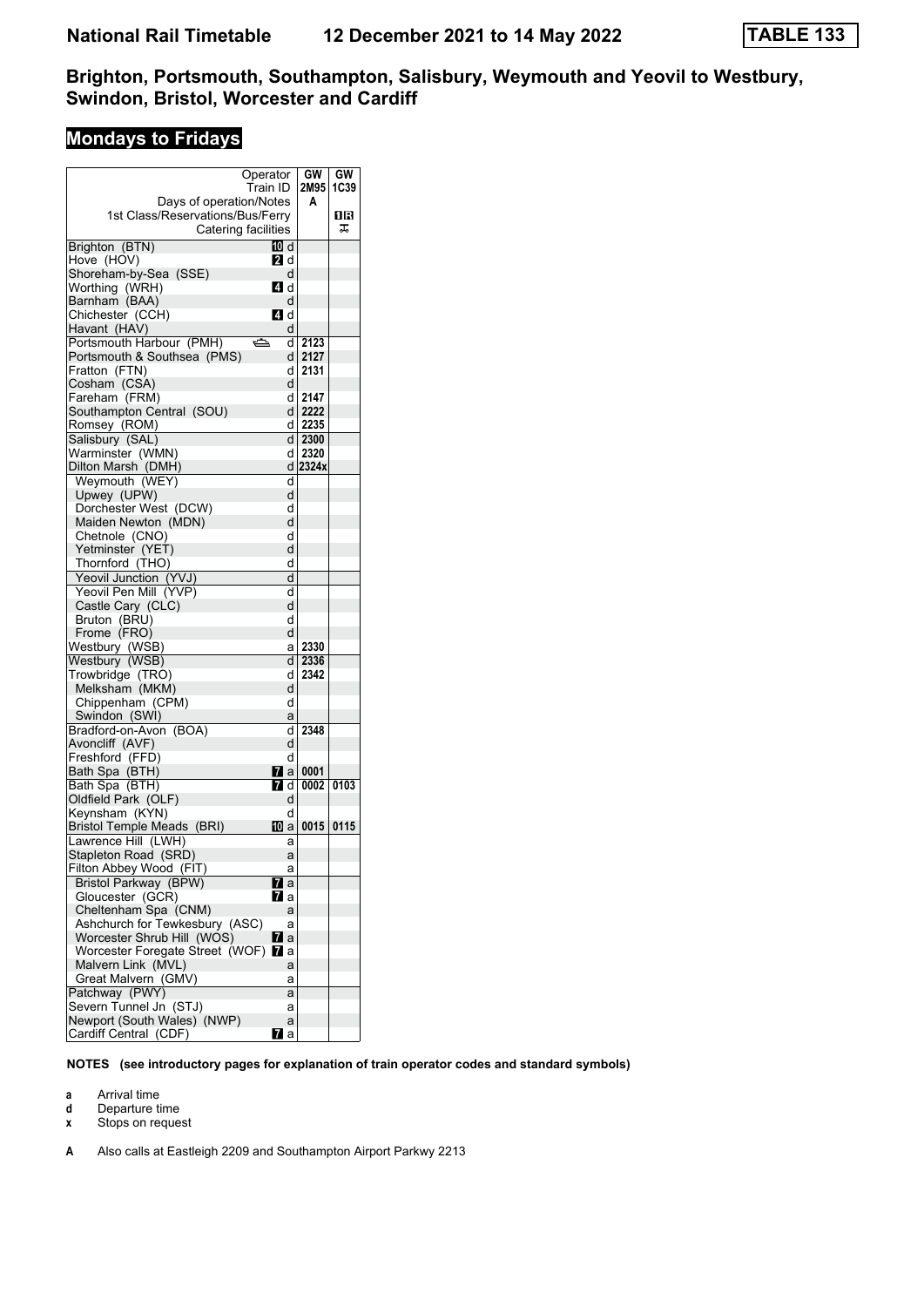## **Saturdays**

|                                     | Operator       | GW                | GW   | GW                        | GW   | GW          | GW    | GW          | <b>SW</b>    | GW   | GW          | GW        | GW   | GW          | GW   | GW    | GW          | <b>GW</b> | GW   |
|-------------------------------------|----------------|-------------------|------|---------------------------|------|-------------|-------|-------------|--------------|------|-------------|-----------|------|-------------|------|-------|-------------|-----------|------|
|                                     | Train ID       |                   |      | 2V52   1C02   2V54   2M11 |      | <b>1C03</b> | 1F06  | <b>1C04</b> | 1026         | 1A71 | <b>2V85</b> | 2M13 2E57 |      | <b>1C05</b> | 1A74 | 1F08  | <b>1C06</b> | 2E59      | 1C07 |
| Days of operation/Notes             |                |                   |      |                           |      |             |       |             | в            |      |             |           |      |             |      |       |             |           |      |
| 1st Class/Reservations/Bus/Ferry    |                |                   | 1R   |                           |      | 1 R         | в     | 1R          | $\mathbf{u}$ | 1R   | в           |           |      | 1 R         | 0 B  | R     | 1R          |           | 16   |
| Catering facilities                 |                |                   | ᠼ    |                           |      | ᠼ           |       | ᠼ           |              | ᠼ    |             |           |      | ᠼ           | ᠼ    | ᠼ     | ᠼ           |           | ᠼ    |
|                                     |                |                   |      |                           |      |             |       |             |              |      |             |           |      |             |      |       |             |           |      |
| Brighton (BTN)                      | III d          |                   |      |                           |      |             |       |             |              |      |             |           |      |             |      |       |             |           |      |
| Hove (HOV)                          | 2d             |                   |      |                           |      |             |       |             |              |      |             |           |      |             |      |       |             |           |      |
| Shoreham-by-Sea (SSE)               | d              |                   |      |                           |      |             |       |             |              |      |             |           |      |             |      |       |             |           |      |
| Worthing (WRH)                      | 4 d            |                   |      |                           |      |             |       |             |              |      |             |           |      |             |      |       |             |           |      |
| Barnham (BAA)                       | d              |                   |      |                           |      |             |       |             |              |      |             |           |      |             |      |       |             |           |      |
|                                     |                |                   |      |                           |      |             |       |             |              |      |             |           |      |             |      |       |             |           |      |
| Chichester (CCH)                    | <b>4</b> d     |                   |      |                           |      |             |       |             |              |      |             |           |      |             |      |       |             |           |      |
| Havant (HAV)                        | d              |                   |      |                           |      |             |       |             |              |      |             |           |      |             |      |       |             |           |      |
| Portsmouth Harbour (PMH)            | ک<br>d         |                   |      |                           |      |             | 0608  |             |              |      |             |           |      |             |      | 0723  |             |           |      |
| Portsmouth & Southsea (PMS)         | d              |                   |      | 0539                      |      |             | 0612  |             |              |      |             |           |      |             |      | 0727  |             |           |      |
| Fratton (FTN)                       | d              |                   |      | 0544                      |      |             | 0616  |             |              |      |             |           |      |             |      | 0731  |             |           |      |
| Cosham (CSA)                        | d              |                   |      | 0551                      |      |             | 0624  |             |              |      |             |           |      |             |      | 0739  |             |           |      |
| Fareham (FRM)                       | d              |                   |      | 0600                      |      |             | 0632  |             |              |      |             |           |      |             |      | 0747  |             |           |      |
| Southampton Central (SOU)           | d              |                   |      | 0626                      |      |             | 0657  |             |              |      |             |           |      |             |      | 0810  |             |           |      |
|                                     |                |                   |      |                           |      |             |       |             |              |      |             |           |      |             |      |       |             |           |      |
| Romsey (ROM)                        | d              |                   |      | 0638                      |      |             | 0711  |             |              |      |             |           |      |             |      | 0821  |             |           |      |
| Salisbury (SAL)                     | d              | 0608              |      | 0705                      |      |             | 0730  |             |              |      |             |           |      |             |      | 0842  |             |           |      |
| Warminster (WMN)                    | d              | 0628              |      | 0728c                     |      |             | 0750  |             |              |      |             |           |      |             |      | 0903  |             |           |      |
| Dilton Marsh (DMH)                  | d              | 0632x             |      | 0732x                     |      |             | 0754x |             |              |      |             |           |      |             |      | 0907x |             |           |      |
| Weymouth (WEY)                      | d              |                   |      |                           |      |             |       |             |              |      | 0638        |           |      |             |      |       |             |           |      |
| Upwey (UPW)                         | d              |                   |      |                           |      |             |       |             |              |      | 0643        |           |      |             |      |       |             |           |      |
| Dorchester West (DCW)               | d              |                   |      |                           |      |             |       |             |              |      | 0651        |           |      |             |      |       |             |           |      |
|                                     |                |                   |      |                           |      |             |       |             |              |      | 0704        |           |      |             |      |       |             |           |      |
| Maiden Newton (MDN)                 | d              |                   |      |                           |      |             |       |             |              |      |             |           |      |             |      |       |             |           |      |
| Chetnole (CNO)                      | d              |                   |      |                           |      |             |       |             |              |      | 0712x       |           |      |             |      |       |             |           |      |
| Yetminster (YET)                    | d              |                   |      |                           |      |             |       |             |              |      | 0716x       |           |      |             |      |       |             |           |      |
| Thornford (THO)                     | d              |                   |      |                           |      |             |       |             |              |      | 0719x       |           |      |             |      |       |             |           |      |
| Yeovil Junction (YVJ)               | d              |                   |      |                           |      |             |       |             |              |      |             |           |      |             |      |       |             |           |      |
| Yeovil Pen Mill (YVP)               | d              |                   |      |                           |      |             |       |             |              |      | 0729c       |           |      |             |      |       |             |           |      |
| Castle Cary (CLC)                   | d              |                   |      |                           |      |             |       |             | 0736         | 0749 | 0754g       |           |      |             | 0845 |       |             |           |      |
| Bruton (BRU)                        | d              |                   |      |                           |      |             |       |             | 0741         |      | 0759        |           |      |             |      |       |             |           |      |
|                                     |                |                   |      |                           |      |             |       |             |              |      |             |           |      |             |      |       |             |           |      |
| Frome (FRO)                         | d              |                   |      |                           |      |             |       |             | 0754         |      | 0811        |           |      |             | 0900 |       |             |           |      |
| Westbury (WSB)                      | a              | 0637              |      | 0737                      |      |             | 0759  |             | 0803         | 0808 | 0820        |           |      |             | 0909 | 0913  |             |           |      |
| Westbury (WSB)                      | d              | 0638              |      | 0738                      | 0744 |             | 0805  |             |              |      | 0825        | 0834      | 0840 |             |      | 0914  |             | 0940      |      |
| Trowbridge (TRO)                    | d              | 0644              |      | 0744                      | 0750 |             | 0812  |             |              |      | 0831        | 0840      | 0846 |             |      | 0920  |             | 0946      |      |
| Melksham (MKM)                      | d              |                   |      |                           | 0800 |             |       |             |              |      |             | 0850      |      |             |      |       |             |           |      |
| Chippenham (CPM)                    | d              |                   |      |                           | 0810 |             |       |             |              |      |             | 0905      |      |             |      |       |             |           |      |
| Swindon (SWI)                       | a              |                   |      |                           | 0826 |             |       |             |              |      |             | 0923      |      |             |      |       |             |           |      |
| Bradford-on-Avon (BOA)              | d              | 0650              |      | 0750                      |      |             | 0818  |             |              |      | 0838        |           | 0852 |             |      | 0926  |             | 0952      |      |
|                                     |                | 0653              |      | 0753                      |      |             |       |             |              |      | 0841        |           | 0855 |             |      |       |             | 0955      |      |
| Avoncliff (AVF)                     | d              |                   |      |                           |      |             |       |             |              |      |             |           |      |             |      |       |             |           |      |
| Freshford (FFD)                     | d              | 0656              |      | 0756                      |      |             | 0822  |             |              |      | 0844        |           | 0858 |             |      |       |             | 0958      |      |
| Bath Spa (BTH)                      | <b>M</b> a     | 0706              |      | 0806                      |      |             | 0833  |             |              |      | 0858        |           | 0909 |             |      | 0937  |             | 1009      |      |
| Bath Spa (BTH)                      | 7 d            | 0708              | 0751 | 0808                      |      | 0823        | 0834  | 0854        |              |      | 0902        |           | 0910 | 0923        |      | 0940  | 0955        | 1010      | 1023 |
| Oldfield Park (OLF)                 | d              | 0711              |      | 0811                      |      |             |       |             |              |      | 0905        |           | 0913 |             |      |       |             | 1013      |      |
| Keynsham (KYN)                      | d              | 0718              |      | 0818                      |      |             |       |             |              |      | 0912        |           | 0920 |             |      |       |             | 1020      |      |
| Bristol Temple Meads (BRI)          | 100 al         | 0726              | 0803 | 0827                      |      | 0835        | 0847  | 0906        |              |      | 0920        |           | 0928 | 0935        |      | 0952  | 1007        | 1028      | 1035 |
| Lawrence Hill (LWH)                 | a              |                   |      |                           |      |             |       |             |              |      |             |           |      |             |      |       |             |           |      |
| Stapleton Road (SRD)                | a              |                   |      |                           |      |             |       |             |              |      |             |           |      |             |      |       |             |           |      |
|                                     |                | $a$ 0746          |      | 0845                      |      |             | 0904  |             |              |      |             |           | 0945 |             |      | 1004  |             | 1046      |      |
| Filton Abbey Wood (FIT)             |                |                   |      |                           |      |             |       |             |              |      |             |           |      |             |      |       |             |           |      |
| Bristol Parkway (BPW)               |                | <b>7</b> a 0751   |      | 0850                      |      |             |       |             |              |      |             |           | 0950 |             |      |       |             | 1051      |      |
| Gloucester (GCR)                    |                | $\sqrt{2}$ a 0829 |      | 0929                      |      |             |       |             |              |      |             |           | 1028 |             |      |       |             | 1129      |      |
| Cheltenham Spa (CNM)                | a              |                   |      | 0946                      |      |             |       |             |              |      |             |           |      |             |      |       |             | 1147      |      |
| Ashchurch for Tewkesbury (ASC)      | a              |                   |      | 0955                      |      |             |       |             |              |      |             |           |      |             |      |       |             | 1156      |      |
| Worcester Shrub Hill (WOS)          | $\mathbf{z}$ a |                   |      | 1012                      |      |             |       |             |              |      |             |           |      |             |      |       |             | 1212      |      |
| Worcester Foregate Street (WOF) 2 a |                |                   |      | 1020                      |      |             |       |             |              |      |             |           |      |             |      |       |             | 1217      |      |
| Malvern Link (MVL)                  | a              |                   |      |                           |      |             |       |             |              |      |             |           |      |             |      |       |             |           |      |
| Great Malvern (GMV)                 | a              |                   |      |                           |      |             |       |             |              |      |             |           |      |             |      |       |             |           |      |
| Patchway (PWY)                      | a              |                   |      |                           |      |             |       |             |              |      |             |           |      |             |      |       |             |           |      |
|                                     |                |                   |      |                           |      |             |       |             |              |      |             |           |      |             |      |       |             |           |      |
| Severn Tunnel Jn (STJ)              | a              |                   |      |                           |      |             |       |             |              |      |             |           |      |             |      |       |             |           |      |
| Newport (South Wales) (NWP)         | $\mathsf{a}$   |                   |      |                           |      |             | 0931  |             |              |      |             |           |      |             |      | 1031  |             |           |      |
| Cardiff Central (CDF)               | <b>Z</b> a     |                   |      |                           |      |             | 0945  |             |              |      |             |           |      |             |      | 1045  |             |           |      |

**NOTES (see introductory pages for explanation of train operator codes and standard symbols)**

**a** Arrival time<br>**d** Departure t

**d** Departure time

**x** Stops on request

**c** Arrives 3 minutes earlier

**g** Arrives 12 minutes earlier

**B** To London Waterloo, see table 153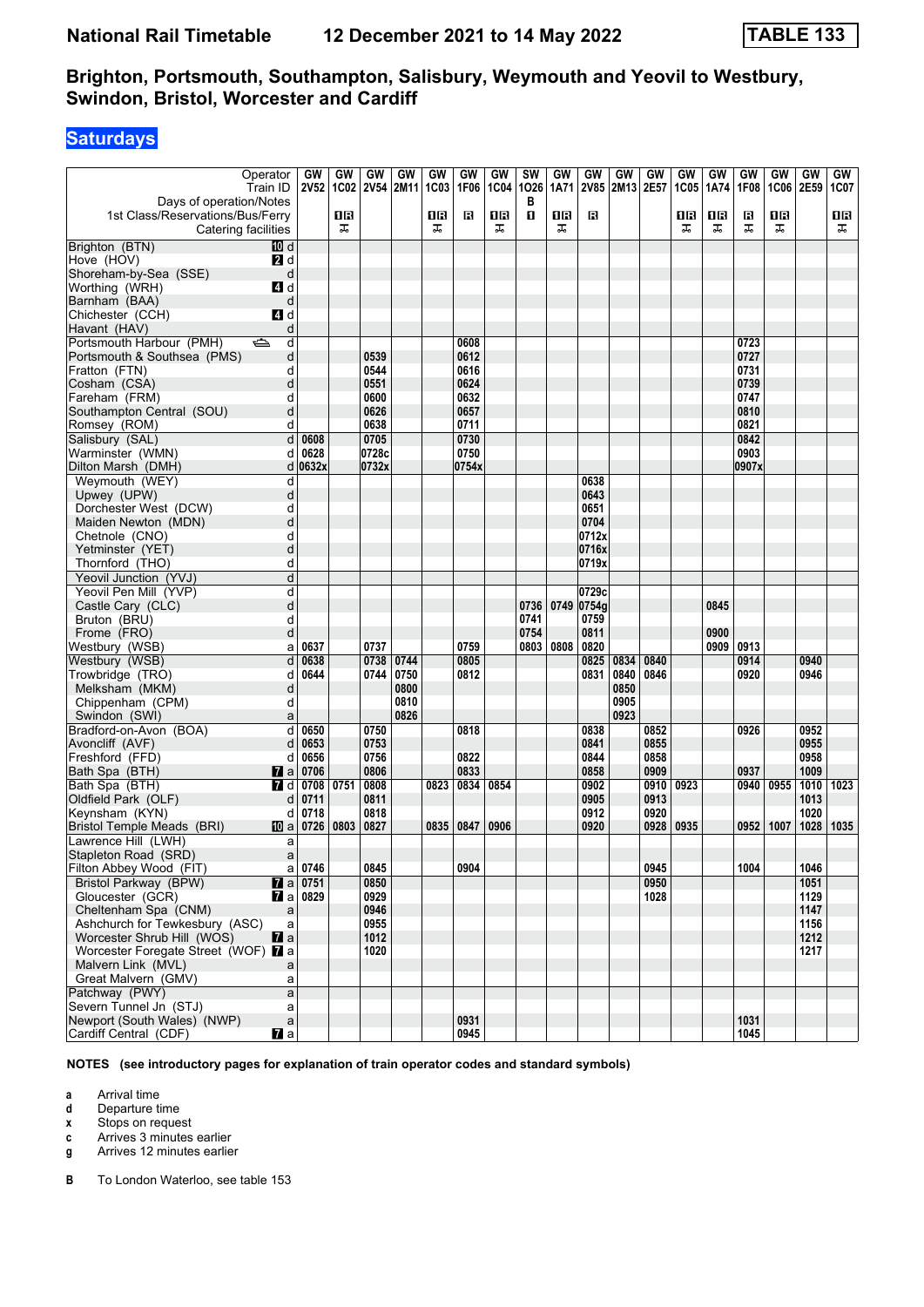## **Saturdays**

|                                     | Operator            | GW        | GW   | GW   | GW        | GW          | GW   | <b>SW</b>   | GW    | GW          | <b>SW</b> | GW   | <b>GW</b> | GW   | GW   | <b>GW</b> | GW               | <b>GW</b> | GW   |
|-------------------------------------|---------------------|-----------|------|------|-----------|-------------|------|-------------|-------|-------------|-----------|------|-----------|------|------|-----------|------------------|-----------|------|
|                                     | Train ID            | 2M15 1F10 |      |      | 1C08 2V60 | <b>1C09</b> | 1A77 | <b>1V19</b> | 1F12  | <b>1C10</b> | 1040      | 1V94 | 2M17      | 1C11 | 1F14 | 1C12      | <b>2V64</b>      | 1C13 1A81 |      |
| Days of operation/Notes             |                     |           |      |      |           |             |      | C           |       |             | в         |      |           |      |      |           |                  |           |      |
| 1st Class/Reservations/Bus/Ferry    |                     |           | В    | 1R   | ß         | 1 R         | 1 R  | 0           | в     | 1R          | п         | R    |           | 1 R  | в    | 0 B       | в                | ΠR        | 16   |
|                                     |                     |           |      |      |           |             |      |             |       |             |           |      |           |      |      |           |                  |           |      |
|                                     | Catering facilities |           | ᠼ    | ᠼ    |           | ᠼ           | ᠼ    |             | ᠼ     | ᠼ           |           |      |           | ᠼ    |      | ᠼ         |                  | ᠼ         | ᠼ    |
| Brighton (BTN)                      | [10] d              |           |      |      |           |             |      |             |       |             |           | 0900 |           |      |      |           |                  |           |      |
| Hove (HOV)                          | 2d                  |           |      |      |           |             |      |             |       |             |           | 0904 |           |      |      |           |                  |           |      |
| Shoreham-by-Sea (SSE)               | d                   |           |      |      |           |             |      |             |       |             |           | 0913 |           |      |      |           |                  |           |      |
| Worthing (WRH)                      | 4 d                 |           |      |      |           |             |      |             |       |             |           | 0923 |           |      |      |           |                  |           |      |
|                                     |                     |           |      |      |           |             |      |             |       |             |           |      |           |      |      |           |                  |           |      |
| Barnham (BAA)                       | d                   |           |      |      |           |             |      |             |       |             |           | 0943 |           |      |      |           |                  |           |      |
| Chichester (CCH)                    | L4 d                |           |      |      |           |             |      |             |       |             |           | 0951 |           |      |      |           |                  |           |      |
| Havant (HAV)                        | d                   |           |      |      |           |             |      |             |       |             |           | 1003 |           |      |      |           |                  |           |      |
| Portsmouth Harbour (PMH)            | $\Rightarrow$<br>d  |           | 0823 |      |           |             |      |             | 0923  |             |           |      |           |      | 1023 |           |                  |           |      |
| Portsmouth & Southsea (PMS)         | d                   |           | 0827 |      |           |             |      |             | 0927  |             |           |      |           |      | 1027 |           |                  |           |      |
| Fratton (FTN)                       | d                   |           | 0831 |      |           |             |      |             | 0931  |             |           |      |           |      | 1031 |           |                  |           |      |
|                                     |                     |           |      |      |           |             |      |             |       |             |           |      |           |      |      |           |                  |           |      |
| Cosham (CSA)                        | d                   |           | 0839 |      |           |             |      |             | 0939  |             |           | 1011 |           |      | 1039 |           |                  |           |      |
| Fareham (FRM)                       | d                   |           | 0847 |      |           |             |      |             | 0947  |             |           | 1020 |           |      | 1047 |           |                  |           |      |
| Southampton Central (SOU)           | d                   |           | 0910 |      |           |             |      |             | 1010  |             |           | 1042 |           |      | 1110 |           |                  |           |      |
| Romsey (ROM)                        | d                   |           | 0921 |      |           |             |      |             | 1021  |             |           | 1054 |           |      | 1121 |           |                  |           |      |
| Salisbury (SAL)                     | d                   |           | 0942 |      |           |             |      | 1026        | 1042  |             |           | 1113 |           |      | 1142 |           |                  |           |      |
| Warminster (WMN)                    | d                   |           | 1002 |      |           |             |      | 1046        | 1102  |             |           | 1133 |           |      | 1202 |           |                  |           |      |
|                                     | d                   |           |      |      |           |             |      |             | 1106x |             |           |      |           |      |      |           |                  |           |      |
| Dilton Marsh (DMH)                  |                     |           |      |      |           |             |      |             |       |             |           |      |           |      |      |           |                  |           |      |
| Weymouth (WEY)                      | d                   |           |      |      | 0846      |             |      |             |       |             |           |      |           |      |      |           | 1110             |           |      |
| Upwey (UPW)                         | d                   |           |      |      | 0851      |             |      |             |       |             |           |      |           |      |      |           | 1115             |           |      |
| Dorchester West (DCW)               | d                   |           |      |      | 0859      |             |      |             |       |             |           |      |           |      |      |           | 1123             |           |      |
| Maiden Newton (MDN)                 | d                   |           |      |      | 0912      |             |      |             |       |             |           |      |           |      |      |           | 1136             |           |      |
| Chetnole (CNO)                      | d                   |           |      |      | 0920x     |             |      |             |       |             |           |      |           |      |      |           | 1144x            |           |      |
| Yetminster (YET)                    | d                   |           |      |      | 0924x     |             |      |             |       |             |           |      |           |      |      |           | 1148x            |           |      |
| Thornford (THO)                     | d                   |           |      |      | 0927x     |             |      |             |       |             |           |      |           |      |      |           | 1151x            |           |      |
|                                     |                     |           |      |      |           |             |      |             |       |             |           |      |           |      |      |           |                  |           |      |
| Yeovil Junction (YVJ)               | d                   |           |      |      |           |             |      |             |       |             |           |      |           |      |      |           |                  |           |      |
| Yeovil Pen Mill (YVP)               | d                   |           |      |      | 0936      |             |      |             |       |             |           |      |           |      |      |           | 1200             |           |      |
| Castle Cary (CLC)                   | d                   |           |      |      | 0950      |             | 1029 |             |       |             |           |      |           |      |      |           | 1214             |           | 1228 |
| Bruton (BRU)                        | d                   |           |      |      | 0955      |             |      |             |       |             |           |      |           |      |      |           | 1219             |           |      |
| Frome (FRO)                         | d                   |           |      |      | 1012e     |             |      |             |       |             | 1130      |      |           |      |      |           | 1231             |           |      |
| Westbury (WSB)                      | a                   |           | 1010 |      | 1023      |             |      | 1048 1054   | 1111  |             | 1139      | 1141 |           |      | 1210 |           | 1240             |           | 1248 |
| Westbury (WSB)                      | d                   | 1007      | 1012 |      | 1040      |             |      |             | 1112  |             |           | 1143 | 1205      |      | 1212 |           | 1241             |           |      |
| Trowbridge (TRO)                    | d                   | 1013      | 1018 |      | 1046      |             |      |             | 1118  |             |           | 1149 | 1211      |      | 1218 |           | 1248             |           |      |
|                                     |                     | 1023      |      |      |           |             |      |             |       |             |           |      | 1221      |      |      |           |                  |           |      |
| Melksham (MKM)                      | d                   |           |      |      |           |             |      |             |       |             |           |      |           |      |      |           |                  |           |      |
| Chippenham (CPM)                    | d                   | 1033      |      |      |           |             |      |             |       |             |           |      | 1237      |      |      |           |                  |           |      |
| Swindon (SWI)                       | a                   | 1049      |      |      |           |             |      |             |       |             |           |      | 1255      |      |      |           |                  |           |      |
| Bradford-on-Avon (BOA)              | d                   |           | 1024 |      | 1052      |             |      |             | 1124  |             |           | 1155 |           |      | 1224 |           | 1254             |           |      |
| Avoncliff (AVF)                     | d                   |           |      |      | 1055      |             |      |             |       |             |           | 1158 |           |      |      |           | 1257             |           |      |
| Freshford (FFD)                     | d                   |           |      |      | 1058      |             |      |             |       |             |           | 1201 |           |      |      |           | 1300             |           |      |
| Bath Spa (BTH)                      | $\mathbf{z}$ a      |           | 1036 |      | 1109      |             |      |             | 1136  |             |           | 1212 |           |      | 1236 |           | 1310             |           |      |
| Bath Spa (BTH)                      | $I$ d               |           | 1038 | 1055 | 1110      | 1123        |      |             | 1138  | 1155        |           | 1213 |           | 1223 | 1240 | 1254      | 1311             | 1323      |      |
|                                     |                     |           |      |      |           |             |      |             |       |             |           |      |           |      |      |           |                  |           |      |
| Oldfield Park (OLF)                 | d                   |           |      |      | 1113      |             |      |             |       |             |           | 1216 |           |      |      |           | 1314             |           |      |
| Keynsham (KYN)                      | d                   |           |      |      | 1120      |             |      |             |       |             |           | 1223 |           |      |      |           | 1321             |           |      |
| Bristol Temple Meads (BRI)          | <b>ID</b> a         |           | 1050 | 1107 | 1128      | 1135        |      |             | 1151  | 1209        |           | 1231 |           | 1235 | 1252 | 1306      | 1329             | 1335      |      |
| Lawrence Hill (LWH)                 | a                   |           |      |      |           |             |      |             |       |             |           |      |           |      |      |           |                  |           |      |
| Stapleton Road (SRD)                | a                   |           |      |      |           |             |      |             |       |             |           |      |           |      |      |           |                  |           |      |
| Filton Abbey Wood (FIT)             | a                   |           | 1104 |      | 1146      |             |      |             | 1204  |             |           | 1246 |           |      | 1304 |           | 1346             |           |      |
| Bristol Parkway (BPW)               | $\mathbf{z}$        |           |      |      | 1151      |             |      |             |       |             |           | 1251 |           |      |      |           | $\frac{1351}{2}$ |           |      |
| Gloucester (GCR)                    | <b>7</b> a          |           |      |      | 1229      |             |      |             |       |             |           | 1329 |           |      |      |           | 1429             |           |      |
|                                     |                     |           |      |      |           |             |      |             |       |             |           |      |           |      |      |           |                  |           |      |
| Cheltenham Spa (CNM)                | $\mathsf{a}$        |           |      |      |           |             |      |             |       |             |           | 1347 |           |      |      |           |                  |           |      |
| Ashchurch for Tewkesbury (ASC)      | a                   |           |      |      |           |             |      |             |       |             |           | 1357 |           |      |      |           |                  |           |      |
| Worcester Shrub Hill (WOS)          | $\mathbf{z}$ a      |           |      |      |           |             |      |             |       |             |           | 1414 |           |      |      |           |                  |           |      |
| Worcester Foregate Street (WOF) 2 a |                     |           |      |      |           |             |      |             |       |             |           | 1418 |           |      |      |           |                  |           |      |
| Malvern Link (MVL)                  | a                   |           |      |      |           |             |      |             |       |             |           |      |           |      |      |           |                  |           |      |
| Great Malvern (GMV)                 | a                   |           |      |      |           |             |      |             |       |             |           |      |           |      |      |           |                  |           |      |
| Patchway (PWY)                      | a                   |           |      |      |           |             |      |             |       |             |           |      |           |      |      |           |                  |           |      |
| Severn Tunnel Jn (STJ)              | a                   |           |      |      |           |             |      |             |       |             |           |      |           |      |      |           |                  |           |      |
| Newport (South Wales) (NWP)         |                     |           |      |      |           |             |      |             | 1231  |             |           |      |           |      | 1330 |           |                  |           |      |
|                                     | $\mathsf{a}$        |           | 1131 |      |           |             |      |             |       |             |           |      |           |      |      |           |                  |           |      |
| Cardiff Central (CDF)               | $\mathbf{z}$ a      |           | 1145 |      |           |             |      |             | 1245  |             |           |      |           |      | 1345 |           |                  |           |      |

**NOTES (see introductory pages for explanation of train operator codes and standard symbols)**

**a** Arrival time<br>**d** Departure t

**d** Departure time

**x** Stops on request

**e** Arrives 5 minutes earlier

**B** To London Waterloo, see table 153<br>**C** From London Waterloo to Frome, se

From London Waterloo to Frome, see table 153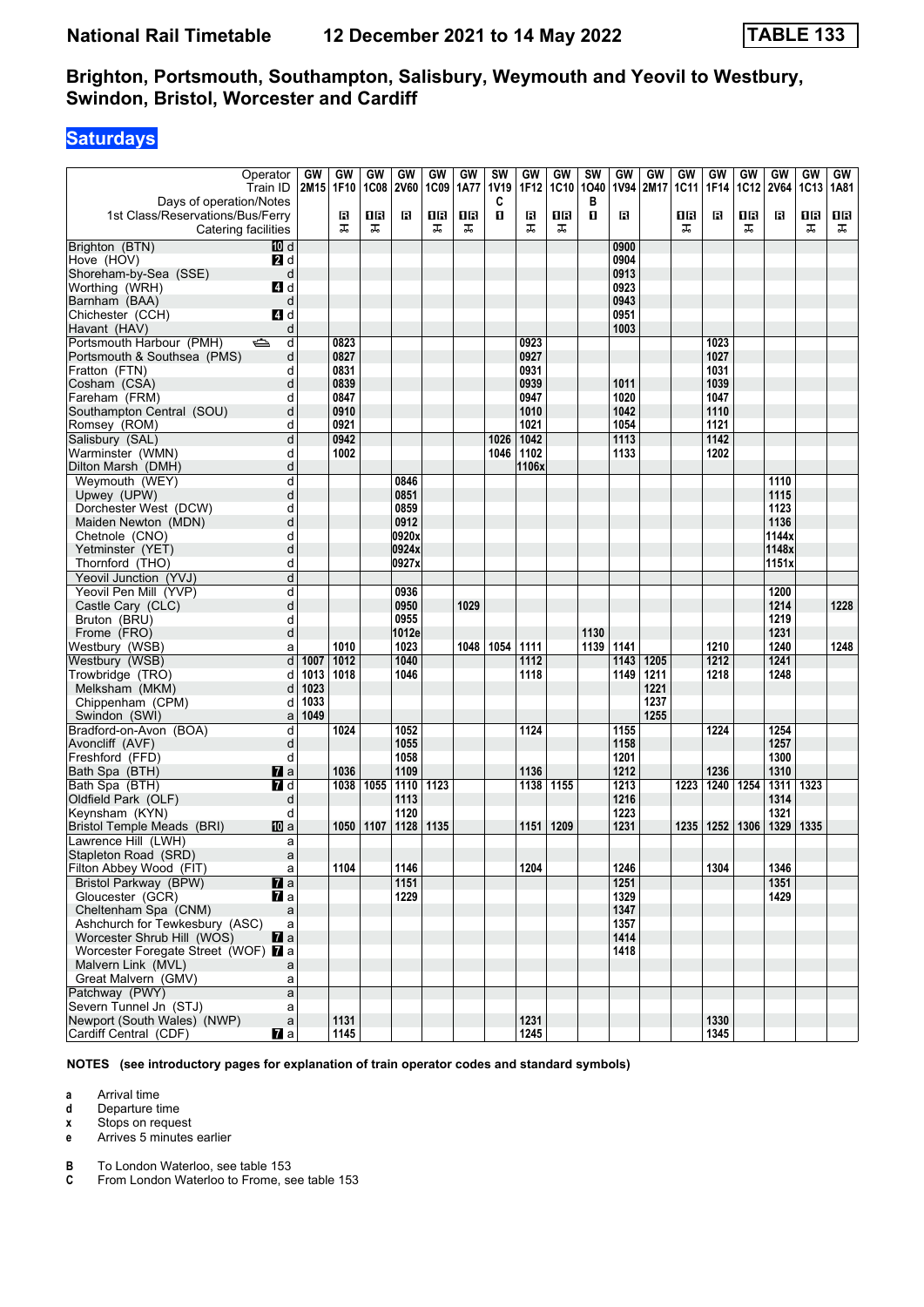## **Saturdays**

| 1st Class/Reservations/Bus/Ferry<br>Catering facilities | Operator<br>Train ID             | GW<br>1F16<br>R | GW<br><b>1C14</b><br>1R<br>ᠼ | GW<br>2E67 | GW<br><b>1C15</b><br>16<br>ᠼ | GW<br>2M <sub>19</sub> | GW<br>1F18<br>в | GW<br>1C16<br>0 B<br>ᠼ | GW<br><b>2V68</b><br>R | GW<br>1C17<br>0 B<br>ᠼ | GW<br>1A85<br>ΠR<br>ᠼ | GW<br>2M20 | GW<br>1F20<br>R | GW<br><b>1C18</b><br>1 R<br>ᠼ | GW<br>2E71   | GW<br>1C19<br>1 R<br>ᠼ | GW<br>1F22<br>в | GW<br>2M21 | GW<br>1C20<br>Oß<br>ᠼ |
|---------------------------------------------------------|----------------------------------|-----------------|------------------------------|------------|------------------------------|------------------------|-----------------|------------------------|------------------------|------------------------|-----------------------|------------|-----------------|-------------------------------|--------------|------------------------|-----------------|------------|-----------------------|
| Brighton (BTN)                                          | III d                            |                 |                              |            |                              |                        |                 |                        |                        |                        |                       |            |                 |                               |              |                        |                 |            |                       |
| Hove (HOV)                                              | 2d                               |                 |                              |            |                              |                        |                 |                        |                        |                        |                       |            |                 |                               |              |                        |                 |            |                       |
| Shoreham-by-Sea (SSE)                                   | d                                |                 |                              |            |                              |                        |                 |                        |                        |                        |                       |            |                 |                               |              |                        |                 |            |                       |
| Worthing (WRH)                                          | ZI d                             |                 |                              |            |                              |                        |                 |                        |                        |                        |                       |            |                 |                               |              |                        |                 |            |                       |
| Barnham (BAA)                                           | d                                |                 |                              |            |                              |                        |                 |                        |                        |                        |                       |            |                 |                               |              |                        |                 |            |                       |
| Chichester (CCH)                                        | 4d                               |                 |                              |            |                              |                        |                 |                        |                        |                        |                       |            |                 |                               |              |                        |                 |            |                       |
| Havant (HAV)                                            | d                                |                 |                              |            |                              |                        |                 |                        |                        |                        |                       |            |                 |                               |              |                        |                 |            |                       |
| Portsmouth Harbour (PMH)                                | ఆ<br>d                           | 1123            |                              |            |                              |                        | 1223            |                        |                        |                        |                       |            | 1323            |                               |              |                        | 1423            |            |                       |
| Portsmouth & Southsea (PMS)                             | d                                | 1127            |                              |            |                              |                        | 1227            |                        |                        |                        |                       |            | 1327            |                               |              |                        | 1427            |            |                       |
| Fratton (FTN)                                           | d                                | 1131            |                              |            |                              |                        | 1231            |                        |                        |                        |                       |            | 1331            |                               |              |                        | 1431            |            |                       |
| Cosham (CSA)                                            |                                  | 1139            |                              |            |                              |                        | 1239            |                        |                        |                        |                       |            | 1339            |                               |              |                        | 1439            |            |                       |
| Fareham (FRM)                                           | d                                | 1147            |                              |            |                              |                        | 1247            |                        |                        |                        |                       |            | 1347            |                               |              |                        | 1447            |            |                       |
| Southampton Central (SOU)                               | d                                | 1210            |                              |            |                              |                        | 1310            |                        |                        |                        |                       |            | 1410            |                               |              |                        | 1510            |            |                       |
| Romsey (ROM)                                            | d                                | 1221            |                              |            |                              |                        | 1321            |                        |                        |                        |                       |            | 1421            |                               |              |                        | 1522            |            |                       |
| Salisbury (SAL)                                         | d                                | 1242            |                              |            |                              |                        | 1342            |                        |                        |                        |                       |            | 1442            |                               |              |                        | 1542            |            |                       |
| Warminster (WMN)                                        | d                                | 1302            |                              |            |                              |                        | 1402            |                        |                        |                        |                       |            | 1501            |                               |              |                        | 1602            |            |                       |
| Dilton Marsh (DMH)                                      | d                                | 1306x           |                              |            |                              |                        |                 |                        |                        |                        |                       |            | 1505x           |                               |              |                        |                 |            |                       |
| Weymouth (WEY)                                          | d                                |                 |                              |            |                              |                        |                 |                        | 1310                   |                        |                       |            |                 |                               |              |                        |                 |            |                       |
| Upwey (UPW)                                             | d                                |                 |                              |            |                              |                        |                 |                        | 1315                   |                        |                       |            |                 |                               |              |                        |                 |            |                       |
| Dorchester West (DCW)                                   | d                                |                 |                              |            |                              |                        |                 |                        | 1323                   |                        |                       |            |                 |                               |              |                        |                 |            |                       |
| Maiden Newton (MDN)                                     | d                                |                 |                              |            |                              |                        |                 |                        | 1336                   |                        |                       |            |                 |                               |              |                        |                 |            |                       |
| Chetnole (CNO)                                          | d                                |                 |                              |            |                              |                        |                 |                        | 1344x                  |                        |                       |            |                 |                               |              |                        |                 |            |                       |
| Yetminster (YET)                                        | d                                |                 |                              |            |                              |                        |                 |                        | 1348x                  |                        |                       |            |                 |                               |              |                        |                 |            |                       |
| Thornford (THO)                                         | d                                |                 |                              |            |                              |                        |                 |                        | 1351x                  |                        |                       |            |                 |                               |              |                        |                 |            |                       |
| Yeovil Junction (YVJ)                                   | d                                |                 |                              |            |                              |                        |                 |                        |                        |                        |                       |            |                 |                               |              |                        |                 |            |                       |
| Yeovil Pen Mill (YVP)                                   | d                                |                 |                              |            |                              |                        |                 |                        | 1400                   |                        |                       |            |                 |                               |              |                        |                 |            |                       |
| Castle Cary (CLC)                                       | d                                |                 |                              |            |                              |                        |                 |                        | 1414                   |                        | 1427                  |            |                 |                               |              |                        |                 |            |                       |
| Bruton (BRU)                                            | d                                |                 |                              |            |                              |                        |                 |                        | 1419                   |                        |                       |            |                 |                               |              |                        |                 |            |                       |
| Frome (FRO)                                             | d                                |                 |                              |            |                              |                        |                 |                        | 1431                   |                        |                       |            |                 |                               |              |                        |                 |            |                       |
| Westbury (WSB)                                          | a                                | 1311            |                              |            |                              |                        | 1410            |                        | 1440                   |                        | 1446                  |            | 1510            |                               |              |                        | 1610            |            |                       |
| Westbury (WSB)                                          | d                                | 1312            |                              | 1340       |                              | 1407                   | 1412            |                        | 1441                   |                        |                       | 1505       | 1512            |                               | 1540         |                        | 1612            | 1636       |                       |
| Trowbridge (TRO)                                        | d                                | 1318            |                              | 1346       |                              | 1413                   | 1418            |                        | 1448                   |                        |                       | 1511       | 1518            |                               | 1546         |                        | 1618            | 1642       |                       |
| Melksham (MKM)                                          | d                                |                 |                              |            |                              | 1425c                  |                 |                        |                        |                        |                       | 1521       |                 |                               |              |                        |                 | 1652       |                       |
| Chippenham (CPM)                                        | d                                |                 |                              |            |                              | 1438                   |                 |                        |                        |                        |                       | 1532       |                 |                               |              |                        |                 | 1708       |                       |
| Swindon (SWI)                                           | a                                |                 |                              |            |                              | 1455                   |                 |                        |                        |                        |                       | 1549       |                 |                               |              |                        |                 | 1725       |                       |
| Bradford-on-Avon (BOA)                                  | d                                | 1324            |                              | 1352       |                              |                        | 1424            |                        | 1454                   |                        |                       |            | 1524            |                               | 1552         |                        | 1624            |            |                       |
| Avoncliff (AVF)                                         | d                                |                 |                              | 1355       |                              |                        |                 |                        | 1457                   |                        |                       |            |                 |                               | 1555         |                        |                 |            |                       |
| Freshford (FFD)                                         | d                                |                 |                              | 1358       |                              |                        |                 |                        | 1459                   |                        |                       |            |                 |                               | 1558         |                        |                 |            |                       |
| Bath Spa (BTH)                                          | <b>M</b> al                      | 1336            |                              | 1409       |                              |                        | 1436            |                        | 1510                   |                        |                       |            | 1536            |                               | 1609         |                        | 1636            |            |                       |
| Bath Spa (BTH)                                          | 7 d                              | 1338            | 1354                         | 1410       | 1423                         |                        | 1438            | 1455                   | 1511                   | 1523                   |                       |            | 1538            | 1554                          | 1610         | 1623                   | 1638            |            | 1654                  |
| Oldfield Park (OLF)                                     | d                                |                 |                              | 1413       |                              |                        |                 |                        | 1514                   |                        |                       |            |                 |                               | 1613         |                        |                 |            |                       |
| Keynsham (KYN)                                          | d                                |                 |                              | 1420       |                              |                        |                 |                        | 1521                   |                        |                       |            |                 |                               | 1620         |                        |                 |            |                       |
| Bristol Temple Meads (BRI)                              | 凹 al                             |                 | 1352   1406                  |            | 1428   1435                  |                        |                 | 1451 1509              | 1529                   | 1535                   |                       |            | 1551            | 1606                          | 1628         | 1635                   | 1650            |            | 1706                  |
| Lawrence Hill (LWH)                                     | a                                |                 |                              |            |                              |                        |                 |                        |                        |                        |                       |            |                 |                               |              |                        |                 |            |                       |
| Stapleton Road (SRD)<br>Filton Abbey Wood (FIT)         | a                                |                 |                              | 1446       |                              |                        | 1504            |                        |                        |                        |                       |            |                 |                               |              |                        | 1704            |            |                       |
| Bristol Parkway (BPW)                                   | a                                | 1404            |                              | 1451       |                              |                        |                 |                        | 1546<br>1551           |                        |                       |            | 1604            |                               | 1646         |                        |                 |            |                       |
| Gloucester (GCR)                                        | $\overline{a}$<br>$\mathbf{z}$ a |                 |                              | 1529       |                              |                        |                 |                        | 1629                   |                        |                       |            |                 |                               | 1650<br>1728 |                        |                 |            |                       |
| Cheltenham Spa (CNM)                                    | $\mathsf{a}$                     |                 |                              | 1547       |                              |                        |                 |                        |                        |                        |                       |            |                 |                               | 1747         |                        |                 |            |                       |
| Ashchurch for Tewkesbury (ASC)                          | a                                |                 |                              | 1556       |                              |                        |                 |                        |                        |                        |                       |            |                 |                               | 1756         |                        |                 |            |                       |
| Worcester Shrub Hill (WOS)                              | $\mathbf{z}$ a                   |                 |                              | 1612       |                              |                        |                 |                        |                        |                        |                       |            |                 |                               | 1812         |                        |                 |            |                       |
| Worcester Foregate Street (WOF) <b>7</b> a              |                                  |                 |                              | 1616       |                              |                        |                 |                        |                        |                        |                       |            |                 |                               | 1818         |                        |                 |            |                       |
| Malvern Link (MVL)                                      | a                                |                 |                              |            |                              |                        |                 |                        |                        |                        |                       |            |                 |                               |              |                        |                 |            |                       |
| Great Malvern (GMV)                                     | a                                |                 |                              |            |                              |                        |                 |                        |                        |                        |                       |            |                 |                               |              |                        |                 |            |                       |
| Patchway (PWY)                                          | $\mathsf{a}$                     |                 |                              |            |                              |                        |                 |                        |                        |                        |                       |            |                 |                               |              |                        |                 |            |                       |
| Severn Tunnel Jn (STJ)                                  | a                                |                 |                              |            |                              |                        |                 |                        |                        |                        |                       |            |                 |                               |              |                        | 1720            |            |                       |
| Newport (South Wales) (NWP)                             |                                  | $a$ 1430        |                              |            |                              |                        | 1531            |                        |                        |                        |                       |            | 1631            |                               |              |                        | 1732            |            |                       |
| Cardiff Central (CDF)                                   |                                  | 7∎ a 1445       |                              |            |                              |                        | 1545            |                        |                        |                        |                       |            | 1645            |                               |              |                        | 1746            |            |                       |

**NOTES (see introductory pages for explanation of train operator codes and standard symbols)**

**a** Arrival time

**d** Departure time<br>**x** Stops on reque

**x** Stops on request<br>**c** Arrives 3 minutes

**c** Arrives 3 minutes earlier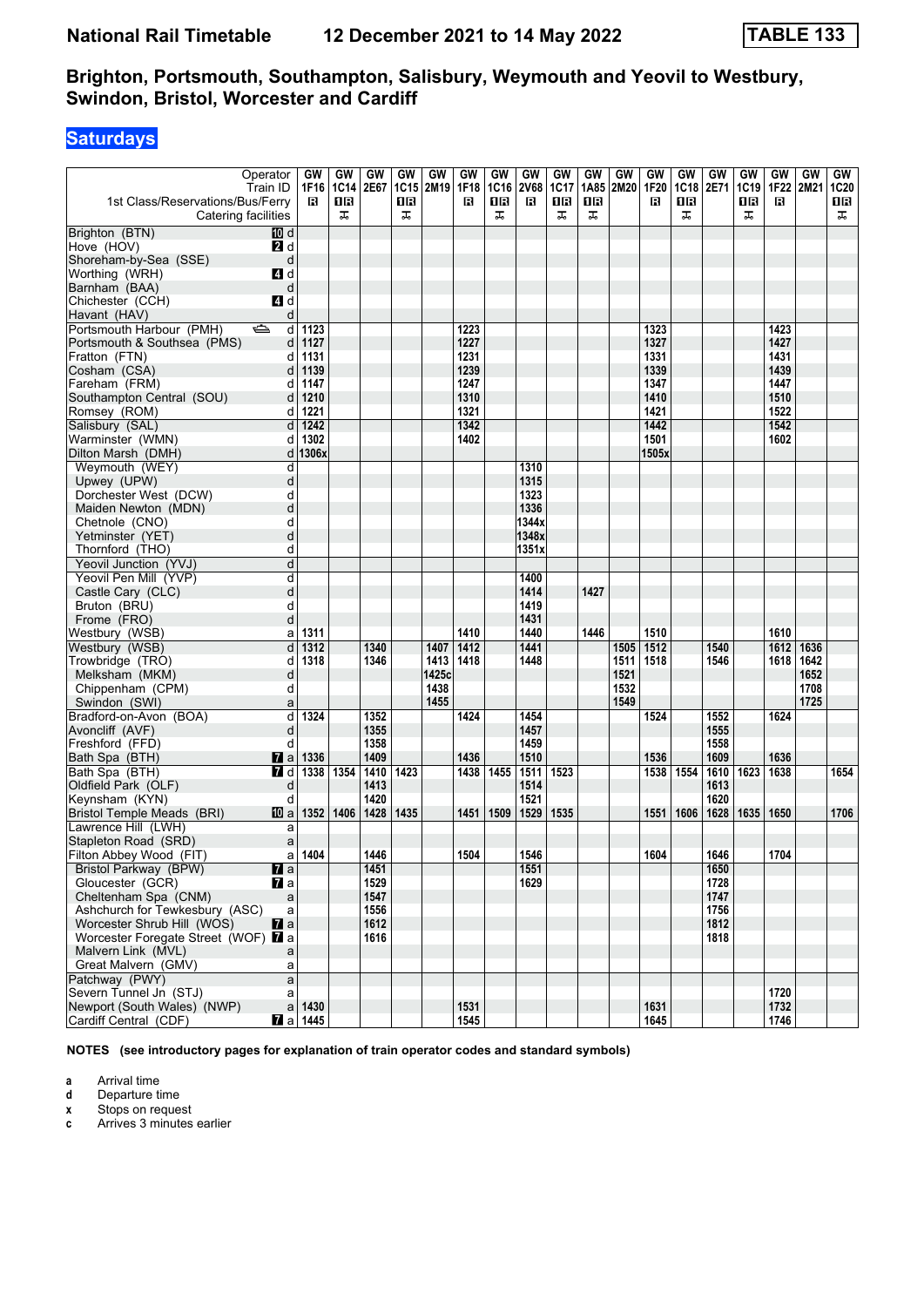## **Saturdays**

| Operator<br>Train ID<br>1st Class/Reservations/Bus/Ferry<br>Catering facilities |                | GW<br>2V72<br>R         | GW<br>1A89<br>1R<br>ᠼ | GW<br><b>1C21</b><br>0 B<br>ᠼ | GW<br>1F24<br>В | GW<br><b>1C22</b><br>1 R<br>ᠼ | GW<br>2E75   | GW<br><b>1C24</b><br>0 R<br>ᠼ | GW<br>1F26<br>в | GW<br>2M23 | GW<br><b>1C25</b><br>16<br>ᠼ | GW<br>2E77 | <b>GW</b><br><b>1C27</b><br>1R<br>ᠼ | GW<br><b>2V96</b><br>B | GW<br>1A94<br>1R<br>ᠼ | <b>GW</b><br>1F28<br>в | <b>GW</b><br><b>1C28</b><br>1R<br>ᠼ | GW<br>2C94 1C30 | GW<br>1R<br>ᠼ |
|---------------------------------------------------------------------------------|----------------|-------------------------|-----------------------|-------------------------------|-----------------|-------------------------------|--------------|-------------------------------|-----------------|------------|------------------------------|------------|-------------------------------------|------------------------|-----------------------|------------------------|-------------------------------------|-----------------|---------------|
| Brighton (BTN)                                                                  | 10 d           |                         |                       |                               |                 |                               |              |                               |                 |            |                              |            |                                     |                        |                       |                        |                                     |                 |               |
| Hove (HOV)                                                                      | 2d             |                         |                       |                               |                 |                               |              |                               |                 |            |                              |            |                                     |                        |                       |                        |                                     |                 |               |
| Shoreham-by-Sea (SSE)                                                           | d              |                         |                       |                               |                 |                               |              |                               |                 |            |                              |            |                                     |                        |                       |                        |                                     |                 |               |
| Worthing (WRH)                                                                  | 4 d            |                         |                       |                               |                 |                               |              |                               |                 |            |                              |            |                                     |                        |                       |                        |                                     |                 |               |
| Barnham (BAA)                                                                   | d              |                         |                       |                               |                 |                               |              |                               |                 |            |                              |            |                                     |                        |                       |                        |                                     |                 |               |
| Chichester (CCH)                                                                | 4d             |                         |                       |                               |                 |                               |              |                               |                 |            |                              |            |                                     |                        |                       |                        |                                     |                 |               |
| Havant (HAV)                                                                    | d              |                         |                       |                               |                 |                               |              |                               |                 |            |                              |            |                                     |                        |                       |                        |                                     |                 |               |
| Portsmouth Harbour (PMH)<br>⇔                                                   | d              |                         |                       |                               | 1523            |                               |              |                               | 1623            |            |                              |            |                                     |                        |                       | 1723                   |                                     |                 |               |
| Portsmouth & Southsea (PMS)                                                     | d              |                         |                       |                               | 1527            |                               |              |                               | 1627            |            |                              |            |                                     |                        |                       | 1727                   |                                     |                 |               |
| Fratton (FTN)                                                                   | d              |                         |                       |                               | 1531            |                               |              |                               | 1631            |            |                              |            |                                     |                        |                       | 1731                   |                                     |                 |               |
| Cosham (CSA)                                                                    | d              |                         |                       |                               | 1539            |                               |              |                               | 1639            |            |                              |            |                                     |                        |                       | 1739                   |                                     |                 |               |
| Fareham (FRM)                                                                   | d              |                         |                       |                               | 1547            |                               |              |                               | 1647            |            |                              |            |                                     |                        |                       | 1747                   |                                     |                 |               |
| Southampton Central (SOU)                                                       | d              |                         |                       |                               | 1610            |                               |              |                               | 1710            |            |                              |            |                                     |                        |                       | 1810                   |                                     |                 |               |
| Romsey (ROM)                                                                    | d              |                         |                       |                               | 1621            |                               |              |                               | 1721            |            |                              |            |                                     |                        |                       | 1821                   |                                     |                 |               |
| Salisbury (SAL)                                                                 | d              |                         |                       |                               | 1642            |                               |              |                               | 1742            |            |                              |            |                                     |                        |                       | 1842                   |                                     |                 |               |
| Warminster (WMN)                                                                | d              |                         |                       |                               | 1702            |                               | 1730         |                               | 1802            |            |                              |            |                                     |                        |                       | 1902                   |                                     |                 |               |
| Dilton Marsh (DMH)                                                              | d              |                         |                       |                               |                 |                               | 1734x        |                               |                 |            |                              |            |                                     |                        |                       | 1906x                  |                                     |                 |               |
| Weymouth (WEY)                                                                  | d              | 1455                    |                       |                               |                 |                               |              |                               |                 |            |                              |            |                                     | 1728                   |                       |                        |                                     |                 |               |
| Upwey (UPW)                                                                     | d              | 1500                    |                       |                               |                 |                               |              |                               |                 |            |                              |            |                                     | 1733                   |                       |                        |                                     |                 |               |
| Dorchester West (DCW)                                                           | d              | 1508                    |                       |                               |                 |                               |              |                               |                 |            |                              |            |                                     | 1741                   |                       |                        |                                     |                 |               |
| Maiden Newton (MDN)                                                             | d              | 1521                    |                       |                               |                 |                               |              |                               |                 |            |                              |            |                                     | 1754                   |                       |                        |                                     |                 |               |
| Chetnole (CNO)                                                                  | d              | 1529x                   |                       |                               |                 |                               |              |                               |                 |            |                              |            |                                     | 1802x                  |                       |                        |                                     |                 |               |
| Yetminster (YET)                                                                | d              | 1533x                   |                       |                               |                 |                               |              |                               |                 |            |                              |            |                                     | 1806x                  |                       |                        |                                     |                 |               |
| Thornford (THO)                                                                 | d              | 1536x                   |                       |                               |                 |                               |              |                               |                 |            |                              |            |                                     | 1809x                  |                       |                        |                                     |                 |               |
| Yeovil Junction (YVJ)                                                           | d              |                         |                       |                               |                 |                               |              |                               |                 |            |                              |            |                                     |                        |                       |                        |                                     |                 |               |
| Yeovil Pen Mill (YVP)                                                           | d              | 1545                    |                       |                               |                 |                               |              |                               |                 |            |                              |            |                                     | 1819c                  |                       |                        |                                     |                 |               |
| Castle Cary (CLC)                                                               | d              | 1608f 1628              |                       |                               |                 |                               |              |                               |                 |            |                              |            |                                     | 1834                   | 1847                  |                        |                                     |                 |               |
| Bruton (BRU)                                                                    | d              | 1613                    |                       |                               |                 |                               |              |                               |                 |            |                              |            |                                     | 1839                   |                       |                        |                                     |                 |               |
| Frome (FRO)<br>Westbury (WSB)                                                   | d              | 1625<br>1634            | 1647                  |                               | 1710            |                               | 1739         |                               | 1811            |            |                              |            |                                     | 1851<br>1901           | 1907                  | 1911                   |                                     |                 |               |
| Westbury (WSB)                                                                  | a<br>d         | 1640                    |                       |                               | 1712            |                               | 1741         |                               | 1812            | 1835       |                              | 1840       |                                     | 1902                   |                       | 1912                   |                                     | 1945            |               |
| Trowbridge (TRO)                                                                | d              | 1647                    |                       |                               | 1718            |                               | 1748         |                               | 1818            | 1841       |                              | 1846       |                                     | 1908                   |                       | 1919                   |                                     | 1952            |               |
| Melksham (MKM)                                                                  | d              |                         |                       |                               |                 |                               |              |                               |                 | 1851       |                              |            |                                     |                        |                       |                        |                                     |                 |               |
| Chippenham (CPM)                                                                | d              |                         |                       |                               |                 |                               |              |                               |                 | 1905       |                              |            |                                     |                        |                       |                        |                                     |                 |               |
| Swindon (SWI)                                                                   | a              |                         |                       |                               |                 |                               |              |                               |                 | 1925       |                              |            |                                     |                        |                       |                        |                                     |                 |               |
| Bradford-on-Avon (BOA)                                                          | d              | 1653                    |                       |                               | 1724            |                               | 1754         |                               | 1824            |            |                              | 1852       |                                     | 1914                   |                       | 1925                   |                                     | 1958            |               |
| Avoncliff (AVF)                                                                 | d              | 1656                    |                       |                               |                 |                               | 1757         |                               |                 |            |                              | 1855       |                                     |                        |                       |                        |                                     | 2001            |               |
| Freshford (FFD)                                                                 | d              | 1659                    |                       |                               |                 |                               | 1800         |                               |                 |            |                              | 1858       |                                     |                        |                       |                        |                                     | 2004            |               |
| Bath Spa (BTH)                                                                  | 7 a l          | 1709                    |                       |                               | 1736            |                               | 1810         |                               | 1836            |            |                              | 1909       |                                     | 1927                   |                       | 1937                   |                                     | 2014            |               |
| Bath Spa (BTH)                                                                  | <b>7</b> d     | 1710                    |                       | 1723                          | 1738            | 1753                          | 1811         | 1823                          | 1838            |            | 1854                         | 1910       | 1922                                | 1928                   |                       | 1938                   | 1954                                | 2015 2024       |               |
| Oldfield Park (OLF)                                                             | d              | 1713                    |                       |                               |                 |                               | 1814         |                               |                 |            |                              | 1913       |                                     | 1931                   |                       |                        |                                     | 2018            |               |
| Keynsham (KYN)                                                                  | d              | 1720                    |                       |                               |                 |                               | 1821         |                               |                 |            |                              | 1920       |                                     | 1938                   |                       |                        |                                     | 2025            |               |
| <b>Bristol Temple Meads (BRI)</b>                                               | 凹 al           | 1728                    |                       | 1735                          | 1751            | 1805                          | 1829         | 1835                          | 1851            |            | 1906                         | 1928       | 1935                                | 1946                   |                       | 1952                   | 2006                                | 2033   2037     |               |
| Lawrence Hill (LWH)                                                             | a              |                         |                       |                               |                 |                               |              |                               |                 |            |                              |            |                                     |                        |                       |                        |                                     |                 |               |
| Stapleton Road (SRD)                                                            | a              |                         |                       |                               |                 |                               |              |                               |                 |            |                              |            |                                     |                        |                       |                        |                                     |                 |               |
| Filton Abbey Wood (FIT)                                                         | a              | 1746                    |                       |                               | 1804            |                               | 1846         |                               | 1904            |            |                              | 1946       |                                     |                        |                       | 2004                   |                                     |                 |               |
| Bristol Parkway (BPW)                                                           |                | $\blacksquare$ a   1751 |                       |                               |                 |                               | 1850         |                               |                 |            |                              | 1951       |                                     |                        |                       |                        |                                     |                 |               |
| Gloucester (GCR)                                                                |                | 7 a 1829                |                       |                               |                 |                               | 1928         |                               |                 |            |                              | 2030       |                                     |                        |                       |                        |                                     |                 |               |
| Cheltenham Spa (CNM)                                                            | $\mathsf{a}$   |                         |                       |                               |                 |                               | 1947         |                               |                 |            |                              | 2046       |                                     |                        |                       |                        |                                     |                 |               |
| Ashchurch for Tewkesbury (ASC)                                                  | a              |                         |                       |                               |                 |                               | 1956         |                               |                 |            |                              |            |                                     |                        |                       |                        |                                     |                 |               |
| Worcester Shrub Hill (WOS)                                                      | $\mathbf{a}$   |                         |                       |                               |                 |                               | 2012         |                               |                 |            |                              |            |                                     |                        |                       |                        |                                     |                 |               |
| Worcester Foregate Street (WOF) <b>7</b> a<br>Malvern Link (MVL)                |                |                         |                       |                               |                 |                               | 2020<br>2029 |                               |                 |            |                              |            |                                     |                        |                       |                        |                                     |                 |               |
| Great Malvern (GMV)                                                             | a<br>a         |                         |                       |                               |                 |                               | 2032         |                               |                 |            |                              |            |                                     |                        |                       |                        |                                     |                 |               |
| Patchway (PWY)                                                                  | $\mathsf{a}$   |                         |                       |                               |                 |                               |              |                               |                 |            |                              |            |                                     |                        |                       |                        |                                     |                 |               |
| Severn Tunnel Jn (STJ)                                                          | a              |                         |                       |                               | 1820            |                               |              |                               | 1920            |            |                              |            |                                     |                        |                       | 2020                   |                                     |                 |               |
| Newport (South Wales) (NWP)                                                     | $\mathsf{a}$   |                         |                       |                               | 1832            |                               |              |                               | 1932            |            |                              |            |                                     |                        |                       | 2032                   |                                     |                 |               |
| Cardiff Central (CDF)                                                           | $\mathbf{z}$ a |                         |                       |                               | 1846            |                               |              |                               | 1947            |            |                              |            |                                     |                        |                       | 2046                   |                                     |                 |               |

**NOTES (see introductory pages for explanation of train operator codes and standard symbols)**

**a** Arrival time

**d** Departure time<br>**x** Stops on reque

**x** Stops on request<br>**c** Arrives 3 minutes

**c** Arrives 3 minutes earlier

**f** Arrives 10 minutes earlier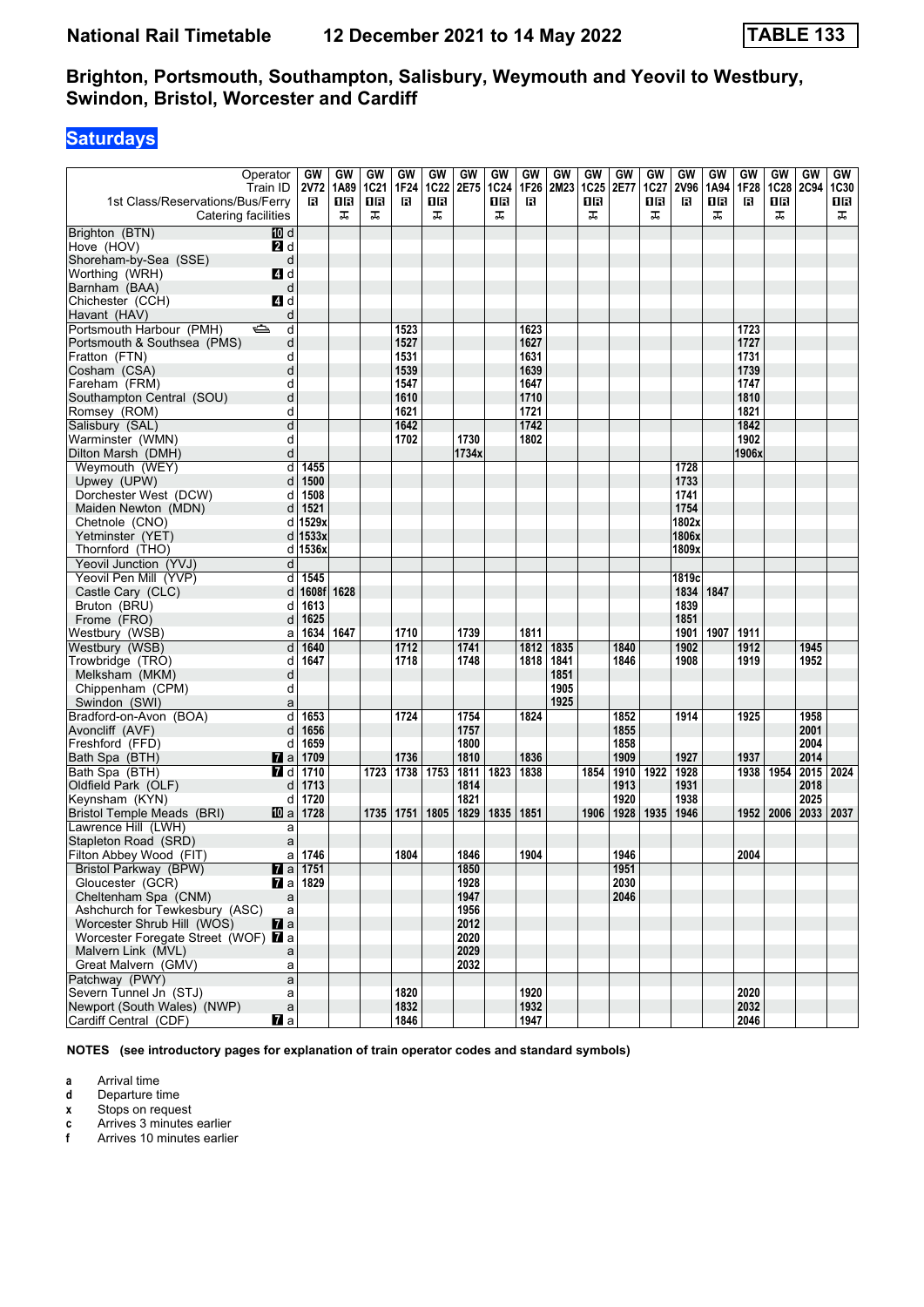## **Saturdays**

| Days of operation/Notes                                 | Operator<br>Train ID | <b>SW</b><br>1V55<br>D | GW<br>1F30   | GW<br><b>1C31</b> | GW<br>1A96 | GW<br><b>2C96</b> | GW<br>1C32 | GW<br>2A87 | GW<br>1F32   | GW<br><b>1C33</b> | GW<br><b>2V98</b> | GW<br>1F34 | GW        | GW<br>1C35 2C98 2M95 | GW<br>A | GW<br>1C37 | GW<br><b>1C38</b> |
|---------------------------------------------------------|----------------------|------------------------|--------------|-------------------|------------|-------------------|------------|------------|--------------|-------------------|-------------------|------------|-----------|----------------------|---------|------------|-------------------|
| 1st Class/Reservations/Bus/Ferry<br>Catering facilities |                      | п                      | в            | 18<br>ᠼ           | 0B<br>ᠼ    |                   | 0B<br>ᠼ    |            | В            | 0 B<br>ᠼ          | в                 | R          | 1R<br>ᠼ   |                      |         | 1R<br>ᠼ    | 1R<br>ᠼ           |
| Brighton (BTN)                                          | 10 d                 |                        |              |                   |            |                   |            |            |              |                   |                   |            |           |                      |         |            |                   |
| Hove (HOV)                                              | 21 d                 |                        |              |                   |            |                   |            |            |              |                   |                   |            |           |                      |         |            |                   |
| Shoreham-by-Sea (SSE)                                   | d                    |                        |              |                   |            |                   |            |            |              |                   |                   |            |           |                      |         |            |                   |
| Worthing (WRH)                                          | 4d                   |                        |              |                   |            |                   |            |            |              |                   |                   |            |           |                      |         |            |                   |
| Barnham (BAA)                                           | d                    |                        |              |                   |            |                   |            |            |              |                   |                   |            |           |                      |         |            |                   |
| Chichester (CCH)                                        | 4 d                  |                        |              |                   |            |                   |            |            |              |                   |                   |            |           |                      |         |            |                   |
| Havant (HAV)                                            | d                    |                        |              |                   |            |                   |            |            |              |                   |                   |            |           |                      |         |            |                   |
| Portsmouth Harbour (PMH)                                | ک<br>d               |                        | 1823         |                   |            |                   |            |            | 1923         |                   |                   | 2023       |           |                      | 2123    |            |                   |
| Portsmouth & Southsea (PMS)                             | d                    |                        | 1827         |                   |            |                   |            |            | 1927         |                   |                   | 2027       |           |                      | 2127    |            |                   |
| Fratton (FTN)                                           | d                    |                        | 1831         |                   |            |                   |            |            | 1931         |                   |                   | 2031       |           |                      | 2131    |            |                   |
| Cosham (CSA)                                            | d                    |                        | 1839<br>1847 |                   |            |                   |            |            | 1939         |                   |                   | 2047       |           |                      | 2145    |            |                   |
| Fareham (FRM)<br>Southampton Central (SOU)              | d<br>d               |                        | 1910         |                   |            |                   |            |            | 1947<br>2010 |                   |                   | 2112       |           |                      | 2224    |            |                   |
| Romsey (ROM)                                            | d                    |                        | 1921         |                   |            |                   |            |            | 2021         |                   |                   | 2123       |           |                      | 2236    |            |                   |
| Salisbury (SAL)                                         | d                    | 1927                   | 1942         |                   |            |                   |            |            | 2042         |                   |                   | 2142       |           |                      | 2258    |            |                   |
| Warminster (WMN)                                        | d                    |                        | 1946   2002  |                   |            |                   |            |            | 2102         |                   |                   | 2202       |           |                      | 2318    |            |                   |
| Dilton Marsh (DMH)                                      | d                    |                        |              |                   |            |                   |            |            |              |                   |                   | 2206x      |           |                      | 2322x   |            |                   |
| Weymouth (WEY)                                          | d                    |                        |              |                   |            |                   |            |            |              |                   | 2020              |            |           |                      |         |            |                   |
| Upwey (UPW)                                             | d                    |                        |              |                   |            |                   |            |            |              |                   | 2025              |            |           |                      |         |            |                   |
| Dorchester West (DCW)                                   | d                    |                        |              |                   |            |                   |            |            |              |                   | 2033              |            |           |                      |         |            |                   |
| Maiden Newton (MDN)                                     | d                    |                        |              |                   |            |                   |            |            |              |                   | 2046              |            |           |                      |         |            |                   |
| Chetnole (CNO)                                          | d                    |                        |              |                   |            |                   |            |            |              |                   | 2054x             |            |           |                      |         |            |                   |
| Yetminster (YET)                                        | d                    |                        |              |                   |            |                   |            |            |              |                   | 2058x             |            |           |                      |         |            |                   |
| Thornford (THO)                                         | d                    |                        |              |                   |            |                   |            |            |              |                   | 2101x             |            |           |                      |         |            |                   |
| Yeovil Junction (YVJ)                                   | d                    |                        |              |                   |            |                   |            |            |              |                   |                   |            |           |                      |         |            |                   |
| Yeovil Pen Mill (YVP)                                   | d                    |                        |              |                   |            |                   |            |            |              |                   | 2110              |            |           |                      |         |            |                   |
| Castle Cary (CLC)                                       | d                    |                        |              |                   | 2005       |                   |            |            |              |                   | 2124              |            |           |                      |         |            |                   |
| Bruton (BRU)                                            | d                    |                        |              |                   |            |                   |            |            |              |                   | 2129              |            |           |                      |         |            |                   |
| Frome (FRO)                                             | d                    |                        |              |                   |            |                   |            | 2052       |              |                   | 2142              |            |           |                      |         |            |                   |
| Westbury (WSB)                                          | a                    | 1954                   | 2011         |                   | 2024       |                   |            | 2102       | 2110         |                   | 2151              | 2211       |           |                      | 2329    |            |                   |
| Westbury (WSB)                                          | d                    |                        | 2012         |                   |            | 2041              |            |            | 2112         |                   | 2157              | 2212       |           | 2241                 |         |            |                   |
| Trowbridge (TRO)                                        | d                    |                        | 2018         |                   |            | 2047              |            |            | 2118         |                   | 2203              | 2218       |           | 2247                 |         |            |                   |
| Melksham (MKM)                                          | d                    |                        |              |                   |            |                   |            |            |              |                   |                   |            |           |                      |         |            |                   |
| Chippenham (CPM)                                        | d                    |                        |              |                   |            |                   |            |            |              |                   |                   |            |           |                      |         |            |                   |
| Swindon (SWI)                                           | a                    |                        |              |                   |            |                   |            |            |              |                   |                   |            |           |                      |         |            |                   |
| Bradford-on-Avon (BOA)                                  | d                    |                        | 2024         |                   |            | 2053              |            |            | 2124         |                   | 2209              | 2224       |           | 2253                 |         |            |                   |
| Avoncliff (AVF)                                         | d                    |                        |              |                   |            | 2056              |            |            |              |                   | 2212              |            |           | 2256                 |         |            |                   |
| Freshford (FFD)                                         | d                    |                        |              |                   |            | 2059              |            |            |              |                   | 2215              |            |           | 2259                 |         |            |                   |
| Bath Spa (BTH)                                          | <b>7</b> a           |                        | 2036         |                   |            | 2110              |            |            | 2136         |                   | 2226              | 2236       |           | 2310                 |         |            |                   |
| Bath Spa (BTH)                                          | $I$ d                |                        | 2038         | 2053              |            | 2111              | 2122       |            | 2138         | 2153              | 2227              |            | 2238 2253 | 2311                 |         | 2351       | 0102              |
| Oldfield Park (OLF)                                     | d                    |                        |              |                   |            | 2114              |            |            |              |                   | 2230              |            |           | 2314                 |         |            |                   |
| Keynsham (KYN)                                          | d                    |                        |              |                   |            | 2121              |            |            |              |                   | 2237              |            |           | 2321                 |         |            |                   |
| Bristol Temple Meads (BRI)                              | 100 a                |                        | 2050         | 2105              |            | 2130              | 2134       |            | 2151         | 2205              | 2246              | 2250       | 2305      | 2330                 |         | 0003       | 0114              |
| Lawrence Hill (LWH)                                     | a                    |                        |              |                   |            |                   |            |            |              |                   |                   |            |           |                      |         |            |                   |
| Stapleton Road (SRD)<br>Filton Abbey Wood (FIT)         | a                    |                        | 2104         |                   |            |                   |            |            | 2208         |                   |                   | 2303       |           |                      |         |            |                   |
| Bristol Parkway (BPW)                                   | a<br>$\mathbf{z}$ a  |                        |              |                   |            |                   |            |            |              |                   |                   |            |           |                      |         |            |                   |
| Gloucester (GCR)                                        | Zа                   |                        |              |                   |            |                   |            |            |              |                   |                   |            |           |                      |         |            |                   |
| Cheltenham Spa (CNM)                                    | a                    |                        |              |                   |            |                   |            |            |              |                   |                   |            |           |                      |         |            |                   |
| Ashchurch for Tewkesbury (ASC)                          | a                    |                        |              |                   |            |                   |            |            |              |                   |                   |            |           |                      |         |            |                   |
| Worcester Shrub Hill (WOS)                              | $\mathbf{z}$ a       |                        |              |                   |            |                   |            |            |              |                   |                   |            |           |                      |         |            |                   |
| Worcester Foregate Street (WOF) 7 a                     |                      |                        |              |                   |            |                   |            |            |              |                   |                   |            |           |                      |         |            |                   |
| Malvern Link (MVL)                                      | a                    |                        |              |                   |            |                   |            |            |              |                   |                   |            |           |                      |         |            |                   |
| Great Malvern (GMV)                                     | a                    |                        |              |                   |            |                   |            |            |              |                   |                   |            |           |                      |         |            |                   |
| Patchway (PWY)                                          | $\mathsf{a}$         |                        |              |                   |            |                   |            |            | 2213         |                   |                   | 2308       |           |                      |         |            |                   |
| Severn Tunnel Jn (STJ)                                  | a                    |                        | 2120         |                   |            |                   |            |            | 2224         |                   |                   | 2319       |           |                      |         |            |                   |
| Newport (South Wales) (NWP)                             | $\mathsf{a}$         |                        | 2131         |                   |            |                   |            |            | 2241         |                   |                   | 2336       |           |                      |         |            |                   |
| Cardiff Central (CDF)                                   | $\mathbf{z}$ a       |                        | 2145         |                   |            |                   |            |            | 2301         |                   |                   | 2356       |           |                      |         |            |                   |

**NOTES (see introductory pages for explanation of train operator codes and standard symbols)**

**a** Arrival time<br>**d** Departure t

**d** Departure time

**x** Stops on request

**A** Also calls at Eastleigh 2209 and Southampton Airport Parkwy 2213<br>**D** From London Waterloo to Yeovil Junction, see table 153

From London Waterloo to Yeovil Junction, see table 153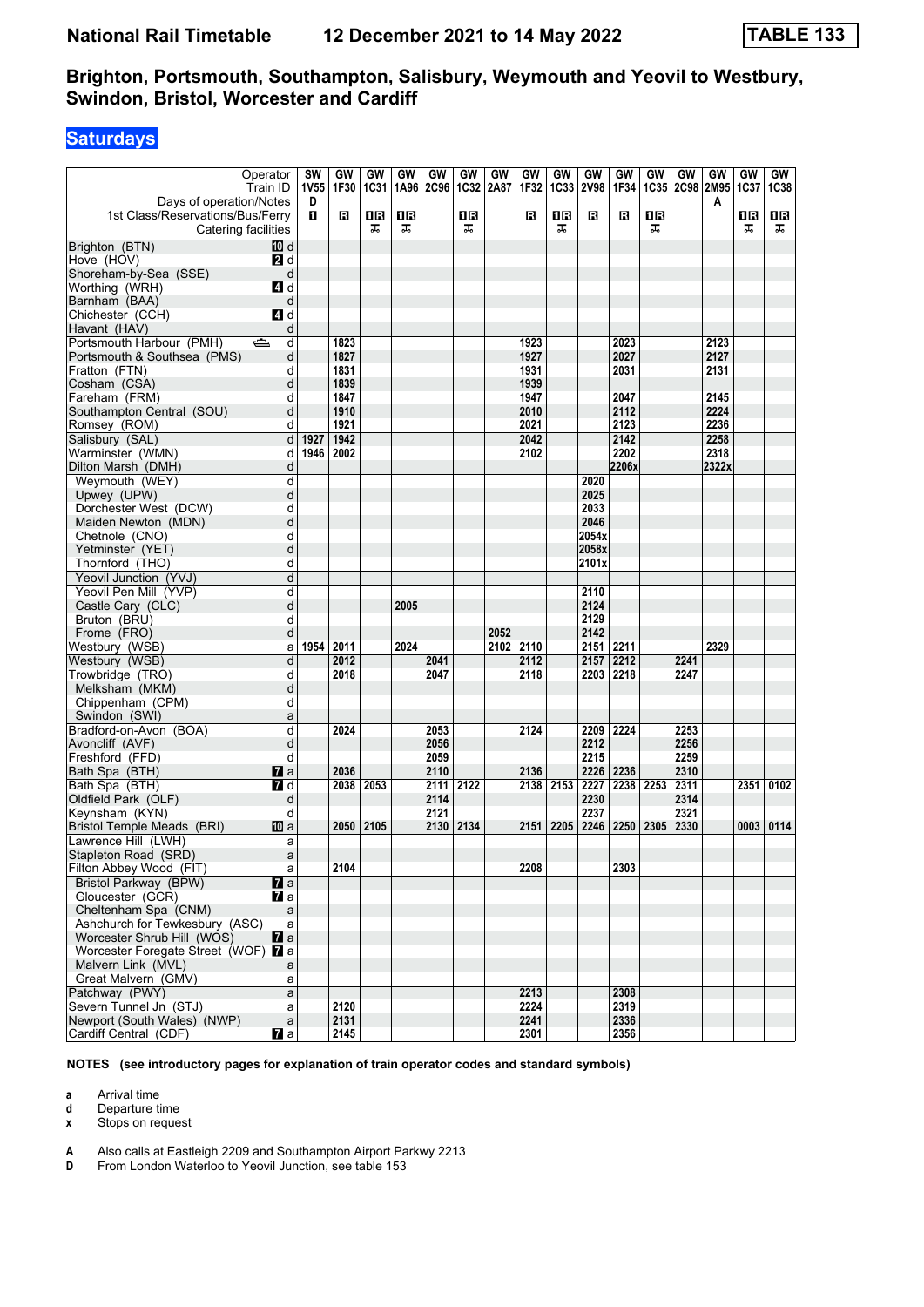# **Sundays**

|                                     | Operator            | GW      | GW        | GW   | GW        | GW        | GW   | <b>SW</b>    | GW          | GW          | GW   | GW   | GW          | GW    | GW   | <b>GW</b>   | GW          | <b>GW</b> | GW    |
|-------------------------------------|---------------------|---------|-----------|------|-----------|-----------|------|--------------|-------------|-------------|------|------|-------------|-------|------|-------------|-------------|-----------|-------|
|                                     | Train ID            |         | 2M05 2B06 |      | 1C05 1V76 | 1F10      | 1A77 | 1036         | 1A78        | <b>2M07</b> | 1C07 | 1C07 | <b>1C08</b> | 1F12  | 1C10 | <b>2C92</b> | 1F14        | 1A81      | 2V79  |
| Days of operation/Notes             |                     |         |           |      | A         | в         |      | C            |             |             | A    | в    |             |       |      |             |             |           |       |
| 1st Class/Reservations/Bus/Ferry    |                     |         | в         | 1R   | B         |           | 1 R  | $\mathbf{u}$ | 16          |             | 1R   | 1R   |             | R     | 1R   |             | R           | ΠR        | в     |
|                                     |                     |         |           |      |           |           |      |              |             |             |      |      |             |       |      |             |             |           |       |
| Catering facilities                 |                     |         |           | ᠼ    |           |           | ᠼ    |              | ᠼ           |             | ᠼ    | ᠼ    |             |       | ᠼ    |             |             | ᠼ         |       |
| Brighton (BTN)                      | [10] d              |         |           |      |           |           |      |              |             |             |      |      |             |       |      |             |             |           |       |
| Hove (HOV)                          | 2d                  |         |           |      |           |           |      |              |             |             |      |      |             |       |      |             |             |           |       |
| Shoreham-by-Sea (SSE)               | d                   |         |           |      |           |           |      |              |             |             |      |      |             |       |      |             |             |           |       |
| Worthing (WRH)                      | 4 d                 |         |           |      |           |           |      |              |             |             |      |      |             |       |      |             |             |           |       |
|                                     |                     |         |           |      |           |           |      |              |             |             |      |      |             |       |      |             |             |           |       |
| Barnham (BAA)                       | d                   |         |           |      |           |           |      |              |             |             |      |      |             |       |      |             |             |           |       |
| Chichester (CCH)                    | <b>4</b> d          |         |           |      |           |           |      |              |             |             |      |      |             |       |      |             |             |           |       |
| Havant (HAV)                        | d                   |         |           |      |           |           |      |              |             |             |      |      |             |       |      |             |             |           |       |
| Portsmouth Harbour (PMH)            | ک<br>d              |         |           |      |           |           |      |              |             |             |      |      |             | 0908  |      |             |             |           |       |
| Portsmouth & Southsea (PMS)         | d                   |         |           |      |           |           |      |              |             |             |      |      |             | 0913  |      |             | 1013        |           |       |
| Fratton (FTN)                       | d                   |         |           |      |           |           |      |              |             |             |      |      |             | 0917  |      |             | 1017        |           |       |
|                                     |                     |         |           |      |           |           |      |              |             |             |      |      |             |       |      |             |             |           |       |
| Cosham (CSA)                        | d                   |         |           |      |           |           |      |              |             |             |      |      |             | 0925  |      |             | 1025        |           |       |
| Fareham (FRM)                       | d                   |         |           |      |           |           |      |              |             |             |      |      |             | 0933  |      |             | 1033        |           |       |
| Southampton Central (SOU)           | d                   |         |           |      |           |           |      |              |             |             |      |      |             | 0957  |      |             | 1057        |           |       |
| Romsey (ROM)                        | d                   |         |           |      |           |           |      |              |             |             |      |      |             | 1008  |      |             | 1108        |           |       |
| Salisbury (SAL)                     | d                   |         |           |      |           |           |      |              |             |             |      |      |             | 1027  |      |             | 1127        |           |       |
| Warminster (WMN)                    | d                   | 0811    |           |      |           |           |      |              |             |             |      |      |             | 1048  |      |             | 1148        |           |       |
| Dilton Marsh (DMH)                  |                     | d 0815x |           |      |           |           |      |              |             |             |      |      |             | 1052x |      |             |             |           |       |
|                                     |                     |         |           |      |           |           |      |              |             |             |      |      |             |       |      |             |             |           |       |
| Weymouth (WEY)                      | d                   |         |           |      | 0810      |           |      |              |             |             |      |      |             |       |      |             |             |           | 1103  |
| Upwey (UPW)                         | d                   |         |           |      | 0815      |           |      |              |             |             |      |      |             |       |      |             |             |           | 1108  |
| Dorchester West (DCW)               | d                   |         |           |      | 0823      |           |      |              |             |             |      |      |             |       |      |             |             |           | 1117  |
| Maiden Newton (MDN)                 | d                   |         |           |      | 0835      |           |      |              |             |             |      |      |             |       |      |             |             |           | 1130  |
| Chetnole (CNO)                      | d                   |         |           |      | 0843x     |           |      |              |             |             |      |      |             |       |      |             |             |           | 1139x |
| Yetminster (YET)                    | d                   |         |           |      | 0846x     |           |      |              |             |             |      |      |             |       |      |             |             |           | 1143x |
| Thornford (THO)                     | d                   |         |           |      | 0848x     |           |      |              |             |             |      |      |             |       |      |             |             |           | 1146x |
|                                     |                     |         |           |      |           |           |      |              |             |             |      |      |             |       |      |             |             |           |       |
| Yeovil Junction (YVJ)               | d                   |         |           |      |           |           |      | 0945         |             |             |      |      |             |       |      |             |             |           |       |
| Yeovil Pen Mill (YVP)               | d                   |         |           |      | 0858      |           |      | 0953c        |             |             |      |      |             |       |      |             |             |           | 1154  |
| Castle Cary (CLC)                   | d                   |         |           |      | 0912      |           | 0925 | $1007$ 1021  |             |             |      |      |             |       |      |             |             | 1211      | 1217e |
| Bruton (BRU)                        | d                   |         |           |      | 0917      |           |      | 1012         |             |             |      |      |             |       |      |             |             |           | 1222  |
| Frome (FRO)                         | d                   |         |           |      | 0930      | 0930      |      | 1024         |             |             |      |      |             |       |      | 1125        |             |           | 1234  |
| Westbury (WSB)                      | a                   | 0819    |           |      | 0939      | 0939      | 0944 |              | 1033   1040 |             |      |      |             | 1057  |      |             | 1134   1157 | 1230      | 1243  |
| Westbury (WSB)                      | d                   | 0820    | 0846      |      | 0949      | 0949      |      |              |             | 1045        |      |      |             | 1102  |      | 1136        | 1202        |           | 1245  |
| Trowbridge (TRO)                    | d                   | 0826    | 0852      |      | 0955      | 0955      |      |              |             | 1050        |      |      |             | 1108  |      | 1142        | 1208        |           | 1252  |
|                                     |                     |         |           |      |           |           |      |              |             |             |      |      |             |       |      |             |             |           |       |
| Melksham (MKM)                      | d                   | 0836    |           |      |           |           |      |              |             | 1101        |      |      |             |       |      |             |             |           | 1301  |
| Chippenham (CPM)                    | d                   | 0846    |           |      |           |           |      |              |             | 1112        |      |      |             |       |      |             |             |           | 1311  |
| Swindon (SWI)                       | a                   | 0903    |           |      |           |           |      |              |             | 1131        |      |      |             |       |      |             |             |           | 1329  |
| Bradford-on-Avon (BOA)              | d                   |         | 0858      |      | 1001      | 1001      |      |              |             |             |      |      |             | 1114  |      | 1148        | 1214        |           |       |
| Avoncliff (AVF)                     | d                   |         | 0902      |      | 1004      | 1004      |      |              |             |             |      |      |             |       |      | 1152        |             |           |       |
| Freshford (FFD)                     | d                   |         | 0905      |      | 1007      | 1007      |      |              |             |             |      |      |             |       |      | 1155        |             |           |       |
| Bath Spa (BTH)                      |                     |         | 0915      |      | 1018      | 1018      |      |              |             |             |      |      |             | 1126  |      | 1205   1226 |             |           |       |
| Bath Spa (BTH)                      | <b>M</b> a<br>$I$ d |         |           |      |           | 1019      |      |              |             |             | 1029 |      | 1051        | 1128  |      |             | 1228        |           |       |
|                                     |                     |         | 0917      | 0928 | 1019      |           |      |              |             |             |      | 1031 |             |       | 1150 | 1207        |             |           |       |
| Oldfield Park (OLF)                 | d                   |         | 0920      |      | 1022      | 1022      |      |              |             |             |      |      |             | 1131  |      | 1210        | 1231        |           |       |
| Keynsham (KYN)                      | d                   |         | 0927      |      | 1029      | 1029      |      |              |             |             |      |      |             | 1138  |      | 1217        | 1238        |           |       |
| Bristol Temple Meads (BRI)          | [10] a              |         | 0935      | 0940 | 1038      | 1038      |      |              |             |             | 1042 | 1043 | 1104        | 1148  | 1202 | 1225        | 1246        |           |       |
| Lawrence Hill (LWH)                 | a                   |         |           |      |           |           |      |              |             |             |      |      |             |       |      |             |             |           |       |
| Stapleton Road (SRD)                | a                   |         |           |      |           |           |      |              |             |             |      |      |             |       |      |             |             |           |       |
| Filton Abbey Wood (FIT)             | a                   |         | 1001      |      |           | 1103 1103 |      |              |             |             |      |      |             | 1203  |      |             | 1303        |           |       |
| Bristol Parkway (BPW)               | $\mathbf{z}$        |         |           |      |           |           |      |              |             |             |      |      |             |       |      |             |             |           |       |
| Gloucester (GCR)                    | <b>7</b> a          |         |           |      |           |           |      |              |             |             |      |      |             |       |      |             |             |           |       |
|                                     |                     |         |           |      |           |           |      |              |             |             |      |      |             |       |      |             |             |           |       |
| Cheltenham Spa (CNM)                | $\mathsf{a}$        |         |           |      |           |           |      |              |             |             |      |      |             |       |      |             |             |           |       |
| Ashchurch for Tewkesbury (ASC)      | a                   |         |           |      |           |           |      |              |             |             |      |      |             |       |      |             |             |           |       |
| Worcester Shrub Hill (WOS)          | $\mathbf{z}$ a      |         |           |      |           |           |      |              |             |             |      |      |             |       |      |             |             |           |       |
| Worcester Foregate Street (WOF) 2 a |                     |         |           |      |           |           |      |              |             |             |      |      |             |       |      |             |             |           |       |
| Malvern Link (MVL)                  | a                   |         |           |      |           |           |      |              |             |             |      |      |             |       |      |             |             |           |       |
| Great Malvern (GMV)                 | a                   |         |           |      |           |           |      |              |             |             |      |      |             |       |      |             |             |           |       |
| Patchway (PWY)                      | a                   |         |           |      |           |           |      |              |             |             |      |      |             |       |      |             |             |           |       |
|                                     |                     |         |           |      |           |           |      |              |             |             |      |      |             |       |      |             |             |           |       |
| Severn Tunnel Jn (STJ)              | a                   |         |           |      |           |           |      |              |             |             |      |      |             |       |      |             |             |           |       |
| Newport (South Wales) (NWP)         | $\mathsf{a}$        |         | 1024      |      |           | 1126 1126 |      |              |             |             |      |      |             | 1227  |      |             | 1326        |           |       |
| Cardiff Central (CDF)               | $\mathbf{z}$ a      |         | 1038      |      |           | 1141 1141 |      |              |             |             |      |      |             | 1241  |      |             | 1340        |           |       |

**NOTES (see introductory pages for explanation of train operator codes and standard symbols)**

**a** Arrival time<br>**d** Departure t

**d** Departure time

**x** Stops on request

**c** Arrives 3 minutes earlier

**e** Arrives 10 minutes earlier

**\$** Runs from 3 April

**B** Runs until 27 March<br>**C** To London Waterloo

To London Waterloo, see table 153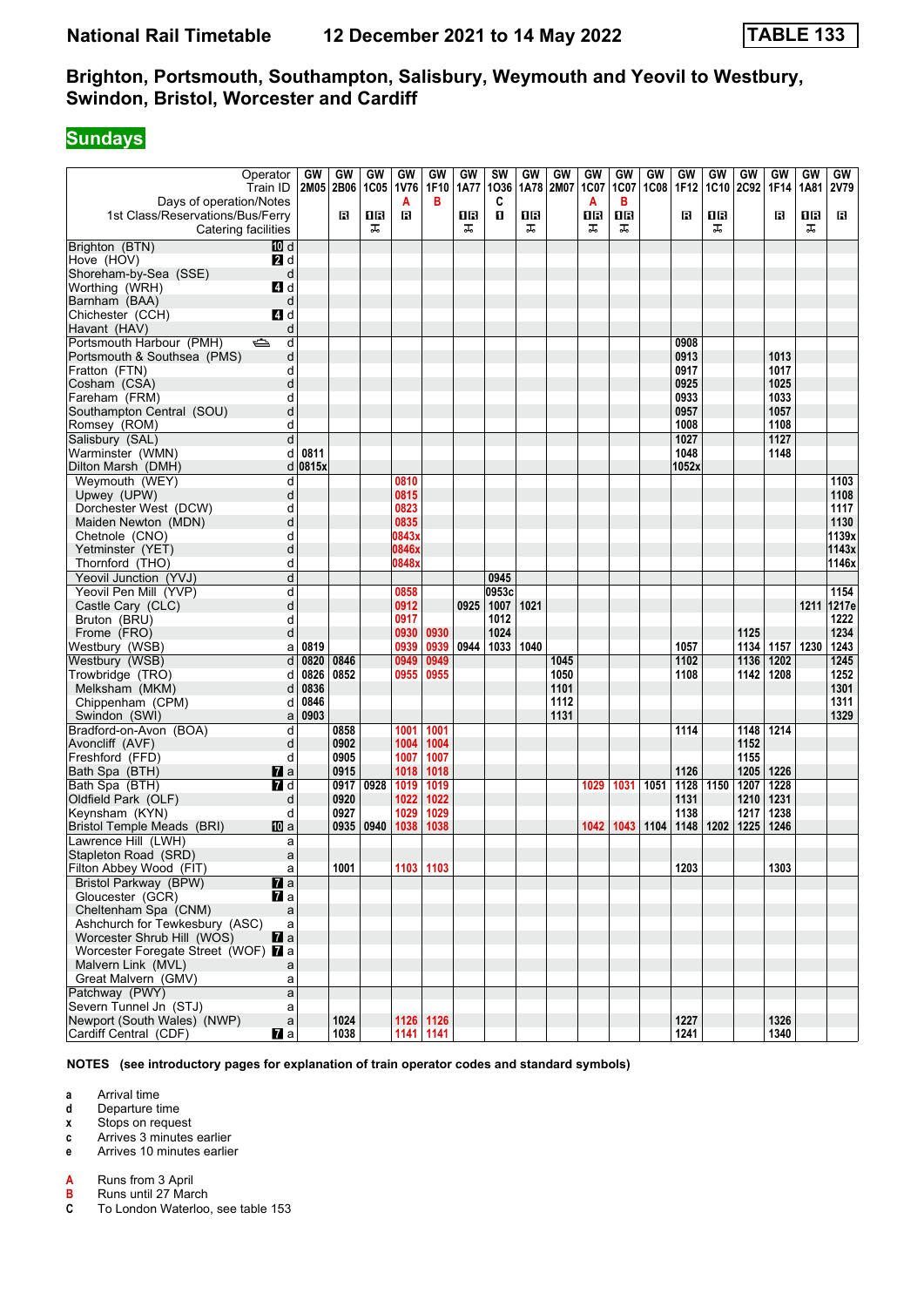# **Sundays**

|                                                         | Operator<br>Train ID | GW<br>1C12 | GW<br>1F16 | GW<br><b>1C14</b> | GW<br>1F18 | GW<br>1A84 | GW<br>2M11 | GW<br>1C16 | GW<br>1F20 | GW<br><b>1C18</b> | GW<br><b>2V83</b> | GW<br>1C19 | GW<br>1F24 | GW<br>1C20 | GW<br><b>2C96</b> | <b>GW</b><br><b>1C21</b> | <b>GW</b><br>1A88 | GW<br>2M13 | GW<br>1F26 |
|---------------------------------------------------------|----------------------|------------|------------|-------------------|------------|------------|------------|------------|------------|-------------------|-------------------|------------|------------|------------|-------------------|--------------------------|-------------------|------------|------------|
| 1st Class/Reservations/Bus/Ferry<br>Catering facilities |                      | 1 R<br>ᠼ   | в          | ΠR<br>ᠼ           | в          | 16<br>ᠼ    |            | 18<br>ᠼ    | в          | 18<br>ᠼ           | в                 | 18<br>ᠼ    | в          | 16<br>ᠼ    |                   | 1 R<br>ᠼ                 | 0 B<br>ᠼ          |            | B          |
| Brighton (BTN)                                          | 而 d                  |            |            |                   |            |            |            |            |            |                   |                   |            |            |            |                   |                          |                   |            |            |
| Hove (HOV)                                              | <b>2</b> d           |            |            |                   |            |            |            |            |            |                   |                   |            |            |            |                   |                          |                   |            |            |
| Shoreham-by-Sea (SSE)                                   | d                    |            |            |                   |            |            |            |            |            |                   |                   |            |            |            |                   |                          |                   |            |            |
| Worthing (WRH)                                          | ZI d                 |            |            |                   |            |            |            |            |            |                   |                   |            |            |            |                   |                          |                   |            |            |
| Barnham (BAA)                                           | d                    |            |            |                   |            |            |            |            |            |                   |                   |            |            |            |                   |                          |                   |            |            |
| Chichester (CCH)                                        | ZI d                 |            |            |                   |            |            |            |            |            |                   |                   |            |            |            |                   |                          |                   |            |            |
| Havant (HAV)                                            | d                    |            |            |                   |            |            |            |            |            |                   |                   |            |            |            |                   |                          |                   |            |            |
| Portsmouth Harbour (PMH)                                | ⇔<br>d               |            | 1108       |                   | 1208       |            |            |            | 1308       |                   |                   |            | 1408       |            |                   |                          |                   |            | 1508       |
| Portsmouth & Southsea (PMS)                             | d                    |            | 1113       |                   | 1213       |            |            |            | 1313       |                   |                   |            | 1413       |            |                   |                          |                   |            | 1513       |
| Fratton (FTN)                                           | d                    |            | 1117       |                   | 1217       |            |            |            | 1317       |                   |                   |            | 1417       |            |                   |                          |                   |            | 1517       |
| Cosham (CSA)                                            | d                    |            | 1125       |                   | 1225       |            |            |            | 1325       |                   |                   |            | 1425       |            |                   |                          |                   |            | 1525       |
| Fareham (FRM)                                           |                      |            | 1133       |                   | 1233       |            |            |            | 1333       |                   |                   |            | 1433       |            |                   |                          |                   |            | 1533       |
| Southampton Central (SOU)                               | d<br>d               |            | 1157       |                   | 1257       |            |            |            | 1357       |                   |                   |            | 1457       |            |                   |                          |                   |            | 1557       |
|                                                         |                      |            | 1208       |                   | 1308       |            |            |            | 1408       |                   |                   |            | 1508       |            |                   |                          |                   |            | 1608       |
| Romsey (ROM)                                            | d                    |            |            |                   |            |            |            |            |            |                   |                   |            |            |            |                   |                          |                   |            |            |
| Salisbury (SAL)                                         | d                    |            | 1227       |                   | 1327       |            |            |            | 1427       |                   |                   |            | 1527       |            |                   |                          |                   |            | 1627       |
| Warminster (WMN)                                        | d                    |            | 1248       |                   | 1347       |            |            |            | 1448       |                   |                   |            | 1547       |            |                   |                          |                   |            | 1648       |
| Dilton Marsh (DMH)                                      | d                    |            | 1252x      |                   |            |            |            |            | 1452x      |                   |                   |            | 1552x      |            |                   |                          |                   |            | 1652x      |
| Weymouth (WEY)                                          | d                    |            |            |                   |            |            |            |            |            |                   | 1409              |            |            |            |                   |                          |                   |            |            |
| Upwey (UPW)                                             | d                    |            |            |                   |            |            |            |            |            |                   | 1414              |            |            |            |                   |                          |                   |            |            |
| Dorchester West (DCW)                                   | d                    |            |            |                   |            |            |            |            |            |                   | 1422              |            |            |            |                   |                          |                   |            |            |
| Maiden Newton (MDN)                                     | d                    |            |            |                   |            |            |            |            |            |                   | 1435              |            |            |            |                   |                          |                   |            |            |
| Chetnole (CNO)                                          | d                    |            |            |                   |            |            |            |            |            |                   | 1443x             |            |            |            |                   |                          |                   |            |            |
| Yetminster (YET)                                        | d                    |            |            |                   |            |            |            |            |            |                   | 1447x             |            |            |            |                   |                          |                   |            |            |
| Thornford (THO)                                         | d                    |            |            |                   |            |            |            |            |            |                   | 1450x             |            |            |            |                   |                          |                   |            |            |
| Yeovil Junction (YVJ)                                   | d                    |            |            |                   |            |            |            |            |            |                   |                   |            |            |            |                   |                          |                   |            |            |
| Yeovil Pen Mill (YVP)                                   | d                    |            |            |                   |            |            |            |            |            |                   | 1501f             |            |            |            |                   |                          |                   |            |            |
| Castle Cary (CLC)                                       | d                    |            |            |                   |            | 1426       |            |            |            |                   | 1515              |            |            |            |                   |                          | 1622              |            |            |
| Bruton (BRU)                                            | d                    |            |            |                   |            |            |            |            |            |                   | 1521              |            |            |            |                   |                          |                   |            |            |
| Frome (FRO)                                             | d                    |            |            |                   |            |            | 1426       |            |            |                   | 1533              |            |            |            |                   |                          |                   | 1643       |            |
| Westbury (WSB)                                          | a                    |            | 1257       |                   | 1355       | 1446       | 1441       |            | 1457       |                   | 1542              |            | 1557       |            |                   |                          | 1641              | 1651       | 1657       |
| Westbury (WSB)                                          | d                    |            | 1302       |                   | 1400       |            | 1452       |            | 1502       |                   | 1543              |            | 1602       |            | 1640              |                          |                   | 1652       | 1702       |
| Trowbridge (TRO)                                        | d                    |            | 1308       |                   | 1406       |            | 1458       |            | 1508       |                   | 1549              |            | 1608       |            | 1646              |                          |                   | 1658       | 1708       |
| Melksham (MKM)                                          | d                    |            |            |                   |            |            | 1508       |            |            |                   |                   |            |            |            |                   |                          |                   | 1708       |            |
| Chippenham (CPM)                                        | d                    |            |            |                   |            |            | 1518       |            |            |                   |                   |            |            |            |                   |                          |                   | 1718       |            |
| Swindon (SWI)                                           | a                    |            |            |                   |            |            | 1534       |            |            |                   |                   |            |            |            |                   |                          |                   | 1734       |            |
| Bradford-on-Avon (BOA)                                  | d                    |            | 1314       |                   | 1412       |            |            |            | 1514       |                   | 1555              |            | 1614       |            | 1652              |                          |                   |            | 1714       |
| Avoncliff (AVF)                                         | d                    |            |            |                   | 1415       |            |            |            |            |                   | 1558              |            |            |            | 1655              |                          |                   |            |            |
| Freshford (FFD)                                         | d                    |            |            |                   | 1418       |            |            |            |            |                   | 1601              |            |            |            | 1658              |                          |                   |            |            |
| Bath Spa (BTH)                                          | $\mathbf{z}$ a       |            | 1326       |                   | 1428       |            |            |            | 1526       |                   | 1611              |            | 1626       |            | 1709              |                          |                   |            | 1726       |
| Bath Spa (BTH)                                          | 7 d                  | 1252       | 1328       | 1350              | 1430       |            |            | 1450       | 1528       | 1550              | 1612              | 1621       | 1627       | 1651       | 1710              | 1720                     |                   |            | 1728       |
| Oldfield Park (OLF)                                     | d                    |            | 1331       |                   | 1433       |            |            |            | 1531       |                   | 1615              |            |            |            | 1713              |                          |                   |            | 1731       |
| Keynsham (KYN)                                          | d                    |            | 1338       |                   | 1440       |            |            |            | 1538       |                   | 1622              |            |            |            | 1720              |                          |                   |            | 1738       |
| <b>Bristol Temple Meads (BRI)</b>                       | 凹 al                 | 1305       | 1346       | 1402              | 1448       |            |            | 1502       | 1546       | 1602              | 1630              | 1635       | 1640       | 1703       | 1728              | 1736                     |                   |            | 1746       |
| Lawrence Hill (LWH)                                     | a                    |            |            |                   |            |            |            |            |            |                   |                   |            |            |            |                   |                          |                   |            |            |
| Stapleton Road (SRD)                                    | a                    |            |            |                   |            |            |            |            |            |                   |                   |            |            |            |                   |                          |                   |            |            |
| Filton Abbey Wood (FIT)                                 | a                    |            | 1403       |                   | 1503       |            |            |            | 1603       |                   |                   |            | 1703       |            |                   |                          |                   |            | 1803       |
| Bristol Parkway (BPW)                                   | $\mathbf{z}$ a       |            |            |                   |            |            |            |            |            |                   |                   |            |            |            |                   |                          |                   |            |            |
| Gloucester (GCR)                                        | $\mathbf{z}$ a       |            |            |                   |            |            |            |            |            |                   |                   |            |            |            |                   |                          |                   |            |            |
| Cheltenham Spa (CNM)                                    | $\mathsf{a}$         |            |            |                   |            |            |            |            |            |                   |                   |            |            |            |                   |                          |                   |            |            |
| Ashchurch for Tewkesbury (ASC)                          | a                    |            |            |                   |            |            |            |            |            |                   |                   |            |            |            |                   |                          |                   |            |            |
| Worcester Shrub Hill (WOS)                              | $\mathbf{z}$ a       |            |            |                   |            |            |            |            |            |                   |                   |            |            |            |                   |                          |                   |            |            |
| Worcester Foregate Street (WOF) 2 a                     |                      |            |            |                   |            |            |            |            |            |                   |                   |            |            |            |                   |                          |                   |            |            |
| Malvern Link (MVL)                                      | a                    |            |            |                   |            |            |            |            |            |                   |                   |            |            |            |                   |                          |                   |            |            |
| Great Malvern (GMV)                                     | a                    |            |            |                   |            |            |            |            |            |                   |                   |            |            |            |                   |                          |                   |            |            |
| Patchway (PWY)                                          | $\mathsf{a}$         |            |            |                   |            |            |            |            |            |                   |                   |            |            |            |                   |                          |                   |            |            |
| Severn Tunnel Jn (STJ)                                  | a                    |            |            |                   |            |            |            |            |            |                   |                   |            |            |            |                   |                          |                   |            |            |
| Newport (South Wales) (NWP)                             | $\mathsf a$          |            | 1425       |                   | 1530       |            |            |            | 1627       |                   |                   |            | 1730       |            |                   |                          |                   |            | 1826       |
| Cardiff Central (CDF)                                   | $\mathbf{z}$ a       |            | 1440       |                   | 1544       |            |            |            | 1641       |                   |                   |            | 1744       |            |                   |                          |                   |            | 1841       |
|                                                         |                      |            |            |                   |            |            |            |            |            |                   |                   |            |            |            |                   |                          |                   |            |            |

**NOTES (see introductory pages for explanation of train operator codes and standard symbols)**

**a** Arrival time

**d** Departure time<br>**x** Stops on reque

**x** Stops on request<br>**f** Arrives 4 minutes

**f** Arrives 4 minutes earlier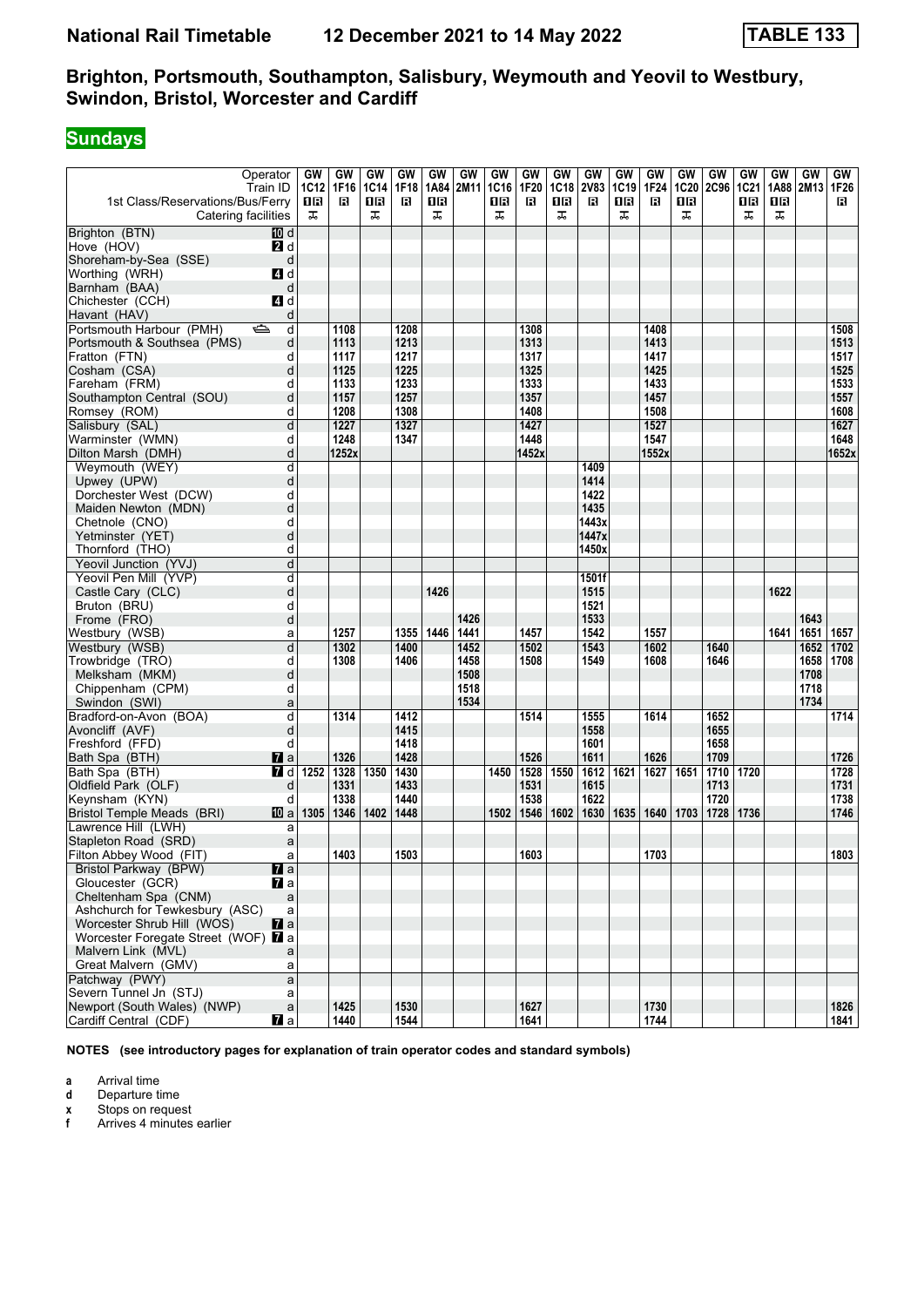#### **Sundays**

|                                     | Operator                  | GW   | GW           | GW   | GW          | GW   | GW   | GW          | GW   | GW   | GW   | GW           | GW   | GW   | GW        | <b>GW</b>   | GW          | GW             | GW   |
|-------------------------------------|---------------------------|------|--------------|------|-------------|------|------|-------------|------|------|------|--------------|------|------|-----------|-------------|-------------|----------------|------|
|                                     | Train ID                  |      | 1C22 2V86    |      | $1C23$ 1F28 | 2M15 | 1C24 | <b>1C25</b> | 1A92 | 1F30 | 1C26 | <b>2V93</b>  | 1C27 |      | 1F32 2M17 | <b>1C28</b> | <b>1V98</b> | 1F34           | 1C30 |
| Days of operation/Notes             |                           |      |              |      |             |      |      |             |      |      |      |              |      |      |           |             | D           |                |      |
| 1st Class/Reservations/Bus/Ferry    |                           | 1 R  | в            | 18   | в           |      | 1 R  | 16          | 1R   | в    | 1R   | в            | 1R   | в    |           | 1R          | в           | в              | ΠR   |
| Catering facilities                 |                           | ᠼ    |              | ᠼ    |             |      | ᠼ    | ᠼ           | ᠼ    |      | ᠼ    |              | ᠼ    |      |           | ᠼ           |             |                | ᠼ    |
|                                     |                           |      |              |      |             |      |      |             |      |      |      |              |      |      |           |             |             |                |      |
| Brighton (BTN)                      | III d                     |      |              |      |             |      |      |             |      |      |      |              |      |      |           |             | 1748        |                |      |
| Hove (HOV)                          | <b>2</b> d                |      |              |      |             |      |      |             |      |      |      |              |      |      |           |             | 1752        |                |      |
| Shoreham-by-Sea (SSE)               | d                         |      |              |      |             |      |      |             |      |      |      |              |      |      |           |             | 1758        |                |      |
| Worthing (WRH)                      | 4d                        |      |              |      |             |      |      |             |      |      |      |              |      |      |           |             | 1808        |                |      |
| Barnham (BAA)                       | d                         |      |              |      |             |      |      |             |      |      |      |              |      |      |           |             | 1827        |                |      |
| Chichester (CCH)                    | <b>4</b> d                |      |              |      |             |      |      |             |      |      |      |              |      |      |           |             | 1835        |                |      |
| Havant (HAV)                        | d                         |      |              |      |             |      |      |             |      |      |      |              |      |      |           |             | 1846        |                |      |
| Portsmouth Harbour (PMH)            | d<br>$\Rightarrow$        |      |              |      | 1608        |      |      |             |      | 1708 |      |              |      | 1808 |           |             |             | 1908           |      |
| Portsmouth & Southsea (PMS)         | d                         |      |              |      | 1613        |      |      |             |      | 1713 |      |              |      | 1813 |           |             |             | 1913           |      |
| Fratton (FTN)                       | d                         |      |              |      | 1617        |      |      |             |      | 1717 |      |              |      | 1817 |           |             |             | 1917           |      |
| Cosham (CSA)                        | d                         |      |              |      | 1625        |      |      |             |      | 1725 |      |              |      | 1825 |           |             | 1853        | 1925           |      |
| Fareham (FRM)                       | d                         |      |              |      | 1633        |      |      |             |      | 1733 |      |              |      | 1833 |           |             | 1904        | 1933           |      |
| Southampton Central (SOU)           | d                         |      |              |      | 1657        |      |      |             |      | 1757 |      |              |      | 1857 |           |             | 1927        | 1957           |      |
| Romsey (ROM)                        | d                         |      |              |      | 1708        |      |      |             |      | 1808 |      |              |      | 1908 |           |             | 1939        | 2008           |      |
|                                     |                           |      |              |      |             |      |      |             |      |      |      |              |      |      |           |             |             |                |      |
| Salisbury (SAL)                     | d                         |      |              |      | 1727        |      |      |             |      | 1828 |      |              |      | 1927 |           |             | 1959        | 2027           |      |
| Warminster (WMN)                    | d                         |      |              |      | 1748        |      |      |             |      | 1848 |      |              |      | 1948 |           |             | 2019        | 2048           |      |
| Dilton Marsh (DMH)                  | d                         |      |              |      |             |      |      |             |      |      |      |              |      |      |           |             | 2023x       |                |      |
| Weymouth (WEY)                      | d                         |      | 1610         |      |             |      |      |             |      |      |      | 1753         |      |      |           |             |             |                |      |
| Upwey (UPW)                         | d                         |      | 1615         |      |             |      |      |             |      |      |      | 1758         |      |      |           |             |             |                |      |
| Dorchester West (DCW)               | d                         |      | 1623         |      |             |      |      |             |      |      |      | 1806         |      |      |           |             |             |                |      |
| Maiden Newton (MDN)                 | d                         |      | 1635         |      |             |      |      |             |      |      |      | 1818         |      |      |           |             |             |                |      |
| Chetnole (CNO)                      | d                         |      | 1643x        |      |             |      |      |             |      |      |      | 1826x        |      |      |           |             |             |                |      |
| Yetminster (YET)                    | d                         |      | 1646x        |      |             |      |      |             |      |      |      | 1829x        |      |      |           |             |             |                |      |
| Thornford (THO)                     | d                         |      | 1648x        |      |             |      |      |             |      |      |      | 1831x        |      |      |           |             |             |                |      |
| Yeovil Junction (YVJ)               | d                         |      |              |      |             |      |      |             |      |      |      |              |      |      |           |             |             |                |      |
| Yeovil Pen Mill (YVP)               | d                         |      | 1658         |      |             |      |      |             |      |      |      | 1848g        |      |      |           |             |             |                |      |
| Castle Cary (CLC)                   | d                         |      | 1712         |      |             |      |      |             | 1826 |      |      | 1907h        |      |      |           |             |             |                |      |
| Bruton (BRU)                        | d                         |      | 1718         |      |             |      |      |             |      |      |      | 1912         |      |      |           |             |             |                |      |
| Frome (FRO)                         | d                         |      | 1730         |      |             | 1824 |      |             |      |      |      | 1924         |      |      |           |             |             |                |      |
| Westbury (WSB)                      | a                         |      | 1739         |      | 1756        | 1833 |      |             | 1845 | 1856 |      | 1934         |      | 1958 |           |             | 2028 2057   |                |      |
| Westbury (WSB)                      | d                         |      | 1740         |      | 1805        | 1835 |      |             |      | 1902 |      | 1940         |      | 2002 | 2024      |             | 2030        | 2102           |      |
| Trowbridge (TRO)                    | d                         |      | 1746         |      | 1811        | 1841 |      |             |      | 1908 |      | 1946         |      | 2008 | 2030      |             | 2036 2108   |                |      |
| Melksham (MKM)                      | d                         |      |              |      |             | 1851 |      |             |      |      |      |              |      |      | 2040      |             |             |                |      |
| Chippenham (CPM)                    | d                         |      |              |      |             | 1901 |      |             |      |      |      |              |      |      | 2050      |             |             |                |      |
| Swindon (SWI)                       | a                         |      |              |      |             | 1917 |      |             |      |      |      |              |      |      | 2106      |             |             |                |      |
| Bradford-on-Avon (BOA)              | d                         |      | 1752         |      | 1817        |      |      |             |      | 1914 |      | 1952         |      | 2014 |           |             | 2042 2114   |                |      |
|                                     |                           |      |              |      |             |      |      |             |      |      |      | 1955         |      |      |           |             | 2045        |                |      |
| Avoncliff (AVF)                     | d                         |      | 1755<br>1758 |      |             |      |      |             |      |      |      |              |      |      |           |             | 2048        |                |      |
| Freshford (FFD)                     | d                         |      | 1808         |      |             |      |      |             |      |      |      | 1958<br>2009 |      |      |           |             | 2059        |                |      |
| Bath Spa (BTH)                      | $\mathbf{z}$ a            |      |              |      | 1830        |      |      |             |      | 1926 |      |              |      | 2026 |           |             |             | 2126           |      |
| Bath Spa (BTH)                      | 7 d                       | 1748 | 1810         | 1820 | 1832        |      | 1847 | 1920        |      | 1928 | 1946 | 2010         | 2020 | 2028 |           | 2048        | 2100        | 2128 2147      |      |
| Oldfield Park (OLF)                 | d                         |      | 1813         |      |             |      |      |             |      |      |      | 2013         |      |      |           |             | 2103        |                |      |
| Keynsham (KYN)                      | d                         |      | 1820         |      |             |      |      |             |      |      |      | 2020         |      |      |           |             | 2110        |                |      |
| <b>Bristol Temple Meads (BRI)</b>   | 10 a                      | 1800 | 1828         | 1835 | 1845        |      | 1859 | 1932        |      | 1940 | 1958 | 2029         | 2032 | 2040 |           | 2102        |             | 2118 2140 2159 |      |
| Lawrence Hill (LWH)                 | a                         |      |              |      |             |      |      |             |      |      |      |              |      |      |           |             |             |                |      |
| Stapleton Road (SRD)                | a                         |      |              |      |             |      |      |             |      |      |      |              |      |      |           |             |             |                |      |
| Filton Abbey Wood (FIT)             | a                         |      |              |      | 1902        |      |      |             |      | 1952 |      |              |      | 2052 |           |             |             | 2152           |      |
| Bristol Parkway (BPW)               | $\overline{\mathbf{a}}$ a |      |              |      |             |      |      |             |      |      |      |              |      |      |           |             |             |                |      |
| Gloucester (GCR)                    | <b>7</b> a                |      |              |      |             |      |      |             |      |      |      |              |      |      |           |             |             |                |      |
| Cheltenham Spa (CNM)                | $\mathsf{a}$              |      |              |      |             |      |      |             |      |      |      |              |      |      |           |             |             |                |      |
| Ashchurch for Tewkesbury (ASC)      | a                         |      |              |      |             |      |      |             |      |      |      |              |      |      |           |             |             |                |      |
| Worcester Shrub Hill (WOS)          | $\mathbf{z}$ a            |      |              |      |             |      |      |             |      |      |      |              |      |      |           |             |             |                |      |
| Worcester Foregate Street (WOF) 2 a |                           |      |              |      |             |      |      |             |      |      |      |              |      |      |           |             |             |                |      |
| Malvern Link (MVL)                  | a                         |      |              |      |             |      |      |             |      |      |      |              |      |      |           |             |             |                |      |
| Great Malvern (GMV)                 | a                         |      |              |      |             |      |      |             |      |      |      |              |      |      |           |             |             |                |      |
| Patchway (PWY)                      | a                         |      |              |      | 1907        |      |      |             |      |      |      |              |      |      |           |             |             | 2157           |      |
| Severn Tunnel Jn (STJ)              | a                         |      |              |      | 1918        |      |      |             |      | 2005 |      |              |      | 2105 |           |             |             | 2208           |      |
| Newport (South Wales) (NWP)         | a                         |      |              |      | 1929        |      |      |             |      | 2016 |      |              |      | 2118 |           |             |             | 2219           |      |
| Cardiff Central (CDF)               | $\mathbf{z}$ a            |      |              |      | 1943        |      |      |             |      | 2030 |      |              |      | 2131 |           |             |             | 2233           |      |

**NOTES (see introductory pages for explanation of train operator codes and standard symbols)**

**a** Arrival time<br>**d** Departure t

- **d** Departure time
- **x** Stops on request
- **g** Arrives 9 minutes earlier<br>**h** Arrives 6 minutes earlier

**K** Arrives 6 minutes earlier

**D** Also calls at Angmering 1815 and Portchester 1858